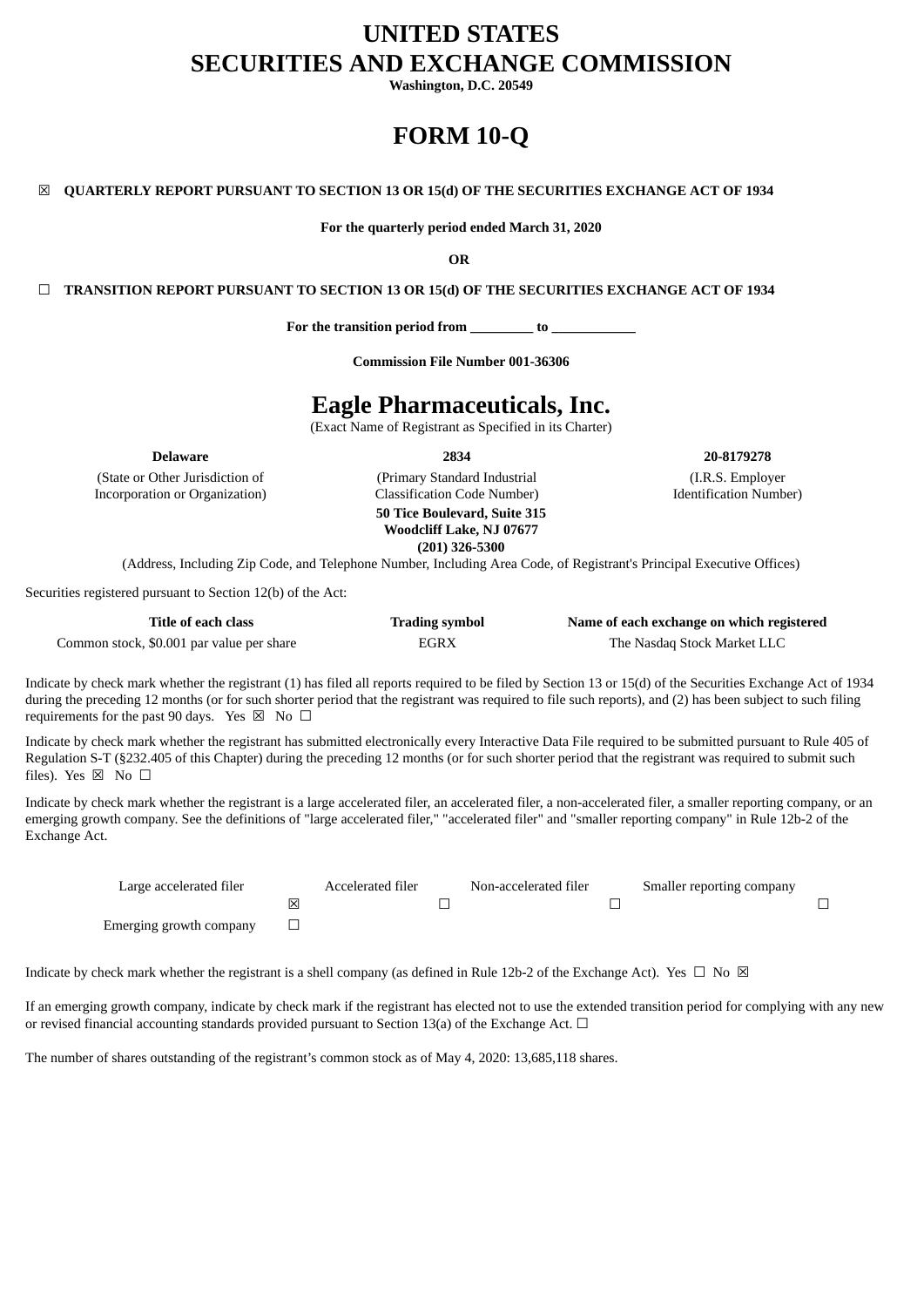### **CAUTIONARY NOTE REGARDING FORWARD-LOOKING STATEMENTS**

This Quarterly Report on Form 10-Q, or this Quarterly Report, contains "forward-looking statements" within the meaning of Section 27A of the Securities Act of 1933, as amended, or the Securities Act, and Section 21E of the Securities Exchange Act of 1934, as amended, or the Exchange Act. All statements other than statements of historical fact contained in this Quarterly Report are forward-looking statements. In some cases, you can identify forward-looking statements by terminology such as "may," "could," "will," "would," "should," "expect," "plan,", "anticipate," "believe," "estimate," "intend," "predict," "seek," "contemplate," "project," "continue," "potential," "ongoing" or the negative of these terms or other comparable terminology, although not all forward-looking statements contain these identifying words. These forward-looking statements include, but are not limited to, statements about:

- our expectations regarding the impact of the ongoing coronavirus 2019, or COVID-19, pandemic including the expected duration of disruption and immediate and long-term delays, disruption in the sales of our marketed products, interruptions or other adverse effects to clinical trials, delays in regulatory review, manufacturing and supply chain interruptions, adverse effects on healthcare systems and disruption of the global economy, and the overall impact of the COVID-19 pandemic on our business, financial condition and results of operations;
- the potential benefits and commercial potential of BENDEKA, RYANODEX® and BELRAPZO for approved indications and any expanded uses;
- the commercial potential of additional indications for our products;
- sales of our products in various markets worldwide, pricing for our products, level of insurance coverage and reimbursement for our products, timing regarding development and regulatory approvals for our products or for additional indications or in additional territories;
- future expansion of our commercial organization and transition to third-parties in certain jurisdictions to perform sales, marketing and distribution functions;
- the initiation, timing, progress and results of our preclinical and clinical studies, and our research and development program;
- our ability to obtain and maintain regulatory approval of our products and product candidates, and any related restrictions, limitations, and/or warnings in the label of an approved product;
- our ability to obtain funding for our operations and to expand business and sales;
- our plans to research, develop and commercialize our products and product candidates and our ability to successfully commercialize our products and product candidates;
- our ability to attract collaborators with development, regulatory and commercialization expertise;
- the size and growth potential of the markets for our products and product candidates, and our ability to serve those markets;
- the diversion of healthcare resources away from the conduct of clinical trials as a result of the ongoing COVID-19 pandemic, including the diversion of hospitals and doctor offices serving as locations for administration of our products, including BENDEKA, and hospital staff supporting the conduct of such administration;
- the interruption of key clinical trial activities, such as clinical trial site monitoring, due to limitations on travel, quarantines or social distancing protocols imposed or recommended by federal or state governments, employers and others in connection with the ongoing COVID-19 pandemic;
- the rate and degree of market acceptance of our products and product candidates;
- our ability to develop sales and marketing capabilities, whether alone or with potential future collaborators;
- the performance of our strategic collaborators and success of our current strategic collaborations;
- regulatory developments in the United States and foreign countries;
- the performance of our third-party suppliers and manufacturers;
- the success of competing drugs that are or become available;
- the retention of key scientific or management personnel;
- the accuracy of our estimates regarding expenses, future revenues, capital requirements and needs for additional financing;
- our expectations regarding our ability to obtain and maintain intellectual property protection for our product candidates;
- our ability to prevent or minimize the effects of Paragraph IV patent litigation; and
- future costs, operating expenses and capital requirements.

Any forward-looking statements in this Quarterly Report reflect our current views with respect to future events or to our future financial performance and involve known and unknown risks, uncertainties and other factors that may cause our actual results, performance or achievements to be materially different from any future results, performance or achievements expressed or implied by these forward-looking statements. Factors that may cause actual results to differ materially from current expectations include, among other things, those listed under Part II, Item 1A. Risk Factors and elsewhere in this Quarterly Report. Given these uncertainties, you should not place undue reliance on these forward-looking statements. Except as required by law, we assume no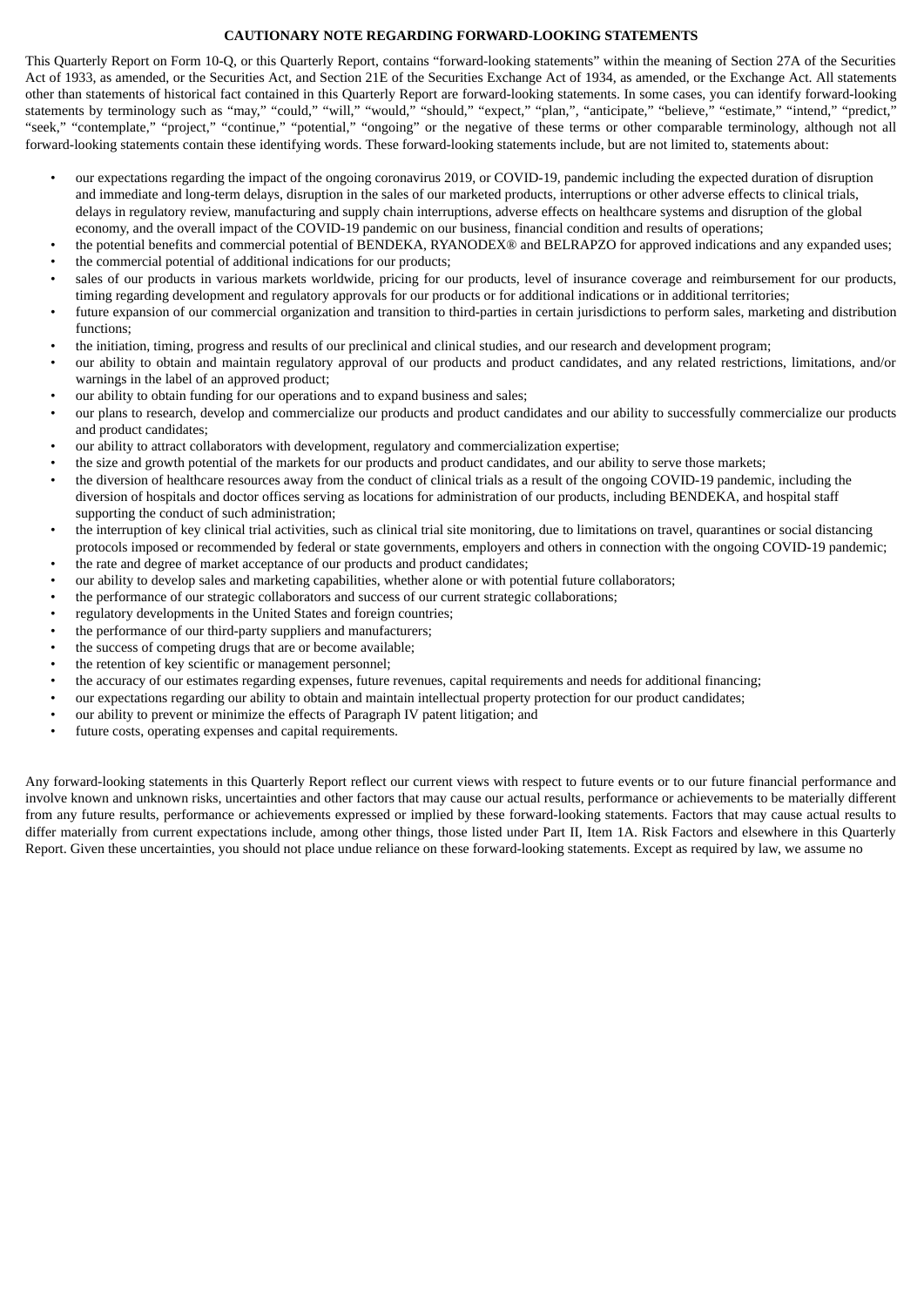obligation to update or revise these forward-looking statements for any reason, even if new information becomes available in the future.

This Quarterly Report also contains estimates, projections and other information concerning our industry, our business, and the markets for certain diseases, including data regarding the estimated size of those markets, and the incidence and prevalence of certain medical conditions. Information that is based on estimates, forecasts, projections, market research or similar methodologies is inherently subject to uncertainties and actual events or circumstances may differ materially from events and circumstances reflected in this information. Unless otherwise expressly stated, we obtained this industry, business, market and other data from reports, research surveys, studies and similar data prepared by market research firms and other third parties, industry, medical and general publications, government data and similar sources.

#### **NOTE REGARDING COMPANY REFERENCES**

References to the "Company," "Eagle Pharmaceuticals," "Eagle," "we," "us" or "our" mean Eagle Pharmaceuticals, Inc., a Delaware corporation and its its subsidiaries, references to "Eagle Biologics" mean Eagle Biologics, Inc. and references to "Eagle Research Lab" means Eagle Research Lab Limited.

#### **NOTE REGARDING TRADEMARKS**

All trademarks, trade names and service marks appearing in this Quarterly Report are the property of their respective owners. Solely for convenience, trademarks and trade names referred to in this Quarterly Report may appear without the ® or TM symbols.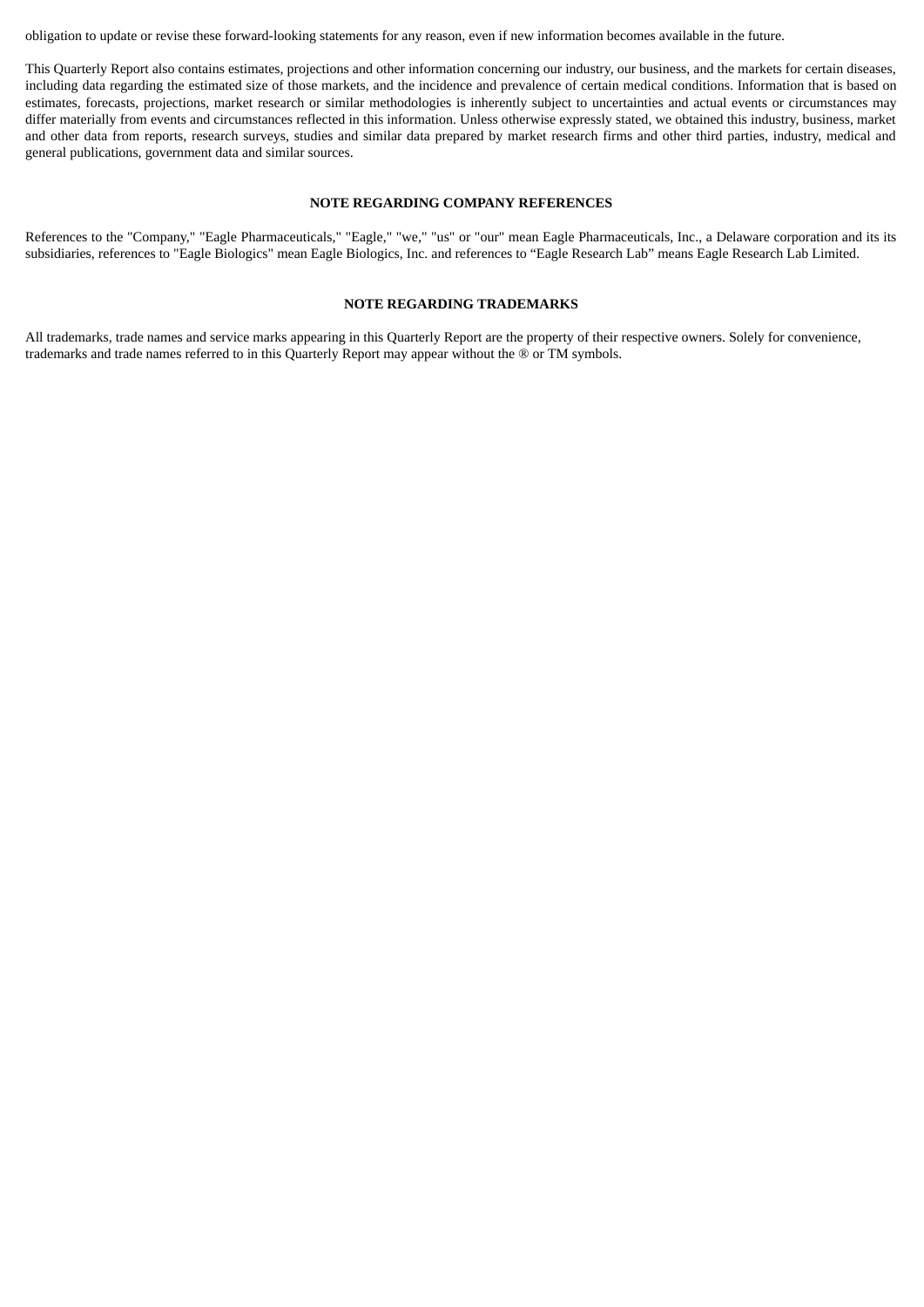# **TABLE OF CONTENTS**

# **Part I - Financial Information**

| Item 1. | Condensed Consolidated Financial Statements (unaudited)                                                                    |                 |
|---------|----------------------------------------------------------------------------------------------------------------------------|-----------------|
|         | Condensed Consolidated Balance Sheets as of March 31, 2020 and December 31, 2019                                           |                 |
|         | Condensed Consolidated Statements of Operations for the three months ended March 31, 2020 and 2019                         | $\overline{2}$  |
|         | Condensed Consolidated Statements of Changes in Stockholders' Equity for the three months ended March 31,<br>2020 and 2019 | 3               |
|         | Condensed Consolidated Statements of Cash Flows for the three months ended March 31, 2020 and 2019                         | 4               |
|         | Notes to Condensed Consolidated Financial Statements (unaudited)                                                           | $5\overline{a}$ |
| Item 2. | Management's Discussion and Analysis of Financial Condition and Results of Operations                                      | 24              |
| Item 3. | Quantitative and Qualitative Disclosures About Market Risk                                                                 | <u>31</u>       |
| Item 4. | <b>Controls and Procedures</b>                                                                                             | <u>32</u>       |

# **Part II - Other Information**

| Item 1.  | Legal Proceedings                                           | 33 |
|----------|-------------------------------------------------------------|----|
| Item 1A. | <b>Risk Factors</b>                                         | 33 |
| Item 2.  | Unregistered Sales of Equity Securities and Use of Proceeds | 34 |
| Item 3.  | Defaults Upon Senior Securities                             | 35 |
| Item 4.  | Mine Safety Disclosures                                     | 35 |
| Item 5.  | Other Information                                           | 35 |
| Item 6.  | Exhibits                                                    | 36 |
|          | <b>Signatures</b>                                           | 37 |
|          |                                                             |    |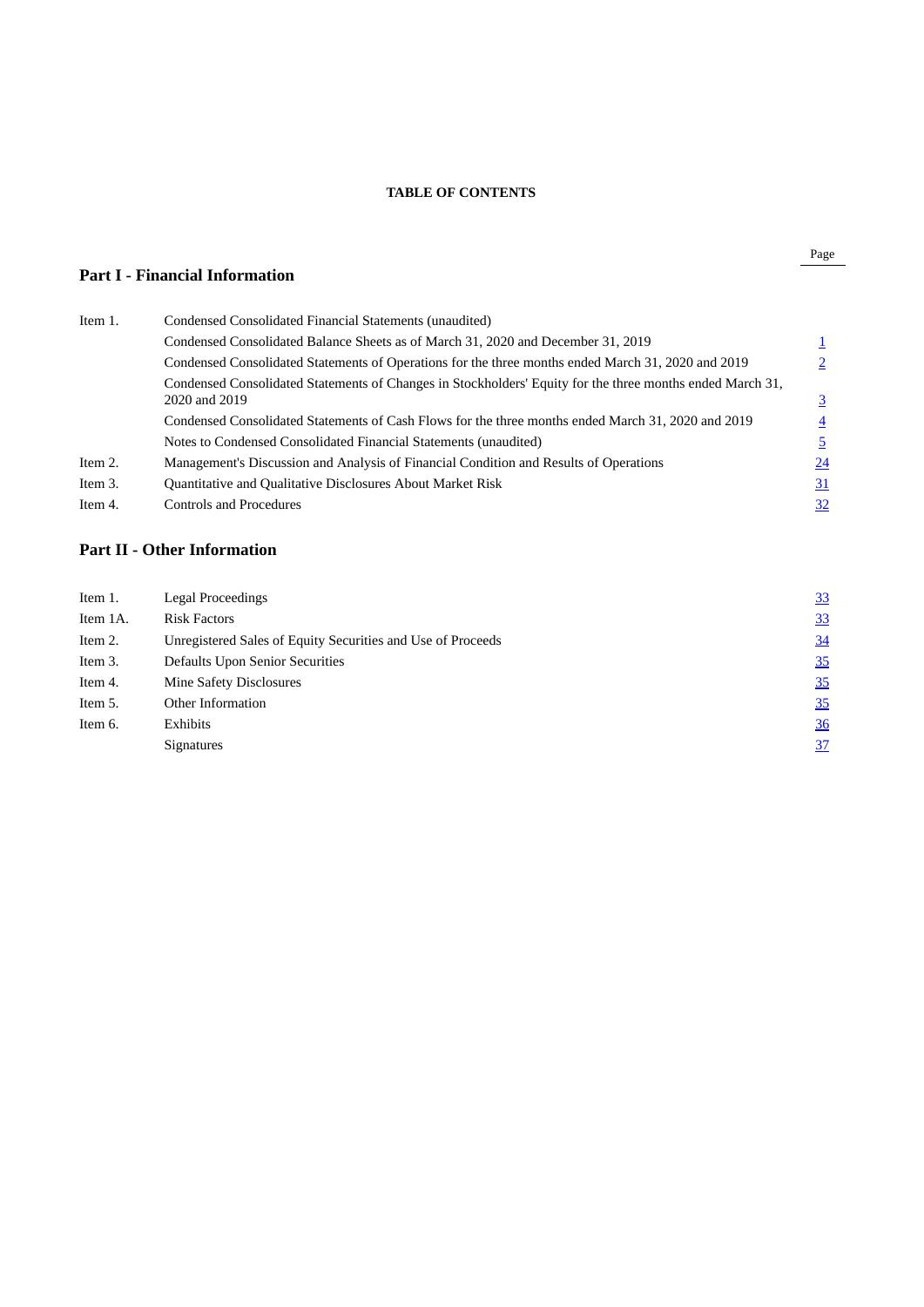# **EAGLE PHARMACEUTICALS, INC. CONDENSED CONSOLIDATED BALANCE SHEETS (UNAUDITED)**

**(In thousands, except share amounts)**

<span id="page-4-0"></span>

|                                                                                                                                                                    | <b>March 31, 2020</b> |            | <b>December 31, 2019</b> |            |
|--------------------------------------------------------------------------------------------------------------------------------------------------------------------|-----------------------|------------|--------------------------|------------|
|                                                                                                                                                                    |                       |            |                          |            |
| <b>ASSETS</b>                                                                                                                                                      |                       |            |                          |            |
| <b>Current assets:</b>                                                                                                                                             |                       |            |                          |            |
| Cash and cash equivalents                                                                                                                                          | \$                    | 202,016    | \$                       | 109,775    |
| Accounts receivable, net                                                                                                                                           |                       | 54,491     |                          | 48,004     |
| Inventories                                                                                                                                                        |                       | 8,434      |                          | 6,566      |
| Prepaid expenses and other current assets                                                                                                                          |                       | 10,631     |                          | 15,104     |
| Total current assets                                                                                                                                               |                       | 275,572    |                          | 179,449    |
| Property and equipment, net                                                                                                                                        |                       | 2,423      |                          | 2,202      |
| Intangible assets, net                                                                                                                                             |                       | 14,917     |                          | 15,583     |
| Goodwill                                                                                                                                                           |                       | 39,743     |                          | 39,743     |
| Deferred tax asset, net                                                                                                                                            |                       | 13,759     |                          | 13,669     |
| Other assets                                                                                                                                                       |                       | 15,530     |                          | 3,908      |
| <b>Total assets</b>                                                                                                                                                | \$                    | 361,944    | \$                       | 254,554    |
| <b>LIABILITIES AND STOCKHOLDERS' EQUITY</b>                                                                                                                        |                       |            |                          |            |
| <b>Current liabilities:</b>                                                                                                                                        |                       |            |                          |            |
| Accounts payable                                                                                                                                                   | $\$$                  | 9,756      | \$                       | 5,462      |
| Accrued expenses and other liabilities                                                                                                                             |                       | 20,123     |                          | 28,361     |
| Current portion of long-term debt                                                                                                                                  |                       | 116,000    |                          | 5,000      |
| Total current liabilities                                                                                                                                          |                       | 145,879    |                          | 38,823     |
| Other long-term liabilities                                                                                                                                        |                       | 3,454      |                          | 3,000      |
| Long-term debt, less current portion                                                                                                                               |                       | 30,781     |                          | 33,557     |
| <b>Total liabilities</b>                                                                                                                                           |                       | 180,114    |                          | 75,380     |
| <b>Commitments and Contingencies</b>                                                                                                                               |                       |            |                          |            |
| <b>Stockholders' equity:</b>                                                                                                                                       |                       |            |                          |            |
| Preferred stock, 1,500,000 shares authorized and no shares issued or outstanding as of March<br>31, 2020 and December 31, 2019                                     |                       |            |                          |            |
| Common stock, \$0.001 par value; 50,000,000 shares authorized; 16,597,814 and 16,537,846<br>shares issued as of March 31, 2020 and December 31, 2019, respectively |                       | 17         |                          | 17         |
| Additional paid in capital                                                                                                                                         |                       | 285,044    |                          | 278,518    |
| Retained earnings                                                                                                                                                  |                       | 69,629     |                          | 72,500     |
| Treasury stock, at cost, 2,933,320 and 2,907,687 shares as of March 31, 2020 and December<br>31, 2019, respectively                                                |                       | (172, 860) |                          | (171, 861) |
| Total stockholders' equity                                                                                                                                         |                       | 181,830    |                          | 179,174    |
| Total liabilities and stockholders' equity                                                                                                                         | \$                    | 361,944    | \$                       | 254,554    |

See accompanying notes to unaudited condensed consolidated financial statements.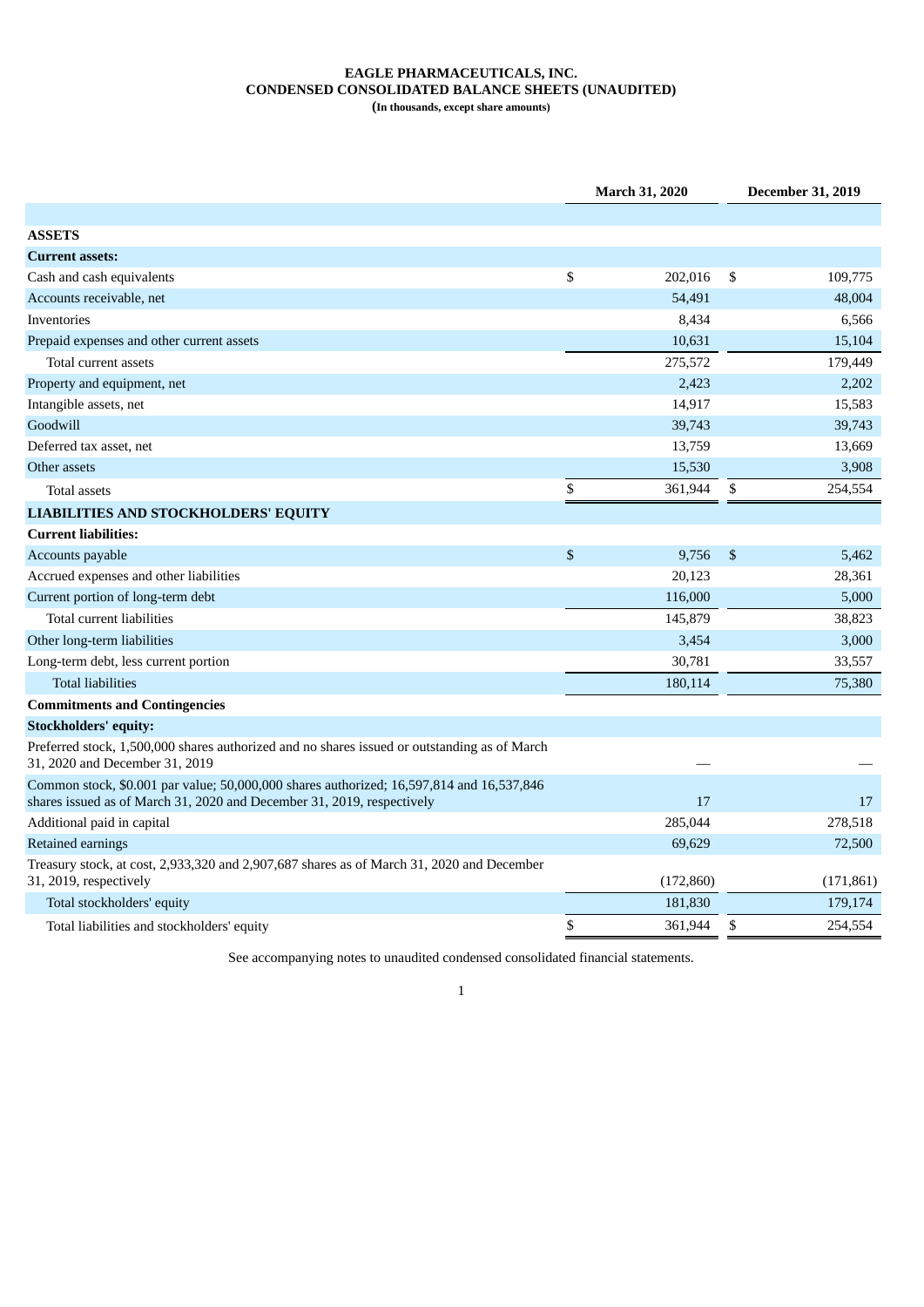#### **EAGLE PHARMACEUTICALS, INC. CONDENSED CONSOLIDATED STATEMENTS OF OPERATIONS (UNAUDITED) (In thousands, except share and per share amounts)**

<span id="page-5-0"></span>

|                                                                | <b>Three Months Ended</b><br>March 31, |            |               |            |
|----------------------------------------------------------------|----------------------------------------|------------|---------------|------------|
|                                                                |                                        | 2020       |               | 2019       |
|                                                                |                                        |            |               |            |
| <b>Revenue:</b>                                                |                                        |            |               |            |
| <b>Product sales</b>                                           | \$                                     | 17,694     | \$            | 14,472     |
| Royalty revenue                                                |                                        | 28,326     |               | 26,313     |
| License and other revenue                                      |                                        |            |               | 9,000      |
| <b>Total revenue</b>                                           |                                        | 46,020     |               | 49,785     |
| <b>Operating expenses:</b>                                     |                                        |            |               |            |
| Cost of product sales                                          |                                        | 4,765      |               | 9,554      |
| Cost of royalty revenue                                        |                                        | 3,038      |               | 3,546      |
| Research and development                                       |                                        | 9,427      |               | 6,375      |
| Selling, general and administrative                            |                                        | 24,755     |               | 18,141     |
| Total operating expenses                                       |                                        | 41,985     |               | 37,616     |
| Income from operations                                         |                                        | 4,035      |               | 12,169     |
| Interest income                                                |                                        | 346        |               | 494        |
| Interest expense                                               |                                        | (889)      |               | (686)      |
| Other expense                                                  |                                        | (6,500)    |               |            |
| Total other expense, net                                       |                                        | (7,043)    |               | (192)      |
| (Loss) Income before income tax benefit (provision)            |                                        | (3,008)    |               | 11,977     |
| Income tax benefit (provision)                                 |                                        | 137        |               | (3,004)    |
| <b>Net (Loss) Income</b>                                       | \$                                     | (2,871)    | \$            | 8,973      |
| (Loss) Earnings per share attributable to common stockholders: |                                        |            |               |            |
| <b>Basic</b>                                                   | \$                                     | (0.21)     | $\mathcal{S}$ | 0.64       |
| <b>Diluted</b>                                                 | \$                                     | (0.21)     | \$            | 0.62       |
| Weighted average number of common shares outstanding:          |                                        |            |               |            |
| <b>Basic</b>                                                   |                                        | 13,667,606 |               | 13,925,227 |
| <b>Diluted</b>                                                 |                                        | 13,667,606 |               | 14,418,211 |

See accompanying notes to unaudited condensed consolidated financial statements.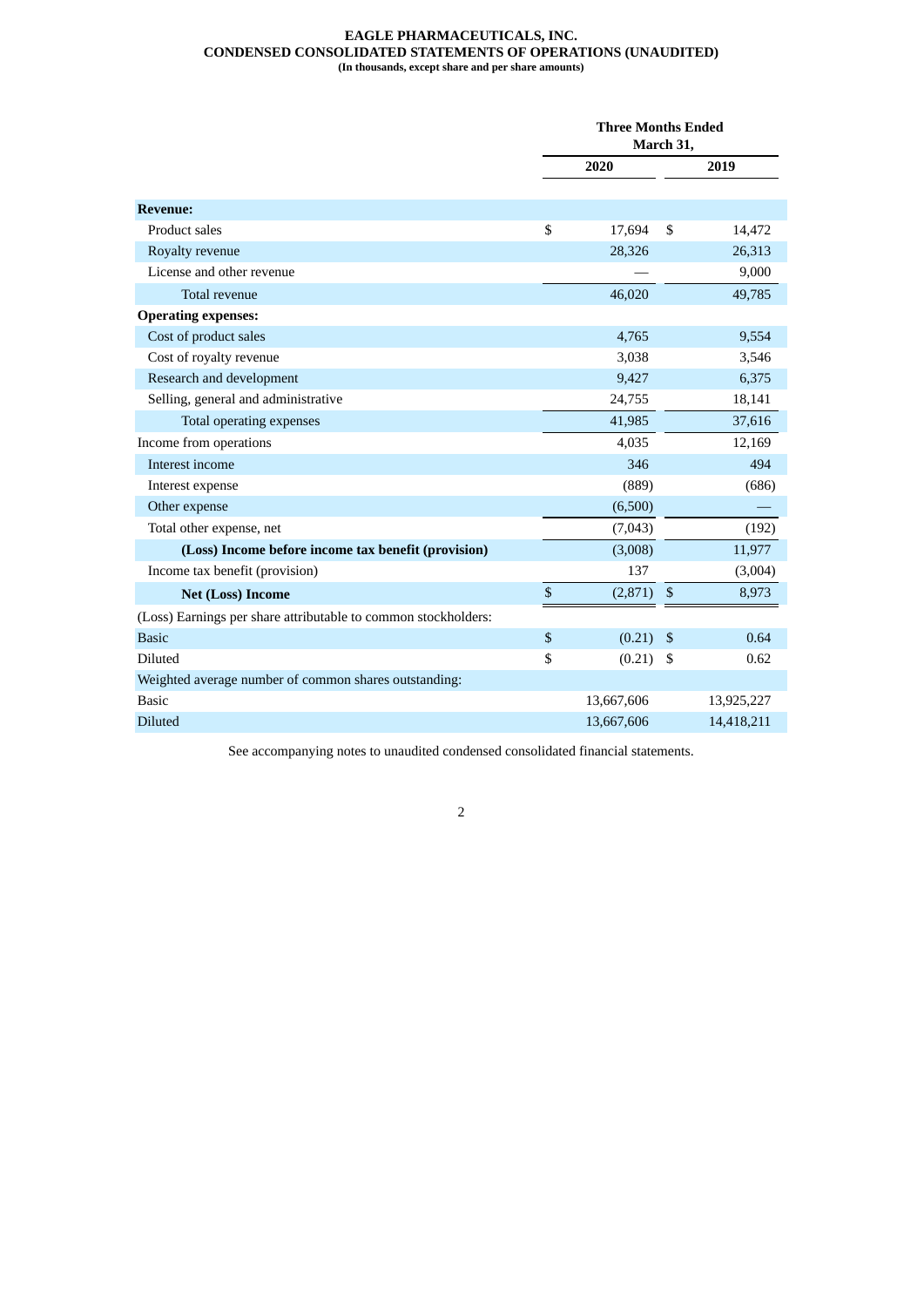### **EAGLE PHARMACEUTICALS, INC.**

#### **CONDENSED CONSOLIDATED STATEMENTS OF CHANGES IN STOCKHOLDERS' EQUITY (UNAUDITED)**

**(In thousands)**

<span id="page-6-0"></span>

|                                                                           | <b>Common Stock</b>        |     |        | <b>Additional</b> |                           |   |                                 |                             |     | <b>Total</b>                          |
|---------------------------------------------------------------------------|----------------------------|-----|--------|-------------------|---------------------------|---|---------------------------------|-----------------------------|-----|---------------------------------------|
|                                                                           | Number of<br><b>Shares</b> |     | Amount |                   | Paid-In<br><b>Capital</b> |   | <b>Treasury</b><br><b>Stock</b> | Retained<br><b>Earnings</b> |     | <b>Stockholders'</b><br><b>Equity</b> |
| <b>Balance at December 31, 2019</b>                                       | 16,538                     | \$. | 17     | S                 | 278,518                   | S | (171, 861)                      | \$<br>72,500                | \$. | 179,174                               |
| Stock-based compensation expense                                          |                            |     |        |                   | 7,472                     |   |                                 |                             |     | 7,472                                 |
| Issuance of common stock upon exercise of stock<br>option grants          | 16                         |     |        |                   | 330                       |   |                                 |                             |     | <b>330</b>                            |
| Payment of employee withholding tax upon vesting<br>of stock-based awards |                            |     |        |                   | (1,276)                   |   |                                 |                             |     | (1,276)                               |
| Issuance of common stock related to vesting of<br>restricted stock units  | 44                         |     |        |                   |                           |   |                                 |                             |     |                                       |
| Common stock repurchases                                                  |                            |     |        |                   |                           |   | (999)                           |                             |     | (999)                                 |
| Net loss                                                                  |                            |     |        |                   |                           |   |                                 | (2,871)                     |     | (2,871)                               |
| <b>Balance at March 31, 2020</b>                                          | 16,598                     |     | 17     | \$                | 285,044                   | S | (172,860)                       | 69,629                      |     | 181,830                               |

|                                                                          | <b>Common Stock</b>        |           | <b>Additional</b>         |                                 |                                    | <b>Total</b>                   |
|--------------------------------------------------------------------------|----------------------------|-----------|---------------------------|---------------------------------|------------------------------------|--------------------------------|
|                                                                          | Number of<br><b>Shares</b> | Amount    | Paid-In<br><b>Capital</b> | <b>Treasury</b><br><b>Stock</b> | <b>Retained</b><br><b>Earnings</b> | Stockholders'<br><b>Equity</b> |
| <b>Balance at December 31, 2018</b>                                      | 16,504                     | 17<br>S   | 256,458<br>\$.            | (153,900)<br>S                  | 58,187<br>- \$                     | 160,762<br>\$                  |
| Stock-based compensation expense                                         |                            |           | 5,782                     |                                 |                                    | 5,782                          |
| Issuance of common stock upon exercise of stock<br>option grants         | 7                          |           | 42                        |                                 |                                    | 42                             |
| Payment of employee withholding tax for net<br>option exercise           |                            |           | (198)                     |                                 |                                    | (198)                          |
| Issuance of common stock related to vesting of<br>restricted stock units | 9                          |           |                           |                                 |                                    |                                |
| Net income                                                               |                            |           |                           |                                 | 8,973                              | 8,973                          |
| <b>Balance at March 31, 2019</b>                                         | 16,520                     | 17<br>\$. | \$.<br>262,084            | (153,900)<br>\$.                | 67,160<br>- \$                     | 175,361                        |

See accompanying notes to unaudited condensed consolidated financial statements.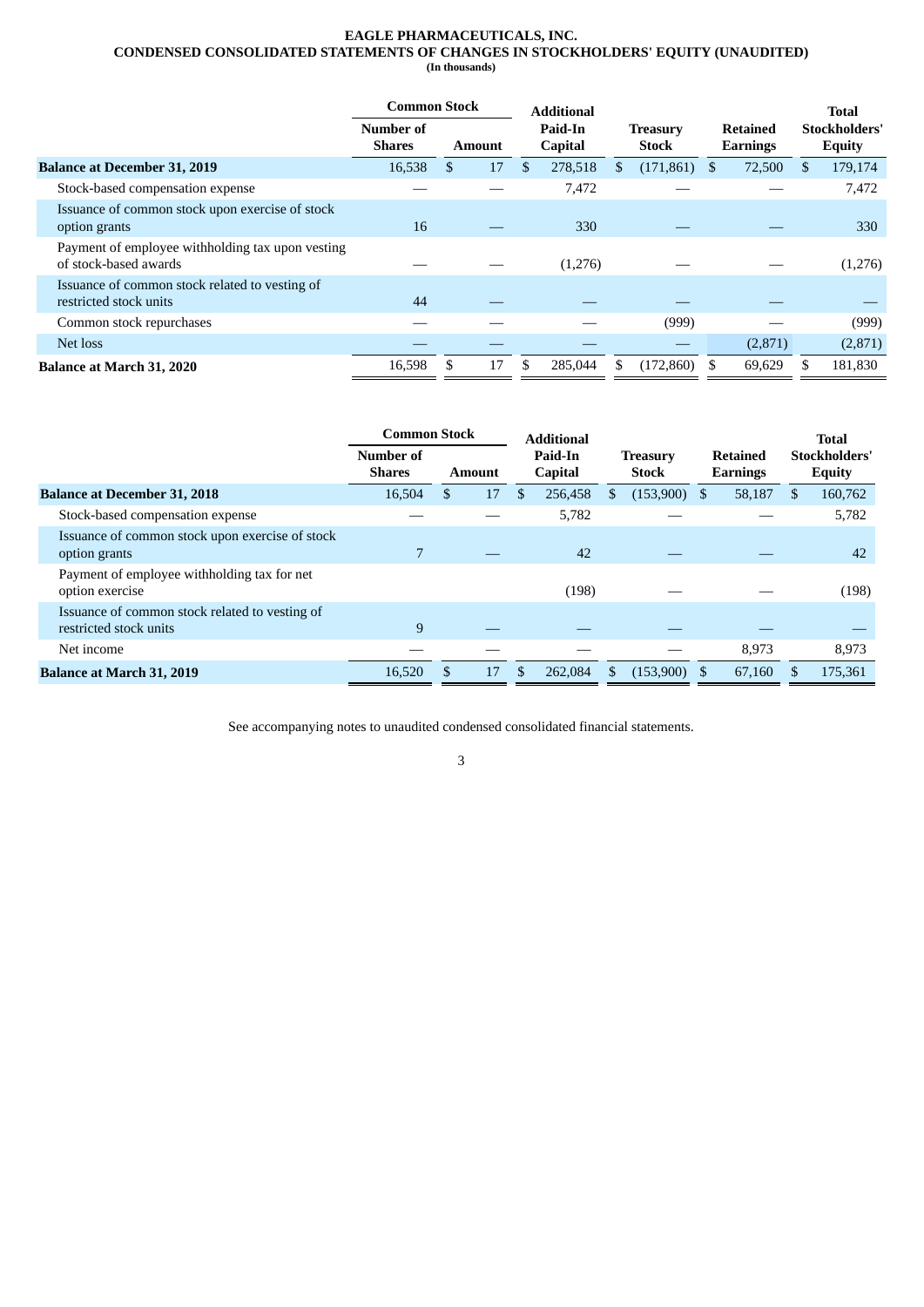#### **EAGLE PHARMACEUTICALS, INC. CONDENSED CONSOLIDATED STATEMENTS OF CASH FLOWS (UNAUDITED) (In thousands)**

<span id="page-7-0"></span>

|                                                                                   |      | <b>Three Months Ended March 31,</b> |    |         |
|-----------------------------------------------------------------------------------|------|-------------------------------------|----|---------|
|                                                                                   |      | 2020                                |    | 2019    |
| <b>Cash flows from operating activities:</b>                                      |      |                                     |    |         |
| Net (loss) income                                                                 | \$   | $(2,871)$ \$                        |    | 8,973   |
| Adjustments to reconcile net income to net cash provided by operating activities: |      |                                     |    |         |
| Deferred income taxes                                                             |      | (90)                                |    | (287)   |
| Depreciation expense                                                              |      | 472                                 |    | 503     |
| Amortization expense                                                              |      | 666                                 |    | 630     |
| Fair value adjustments on equity investment                                       |      | 6,500                               |    |         |
| Stock-based compensation expense                                                  |      | 7,472                               |    | 5,782   |
| Amortization of debt issuance costs                                               |      | 65                                  |    | 94      |
| Changes in operating assets and liabilities which provided (used) cash:           |      |                                     |    |         |
| Accounts receivable                                                               |      | (6, 487)                            |    | 2,556   |
| Inventories                                                                       |      | (1,868)                             |    | (1,961) |
| Prepaid expenses and other current assets                                         |      | 4,473                               |    | 4,368   |
| Accounts payable                                                                  |      | 4,294                               |    | 6,869   |
| Accrued expenses and other liabilities                                            |      | (8,238)                             |    | (1,083) |
| Other assets and other long-term liabilities, net                                 |      | (1,230)                             |    | (263)   |
| Net cash provided by operating activities                                         |      | 3,158                               |    | 26,181  |
| <b>Cash flows from investing activities:</b>                                      |      |                                     |    |         |
| Purchase of equity investment security                                            |      | (17,500)                            |    |         |
| Purchase of property and equipment                                                |      | (472)                               |    | (177)   |
| Net cash used in investing activities                                             |      | (17, 972)                           |    | (177)   |
| <b>Cash flows from financing activities:</b>                                      |      |                                     |    |         |
| Proceeds from common stock option exercises                                       |      | 330                                 |    | 42      |
| Employee withholding taxes related to stock-based awards                          |      | (1,276)                             |    | (198)   |
| Proceeds from existing revolving credit facility                                  |      | 110,000                             |    |         |
| Payment of debt                                                                   |      | (1,000)                             |    | (2,500) |
| Repurchases of common stock                                                       |      | (999)                               |    |         |
| Net cash provided by (used in) financing activities                               |      | 107,055                             |    | (2,656) |
| Net increase in cash and cash equivalents                                         |      | 92,241                              |    | 23,348  |
| Cash and cash equivalents at beginning of period                                  |      | 109,775                             |    | 78,791  |
| Cash and cash equivalents at end of period                                        | $\$$ | 202,016                             | \$ | 102,139 |
| Supplemental disclosures of cash flow information:                                |      |                                     |    |         |
| Cash paid during the period for:                                                  |      |                                     |    |         |
| Income taxes, net                                                                 | \$   | 24                                  | \$ | (6,490) |
| Interest                                                                          |      | 576                                 |    | 625     |
| Right-of-use asset obtained in exchange for lease obligation - lease amendment    |      | 842                                 |    | 2,871   |

See accompanying notes to unaudited condensed consolidated financial statements.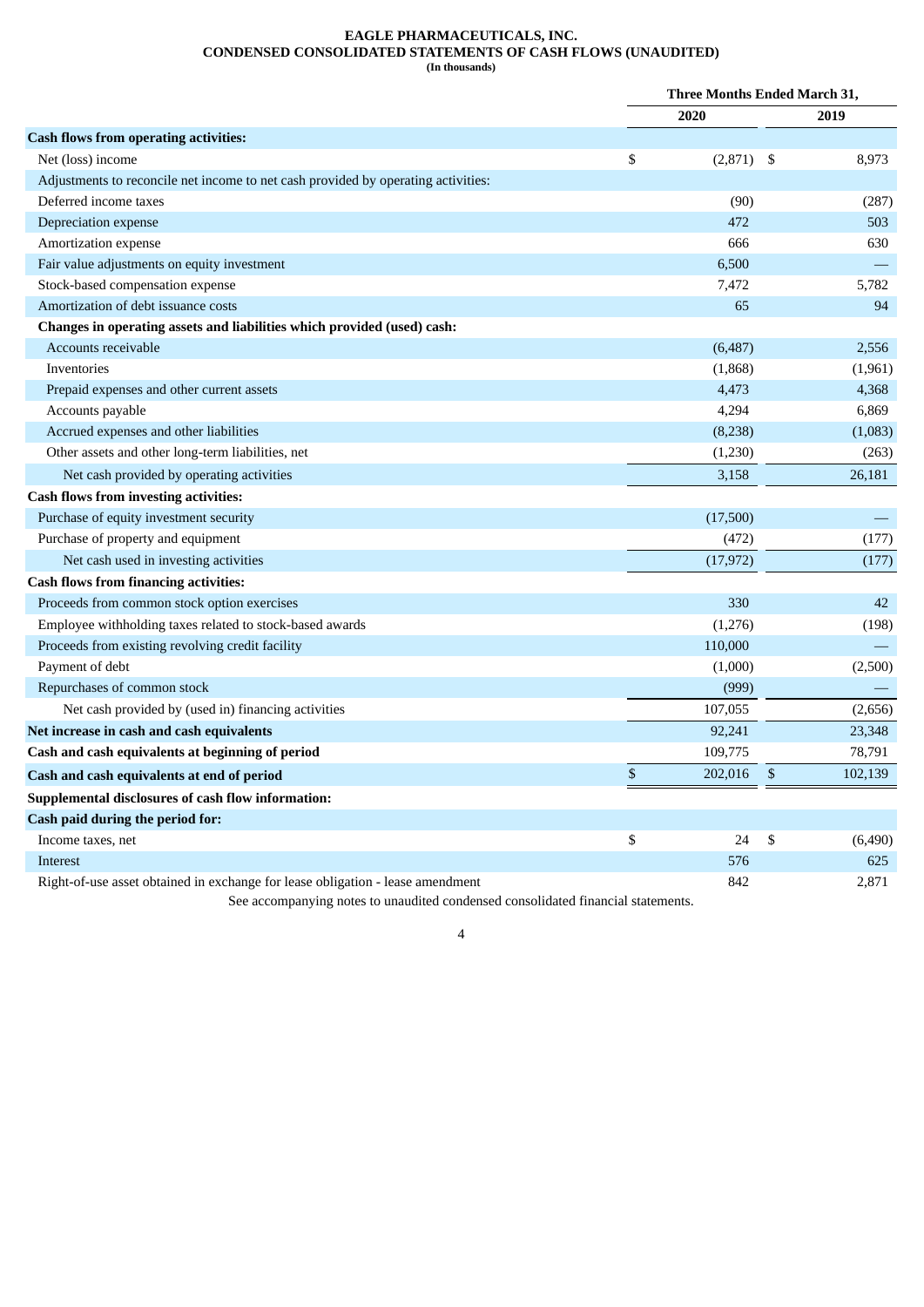# **EAGLE PHARMACEUTICALS, INC.**

**NOTES TO CONDENSED CONSOLIDATED FINANCIAL STATEMENTS (UNAUDITED)**

**(In thousands, except share and per share amounts)**

#### <span id="page-8-0"></span>**1. Interim Condensed Consolidated Financial Statements**

The accompanying unaudited interim condensed consolidated financial statements have been prepared in accordance with accounting principles generally accepted in the United States ("U.S. GAAP") for interim information and pursuant to the rules and regulations of the Securities and Exchange Commission ("SEC") for reporting quarterly information. Accordingly, certain information and footnote disclosures required for complete financial statements are not included herein. The condensed consolidated balance sheet at December 31, 2019 was derived from audited financial statements, but certain information and footnote disclosures normally included in the Company's annual consolidated financial statements have been condensed or omitted. In the opinion of management, all adjustments (consisting only of normal recurring adjustments) necessary for the fair presentation of the financial information for the interim periods reported have been made. Results of operations for the three months ended March 31, 2020 are not necessarily indicative of the results for the year ending December 31, 2020 or any period thereafter. These unaudited interim condensed consolidated financial statements should be read in conjunction with the audited financial statements and related notes included in the Company's Annual Report on Form 10-K for the fiscal year ended December 31, 2019, filed with the SEC on March 2, 2020.

#### **2. Organization and Business Activities**

We are an integrated pharmaceutical company focused on finding ways to help medicines do more for patients. Eagle and our collaborators have the capabilities to take a molecule from preclinical research through regulatory approval and into the marketplace, including development, manufacturing and commercialization. Our business model applies our scientific expertise, proprietary research-based insights and marketplace proficiency to identify challenging-to-treat diseases of the central nervous system or metabolic critical care therapeutic areas as well as in oncology. By focusing on patients' unmet needs, Eagle strives to provide healthcare professionals with urgently needed treatment solutions that are designed to improve patient care and outcomes and create near- and long-term value for our stakeholders, including patients and healthcare providers and our employees, marketing partners, collaborators and investors.

Our science-based business model has a proven track record with U.S. Food and Drug Administration ("FDA") approval and commercial launches of three products: RYANODEX® (dantrolene sodium) ("RYANODEX"), bendamustine ready-to-dilute ("RTD") 500ml solution ("BELRAPZO"), and rapidly infused bendamustine RTD ("BENDEKA"). We market our products through marketing partners and/or our internal direct sales force. Eagle markets RYANODEX and BELRAPZO, and Teva Pharmaceutical Industries Ltd. ("Teva") markets BENDEKA through its subsidiary Cephalon, Inc. Reflecting further expansion of our oncology portfolio, in February 2020, we received final FDA approval for PEMFEXY®, our novel pemetrexed product ("PEMFEXY"), a branded alternative to ALIMTA® for metastatic nonsquamous nonsmall cell lung cancer and malignant pleural mesothelioma. We expect to launch PEMFEXY in early 2022.

With 11 pipeline projects underway and the potential for up to five or more product launches over the next several years, we believe we have growth opportunities ahead. We believe that each of our pipeline projects currently has the potential to enter the market as a first-in-class, first-to-file or best-inclass product. In particular, we are applying our expertise to conduct novel research regarding the potential for RYANODEX to address conditions including exertional heat stroke, Alzheimer's disease, traumatic brain injury/concussion, nerve agent exposure and acute radiation syndrome. In addition, our clinical development program includes a strategic partnership with Tyme Technologies ("Tyme") for SM-88, a product candidate for the treatment of patients with pancreatic or other advanced cancers, as well as investigations of compounds such as EA-114, our fulvestrant product candidate, for patients with hormone receptor ("HR")-positive advanced breast cancer. Other products in development include Vasopressin, our first-to-file Abbreviated New Drug Application ("ANDA") that references Endo International plc's Vasostrict® indicated to increase blood pressure in adults with vasodilatory shock who remain hypotensive despite fluids and catecholamines; and EA-111, a new chemical entity and next-generation ryanodine receptor antagonist, in an intramuscular formulation that that would allow for easier and more rapid administration in emergency situations (military and civilian).

### **3. Summary of Significant Accounting Policies**

#### *Significant Accounting Policies*

The Company's significant accounting policies are described in the audited consolidated financial statements included in the Company's Annual Report on Form 10-K for the year ended December 31, 2019 and the notes thereto filed with the SEC on March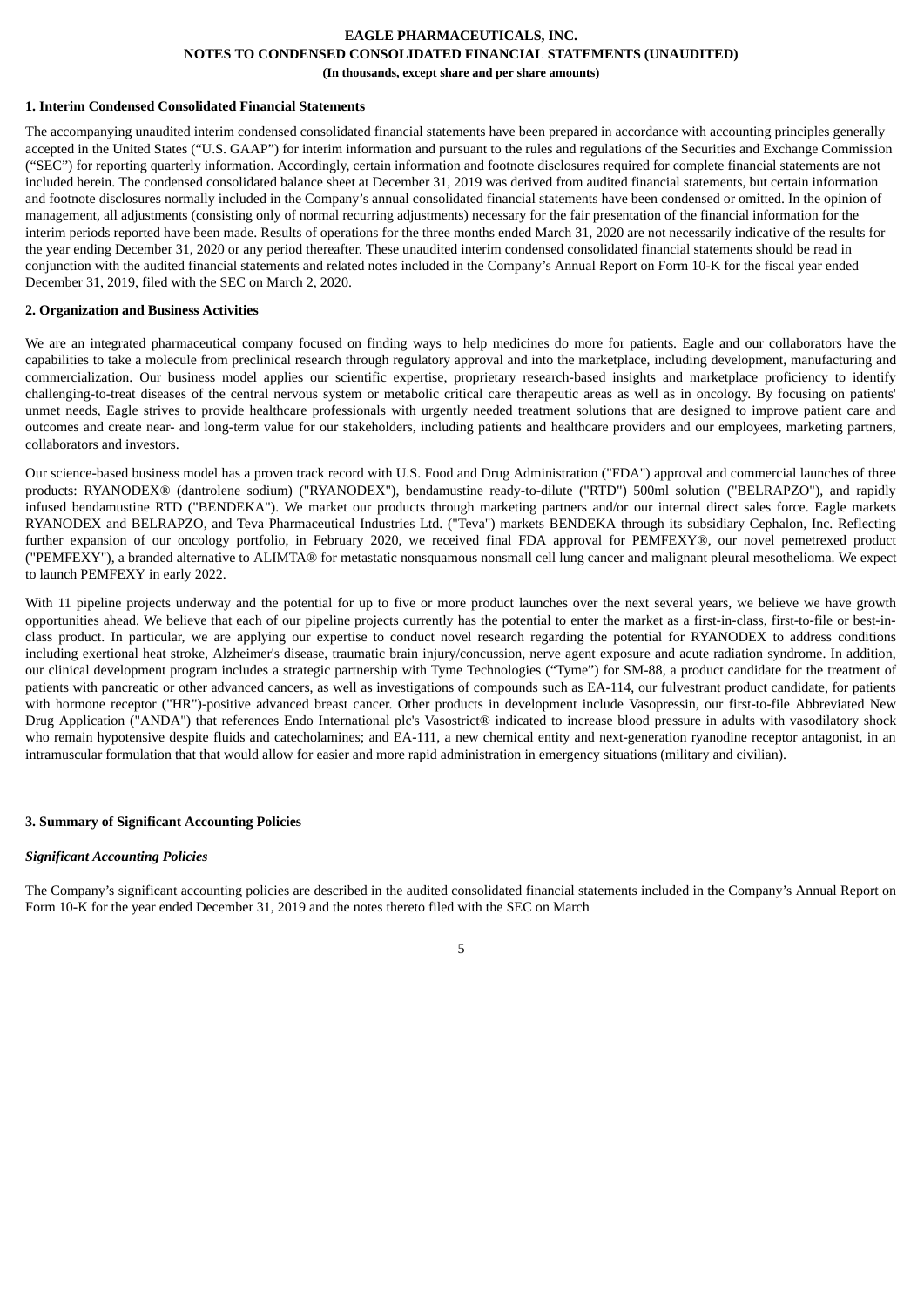**(In thousands, except share and per share amounts)**

*(Unaudited)*

2, 2020. Since the date of those consolidated financial statements, there have been no material changes to the Company's significant accounting policies other than as listed below.

### *Significant Risks and Uncertainties*

With the global spread of the ongoing COVID-19 pandemic in the first quarter of 2020, the Company has taken active measures designed to address and mitigate the impact of the COVID-19 pandemic on its business, such as facilitating management's daily communication to address employee and business concerns and frequent provision of updates to the Company's Board of Directors ("Board"). The Company anticipates that the COVID-19 pandemic may have an impact on the clinical development timelines for certain of its clinical programs, such as EA-114, in addition to the clinical programs of its collaborators, such as Tyme's clinical development of SM-88. The Company also anticipates that the COVID-19 pandemic may have an impact on the Company's supply chain and sales for certain of its products, including BENDEKA. The extent to which the COVID-19 pandemic impacts the Company's business, its clinical development and regulatory efforts, its supply chain and sales efforts, its corporate development objectives and the value of, and market for, its common stock will depend on future developments that are highly uncertain and cannot be predicted with confidence at this time, such as the ultimate duration of the pandemic, travel restrictions, quarantines, social distancing and business closure requirements in the United States, and other countries, and the effectiveness of actions taken globally to contain and treat the disease. The global economic slowdown, the overall disruption of global healthcare systems and other risks and uncertainties associated with the pandemic could have a material adverse effect on the Company's business, financial condition, results of operations and growth prospects.

In addition, the Company is subject to other challenges and risks specific to its business and its ability to execute on its business plan and strategy, as well as risks and uncertainties common to companies in the pharmaceutical industry with research and development operations, including, without limitation, risks and uncertainties associated with: delays or problems in obtaining clinical supply; obtaining regulatory approval of its product candidates; loss of single source suppliers or failure to comply with manufacturing regulations; identifying, acquiring or in-licensing additional products or product candidates; product development and the inherent uncertainty of clinical success; the challenges of protecting and enhancing its intellectual property rights; and the challenges of complying with applicable regulatory requirements. In addition, to the extent the ongoing COVID-19 pandemic adversely affects the Company's business and results of operations, it may also have the effect of heightening many of the other risks and uncertainties discussed above.

### *Use of Estimates*

These financial statements are presented in U.S. dollars and are prepared in accordance with U.S. GAAP. The preparation of financial statements in conformity with U.S. GAAP requires management to make estimates and assumptions that affect the amounts reported in the condensed financial statements including disclosure of contingent assets and contingent liabilities at the date of the financial statements and the reported amounts of revenues and expenses during the reporting period and accompanying notes. The Company's critical accounting policies are those that are both most important to the Company's financial condition and results of operations and require the most difficult, subjective or complex judgments on the part of management in their application, often as a result of the need to make estimates about the effect of matters that are inherently uncertain. The Company anticipates that the COVID-19 pandemic may disrupt the Company's supply chain and marketing and sales efforts for certain of its products, including BENDEKA, although the Company does not expect such disruption to be significant. As of the date of issuance of these financial statements, the Company is not aware of any specific event or circumstance that would require the Company to update its estimates, assumptions and judgments or revise the carrying value of its assets or liabilities. Because of the uncertainty of factors surrounding the estimates or judgments used in the preparation of the financial statements, actual results may materially vary from these estimates, and any such differences may be material to the Company's financial statements.

#### *Reclassifications*

Certain reclassifications have been made to prior year amounts to conform with the current year presentation. None of the reclassifications were significant.

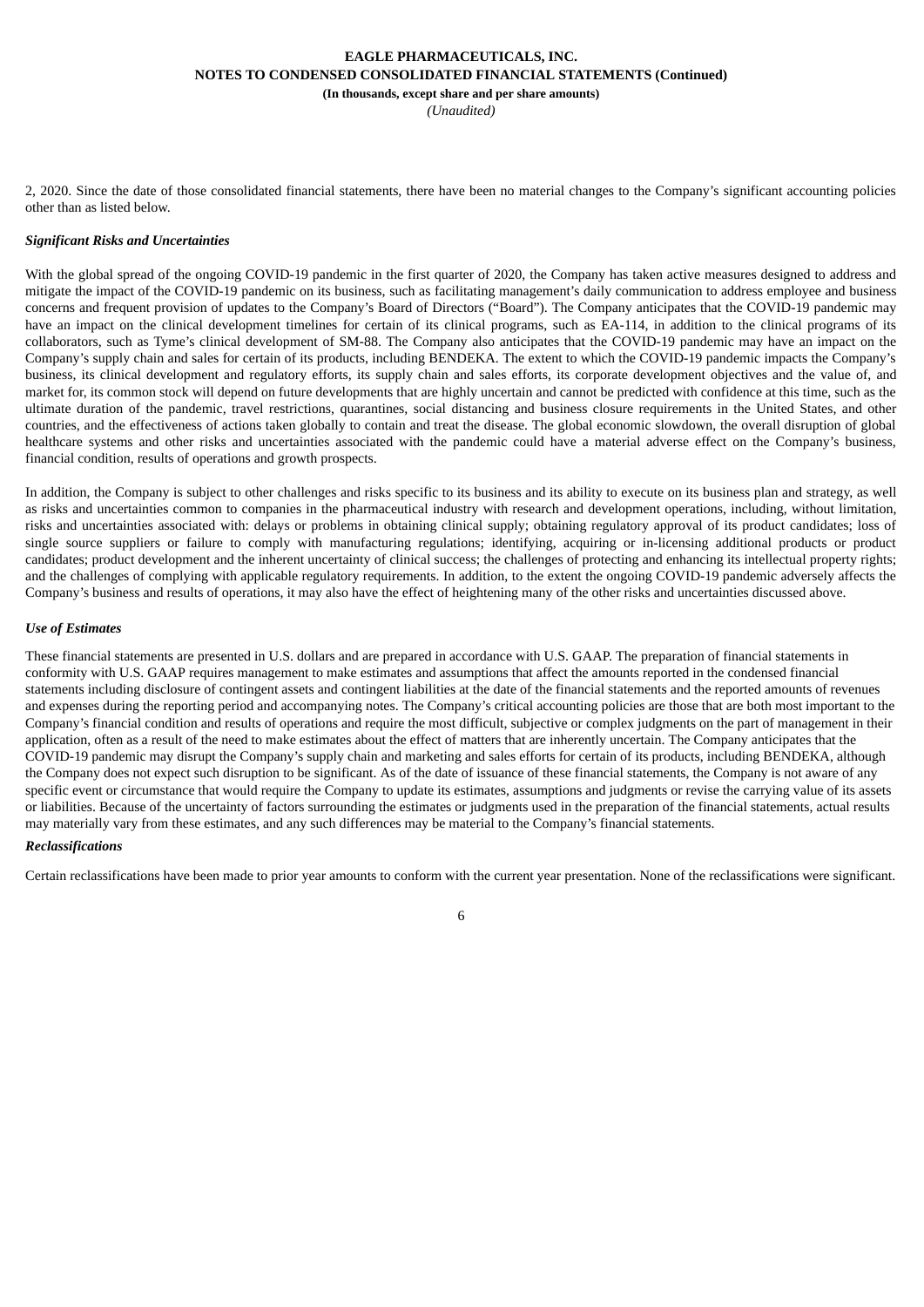**(In thousands, except share and per share amounts)**

# *(Unaudited)*

### *Cash and Cash Equivalents*

The Company considers all highly liquid investments with an original maturity of three months or less to be cash equivalents. All cash and cash equivalents are held in United States financial institutions. The carrying amount of cash and cash equivalents approximates its fair value due to its short-term nature.

The Company, at times, maintains balances with financial institutions in excess of the Federal Deposit Insurance Corporation ("FDIC") limit.

#### *Fair Value Measurements*

U.S. GAAP establishes a framework for measuring fair value under generally accepted accounting principles and enhances disclosures about fair value measurements. Fair value is defined as the exchange price that would be received for an asset or paid to transfer a liability (an exit price) in the principal or most advantageous market for the asset or liability in an orderly transaction between market participants on the measurement date. Valuation techniques used to measure fair value must maximize the use of observable inputs and minimize the use of unobservable inputs. The standard describes the following fair value hierarchy based on three levels of inputs, of which the first two are considered observable and the last unobservable, that may be used to measure fair value:

- Level 1: Quoted prices in active markets for identical assets or liabilities.
- Level 2: Inputs other than Level 1 that are observable, either directly or indirectly, such as quoted prices for similar assets or liabilities; quoted prices in markets that are not active; or other inputs that are observable or can be corroborated by observable market data for substantially the full term of the assets or liabilities.
- Level 3: Unobservable inputs that are supported by little or no market activity and that are significant to the fair value of the assets or liabilities.

The fair value of interest-bearing cash, cash equivalents, accounts receivable and accounts payable approximate fair value due to their life being short term in nature, and are classified as Level 1 for all periods presented.

Our investment in restricted shares of Tyme's common stock are classified as Level 1. Refer to Note 13, Collaboration with Tyme for further details.

The fair value of debt is classified as Level 2 for the periods presented and approximates its fair value due to the variable interest rate.

The fair value of the contingent consideration/accrued royalty is classified as Level 3 for the periods presented.

#### *Intangible Assets*

#### *Other Intangible Assets, Net*

The Company capitalizes and includes in intangible assets the costs of acquired product licenses and developed technology purchased individually or identified in a business combination. Intangible assets are recorded at fair value at the time of their acquisition and stated net of accumulated amortization. The Company amortizes its definite-lived intangible assets using either the straight-line or accelerated method, based on the useful life of the asset over which it is expected to be consumed utilizing expected undiscounted future cash flows. The Company will evaluate the potential impairment of intangible assets if events or changes in circumstances indicate that the carrying amount of the assets may not be fully recoverable or that the useful lives of these assets are no longer appropriate. Events giving rise to impairment are an inherent risk in our industry and many factors cannot be predicted. Factors that we consider in deciding when to perform an impairment review include significant changes in our forecasted projections for the asset or asset group for reasons including, but not limited to, significant under-performance of a product in relation to expectations, significant changes or planned changes in our use of the assets, significant negative industry or economic trends, and new or competing products that enter the marketplace. The impairment test is based on a comparison of the undiscounted cash flows expected to be generated from the use of the asset group and its eventual disposition to the carrying value of the asset group. If impairment is indicated, the asset is written down by the amount by which the carrying value of the asset exceeds the related fair value of the asset with the related impairment charge recognized within the condensed consolidated statements of operations.

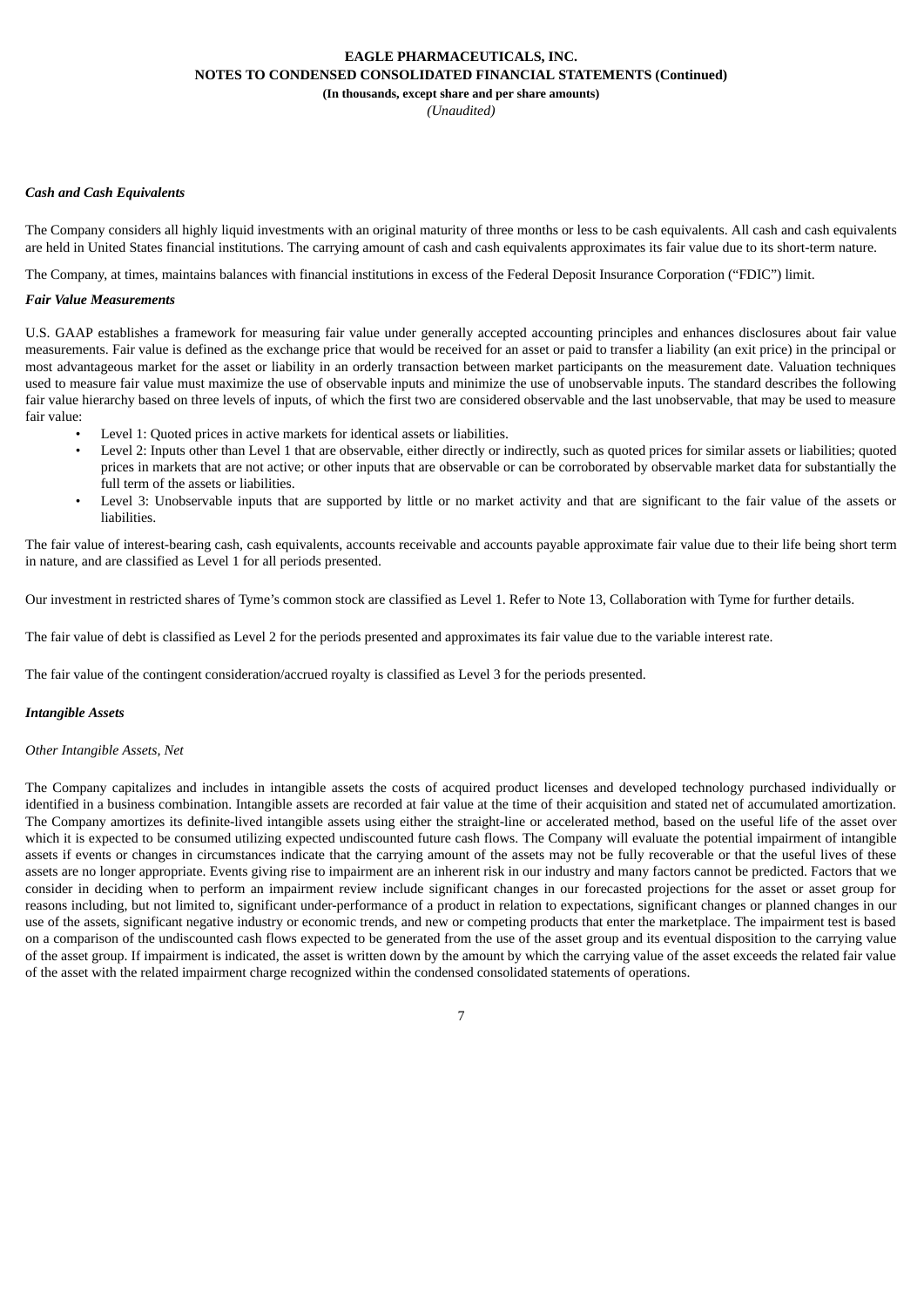**(In thousands, except share and per share amounts)**

*(Unaudited)*

With respect to determining an asset's fair value and useful life, because this process involves management making certain estimates and these estimates form the basis of the determination of whether or not an impairment charge should be recorded, these estimates are considered to be critical accounting estimates.

#### *Goodwill*

Goodwill represents the excess of purchase price over the fair value of net assets acquired in the Eagle Biologics acquisition. Goodwill is not amortized, but is evaluated for impairment on an annual basis, in the fourth quarter, or more frequently if events or changes in circumstances indicate that the reporting unit's goodwill is less than its carrying amount. The Company did not identify any impairment to goodwill during the periods presented.

#### *Acquisition-Related Contingent Consideration*

Contingent consideration related to a business combination is recorded on the acquisition date at the estimated fair value of the contingent payments. The acquisition date fair value is measured based on the consideration expected to be transferred using probability-weighted assumptions and discounted back to present value. The discount rate used is determined at the time of the acquisition in accordance with accepted valuation methods. The fair value of the acquisition-related contingent consideration is re-measured at the estimated fair value at each reporting period with the change in fair value recognized as income or expense in the condensed consolidated statements of operations.

### *Concentration of Major Customers and Vendors*

The Company is dependent on commercial partners to market and sell BENDEKA. The Company's customers for BENDEKA are its commercial and licensing partners; therefore, the Company's future revenues are highly dependent on these collaboration and distribution arrangements.

Teva markets BENDEKA pursuant to the BENDEKA License. Pursuant to the agreement, Teva pays the Company a royalty based on net sales of the product and also purchases the product from the Company. A disruption in this arrangement, caused by among other things, a supply disruption, loss of exclusivity or the launch of a superior product would have a material adverse effect of the Company's financial position, results of operations and cash flows.

The total revenues and accounts receivables broken down by major customers as a percentage of the total are as follows:

|                                                 | <b>Three Months Ended</b><br>March 31, |      |
|-------------------------------------------------|----------------------------------------|------|
|                                                 | <b>2020</b>                            | 2019 |
| <b>Net revenues</b>                             |                                        |      |
| Cephalon, Inc. (Teva) - See Revenue Recognition | 65%                                    | 84%  |
| Other                                           | 35%                                    | 16%  |
|                                                 | 100%                                   | 100% |

|                                                 | March 31,<br>2020 | December 31,<br>2019 |
|-------------------------------------------------|-------------------|----------------------|
| <b>Accounts receivable</b>                      |                   |                      |
| Cephalon, Inc. (Teva) - See Revenue Recognition | 63%               | 80%                  |
| Other                                           | 37%               | 20%                  |
|                                                 | 100%              | 100%                 |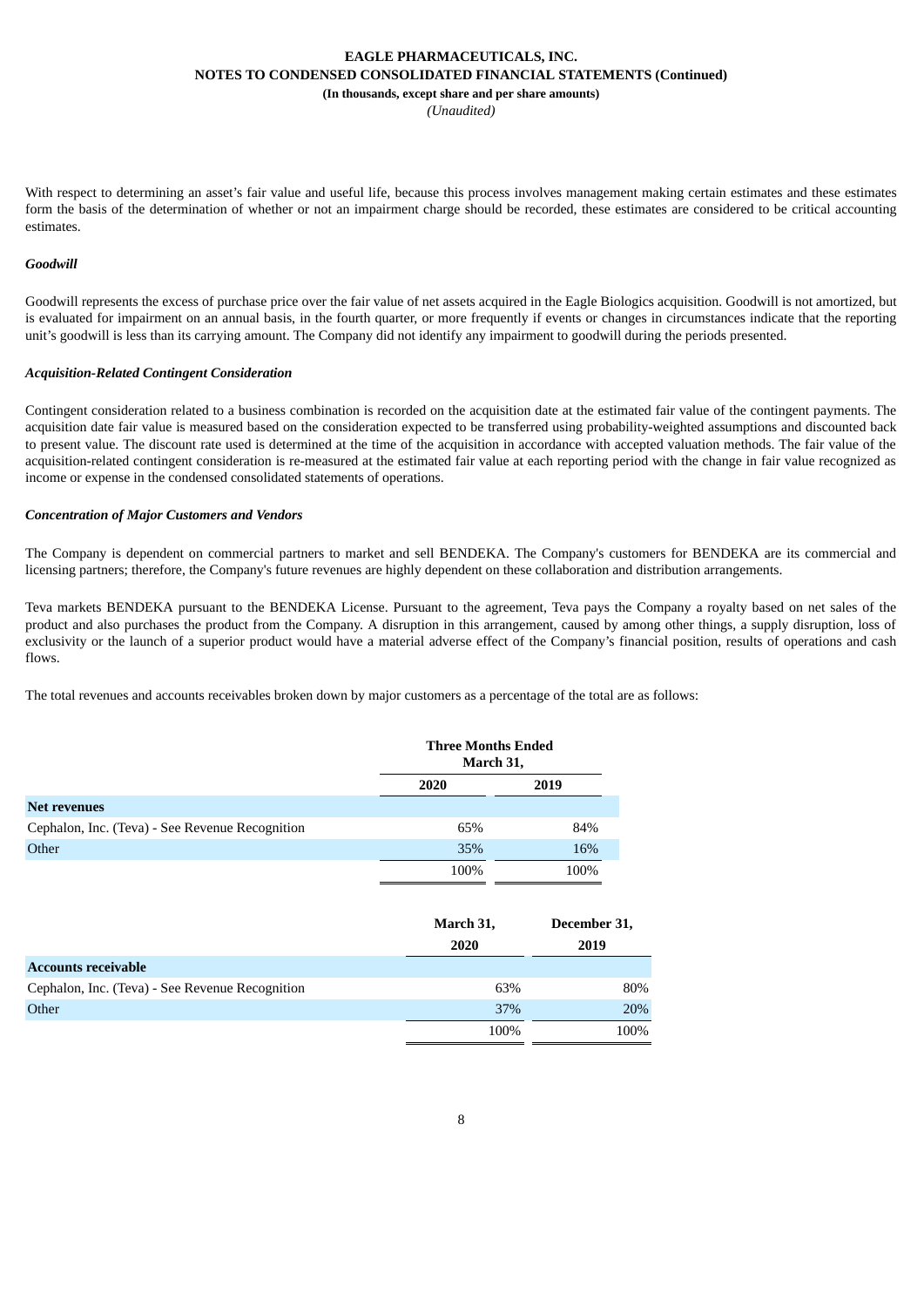**(In thousands, except share and per share amounts)**

*(Unaudited)*

#### *Inventories*

Inventories are recorded at the lower of cost or expected net realizable value, with cost determined on a first-in first-out basis. The Company periodically reviews the composition of inventory in order to identify obsolete, slow-moving or otherwise non-saleable items. If non-saleable items are observed and there are no alternate uses for the inventory, the Company will record a write-down to net realizable value in the period that the decline in value is first recognized.

#### *Property and Equipment*

Property and equipment are stated at cost. Depreciation is recorded over the estimated useful lives of the assets utilizing the straight-line method. Leasehold improvements are being amortized over the shorter of their useful lives or the lease term.

#### *Research and Development Expense*

Costs for research and development are charged to expense as incurred and include; employee-related expenses including salaries, benefits, travel and stock-based compensation expense for research and development personnel; expenses incurred under agreements with contract research organizations, contract manufacturing organizations and service providers that assist in conducting clinical and preclinical studies; costs associated with preclinical activities and development activities, costs associated with regulatory operations; and depreciation expense for assets used in research and development activities.

Costs for certain development activities, such as clinical studies, are recognized based on an evaluation of the progress to completion of specific tasks using data such as patient enrollment, clinical site activations, or information provided to the Company by its vendors on their actual costs incurred. Payments for these activities are based on the terms of the individual arrangements, which may differ from the patterns of costs incurred, and are reflected in the condensed consolidated financial statements as prepaid expenses or accrued expenses as deemed appropriate. Recoveries of previously recognized research and development expenses from third parties are recorded as a reduction to research and development expense in the period it becomes realizable.

#### *Advertising and Marketing*

Advertising and marketing costs are expensed as incurred. Advertising and marketing costs were \$1,113 and \$626 for the three months ended March 31, 2020 and 2019, respectively.

#### *Income Taxes*

The Company accounts for income taxes using the liability method in accordance with Financial Accounting Standards Board ("FASB") Accounting Standards Codification ("ASC"), Topic 740 - Income Taxes ("ASC 740"). Deferred tax assets and liabilities are determined based on temporary differences between financial reporting and tax bases of assets and liabilities and are measured by applying enacted rates and laws to taxable years in which differences are expected to be recovered or settled. Further, the effect on deferred tax assets and liabilities of a change in tax rates is recognized in income (loss) in the period that the rate changes. A valuation allowance is required when it is "more likely than not" that all or a portion of deferred tax assets will not be realized. ASC 740 also prescribes a comprehensive model for how a company should recognize, measure, present and disclose in its financial statements uncertain tax positions that the company has taken or expects to take on a tax return, including a decision whether to file or not file a return in a particular jurisdiction. We recognize any interest and penalties accrued related to unrecognized tax benefits as income tax expense.

#### *Revenue Recognition*

Revenue is recognized when a customer obtains control of promised goods or services, in an amount that reflects the consideration which the entity expects to receive in exchange for those goods or services. To determine revenue recognition for arrangements that an entity determines are within the scope of ASC 606, the Company performs the following five steps: (i) identify the contract(s) with a customer; (ii) identify the performance obligations in the contract; (iii) determine the transaction price; (iv) allocate the transaction price to the performance obligations in the contract; and (v) recognize revenue when (or as) the entity satisfies a performance obligation. The Company only applies the five-step model to contracts when it is probable that the entity will collect the consideration it is entitled to in exchange for the goods or services it transfers to the customer. At contract inception, once the contract is determined to be within the scope of ASC 606, the Company assesses the goods or services promised within each contract and determines those that are performance obligations, and assesses whether each promised good or service is distinct.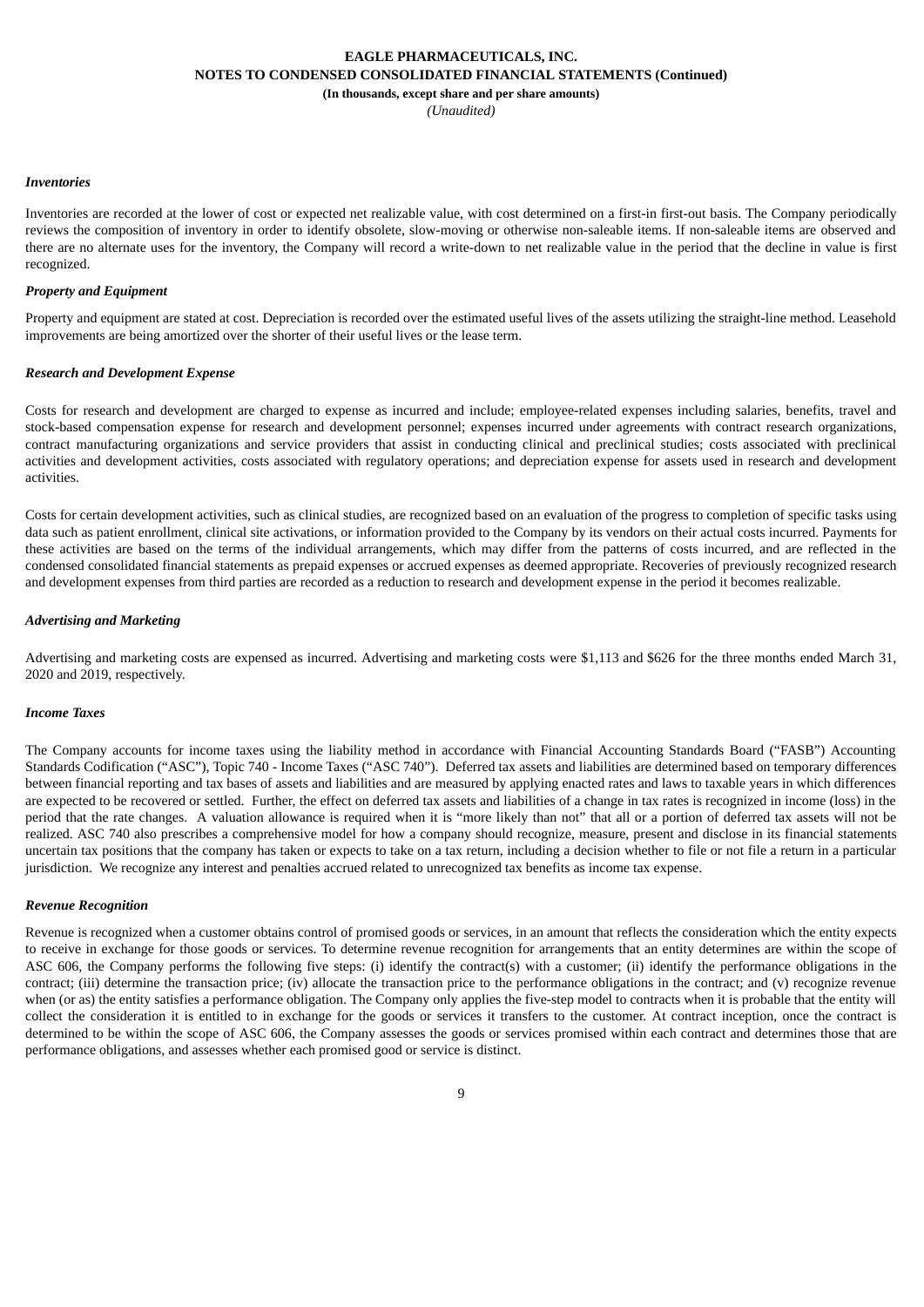**(In thousands, except share and per share amounts)**

*(Unaudited)*

The Company then recognizes as revenue the amount of the transaction price that is allocated to the respective performance obligation when (or as) the performance obligation is satisfied. Sales, value add, and other taxes collected on behalf of third parties are excluded from revenue. Receivables from our product sales have payment terms ranging from 30 to 75 days with select extended terms to wholesalers on initial purchases of product launch quantities. Our receivables from royalty revenue are due 45 days from the end of the quarter.

*Product revenue* - The Company recognizes net revenue on sales to its commercial partners and to end users. In each instance, revenue is generally recognized when the customer obtains control of the Company's product, which occurs at a point in time, and may be upon shipment or upon delivery based on the contractual shipping terms of a contract.

Revenue on sales to commercial partners relates to Argatroban and BENDEKA. Sales to our commercial partners are presented gross because the Company is primarily responsible for fulfilling the promise to provide the product, is responsible to ensure that the product is produced in accordance with the related supply agreement and bears risk of loss while the inventory is in-transit to the commercial partner.

Revenue is measured as the amount of consideration the Company expects to receive in exchange for transferring products or services to a customer. To the extent the transaction price includes variable consideration, the Company estimates the amount of variable consideration that should be included in the transaction price utilizing the expected value method to which the Company expects to be entitled. As such, revenue on sales to customers for BELRAPZO, Non-Alcohol Docetaxel Injection, RYANODEX and diclofenac-misoprostol are recorded net of chargebacks, rebates, returns, prompt pay discounts, wholesaler fees and other deductions. Our products are contracted with a limited number of oncology distributors and hospital buying groups with narrow differences in ultimate realized contract prices used to estimate our chargeback and rebate reserves. The Company has a product return policy on some of its products that allows the customer to return pharmaceutical products within a specified period of time both prior to and subsequent to the product's expiration date. The Company's estimate of the provision for returns is analyzed quarterly and is based upon many factors, including historical experience of actual returns and analysis of the level of inventory in the distribution channel, if any. The Company has terms on sales of RYANODEX by which the Company does not accept returns. Variable consideration is included in the transaction price if, in the Company's judgment, it is probable that a significant future reversal of cumulative revenue under the contract will not occur. Estimates of variable consideration are made using the expected value method and determination of whether to include estimated amounts in the transaction price are based largely on an assessment of the Company's anticipated performance and all information (historical, current and forecasted) that is reasonably available. The Company believes that the estimates it has established are reasonable based upon current facts and circumstances. Applying different judgments to the same facts and circumstances could result in the estimated amounts to vary.

*Royalty Revenue* — The Company recognizes revenue from license arrangements with its commercial partners' net sales of products. In accordance with ASC 606-10-55-65, royalties are recognized when the subsequent sale of the commercial partner's products occurs. The Company's commercial partners are obligated to report their net product sales and the resulting royalty due to the Company within 25 days for BENDEKA and 60 days for Argatroban from the end of each quarter. Based on historical product sales, royalty receipts and other relevant information, the Company accrues royalty revenue each quarter and subsequently determines a true-up when it receives royalty reports from its commercial partners. Historically, these true-up adjustments have been immaterial.

*License and other revenue* — The Company analyzes each element of its licensing agreements to determine the appropriate revenue recognition. The terms of the license agreement may include payment to us of non-refundable up-front license fees, milestone payments if specified objectives are achieved, and/or royalties on product sales. The Company recognizes revenue from upfront payments at a point in time, typically upon fulfilling the delivery of the associated intellectual property to the customer.

If the contract contains a single performance obligation, the entire transaction price is allocated to the single performance obligation. Contracts that contain multiple performance obligations require an allocation of the transaction price based on the estimated relative standalone selling prices of the promised products or services underlying each performance obligation. The Company determines standalone selling prices based on the price at which the performance obligation is sold separately. If the standalone selling price is not observable through past transactions, the Company estimates the standalone selling price taking into account available information such as market conditions and internally approved pricing guidelines related to the performance obligations.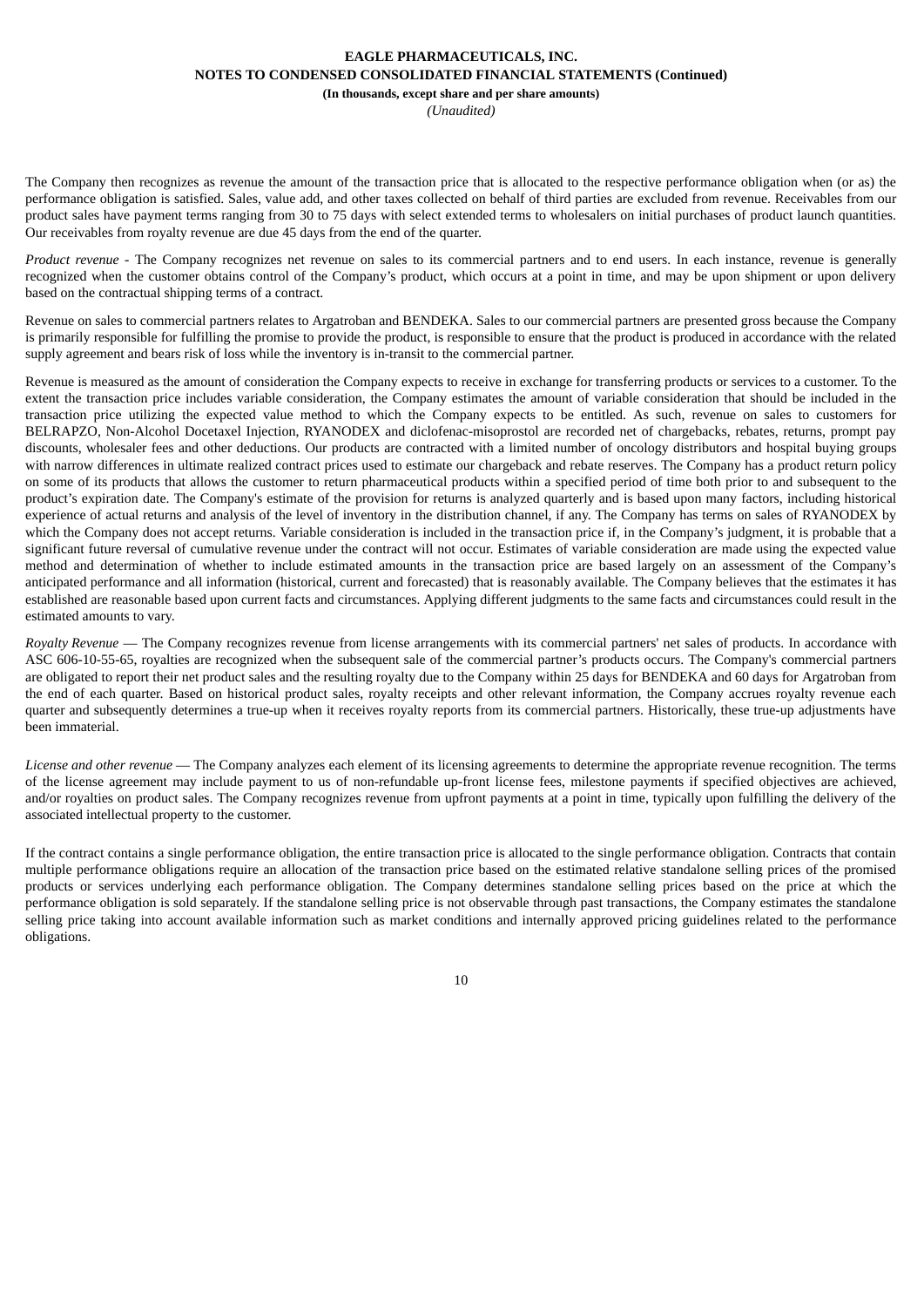**(In thousands, except share and per share amounts)**

*(Unaudited)*

The Company recognizes sales-based milestone payments as revenue upon the achievement of the cumulative sales amount specified in the contract in accordance with ASC 606-10-55-65. For those milestone payments which are contingent on the occurrence of particular future events, the Company determined that these need to be considered for inclusion in the calculation of total consideration from the contract as a component of variable consideration using the most-likely amount method. As such, the Company assesses each milestone to determine the probability and substance behind achieving each milestone. Given the inherent uncertainty of the occurrence of these future events, the Company will not recognize revenue from the milestone until there is not a high probability of a reversal of revenue, which typically occurs near or upon achievement of the event.

When determining the transaction price of a contract, an adjustment is made if payment from a customer occurs either significantly before or significantly after performance, resulting in a significant financing component. Applying the practical expedient in paragraph 606-10-32-18, the Company does not assess whether a significant financing component exists if the period between when the Company performs its obligations under the contract and when the customer pays is one year or less. None of the Company's contracts contained a significant financing component as of March 31, 2020.

*Collaborative licensing and development revenue* — The Company recognizes revenue from reimbursements received in connection with feasibility studies and development work for third parties when its contractual services are performed, provided collectability is reasonably assured. Its principal costs under these agreements include its personnel conducting research and development, its allocated overhead, as well as the research and development performed by outside contractors or consultants.

Upon termination of a collaboration agreement, any remaining non-refundable license fees received by the Company, which had been deferred, are generally recognized in full. All such recognized revenues are included in collaborative licensing and development revenue in its condensed consolidated statements of operations. The Company recognizes revenue from milestone payments received under collaboration agreements when earned, provided that the milestone event is substantive, its achievability was not reasonably assured at the inception of the agreement, the Company has no further performance obligations relating to the event, and collectability is reasonably assured. If these criteria are not met, the Company recognizes milestone payments ratably over the remaining period of its performance obligations under the collaboration agreement.

#### *Stock-Based Compensation*

The Company accounts for stock-based compensation using the fair value provisions of ASC 718, Compensation - Stock Compensation that requires the recognition of compensation expense, using a fair-value based method, for costs related to all stock-based payments including stock options and restricted stock. This topic requires companies to estimate the fair value of the stock-based awards on the date of grant for options issued to employees and directors and record expense over the employees' service periods, which are generally the vesting period of the equity awards.

The Company accounts for stock-based compensation by measuring and recognizing compensation expense for all stock-based payments made to employees and directors based on estimated grant date fair values. The straight-line method is used to allocate compensation cost to reporting periods over each optionee's requisite service period, which is generally the vesting period. The fair value of the Company's stock-based awards to employees and directors is estimated using the Black-Scholes valuation model or a monte carlo simulation model. These models require the input of subjective assumptions, including the expected stock price volatility, the calculation of expected term, forfeitures and the fair value of the underlying common stock on the date of grant, among other inputs. The risk-free interest rate is determined with the implied yield currently available for zero-coupon U.S. government issues with a remaining term approximating the expected life of the options.

### *Earnings Per Share*

Basic earnings per common share is computed using the weighted average number of shares outstanding during the period. Diluted earnings per share is computed in a manner similar to the basic earnings per share, except that the weighted-average number of shares outstanding is increased to include all common shares, including those with the potential to be issued by virtue of warrants, options, convertible debt and other such convertible instruments. Diluted earnings per share contemplate a complete conversion to common shares of all convertible instruments only if they are dilutive in nature with regards to earnings per share.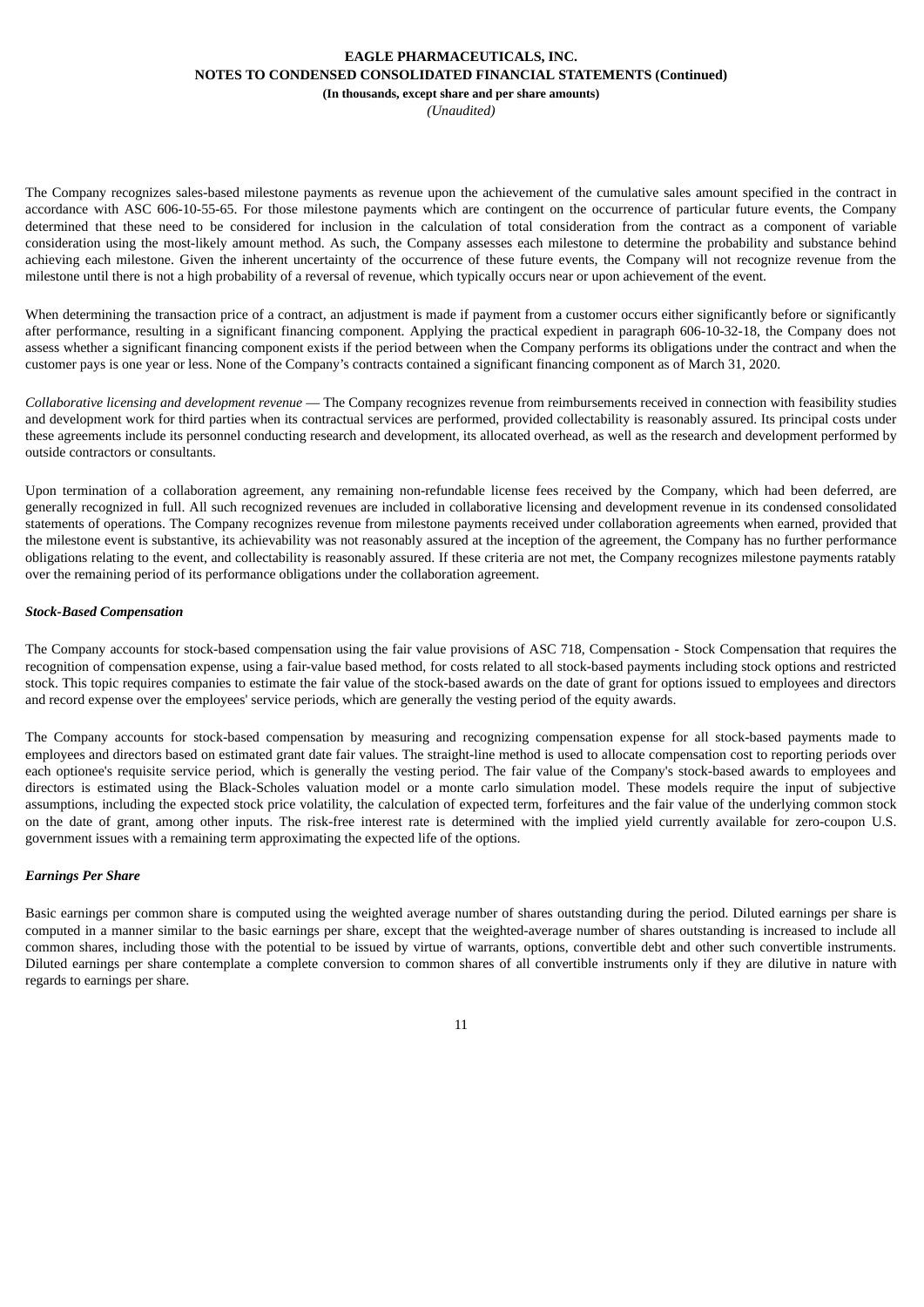**(In thousands, except share and per share amounts)**

*(Unaudited)*

The anti-dilutive common shares equivalents outstanding for the three months ended March 31, 2020 and 2019 were as follows:

|                        | <b>Three Months Ended</b> | March 31, |
|------------------------|---------------------------|-----------|
|                        | 2020                      | 2019      |
| <b>Stock Options</b>   | 2,927,306                 | 2,194,399 |
| Restricted stock units | 253,777                   | 44,383    |
| <b>Total</b>           | 3,181,083                 | 2,238,782 |

The following table sets forth the computation for basic and diluted net income (loss) per share for the three months ended March 31, 2020 and 2019:

|                                                                         | <b>Three Months Ended</b><br>March 31, |            |     |            |  |
|-------------------------------------------------------------------------|----------------------------------------|------------|-----|------------|--|
|                                                                         |                                        | 2020       |     | 2019       |  |
| <b>Numerator</b>                                                        |                                        |            |     |            |  |
| Numerator for basic and diluted earnings per share-net (loss)<br>income | \$                                     | (2,871)    | S   | 8,973      |  |
| <b>Denominator</b>                                                      |                                        |            |     |            |  |
| Basic weighted average common shares outstanding                        |                                        | 13,667,606 |     | 13,925,227 |  |
| Dilutive effect of stock awards                                         |                                        |            |     | 492,984    |  |
| Diluted weighted average common shares outstanding                      |                                        | 13,667,606 |     | 14,418,211 |  |
| <b>Basic net income (loss) per share</b>                                |                                        |            |     |            |  |
| Basic net income (loss) per share                                       | \$                                     | (0.21)     | \$. | 0.64       |  |
| Diluted net income (loss) per share                                     |                                        |            |     |            |  |
| Diluted net income (loss) per share                                     | \$                                     | (0.21)     |     | 0.62       |  |

All potentially dilutive items were excluded from the diluted share calculation for the three months ended March 31, 2020 because their effect would have been anti-dilutive, as the Company was in a loss position.

### *Recent Accounting Pronouncements*

*Recent Accounting Pronouncements - Not Yet Adopted*

In March 2020, the FASB issued Update 2020-04 Reference Rate Reform (Topic 848), Facilitation of the Effects of Reference Rate Reform on Financial Reporting to provide temporary optional guidance to ease the potential burden in accounting for reference rate reform. The amendments in Update 2020-04 are elective and apply to all entities that have contracts, hedging relationships, and other transactions that reference LIBOR, formerly known as the London Interbank Offered Rate,

or another reference rate expected to be discontinued due to reference rate reform. The new guidance provides optional expedients, including; (1) Simplify accounting analyses under current GAAP for contract modifications, such as modifications of contracts within the scope of Topic 470, Debt, that will be accounted for by prospectively adjusting the effective interest rate, as if any modification was not substantial. That is, the original contract and the new contract shall be accounted for as if they were not substantially different from one another; (2) Simplify the assessment of hedge effectiveness and allow hedging relationships affected by reference rate reform to continue; (3) Allow a one-time election to sell or transfer debt securities classified as held to maturity before January 1, 2020 that reference a rate affected by reference rate reform. The amendments are effective for all entities from the beginning of an interim period that includes the issuance date of the ASU. An entity may elect to apply the amendments prospectively through December 31, 2022. The adoption of ASU 2020-4 is not expected to have a material impact on the Company's financial position or results of operations.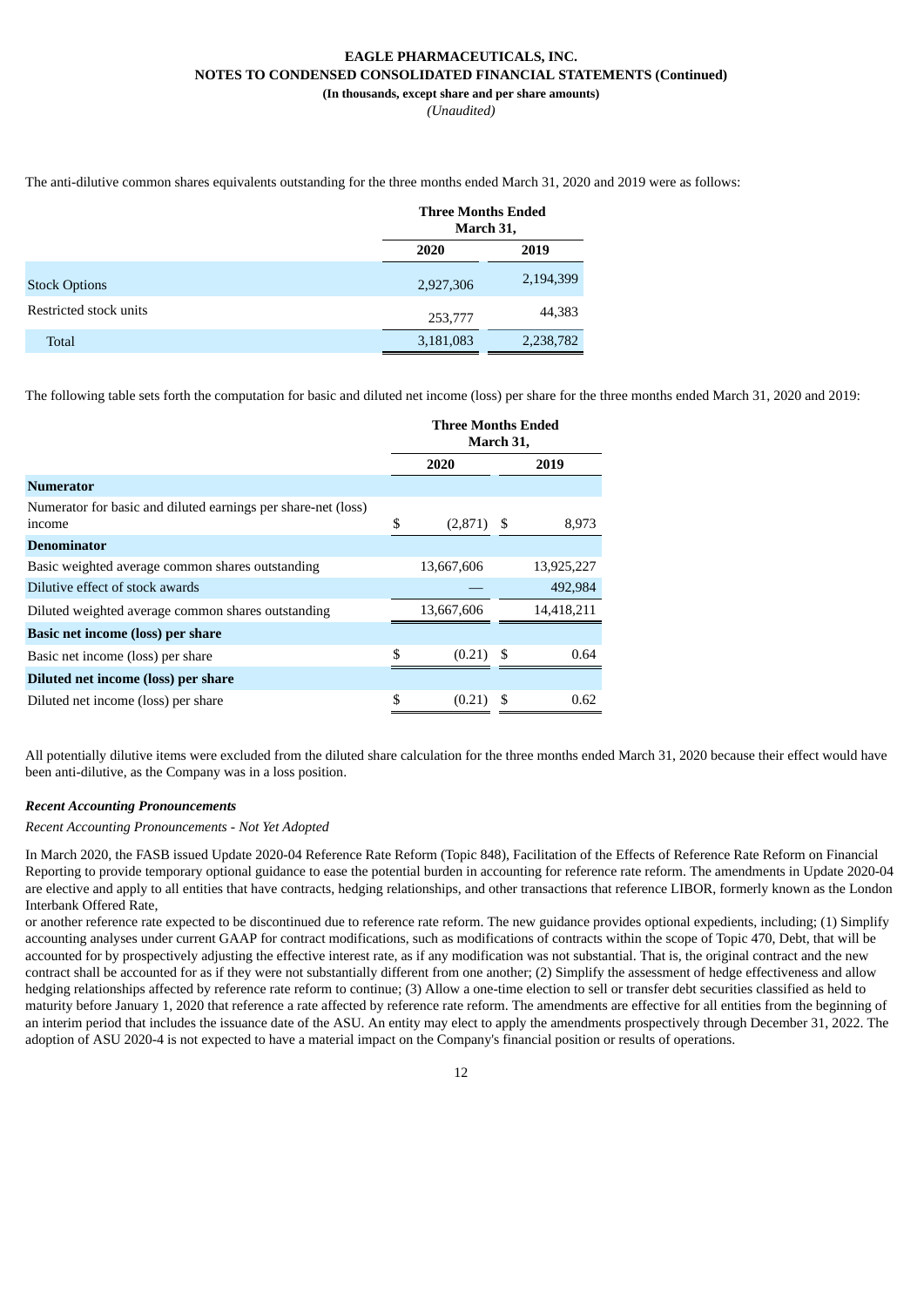**(In thousands, except share and per share amounts)**

*(Unaudited)*

#### *Recently Adopted Accounting Pronouncements*

In June 2016, the FASB issued ASU 2016-13, Financial Instruments - Credit Losses which requires financial assets measured at amortized cost basis to be presented at the net amount expected to be collected. This standard is effective for fiscal years beginning after December 15, 2019 and the Company adopted the standard effective January 1, 2020. The adoption of ASU 2016-13 had no material impact on the Company's financial position and results of operations.

#### *CARES Act*

On March 27, 2020, the Coronavirus Aid, Relief, and Economic Security (CARES) Act was signed into U.S. federal law, which is aimed at providing emergency assistance and health care for individuals, families, and businesses affected by the COVID-19 pandemic and generally supporting the U.S. economy. The CARES Act, among other things, includes provisions related to refundable payroll tax credits, deferment of the employer portion of social security payments, net operating loss carryback periods, modifications to the net interest deduction limitations, and technical corrections to tax depreciation methods for qualified improvement property. Assessing the impact of this legislation, the Company does not expect there to be a material impact to our financial statements at this time.

### **4. Property and equipment, net**

Property and equipment consisted of the following:

|                               |    | <b>March 31, 2020</b> | December 31,<br>2019 |         | Estimated<br>Useful Life<br>(years) |
|-------------------------------|----|-----------------------|----------------------|---------|-------------------------------------|
| Furniture and fixtures        | S. | 1,514                 | - \$                 | 1,188   |                                     |
| Office equipment              |    | 1,105                 |                      | 1,094   | 3                                   |
| Equipment                     |    | 3,203                 |                      | 3,095   |                                     |
| Leasehold improvements        |    | 1,171                 |                      | 1,144   | C.                                  |
|                               |    | 6,993                 |                      | 6,521   |                                     |
| Less accumulated depreciation |    | (4,570)               |                      | (4,319) |                                     |
| Property and equipment, net   |    | 2,423                 |                      | 2,202   |                                     |
|                               |    |                       |                      |         |                                     |

Depreciation expense related to property and equipment amounted to \$251 and \$242 for the quarter ended March 31, 2020 and 2019, respectively.

# **5. Inventories**

Inventories consist of the following:

|                          | March 31,        | December 31, |       |  |
|--------------------------|------------------|--------------|-------|--|
|                          | 2020             |              | 2019  |  |
| Raw material             | \$<br>$5,195$ \$ |              | 2,460 |  |
| Work in process          | 2,486            |              | 3,243 |  |
| <b>Finished products</b> | 753              |              | 863   |  |
|                          | \$<br>8,434      | .S           | 6,566 |  |
|                          |                  |              |       |  |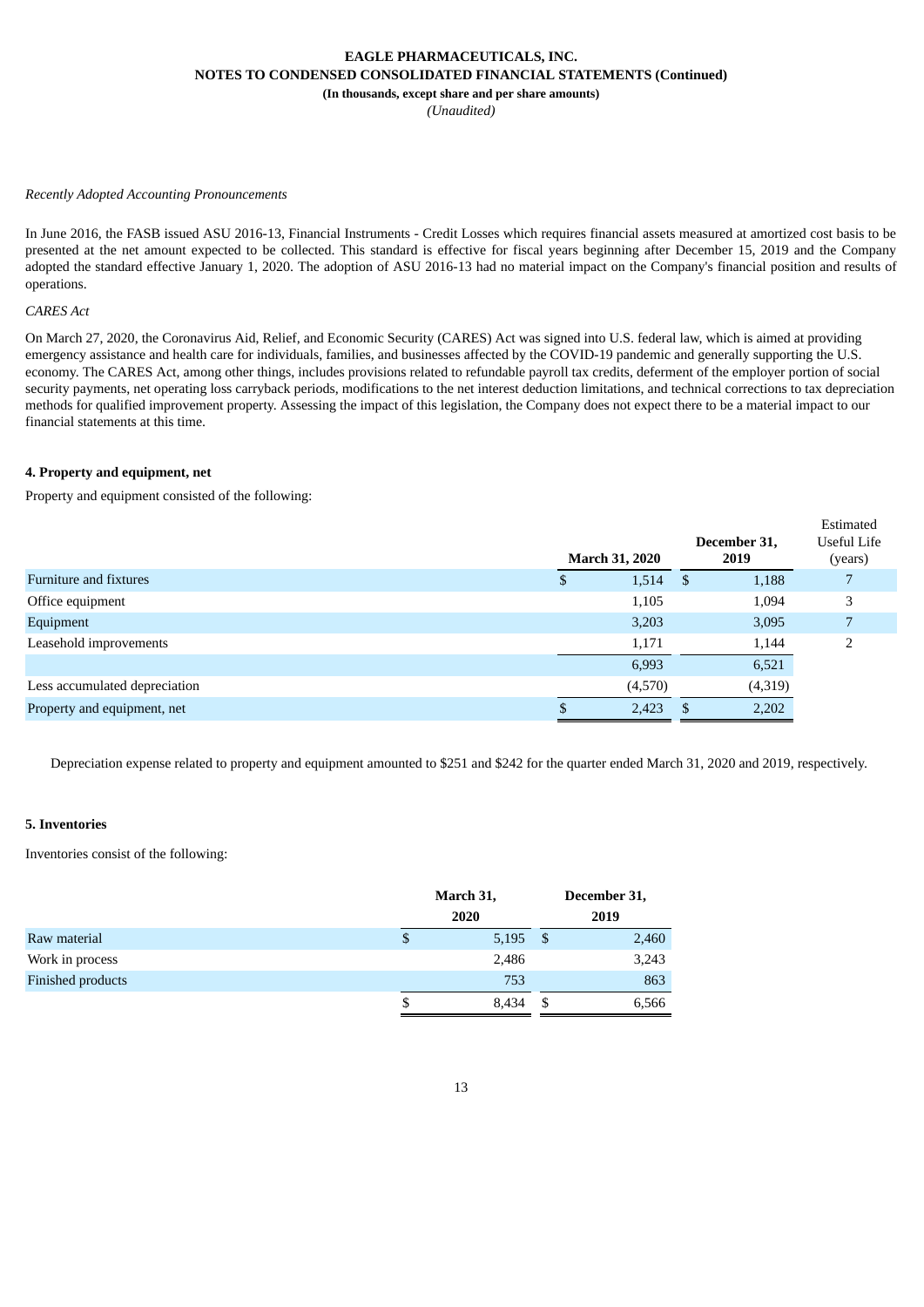### **EAGLE PHARMACEUTICALS, INC. NOTES TO CONDENSED CONSOLIDATED FINANCIAL STATEMENTS (Continued) (In thousands, except share and per share amounts)**

*(Unaudited)*

### **6. Balance Sheet Accounts**

### *Prepaid and Other Current Assets*

Prepaid and other current assets consist of the following:

|                                                                        | March 31,<br>2020 |        |      | December 31,<br>2019 |  |  |
|------------------------------------------------------------------------|-------------------|--------|------|----------------------|--|--|
| Prepaid income taxes                                                   | S.                | 4.778  | - \$ | 2,462                |  |  |
| Prepaid FDA user fee and Advances to clinical research<br>organization |                   | 2,080  |      | 6,345                |  |  |
| Prepaid insurance                                                      |                   | 876    |      | 191                  |  |  |
| Advances to commercial manufacturers                                   |                   | 2,206  |      | 4,661                |  |  |
| All other                                                              |                   | 691    |      | 1,445                |  |  |
| Total Prepaid expenses and other current assets                        | S                 | 10,631 | S    | 15,104               |  |  |

### *Accrued Expenses*

Accrued expenses consist of the following:

|                                          | March 31, | December 31, |  |  |
|------------------------------------------|-----------|--------------|--|--|
|                                          | 2020      | 2019         |  |  |
| Accrued sales reserves<br>S              | 6,019     | -\$<br>8,364 |  |  |
| Royalties payable to commercial partners | 5,459     | 6,004        |  |  |
| Accrued salary and other compensation    | 2,704     | 8,083        |  |  |
| Accrued professional fees                | 2,441     | 1,926        |  |  |
| Accrued research & development           | 873       | 1,686        |  |  |
| Current portion of lease liability       | 1,267     | 1,101        |  |  |
| Accrued other                            | 1,360     | 1,197        |  |  |
| <b>Total Accrued expenses</b>            | 20,123    | 28,361<br>-S |  |  |

### *Adoption of FASB ASU No. 2016-02, "Leases (Topic 842)" as of January 1, 2019*

The Company leases its corporate office under an amended lease agreement that expires on June 30, 2025 (the "Corporate Office Lease"). The Corporate Office Lease was amended on August 8, 2019 to extend the term through such date and to increase the amount of leased office space. The Company also leases lab space under a lease agreement that expires on October 31, 2023 (the "Lab Space Lease"). The Company estimated the right of use asset and the corresponding lease liability, on a discounted basis, as of the adoption date of January 1, 2019. The future minimum lease payments under this Corporate Office Lease are approximately \$6.6 million.

For the Company's two operating leases (the Corporate Office Lease and Lab Space Lease), the depreciation and interest expense components are combined and recognized ratably over the remaining term of the lease as research and development and selling, general and administrative in the Company's condensed consolidated statements of operations, respectively.

The Company used its estimated incremental borrowing rate to calculate the present value of the right of use ("ROU") assets and lease liabilities as of the date of adoption date. The implicit interest rate related to the Company's two lease agreements was not known as of the date of adoption. Therefore, the Company calculated an incremental borrowing rate based on the rate of interest that the Company would have to pay to borrow on a collateralized basis over a similar term and amount equal to the lease payments in a similar economic environment.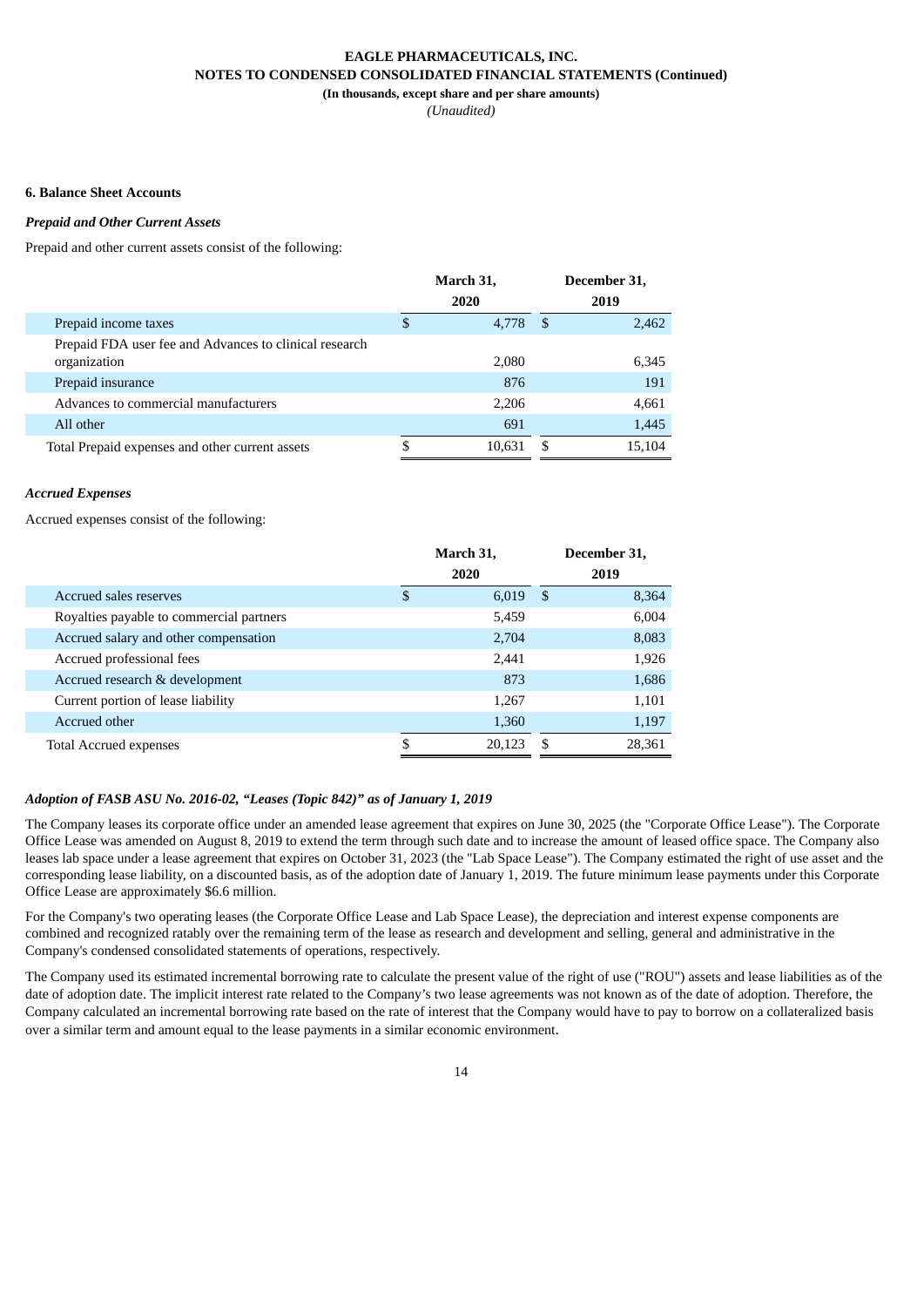### **EAGLE PHARMACEUTICALS, INC. NOTES TO CONDENSED CONSOLIDATED FINANCIAL STATEMENTS (Continued) (In thousands, except share and per share amounts)**

*(Unaudited)*

Lease related disclosures consist of the following:

| March 31,<br>December 31. |  |           |   | March 31, |
|---------------------------|--|-----------|---|-----------|
| 2020                      |  | 2019      |   | 2019      |
| 4,337                     |  | 3,716     |   | 2,871     |
| 3,454                     |  | 3,000     | S | 2,871     |
| 1,267                     |  | 1,101     |   |           |
| 221                       |  | n/a       |   | 261       |
| 286                       |  | n/a       |   | 287       |
| 286                       |  | n/a       |   | 287       |
| 286                       |  | n/a       |   | 287       |
| 4.7 years                 |  | 5.0 years |   | 2.8 years |
| 6.5%                      |  | 6%        |   | 6.4%      |
|                           |  |           |   |           |

As of March 31, 2020, the future minimum lease commitments for the Company's two leases were as follows:

|          | <b>Total</b> | 2020 | 2021 | 2022 | 2023                                         | 2024  | 2025 | Bevond                |
|----------|--------------|------|------|------|----------------------------------------------|-------|------|-----------------------|
| $\sim$ S |              |      |      |      | 6.576 \$ 1.314 \$ 1.362 \$ 1.376 \$ 1.291 \$ | 820 S |      | $413 \quad S \quad -$ |

As of December 31, 2019, the future minimum lease commitments for the Company's two leases were as follows:

| Total | 2020 | 2021 |  | 2022                                         |  | 2023 |  | 2024   | 2025 |
|-------|------|------|--|----------------------------------------------|--|------|--|--------|------|
| \$    |      |      |  | 6,607 \$ 1,345 \$ 1,362 \$ 1,376 \$ 1,291 \$ |  |      |  | 820 \$ | 413  |

### **7. Intangible Assets, Net**

The gross carrying amounts and net book value of the Company's intangible assets are as follows:

|                             |                                                                     | <b>March 31, 2020</b> |        |                                    |          |                       |        |  |  |
|-----------------------------|---------------------------------------------------------------------|-----------------------|--------|------------------------------------|----------|-----------------------|--------|--|--|
|                             | Useful Life<br><b>Gross Carrying</b><br>(In Years)<br><b>Amount</b> |                       |        | Accumulated<br><b>Amortization</b> |          | <b>Net Book Value</b> |        |  |  |
| $RYANODEX$ intangible $(i)$ | 20                                                                  | S.                    | 15,000 | -S                                 | (2,715)  | \$                    | 12,285 |  |  |
| Developed technology        |                                                                     |                       | 8.100  |                                    | (5,468)  |                       | 2,632  |  |  |
| Total                       |                                                                     | \$                    | 23,100 | <sup>\$</sup>                      | (8, 183) | \$                    | 14,917 |  |  |

|                                |                           | <b>December 31, 2019</b> |                                        |    |                                    |  |                       |  |  |
|--------------------------------|---------------------------|--------------------------|----------------------------------------|----|------------------------------------|--|-----------------------|--|--|
|                                | Useful Life<br>(In Years) |                          | <b>Gross Carrying</b><br><b>Amount</b> |    | Accumulated<br><b>Amortization</b> |  | <b>Net Book Value</b> |  |  |
| RYANODEX intangible <i>(i)</i> | 20                        |                          | 15,000                                 |    | (2,454)                            |  | 12,546                |  |  |
| Developed technology           |                           |                          | 8.100                                  |    | (5,063)                            |  | 3,037                 |  |  |
| <b>Total</b>                   |                           | \$                       | 23,100                                 | -S | (7,517)                            |  | 15,583                |  |  |

*(i)* Represent payments made to reduce the royalties payable to a third party on RYANODEX net sales.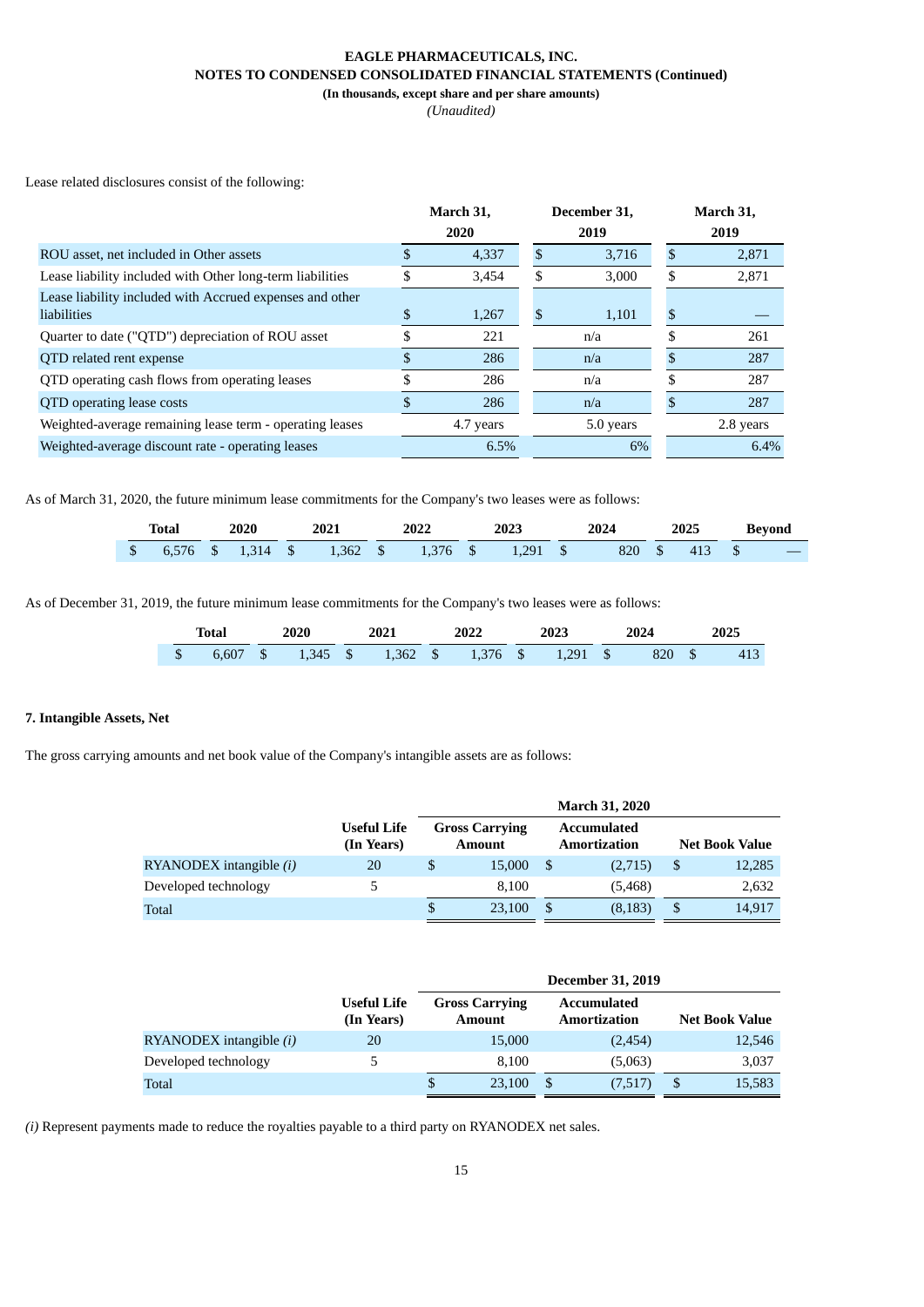**(In thousands, except share and per share amounts)**

*(Unaudited)*

Amortization expense was \$666 and \$630 for the three months ended March 31, 2020 and 2019, respectively.

#### *Estimated Amortization Expense for Intangible Assets*

Based on definite-lived intangible assets recorded as of March 31, 2020, and assuming that the underlying assets will not be impaired and that the Company will not change the expected lives of the assets, future amortization expenses are estimated as follows:

|                                      | <b>Estimated</b><br><b>Amortization</b><br><b>Expense</b> |        |
|--------------------------------------|-----------------------------------------------------------|--------|
| Year Ending December 31,             |                                                           |        |
| 2020 (remainder)                     |                                                           | 1,999  |
| 2021                                 |                                                           | 2,623  |
| 2022                                 |                                                           | 1,369  |
| 2023                                 |                                                           | 1,570  |
| 2024                                 |                                                           | 1,898  |
| <b>Thereafter</b>                    |                                                           | 5,458  |
| Total estimated amortization expense | \$                                                        | 14,917 |

#### **8. Common Stock and Stock-Based Compensation**

#### **Common Stock**

#### *Share Repurchase Program*

On March 17, 2020, the Company, announced that its Board approved a new share repurchase program, or the Share Repurchase Program, providing for the repurchase of up to an aggregate of \$160.0 million of the Company's outstanding common stock. The Share Repurchase Program replaces the Company's existing share repurchase program, or the Previous Share Repurchase Program, which was announced on October 30, 2018 and was terminated in connection with the Board's approval of the Share Repurchase Program. At termination, the Company had repurchased approximately \$68.0 million of the Company's outstanding common stock under the Previous Share Repurchase Program.

Under the Share Repurchase Program, the Company is authorized to repurchase shares through open market purchases, privately-negotiated transactions, accelerated share repurchases or otherwise in accordance with applicable federal securities laws, including through Rule 10b5-1 trading plans and under Rule 10b-18 of the Securities Exchange Act of 1934, as amended (the "Exchange Act"). The repurchases have no time limit and may be suspended or discontinued completely at any time. The specific timing and amount of repurchases will vary based on available capital resources and other financial and operational performance, market conditions, securities law limitations, and other factors. The repurchases will be made using the Company's cash resources.

On October 30, 2018, the Company announced the Previous Share Repurchase Program was approved by the Board of Directors pursuant to which the Company may have repurchased of up to \$150 million of its outstanding common stock, that consisted of (i) up to \$50 million in repurchases pursuant to an accelerated share repurchase agreement (the "ASR"), with JPMorgan Chase Bank, N.A. ("JPMorgan"), and (ii) up to \$100 million in additional repurchases.

As of March 31, 2020, the Company had repurchased an aggregate of 2,933,320 shares of common stock for an aggregate of \$172.9 million pursuant to its share repurchase programs.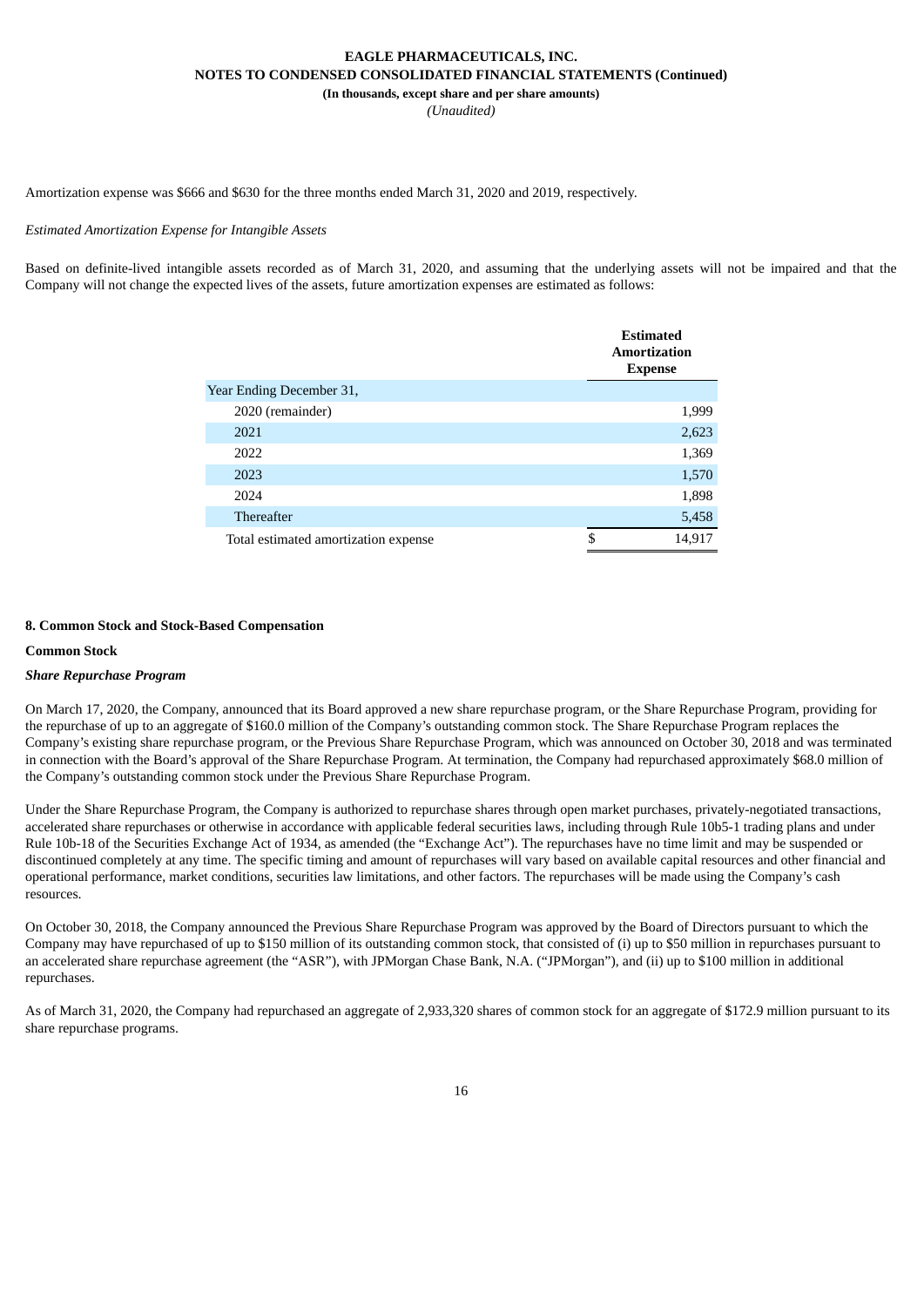**(In thousands, except share and per share amounts)**

*(Unaudited)*

### **Stock-Based Compensation**

In November 2013, the Company's Board of Directors approved the 2014 Equity Incentive Plan (the "2014 Plan") which became effective on February 11, 2014. The 2014 Plan provides for the awards of incentive stock options, non-qualified stock options, restricted stock, restricted stock units and other stockbased awards. Awards generally vest equally over a period of four years from grant date. Vesting may be accelerated under a change in control of the Company or in the event of death or disability to the recipient. In the event of termination, any unvested shares or options are forfeited.

During the three months ended March 31, 2018, the Company introduced a new long-term incentive program with the objective to better align the stockbased awards granted to management with the Company's focus on improving total shareholder return over the long-term. The stock-based awards granted under this long-term incentive program consist of time-based stock options, time-based restricted stock units ("RSUs") and performance-based stock units ("PSUs"). PSUs are comprised of awards that vest upon achievement of certain share price appreciation conditions.

A summary of stock option, RSU and PSU activity under the 2014 Plan during the three months ended March 31, 2020 and 2019 is presented below:

|                                           | <b>Stock Options</b> | <b>RSUs</b> | <b>PSUs</b> |
|-------------------------------------------|----------------------|-------------|-------------|
| Outstanding at December 31, 2018          | 2,556,365            | 54,219      | 117,219     |
| Granted                                   | 550,433              | 211,829     |             |
| Options Exercised/RSUs Vested/PSUs Vested | (4, 914)             | (13, 555)   |             |
| Forfeited or expired                      | (9,588)              | (531)       | (709)       |
| Outstanding at March 31, 2019             | 3,092,296            | 251,962     | 116,510     |
|                                           |                      |             |             |
| Outstanding at December 31, 2019          | 3,096,161            | 251,215     | 116,181     |
| Granted                                   | 600,200              | 231,450     |             |
| Options Exercised/RSUs Vested/PSUs Vested | (15, 971)            | (66, 142)   |             |
| Forfeited or expired                      | (60, 294)            | (10, 824)   | (2, 431)    |
| Outstanding at March 31, 2020             | 3,620,096            | 405,699     | 113,750     |

### *Stock Options*

The fair value of stock options granted to employees, directors, and consultants were estimated using the following assumptions:

|                          |                   | <b>Three Months Ended</b><br>March 31, |  |  |  |  |  |
|--------------------------|-------------------|----------------------------------------|--|--|--|--|--|
|                          | 2020              | 2019                                   |  |  |  |  |  |
| Risk-free interest rate  | $0.47\% - 1.65\%$ | $2.57\% - 2.61\%$                      |  |  |  |  |  |
| Volatility               | 54.94%            | 50.47%                                 |  |  |  |  |  |
| Expected term (in years) | 6.03 years        | 5.98 years                             |  |  |  |  |  |
| Expected dividend yield  | $0.0\%$           | $0.0\%$                                |  |  |  |  |  |

### *RSUs*

Each vested time-based RSU represents the right of a holder to receive one share of the Company's common stock. The fair value of each RSU granted was estimated based on the trading price of the Company's common stock on the date of grant.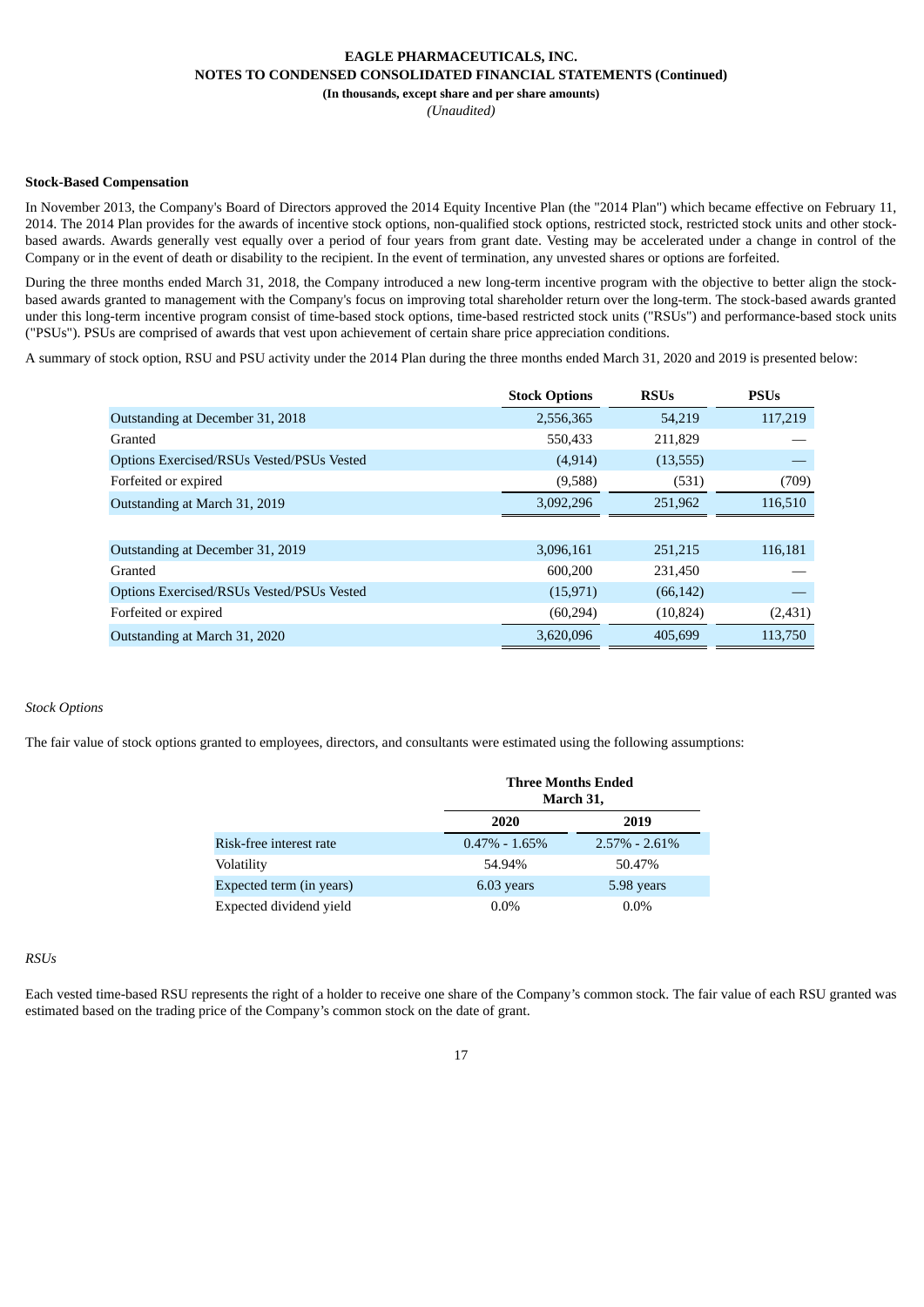**(In thousands, except share and per share amounts)**

*(Unaudited)*

#### *PSUs*

The fair value of PSUs granted to employees was estimated using a Monte Carlo simulation model. Inputs used in the calculation include a risk-free interest rate of 2.06%, an expected volatility of 47%, contractual term of 3 years, and no expected dividend yield.

The Company recognized stock-based compensation in its condensed consolidated statements of operations for the three months ended March 31, 2020 and 2019 as follows:

|                                     | <b>Three Months Ended March 31,</b> |       |     |       |  |  |  |
|-------------------------------------|-------------------------------------|-------|-----|-------|--|--|--|
|                                     | 2020                                |       |     | 2019  |  |  |  |
| <b>Stock options</b>                | \$                                  | 4,993 | \$. | 4,428 |  |  |  |
| <b>RSUs</b>                         |                                     | 1,852 |     | 608   |  |  |  |
| <b>PSUs</b>                         |                                     | 627   |     | 746   |  |  |  |
| Stock-based compensation expense    | S.                                  | 7,472 | ß.  | 5,782 |  |  |  |
|                                     |                                     |       |     |       |  |  |  |
| Selling, general and administrative | \$                                  | 5,922 | -S  | 4,639 |  |  |  |
| Research and development            |                                     | 1,550 |     | 1,143 |  |  |  |
| Stock-based compensation expense    | S                                   | 7,472 | S   | 5,782 |  |  |  |

### **9. Commitments**

Our future material contractual obligations as of March 31, 2020, include the following:

| <b>Obligations</b>       | Total   |   | 2020    | 2021  | 2022   | 2023  | 2024 | 2025 | Bevond |
|--------------------------|---------|---|---------|-------|--------|-------|------|------|--------|
| Operating leases (1)     | 6.576   |   | 1.314   | 1.362 | 1.376  | 1.291 | 820  | 413  |        |
| Credit facility (2)      | 148.000 |   | 114,000 | 8.000 | 26.000 |       |      |      |        |
| Purchase obligations (3) | 21,033  |   | 21,033  |       |        |       |      |      |        |
| Total obligations        | 175,609 | S | 136.347 | 9.362 | 27,376 | .291  | 820  | 413  |        |

(1) We lease our corporate office location. On August 8, 2019, we amended the lease for our corporate office location in order to rent additional office space and extend the term of our existing lease to June 30, 2025. The Company also leases its lab space under a lease agreement that expires on October 31, 2023. Rental expense for the operating leases was \$286 and \$287, for the three months ended March 31, 2020 and 2019. The remaining future lease payments under the operating leases are \$6,576 as of March 31, 2020.

(2) Refer to Note 10 Debt for details of the Revised Credit Agreement entered into as of November 8, 2019.

(3) As of March 31, 2020, the Company has purchase obligations in the amount of \$21,033 which represents the contractual commitments under contract manufacturing and supply agreements with suppliers. The obligation under the supply agreement is primarily for finished product, inventory, and research and development.

### **10. Debt**

On November 8, 2019, the Company entered into the Second Amended and Restated Credit Agreement (the "Revised Credit Agreement"), with JPMorgan Chase Bank, N.A., as administrative agent (the "Agent") and the lenders party thereto, which replaced the Company's existing credit agreement, dated as of August 8, 2017 (the "Amended Credit Agreement"). The terms and amounts borrowed under the Revised Credit Agreement includes a drawn term loan of \$40.0 million and a undrawn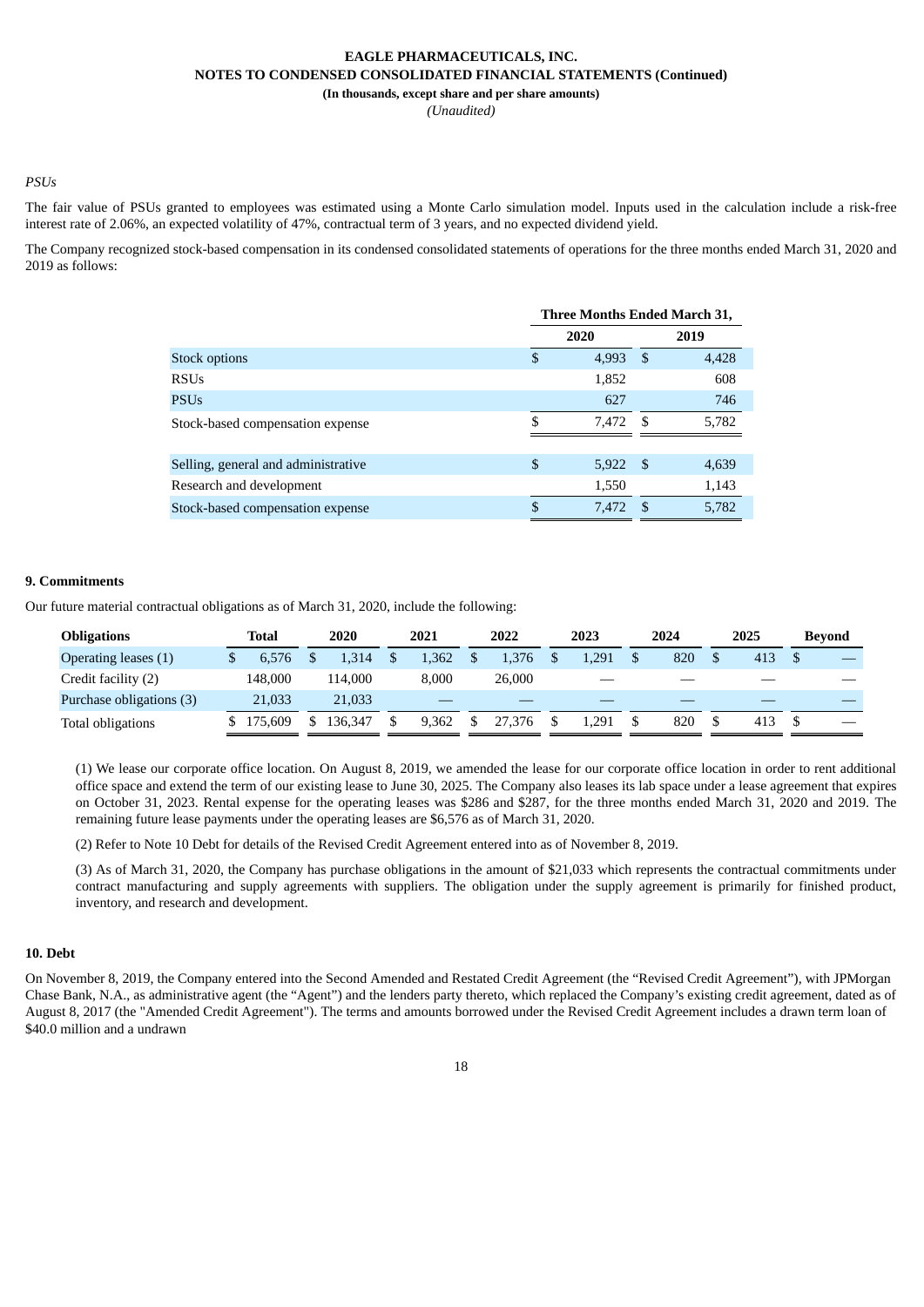**(In thousands, except share and per share amounts)**

*(Unaudited)*

revolving credit facility of \$110.0 million. The schedule of principal payments for the new term loan facility has been extended until November 8, 2022.

As of March 31, 2020, the terms and amounts borrowed under the Revised Credit Agreement includes a drawn term loan of \$40.0 million and a drawn revolving credit facility of \$110.0 million. The Company classified the current portion of long-term debt of \$116.0 million on the consolidated balance sheet as of March 31, 2020. Per the terms of the Revised Credit Agreement, the Company is limited in its ability to pay dividends. As of March 31, 2020, the Company was in compliance with each of the senior secured net leverage ratio; total net leverage ratio; and fixed charge coverage ratio covenants. The Company has repaid the full \$110.0 million drawn under its revolving credit facility as of the date of this Quarterly Report.

The new term loan facility shall bear interest at the Adjusted LIBOR (equal to (a) the LIBOR for such Interest Period multiplied by (b) the Statutory Reserve Rate as established by Board of Governors of the Federal Reserve System of the United States of America) for the Interest Period in effect for such Borrowing plus the Applicable Rate as described below. The Agent and the Company may amend the Revised Credit Agreement to replace the LIBOR with a Benchmark Replacement, described below.

Loans under the Revised Credit Agreement bear interest at a rate equal to either (a) the LIBOR rate, plus an applicable margin ranging from 2.25% to 3.0% per annum, based upon the total net leverage ratio (as defined in the Revised Credit Agreement), or (b) the Benchmark Replacement which is defined as the greatest of the prime lending rate, or the NYFRB Rate (the rate for a federal funds transaction) in effect on such day plus ½ of 1% or the Adjusted LIBO Rate for a one month Interest Period on such day plus 1% plus an applicable margin ranging from 1.25% to 2.0% per annum, based upon the total net leverage ratio.

The Company is required to pay a commitment fee on the unused portion of the new revolving credit facility in the Revised Credit Agreement at a rate ranging from 0.35% to 0.45% per annum based upon the total net leverage ratio. The Company is obligated to repay a contractually agreed portion of the term loan on the last day of each March, June, September and December in accordance with the Revised Credit Agreement.

As of March 31, 2020, the Company has \$1.2 million of unamortized deferred debt issuance costs as part of long-term debt in its condensed consolidated balance sheets.

| Debt Maturities  |          | As of March 31, 2020 |
|------------------|----------|----------------------|
| 2020 (remainder) | \$.      | 114,000              |
| 2021             |          | 8,000                |
| 2022             |          | 26,000               |
|                  | Total \$ | 148,000              |

#### **11. Income Taxes**

|                                | Three Months Ended March 31, |      |  |         |  |  |  |  |
|--------------------------------|------------------------------|------|--|---------|--|--|--|--|
|                                |                              | 2020 |  | 2019    |  |  |  |  |
| Income tax benefit (provision) |                              | 137  |  | (3,004) |  |  |  |  |
| Effective tax rate             |                              | 25%  |  |         |  |  |  |  |

For interim periods, we recognize an income tax (provision) benefit based on our estimated annual effective tax rate expected for the entire year plus the effects of certain discrete items occurring in the quarter. The interim annual estimated effective tax rate is based on the statutory tax rates then in effect, as adjusted for changes in estimated temporary and estimated permanent differences, and certain discrete items whose tax effect, when material, is recognized in the interim period in which they occur.

The provision for income taxes was based on the applicable federal and state tax rates for those periods. The effective tax rate for the three months ended March 31, 2020 reflects the impact of a valuation allowance established for the fair value adjustment on the Company's investment in Tyme, certain nondeductible executive compensation partially offset by credits for research and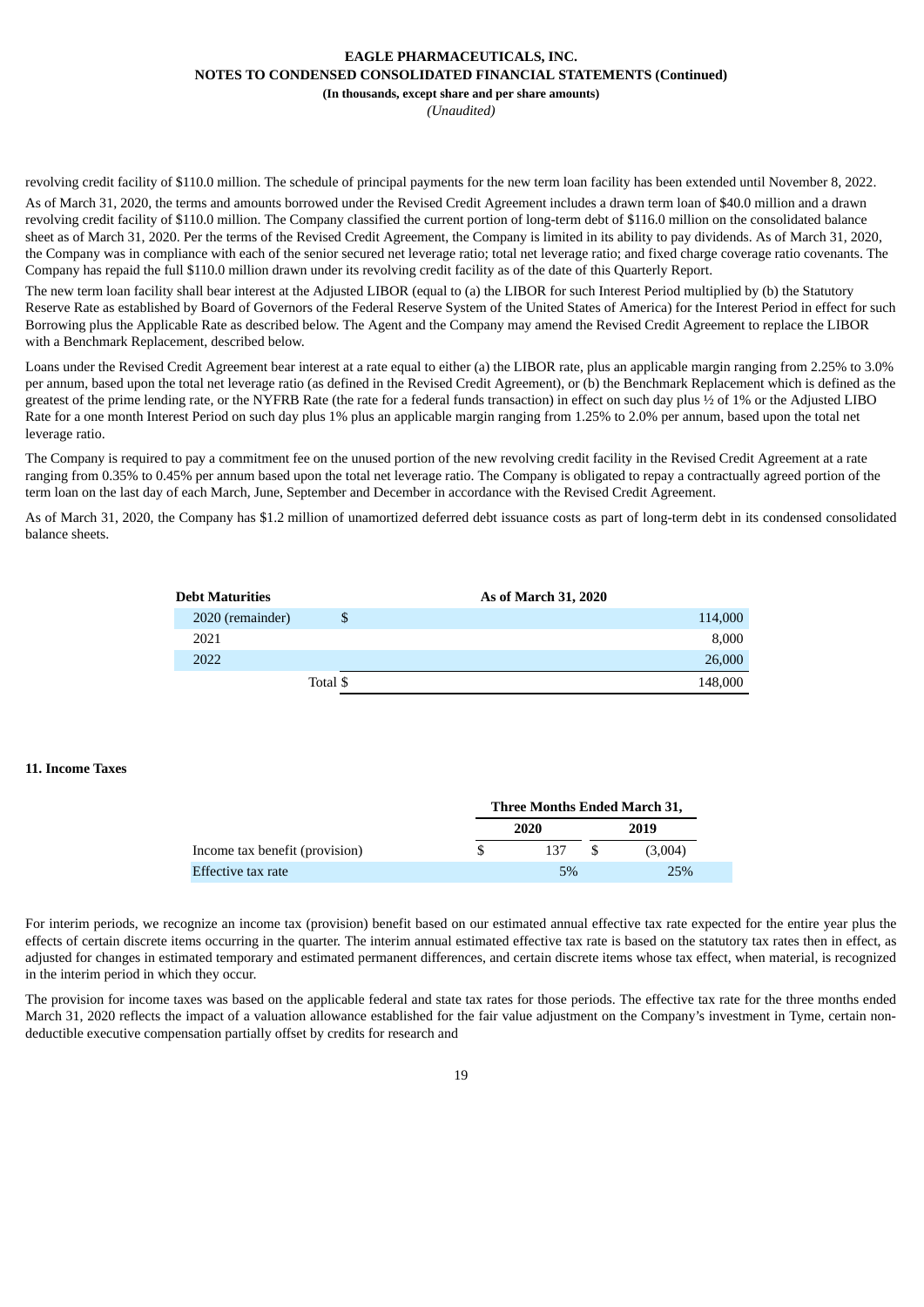**(In thousands, except share and per share amounts)**

*(Unaudited)*

development activity. The effective tax rate for the three months ended March 31, 2019 reflects the impact of certain non-deductible executive compensation partially offset by credits for research and development activity.

Deferred income tax assets as of March 31, 2020 consist of temporary differences primarily related to stock-based compensation and research and development tax credit carryforwards, partially offset by temporary differences related to intangible assets.

The Company files income tax returns in the U.S. federal jurisdiction and several states. Given that the Company has incurred tax losses since its inception, all of the Company's tax years are effectively open to examination. The Company is currently under audit by one State tax jurisdiction. The Company has no amount recorded for any unrecognized tax benefits as of March 31, 2020. The Company regularly evaluates its tax positions for additional unrecognized tax benefits and associated interest and penalties, if applicable. There are many factors that are considered when evaluating these tax positions including: interpretation of tax laws, recent tax litigation on a position, past audit or examination history, and subjective estimates and assumptions. The Company reflects interest and penalties attributable to income taxes, to the extent they arise, as a component of income tax provision or benefit.

#### **12. Legal Proceedings**

In addition to the below legal proceedings, from time to time, the Company may be a party to litigation and subject to claims incident to the ordinary course of business. Although the results of litigation and claims cannot be predicted with certainty, the Company currently believes that the final outcome of these ordinary course matters, or matters discussed below, will not have a material adverse effect on the Company's business nor has the Company recorded any loss in connection with these matters because the Company believes that loss is neither probable nor estimable. Regardless of the outcome, litigation can have an adverse impact on the Company because of defense and settlement costs, diversion of management resources and other factors.

### **Commercial Litigation**

#### *In Re: Taxotere (Docetaxel)*

On February 1, 2017, the Company was named as a defendant, among various other manufacturers, in several product liability suits that are consolidated in the U.S. District Court for the Eastern District of Louisiana as part of MDL 2740 (Civil Action No 2:16 md-2740). The claims are for personal injuries allegedly arising out of the use of docetaxel.

In March 2017, the Company reached agreements in principle with the Plaintiffs' Steering Committee in this matter to voluntarily dismiss the Company from all of the lawsuits in which it was named and from the master complaint. The Company is in the process of working with the other parties in this matter to have it removed from the Multidistrict litigation entirely. As part of the agreement, in the event a case is brought in the future with facts that justify the Company's inclusion, the plaintiffs reserved the right to include the Company in such matter. The plaintiffs have filed several additional lawsuits since the parties' agreement in principle to dismiss, and the Company is in the process of working with plaintiffs to explore the possibility of dismissing those lawsuits.

#### *Eagle v. Burwell*

On April 27, 2016, the Company filed an action in the U.S. District Court for the District of Columbia (the "District Court") against the FDA and other federal defendants seeking an order requiring the FDA to recognize orphan drug exclusivity for Bendeka for the treatment of CLL and indolent B-cell NHL. On June 8, 2018, the District Court issued a decision requiring the FDA to recognize seven years of orphan drug exclusivity in the U.S. for Bendeka, and on July 6, 2018 the FDA recognized such ODE until December 7, 2022. In addition, on July 6, 2018, the FDA submitted a Motion to Alter or Amend the Judgement Pursuant to Rule 59(e), pursuant to which the FDA requested that the District Court amend its decision to make clear that the decision does not affect any applications referencing TREANDA. The FDA's motion was denied by the District Court on August 1, 2018 on the grounds that the FDA had not satisfied the standard for altering or amending the judgment. The FDA and two intervenors appealed the District Court's final judgment to the U.S. Court of Appeals for the District of Columbia Circuit (the "Court of Appeals"). Oral arguments occurred on October 17, 2019, and on March 13, 2020 a panel of the Court of Appeals affirmed the District Court's decision. FDA has until May 27, 2020 to file a petition for rehearing *en banc*. Previously, on February 20, 2019, the FDA issued a decision in favor of the Company, regarding the scope of orphan drug exclusivity for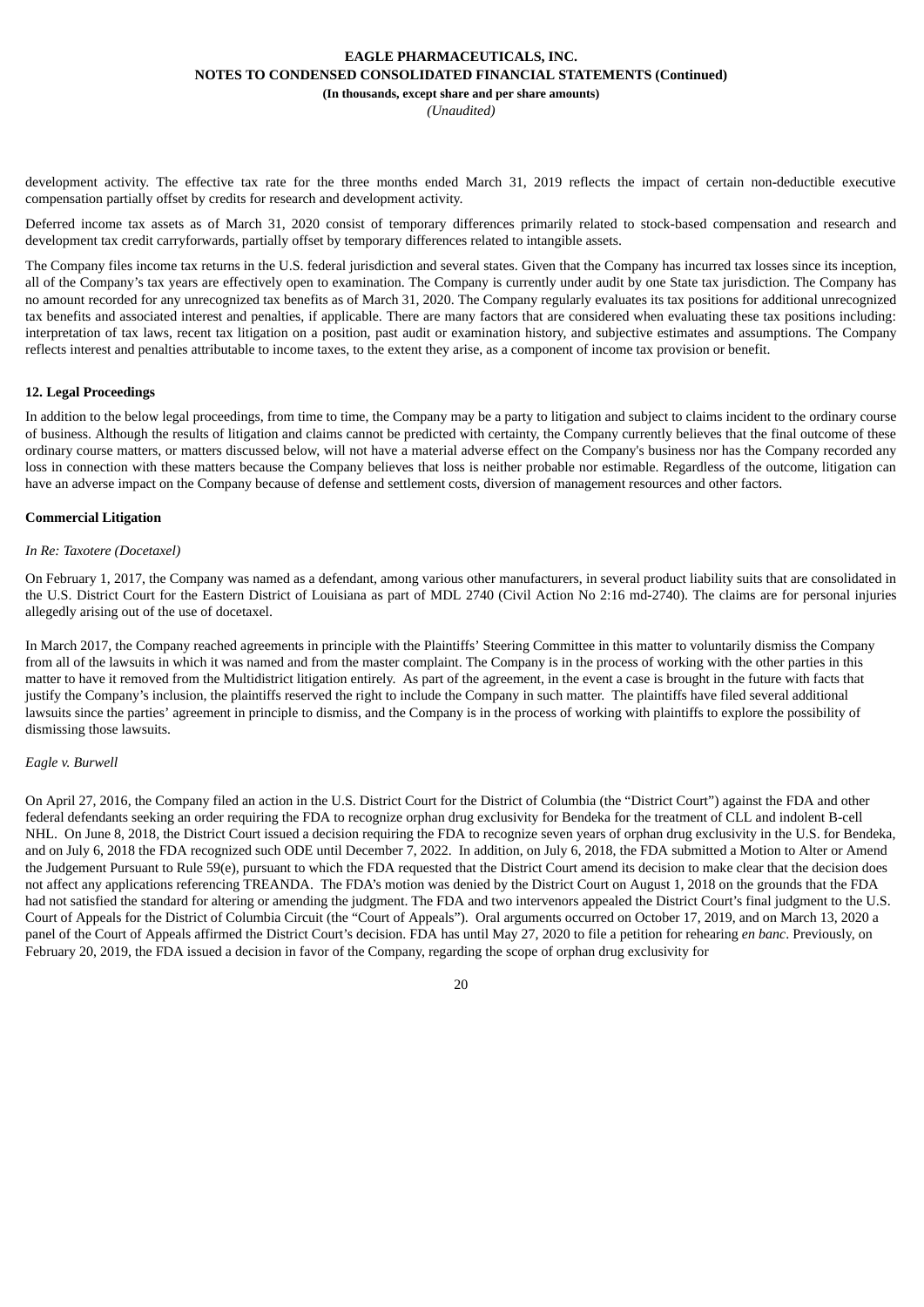**(In thousands, except share and per share amounts)**

*(Unaudited)*

Bendeka. Pursuant to the FDA's decision, no bendamustine product used to treat the same indications (including generic versions of TREANDA) may launch in the United States until December 7, 2022 unless it is clinically superior to Bendeka.

### *Eagle v. Eli Lilly*

On August 24, 2017, the Company filed an antitrust complaint in the United States District Court for the District of New Jersey ("New Jersey District Court") against Eli Lilly and Company ("Lilly"). The complaint alleges that Lilly engaged in anticompetitive conduct which restrained competition by delaying and blocking the Company's launch of a competing pemetrexed injection product (to compete with Lilly's Alimta). Lilly accepted service and answered the complaint on October 27, 2017. Lilly also filed a motion to transfer this case to Delaware on October 27, 2017. The Company filed a motion to oppose such transfer on November 6, 2017. On July 20, 2018, the New Jersey District Court transferred the case to Delaware. On November 27, 2018, the Delaware Court stayed the case at least until conclusion of the PEMFEXY<sup>TM</sup> patent trial described below. On December 16, 2019, the Delaware Court entered the Company and Lilly's stipulation dismissing this case with prejudice.

#### *Chiesi v. Eagle*

On October 3, 2018, Chiesi USA, Inc. ("Chiesi") filed a complaint against Eagle in the Superior Court of Wake County, North Carolina. The complaint alleges that Eagle has failed to provide adequate information regarding the sales of Argatroban pursuant to a License and Development Agreement between the parties. On July 17, 2019, Chiesi dismissed the actions without prejudice.

### **Patent Litigation**

# *Eli Lilly and Company. v. Eagle Pharmaceuticals, Inc. (PEMFEXY TM (Pemetrexed))*

On August 14, 2017, Lilly filed suit against the Company in the United States District Court for the Southern District of Indiana (the "Indiana Suit"). Lilly alleged patent infringement based on the filing of the Company's 505(b)(2) NDA seeking approval to manufacture and sell the Company's EP-5101. EP-5101, if finally approved by FDA, will be a branded alternative to Alimta®.

On September 8, 2017, Eagle moved to dismiss the Indiana Suit for improper venue. On September 11, 2017, Lilly voluntarily dismissed the Indiana Suit. It then filed a complaint in the United States District Court for the District of Delaware, alleging similar patent infringement claims (the "Delaware Suit"). Eagle answered and filed various counterclaims in the Delaware Suit on October 3, 2017. Lilly answered Eagle's counterclaims on October 24, 2017. The Court held a scheduling conference on December 11, 2017 and set trial in the Delaware Suit to begin on September 9, 2019, but later rescheduled trial to begin October 28, 2019. On May 31, 2018, Eagle filed a Motion for Judgment on the Pleadings, which the Court denied on October 26, 2018. On January 23, 2019, the Court held a Markman hearing. Trial took place from October 28, 2019 to October 31, 2019 and is scheduled to continue on December 12, 2019 through December 13, 2019. On December 13, 2019, the Company and Lilly settled this litigation. The agreement provides for a release of all claims by the parties and allows for an initial entry of PEMFEXYTM into the market (equivalent to approximately a three week supply of current ALIMTA® utilization) on February 1, 2022 and a subsequent uncapped entry on April 1, 2022. On December 16, 2019, the District Court entered the Company and Lilly's stipulation dismissing this case with prejudice.

Eagle Pharmaceuticals, Inc., et al. v. Slayback Pharma Limited Liability Company; Eagle Pharmaceuticals, Inc., et al. v. Apotex Inc. and Apotex Corp.; Eagle Pharmaceuticals, Inc., et al. v. Fresenius Kabi USA, LLC; Eagle Pharmaceuticals, Inc., et al. v. Mylan Laboratories Limited; Eagle Pharmaceuticals, Inc. et al. v. Hospira, Inc; Eagle Pharmaceuticals, Inc. et al. v. Lupin, Ltd. and Lupin Pharmaceuticals, Inc.; Eagle Pharmaceuticals, Inc. et al v. Aurobindo Pharma, Ltd, Aurobindo Pharma USA, Inc., and Eugia Pharma Specialities Ltd - (Bendeka®)

Bendeka, which contains bendamustine hydrochloride, is an alkylating drug that is indicated for the treatment of patients with chronic lymphocytic leukemia, as well as for the treatment of patients with indolent B-cell non-Hodgkin's lymphoma that has progressed during or within six months of treatment with rituximab or a rituximab-containing regimen. Slayback Pharma Limited Liability Company ("Slayback"), Apotex Inc. and Apotex Corp. ("Apotex"), Fresenius Kabi USA, LLC ("Fresenius"),

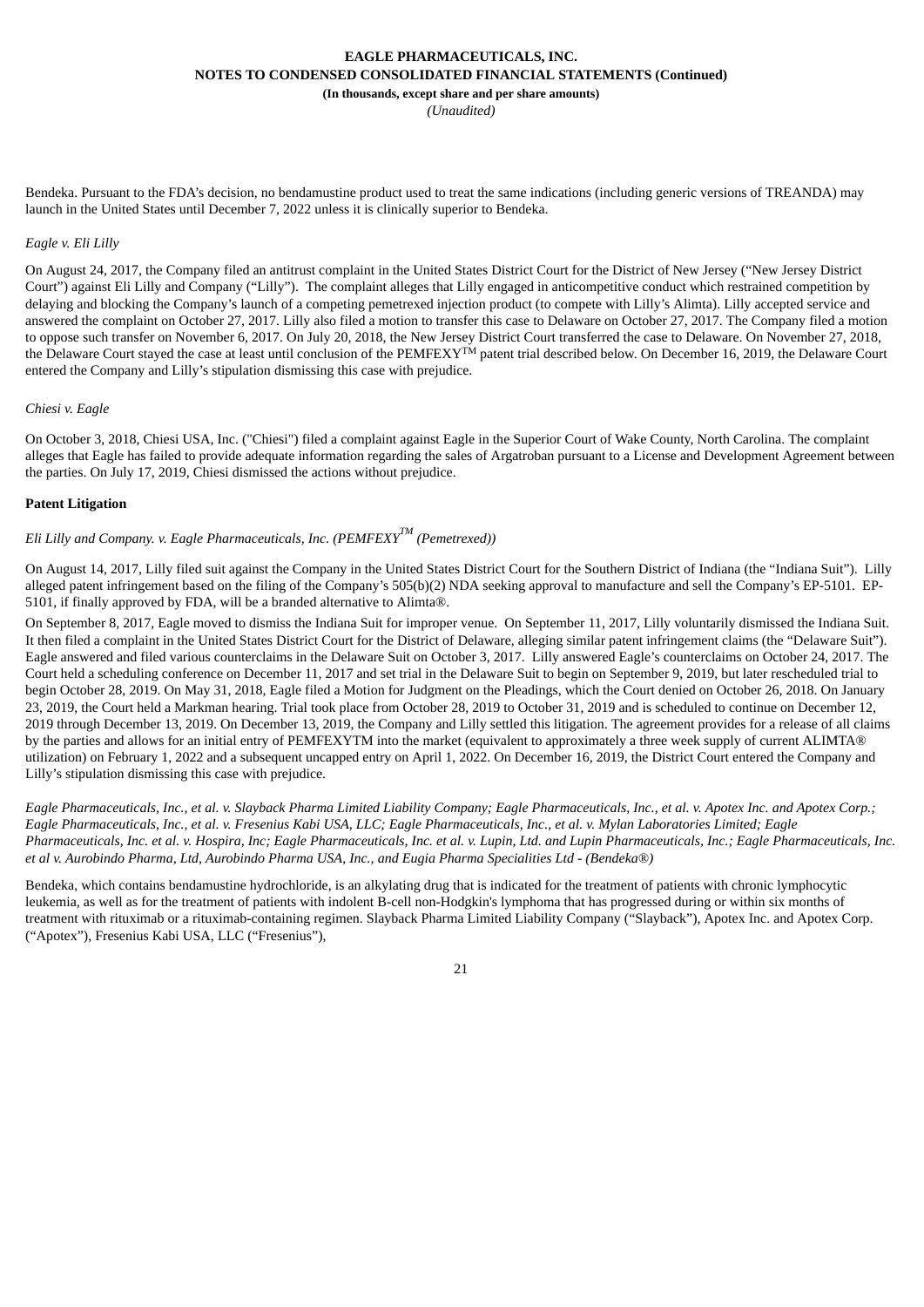**(In thousands, except share and per share amounts)**

*(Unaudited)*

Mylan Laboratories Limited ("Mylan"), Lupin, Ltd. and Lupin Pharmaceuticals, Inc. ("Lupin"), and Aurobindo Pharma, Ltd, Aurobindo Pharma USA, Inc., and Eugia Pharma Specialities Ltd ("Aurobindo") have filed Abbreviated New Drug Applications ("ANDA's") referencing Bendeka® that include challenges to one or more of the Bendeka® Orange Book-listed patents. Hospira, Inc. ("Hospira") filed a 505(b)(2) NDA.

The Company, Cephalon, Inc. and/or Teva Pharmaceuticals International GMBH (together the "Patentees"), filed separate suits against Slayback, Apotex, Fresenius, Mylan, Hospira, Lupin, and Aurobindo in the United States District Court for the District of Delaware on August 16, 2017 (Slayback ("Slayback I")), August 18, 2017 (Apotex), August 24, 2017 (Fresenius), December 12, 2017 (Mylan), January 19, 2018 (Slayback ("Slayback II")), July 19, 2018 (Hospira), and July 2, 2019 (Lupin) In these Complaints, the Patentees allege infringement of the challenged patents, namely U.S. Patent Nos. 8,791,270 and 9,572,887 against Slayback (Slayback I and Slayback II), and of U.S. Patent Nos. 8,609,707, 8,791,270, 9,000,021, 9,034,908, 9,144,568, 9,265,831, 9,572,796, 9,572,797, 9,572,887, 9,579,384, 9,597,397, 9,597,398, 9,597,399 against Fresenius, Apotex, and Mylan, and of U.S. Patent Nos. 9,572,887, 10,010,533, 9,034,908, 9,144,568, 9,597,397, 9,597,398, 9,597,399, 9,000,021, 9,579,384 against Hospira, and of U.S. Patent Nos. 8,609,707, 9,000,021, 9,034,908, 9,144,568, 9,265,831, 9,572,796, 9,572,797, 9,572,887, 9,579,384, 9,597,397, 9,597,398, 9,597,399, 10,010,533, and 10,052,385 against Lupin. Patentees expect to file suit against Aurobindo the week of May 11, 2020. The parties stipulated to dismiss without prejudice U.S. Patent No. 8,791,270 as to Apotex, Fresenius and Mylan on July 24, 2018, August 2, 2018, and August 3, 2018, respectively. Slayback, Apotex, Fresenius, and Mylan answered their Complaints and some filed various counterclaims on September 29, 2017 (Slayback I), February 12, 2018 (Slayback II), November 27, 2017, September 15, 2017, and February 14, 2018, respectively. The Patentees answered the Slayback I, Slayback II, Fresenius, and Apotex counterclaims on October 20, 2017, March 5, 2018, October 6, 2017, and December 18, 2017, respectively. On October 15, 2018, the Patentees filed a suit against Fresenius and Mylan in the United States District Court for the District of Delaware, alleging patent infringement of U.S. Patent Nos. 10,010,533 and 10,052,385. The Slayback I, Slayback II, Apotex, Fresenius and Mylan cases have been consolidated for all purposes (the "Consolidated Bendeka Litigation"), and a bench trial in these cases was held September 9-19, 2019. On April 27, 2020, the district court held that the asserted patents are valid and infringed by Slayback, Apotex, Fresenius and Mylan. Under this decision, the FDA cannot approve Slayback, Apotex, Fresenius and Mylan before 2031. Hospira filed a motion to dismiss, which was fully briefed on November 16, 2018. On December 16, 2019, the United States District Court for the District of Delaware denied Hospira's motion to dismiss with respect to U.S. Patent No. 9,572,887 and granted that motion with respect to the remaining patents. Trial is set for November 15, 2021. The case remains pending.

The FDA is stayed from approving Hospira's 505(b)(2) application until the earlier of (1) December 20, 2020 (the "30-month stay date"); and (2) a court decision that the '887 patent is not infringed, invalid, or unenforceable. The 30-month stay dates may be shortened or lengthened if either party to the action fails to reasonably cooperate in expediting the action.

#### *Eagle Pharmaceuticals, Inc. v. Slayback Pharma Limited Liability Company*

Slayback filed an ANDA referencing Eagle's BELRAPZO NDA. Slayback's ANDA includes challenges to one or more of the BELRAPZO Orange Booklisted patents. On September 20, 2018, the Company filed a suit against Slayback in the United States District Court for the District of Delaware, alleging patent infringement of U.S. Patent Nos. 8,609,707, 9,265,831, 9,572,796, 9,572,797 and 10,010,533. On October 10, 2018, Slayback answered the Complaint and filed various counterclaims. On October 31, 2018, the Company answered Slayback's counterclaims. Pursuant to a stipulation between the parties, Slayback is bound by any final judgment entered in the Consolidated Bendeka Litigation. This case is currently stayed.

### *Eagle Pharmaceuticals, Inc. v. Slayback Pharma Limited Liability Company*

Slayback filed a 505(b)(2) NDA referencing Eagle's BELRAPZO NDA. Slayback's NDA includes challenges to one or more of the BELRAPZO Orange Book-listed patents. On December 11, 2018, the Company filed a suit against Slayback in the United States District Court for the District of Delaware, alleging patent infringement of U.S. Patent Nos. 9,265,831, 9,572,796, 9,572,797, and 10,010,533. On January 4, 2019, Slayback filed a motion for judgment on the pleadings. On May 9, 2019, the United States District Court for the District of Delaware granted Slayback's motion for judgment on the pleadings. On July 23, 2019, the Company filed an appeal of this decision with the United States Court of Appeals for the Federal Circuit. On May 8, 2020, the Federal Circuit upheld the district court's decision.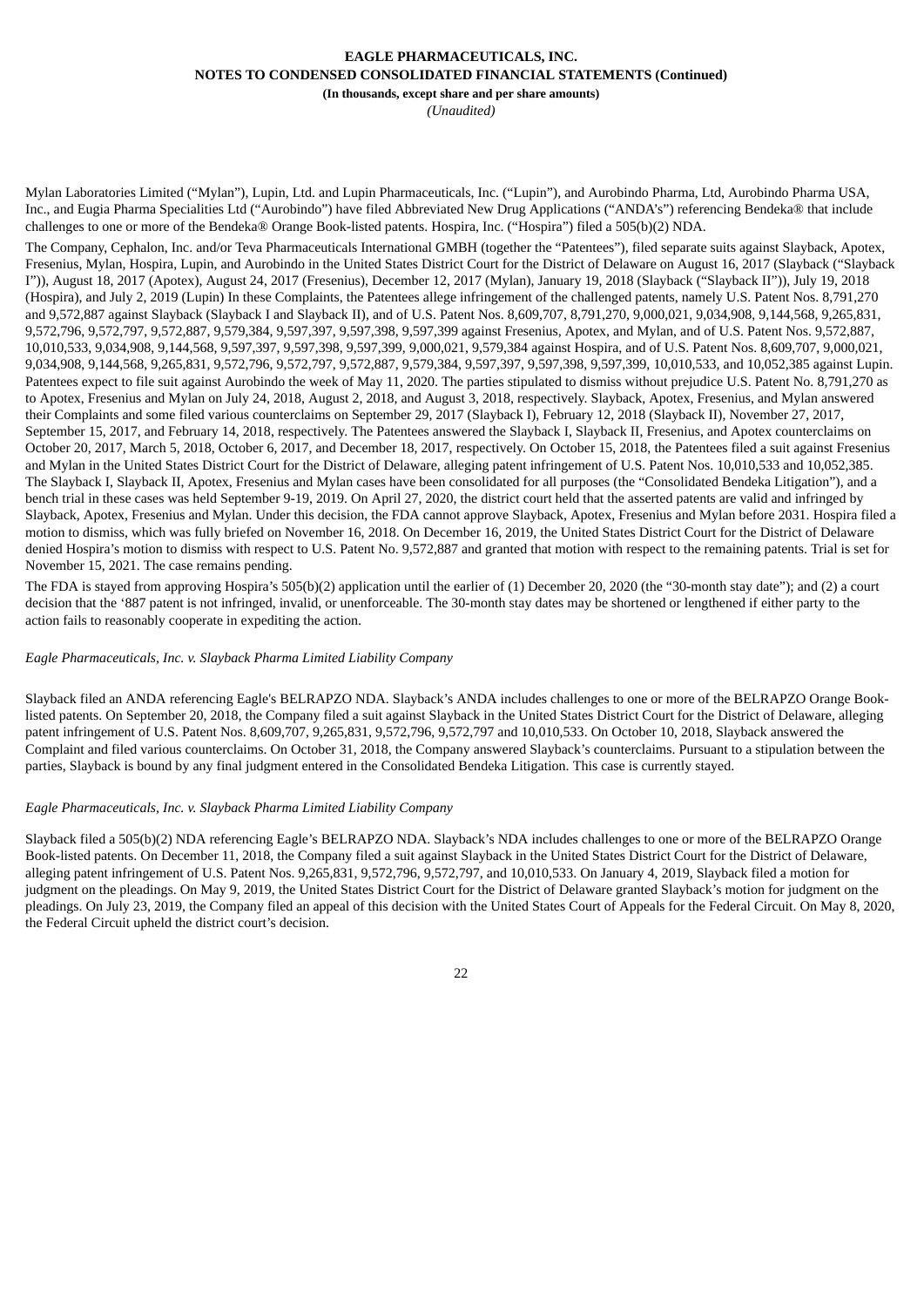**(In thousands, except share and per share amounts)**

*(Unaudited)*

*Par Pharmaceutical, Inc. et al. v. Eagle Pharmaceuticals, Inc. (Vasopressin)*

On May 31, 2018, Par Pharmaceutical, Inc., Par Sterile Products, LLC, and Endo Par Innovation Company, LLC (together "Par") filed suit against the Company in the United States District Court for the District of Delaware. Par alleged patent infringement based on the filing of the Company's ANDA seeking approval to manufacture and sell the Company's vasopressin product. The Company's vasopressin product, if approved by FDA, will be an alternative to Vasostrict, which is indicated to increase blood pressure in adults with vasodilatory shock (e.g., post-cardiotomy or sepsis) who remain hypotensive despite fluids and catecholamines. The Company answered the complaint on August 6, 2018, and filed an amended answer and counterclaims on October 30, 2019. The court issued a Markman ruling on July 1, 2019. On December 20, 2019, Par dismissed with prejudice claims of three of the patents asserted against Eagle, and the Court entered an Order reflecting that dismissal on December 27, 2019. Mediation took place on March 3, 2020. On April 17, 2020, the Company submitted a letter requesting leave to file a motion for summary judgment of non-infringement. Par's responsive letter was submitted on May 8, 2020. Due to the COVID-19 pandemic, trial, which was scheduled to begin May 18, 2020, has been adjourned to a future date. The court scheduled a status conference on May 18, 2020. This suit is pending.

### *Eagle Pharmaceuticals, Inc. et al. v. Accord (Argatroban)*

On March 27, 2019, the Company and Chiesi filed suit against Accord Healthcare, Inc. ("Accord") in the United States District Court for the District of New Jersey (the "New Jersey suit") and in the United States District Court for the Middle District of North Carolina (the "North Carolina suit") (together "the suits"). The suits alleged patent infringement based on Accord's 505(b)(2) NDA seeking approval to manufacture and sell Accord's proposed argatroban product. On May 21, 2019, the Company and Chiesi voluntarily dismissed the North Carolina suit. On July 10, 2019, Accord moved for judgment on the pleadings in the New Jersey suit. The New Jersey suit is currently pending.

### **13. Collaboration with Tyme**

On January 7, 2020, Tyme and the Company announced a strategic collaboration to advance SM-88, an oral product candidate for the treatment of patients with cancer. SM-88 is an investigational agent in two Phase II studies, one for pancreatic cancer and another for prostate cancer.

Under the terms of the related agreements, Tyme is entitled to receive up to a total \$40.0 million as follows:

(a) an initial \$20.0 million upfront payment. In return, we received 10 million restricted shares of Tyme's common stock at \$2.00 per share. The Company is contractually restricted from selling its investment in Tyme for up to three years; and

(b) a second potential \$20.0 million milestone payment upon the earlier of (i) the successful completion of a pivotal trial in pancreatic cancer or (ii) FDA approval of SM-88 in any cancer indication within the United States. Upon occurrence of such milestone event, this payment would be split into a \$10.0 million one-time milestone cash payment and a \$10.0 million additional investment in Tyme's preferred stock. The preferred shares will be convertible into common stock with a conversion price at a 15% premium to the then-prevailing common stock market price per share.

Under the terms of a related co-promotion agreement, we would be responsible for 25% of the promotional sales effort of SM-88 and would receive 15% royalty on the net revenues of SM-88 in the United States. Tyme is be responsible for clinical development, regulatory approval, commercial strategy, marketing, reimbursement and manufacturing of SM-88. Tyme retains the remaining 85% of net U.S. revenues and reserves the right to repurchase our U.S. co-promotion right for \$200.0 million.

Under the terms of the agreement, the initial \$20.0 million paid to Tyme, was accounted for as a \$17.5 million readily determinable fair value equity investment based on the closing price per share of Tyme's common stock on January 7, 2020. The remainder was treated as an upfront collaboration payment of \$2.5 million that was recorded as selling, general and administrative expense in the first quarter of 2020. The investment in Tyme represents approximately 9% of the total shares outstanding of Tyme's common stock.

As of March 31, 2020, the Company included its investment in Tyme in Other Assets (non-current) on its condensed consolidated balance sheet. For the three months ended March 31, 2020, the fair value adjustments for the equity investment was \$6.5 million which was recorded in Other expense of our condensed consolidated statements of operations.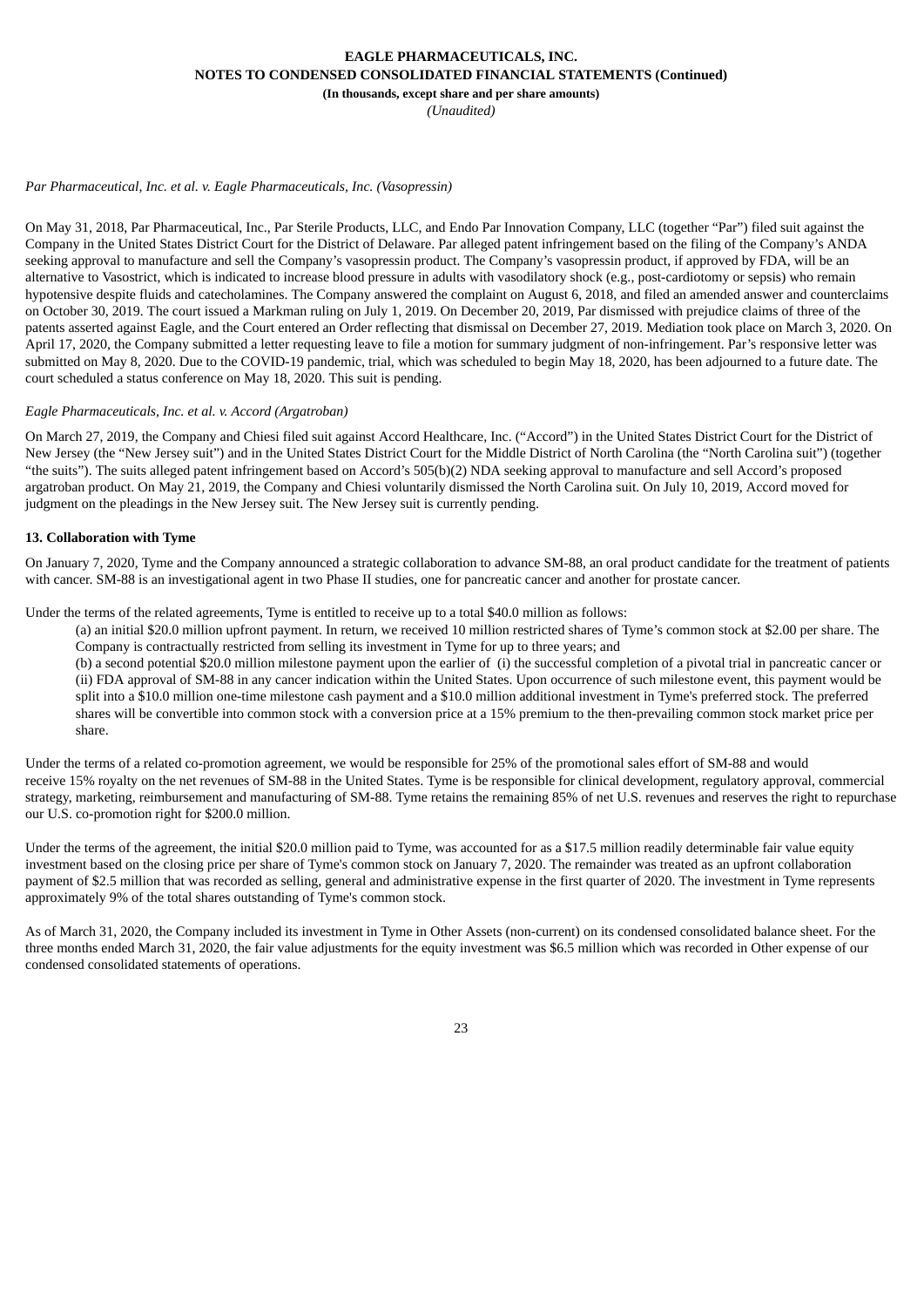#### <span id="page-27-0"></span>**Item 2. Management's Discussion and Analysis of Financial Condition and Results of Operations**

The following information should be read in conjunction with our unaudited consolidated financial statements and the notes thereto included in this Quarterly Report on Form 10-Q, or the Quarterly Report, and the audited financial information and the notes thereto included in our Annual Report on Form 10-K, which was filed with the Securities and Exchange Commission, or the SEC, on March 2, 2020, or the Annual Report. This discussion and analysis contains forward-looking statements that involve significant risks and uncertainties. Our actual results, performance or experience could differ materially from what is indicated by any forward-looking statement due to various important factors, risks and uncertainties, including, but not limited to, those set forth under "Risk Factors" included elsewhere in this Quarterly Report. Such factors may be amplified by the COVID-19 pandemic and its potential impact on our business and the global economy. Unless otherwise indicated or required by context, references throughout to "Eagle," the *"Company," "we," "our," or "us" refer to financial information and transactions of Eagle Pharmaceuticals, Inc.*

#### **Overview**

We are an integrated pharmaceutical company focused on finding ways to help medicines do more for patients. Along with our collaborators, we have the capabilities to take a molecule from preclinical research through regulatory approval and into the marketplace, including development, manufacturing and commercialization of our products and product candidates. Our business model applies our scientific expertise, proprietary research-based insights and marketplace proficiency to identify challenging-to-treat diseases of the central nervous system or metabolic critical care therapeutic areas as well as in oncology. By focusing on patients' unmet needs, we strive to provide healthcare professionals with urgently needed treatment solutions that are designed to improve patient care and outcomes and create near- and long-term value for our stakeholders, including patients and healthcare providers and our employees, marketing partners, collaborators and stockholders.

Our science-based business model has a proven track record with FDA approval and commercial launches of three products: RYANODEX, BELRAPZO and BENDEKA. We market our products through marketing partners and/or our internal direct sales force. We market RYANODEX and BELRAPZO, and Teva markets BENDEKA through its subsidiary, Cephalon, Inc. Reflecting further expansion of our oncology portfolio, in February 2020, we received final FDA approval for PEMFEXY, a branded alternative to ALIMTA for metastatic nonsquamous nonsmall cell lung cancer and malignant pleural mesothelioma. We expect to launch PEMFEXY in early 2022.

With 11 pipeline projects underway and the potential for up to five or more product launches over the next several years, we believe we have many growth opportunities ahead. We believe that each of our pipeline projects currently has the potential to enter the market as a first-in-class, first-to-file or best-inclass product. In particular, we are applying our expertise to conduct novel research regarding the potential for RYANODEX to address conditions including exertional heat stroke, Alzheimer's disease, traumatic brain injury/concussion, nerve agent exposure and acute radiation syndrome. In addition, our clinical development program includes a strategic partnership with Tyme for SM-88, a product candidate for the treatment of patients with pancreatic or other advanced cancers, as well as investigations of compounds such as EA-114 and our Fulvestrant product candidate for patients with HR-positive advanced breast cancer. Other products in development include Vasopressin, our first-to-file ANDA that references Endo International plc's Vasostrict indicated to increase blood pressure in adults with vasodilatory shock who remain hypotensive despite fluids and catecholamines; and EA-111, a new chemical entity and next-generation ryanodine receptor antagonist, in an intramuscular formulation that that would allow for easier and more rapid administration in emergency situations (military and civilian).

#### **Recent Developments**

#### *Clinical Trial of RYANODEX*

On April 16, 2020, we announced that our product RYANODEX (dantrolene sodium) for injectable suspension was demonstrated to inhibit the growth of SARS-CoV-2, the virus causing the COVID-19 pandemic, in a controlled *in vitro* laboratory test. On April 14, 2020, we submitted Investigational New Drug ("IND") application to U.S. Food and Drug Administration ("FDA") for a Phase 2 clinical trial in partnership with Hackensack University Medical Center to evaluate the efficacy of RYANODEX (dantrolene sodium) in patients infected with SARS-CoV-2, the virus causing the COVID-19 pandemic. We have been in contact with the FDA's Coronavirus Treatment Acceleration Program, or CTAP, to request potential expedited review of the IND application with the aim of beginning the clinical trial as soon as possible. We are partnering with Hackensack University Medical Center to conduct the controlled Phase 2 clinical trial in patients with COVID-19 to evaluate the effectiveness and safety of RYANODEX for the treatment of COVID-19 as adjunctive treatment to current standard of care. The World Health Organization Ordinal Scale of Severity, the Sequential Organ Failure Assessment and other relevant clinical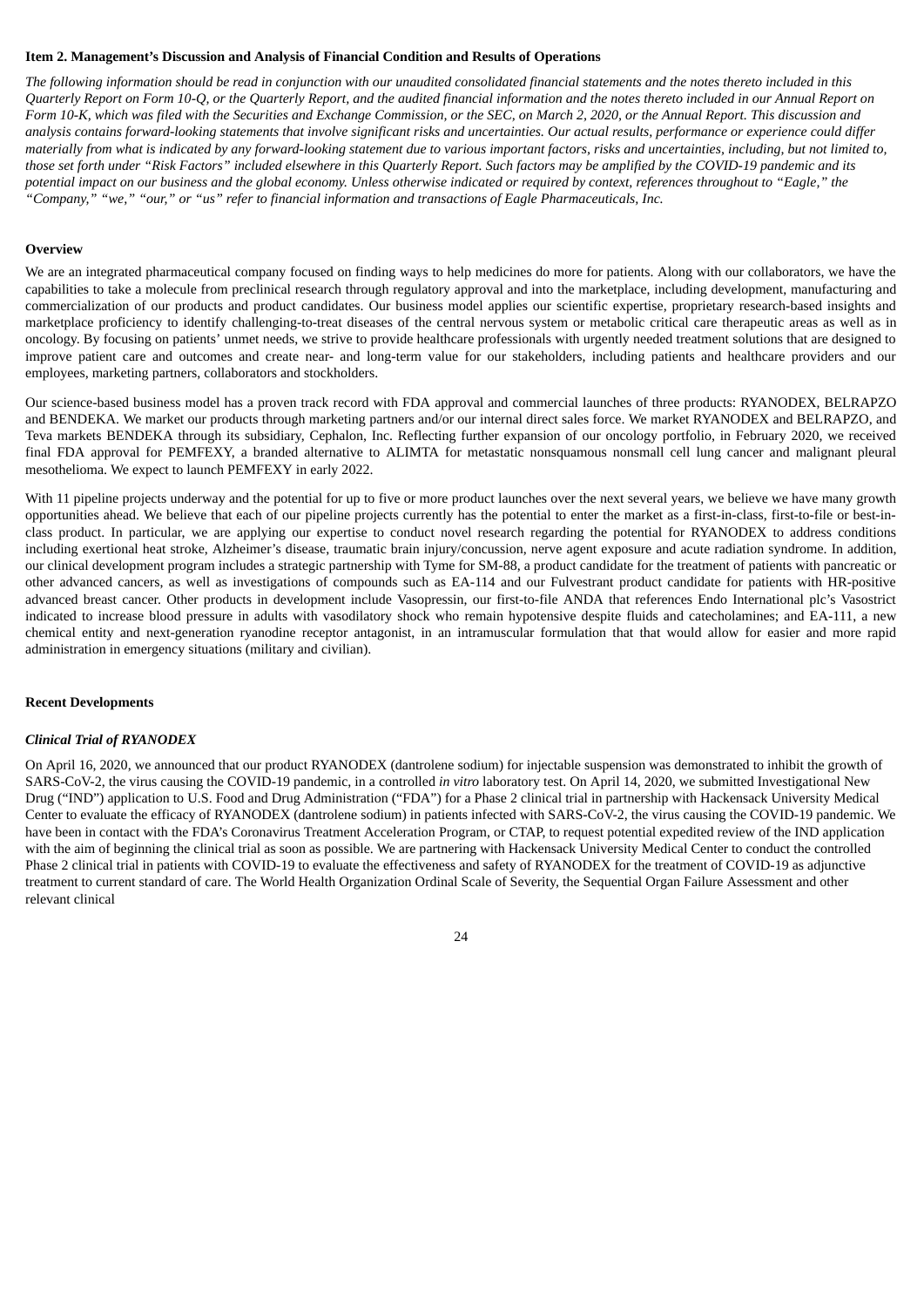measurements will be used as efficacy endpoints. If we receive FDA authorization of our IND application, we expect the trial to begin enrolling approximately 60 adult patients hospitalized with COVID-19 and with confirmed SARS-CoV-2 infection in May 2020.

#### *New Share Repurchase Program*

On March 17, 2020, we announced that our Board approved a new share repurchase program, or the Share Repurchase Program, providing for the repurchase of up to an aggregate of \$160.0 million of our outstanding common stock. The Share Repurchase Program replaces our existing share repurchase program, or the Previous Share Repurchase Program, which was announced on October 30, 2018 and was terminated in connection with the Board's approval of the Share Repurchase Program. At termination, we had repurchased approximately \$68.0 million of our outstanding common stock under the Previous Share Repurchase Program. On October 30, 2018, we announced that our Board had approved a share repurchase program providing for the repurchase of up to \$150.0 million of our outstanding common stock, that consisted of (i) up to \$50.0 million in repurchases pursuant to an accelerated share repurchase agreement, or the ASR, with JPMorgan Chase Bank, N.A., or JPMorgan, and (ii) up to \$100.0 million in additional repurchases, or, collectively, the 2018 Share Repurchase Program. In connection with its approval of the 2018 Share Repurchase Program, the Board terminated our 2016 Share Repurchase Program and 2017 Share Repurchase Program in October 2018. As of March 31, 2020, we have repurchased an aggregate of 2,933,320 shares of common stock for \$172.9 million.

#### *COVID-19 Business Update*

With the global spread of the ongoing COVID-19 pandemic in the first quarter of 2020, we have taken precautions to help ensure the safety and well-being of our team members and the patients and healthcare providers who rely on our products, and have implemented processes and technologies to minimize disruption to our business and mitigate the impact of the COVID-19 pandemic on our stakeholders. While we are experiencing limited financial impacts at this time, given the global economic slowdown, the overall disruption of global healthcare systems and other risks and uncertainties associated with the pandemic, our business, financial condition, results of operations and growth prospects could be materially adversely affected. We continue to closely monitor the COVID-19 situation as we evolve our business plans and response strategy. The impact of COVID-19 pandemic on our business and financial condition is more fully described below in *Trends and Uncertainties*.

#### **Financial Operations Overview**

#### *Revenue*

Our revenue consists of product sales, royalty revenue and license and other revenue.

*Product Sales*. Through March 31, 2020, we have recognized revenues from product sales of BENDEKA, Argatroban, RYANODEX and BELRAPZO. Sales of BENDEKA were made to our commercial partner Teva, while Argatroban was sold directly to our commercial partners Chiesi and Sandoz AG, or Sandoz. Sales to our commercial partners are typically made at little or no profit for resale. RYANODEX and BELRAPZO were sold directly to wholesalers, hospitals and surgery centers through a third-party logistics partner.

We typically enter into agreements with group purchasing organizations acting on behalf of their hospital members, in connection with the hospitals' purchases of our direct commercial products. Based on these agreements, most of our hospital customers have contracted prices for products and volumebased rebates on product purchases. These amounts are estimated and recorded at the time of sale. In the case of discounted pricing, we typically pay a chargeback, representing the difference between the price invoiced to the wholesaler and the customer contract price.

*Royalty Revenue.* We recognize revenue from royalties based on a percentage of Teva's net sales of BENDEKA and Sandoz's and Chiesi's gross profit of Argatroban, both net of discounts, returns and allowances incurred by our commercial partners. Royalty revenue is recognized as earned in accordance with contract terms when it can be reasonably estimated and collectability is reasonably assured.

*License and Other Revenue.* Our revenues may either be in the form of the recognition of deferred revenues upon milestone achievement for which cash has already been received or recognition of revenue upon milestone achievement the payment for which is reasonably assured to be received in the future.

The primary factors that determine our revenues derived from BENDEKA are:

- the level of orders submitted by our commercial partner, Teva;
- the rate at which Teva can convert the current market to BENDEKA;
- the level of institutional demand for BENDEKA;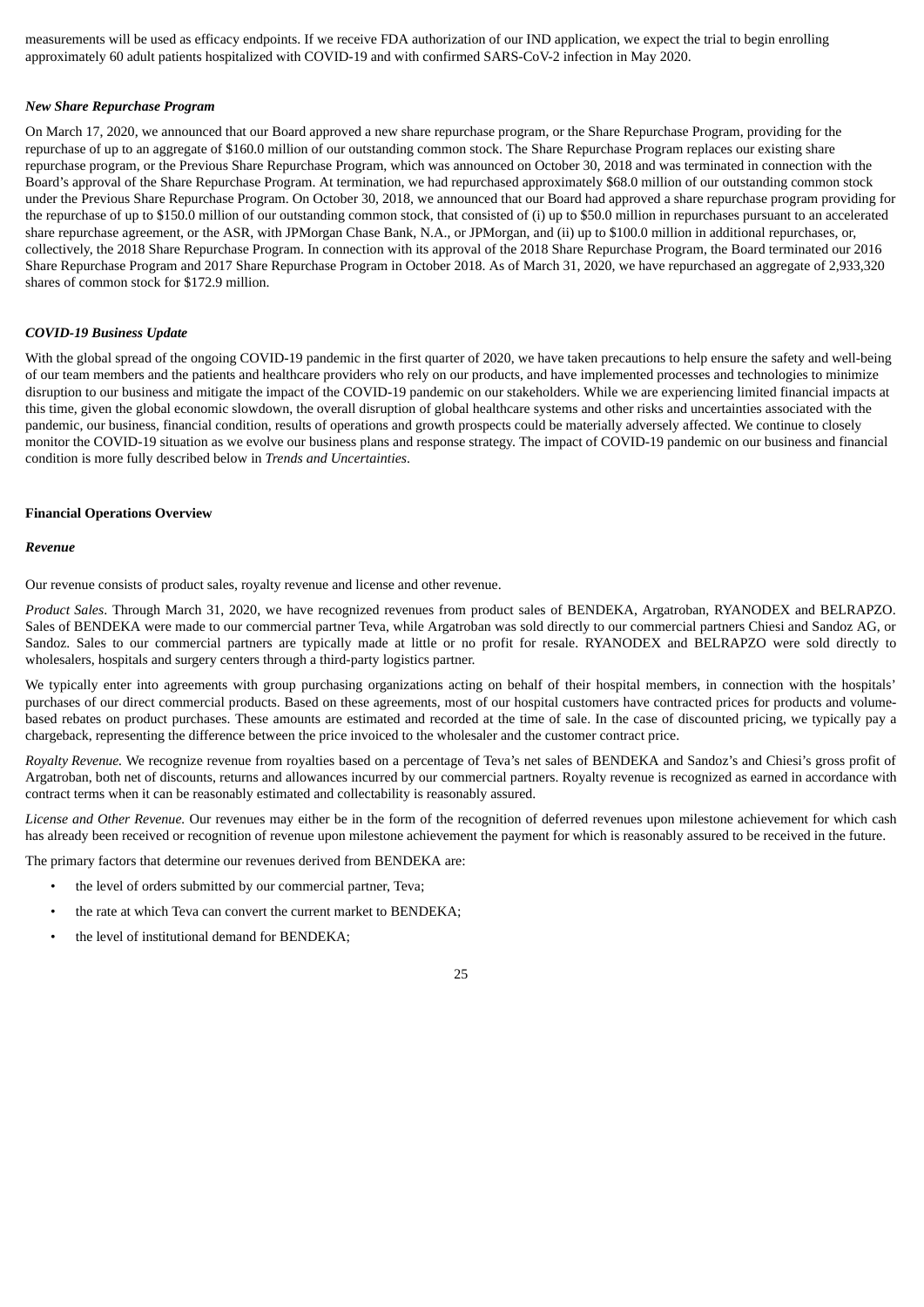- unit sales prices charged by Teva, net of any sales reserves; and
- the level of orders submitted by wholesalers, hospitals and surgery centers.

The primary factors that may determine our revenues derived from Argatroban are:

- the level of orders submitted by our commercial partners, Sandoz and Chiesi;
- the level of institutional demand for Argatroban; and
- unit sales prices charged by Sandoz and Chiesi, net of any sales reserves.

The primary factors that may determine our revenues derived from RYANODEX, BELRAPZO and our future products are:

- the effectiveness of our sales force;
- the level of orders submitted by wholesalers, hospitals and surgery centers;
- the level of institutional demand for our products; and
- unit sales prices, net of any sales reserves.

#### *Cost of Revenues*

Cost of revenue consists of the costs associated with producing our products for our commercial partners. In particular, our cost of revenue includes production costs of our products paid to a contract manufacturing organization coupled with shipping and customs charges, cost of royalty and the amortization of intangible assets. Cost of revenue may also include the effects of product recalls, if applicable.

#### *Research and Development*

Costs for research and development are charged to expenses as incurred and include: employee-related expenses including salaries, benefits, travel and stock-based compensation expense for research and development personnel; expenses incurred under agreements with contract research organizations, contract manufacturing organizations and service providers that assist in conducting clinical and preclinical studies; costs associated with preclinical activities and development activities; costs associated with regulatory operations; and depreciation expense for assets used in research and development activities.

Costs for certain development activities, such as clinical studies, are recognized based on an evaluation of the progress to completion of specific tasks using data such as patient enrollment, clinical site activations, or information provided to the Company by its vendors on their actual costs incurred. Payments for these activities are based on the terms of the individual arrangements, which may differ from the patterns of costs incurred, and are reflected in the condensed consolidated financial statements as prepaid expenses or accrued expenses as deemed appropriate.

#### *Selling, General and Administrative*

Selling, general and administrative costs consist primarily of salaries, benefits and other related costs, including stock-based compensation for executive, finance, sales and operations personnel. Selling, general and administrative expenses also include facility and related costs, professional fees for legal, consulting, tax and accounting services, insurance, selling, marketing, market research, advisory board and key opinion leaders, depreciation and general corporate expenses.

#### *Income Taxes*

We account for income taxes using the liability method in accordance with Financial Accounting Standards Board Accounting Standards Codification Topic 740, "Income Taxes," or ASC 740. Deferred tax assets and liabilities are determined based on temporary differences between financial reporting and tax bases of assets and liabilities and are measured by applying enacted rates and laws to taxable years in which differences are expected to be recovered or settled. Further, the effect on deferred tax assets and liabilities of a change in tax rates is recognized in income (loss) in the period that the rate changes. A valuation allowance is required when it is "more likely than not" that all or a portion of deferred tax assets will not be realized. ASC 740 also prescribes a comprehensive model for how a company should recognize, measure, present and disclose in its financial statements uncertain tax positions that it has taken or expects to take on a tax return, including a decision whether to file or not file a return in a particular jurisdiction. We recognize any interest and penalties accrued related to unrecognized tax benefits as income tax expense.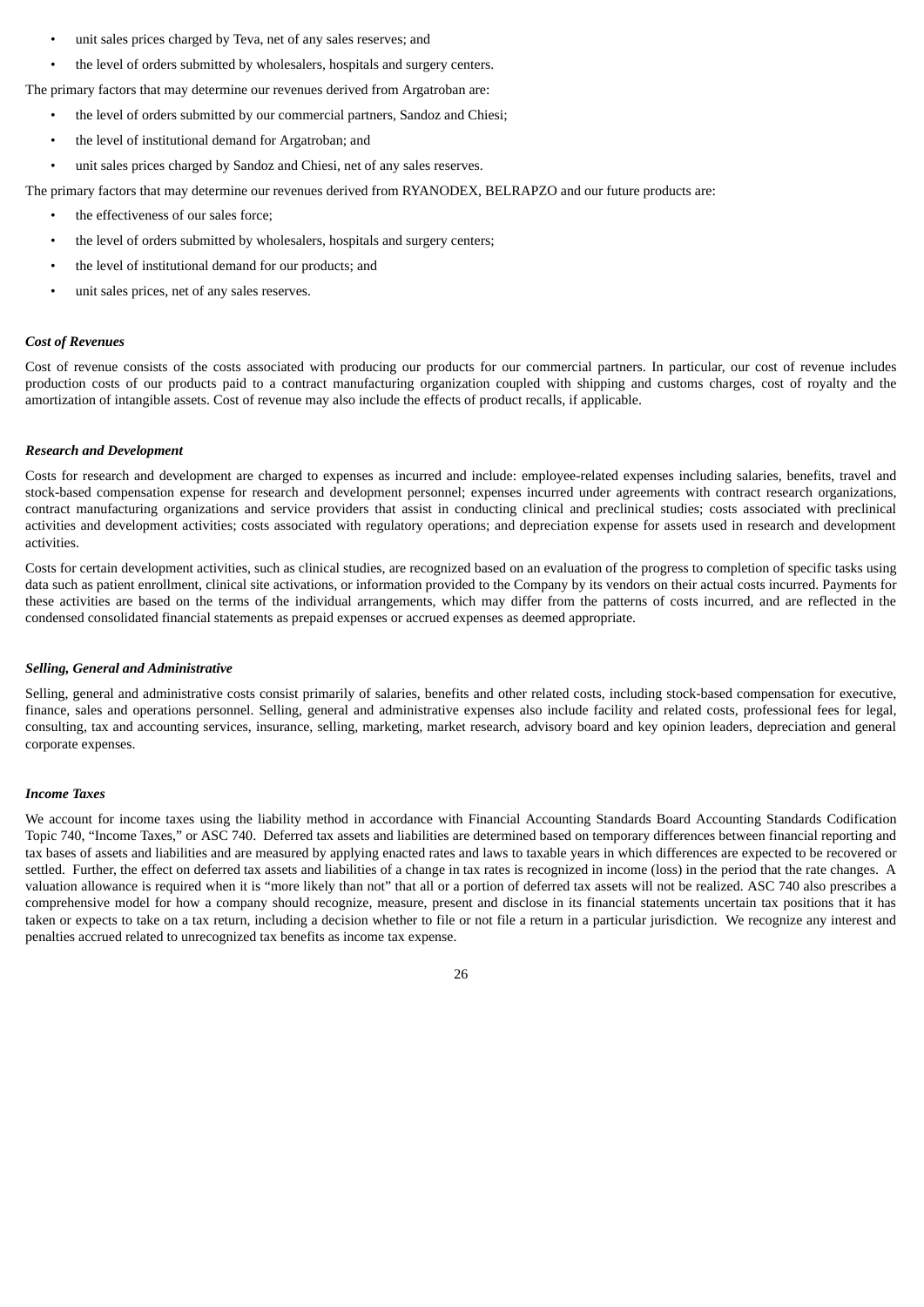### **Results of Operations**

### *Comparison of Three Months Ended March 31, 2020 and 2019*

#### *Revenues*

|                           |    | <b>Three Months Ended</b> | March 31, |                |      | Increase / |
|---------------------------|----|---------------------------|-----------|----------------|------|------------|
|                           |    | 2020                      |           | 2019           |      | (Decrease) |
|                           |    |                           |           | (in thousands) |      |            |
| Product sales             | \$ | 17,694                    | <b>S</b>  | 14,472         | - \$ | 3,222      |
| Royalty revenue           |    | 28,326                    |           | 26,313         |      | 2,013      |
| License and other revenue |    |                           |           | 9,000          |      | (9,000)    |
| Total revenue             | Φ  | 46,020                    | S         | 49,785         | S    | (3,765)    |

Product sales increased \$3.2 million in the three months ended March 31, 2020 as compared to the three months ended March 31, 2019. The contributing factors to the increase primarily included an increase of \$7.4 million in product sales of RYANODEX®(dantrolene sodium) and a \$1.3 million increase in BELRAPZO. These increased sales were partially offset by a decrease of \$5.0 million in product sales of BENDEKA primarily due to volume decrease.

Royalty revenue increased \$2.0 million in the three months ended March 31, 2020 as compared to the three months ended March 31, 2019 as a result of a \$2.0 million increase in royalty revenue from our share of Teva's BENDEKA sales.

The decrease in License and other revenue for the quarter ended March 31, 2020 was due to the non-recurrence of an upfront cash payment of \$9.0 million upon execution of an amendment to the Cephalon License to terminate Teva's obligation to pay future milestones and royalties on Bendeka sales outside of the U.S that was executed in the three months ended March 31, 2019.

### *Cost of Revenue*

|                         |      | <b>Three Months Ended</b> | March 31, |                |     |                 |
|-------------------------|------|---------------------------|-----------|----------------|-----|-----------------|
|                         | 2020 |                           |           | 2019           |     | <b>Decrease</b> |
|                         |      |                           |           | (in thousands) |     |                 |
| Cost of product sales   | \$   | 4,765                     | - \$      | 9,554          | - S | (4,789)         |
| Cost of royalty revenue |      | 3,038                     |           | 3,546          |     | (508)           |
| Total cost of revenue   | \$   | 7,803                     |           | 13,100         |     | (5,297)         |

Cost of product sales decreased \$4.8 million in the three months ended March 31, 2020 to \$4.8 million as compared to \$9.6 million in the three months ended March 31, 2019, primarily as a result of the decrease in product sales for BENDEKA of \$5.0 million.

Cost of royalty revenue decreased \$0.5 million in the three months ended March 31, 2020 to \$3.0 million as compared to \$3.5 million in the three months ended March 31, 2019, primarily as a result of the decrease in royalty revenue for BENDEKA.

#### *Research and Development*

The table below details the Company's research and development expenses by significant project for the periods presented.

|                                    | Three Months Ended March 31, |      |                |    | Increase / |  |
|------------------------------------|------------------------------|------|----------------|----|------------|--|
|                                    | 2020                         |      | 2019           |    | (Decrease) |  |
|                                    |                              |      | (in thousands) |    |            |  |
| Fulvestrant "EGL-5385-C-1701"      | \$<br>2,801                  | - \$ | 187            | -S | 2,614      |  |
| Vasopressin                        | 283                          |      | 1,317          |    | (1,034)    |  |
| RYANODEX EHS "EP-4104"             | 1,287                        | - \$ | 555            |    | 732        |  |
| All other projects                 | 641 \$                       |      | 926            |    | (285)      |  |
| Salary and other personnel related | $4,415$ \$                   |      | 3,390          |    | 1,025      |  |
| Research and development           | 9.427                        |      | 6.375          |    | 3,052      |  |
|                                    |                              |      |                |    |            |  |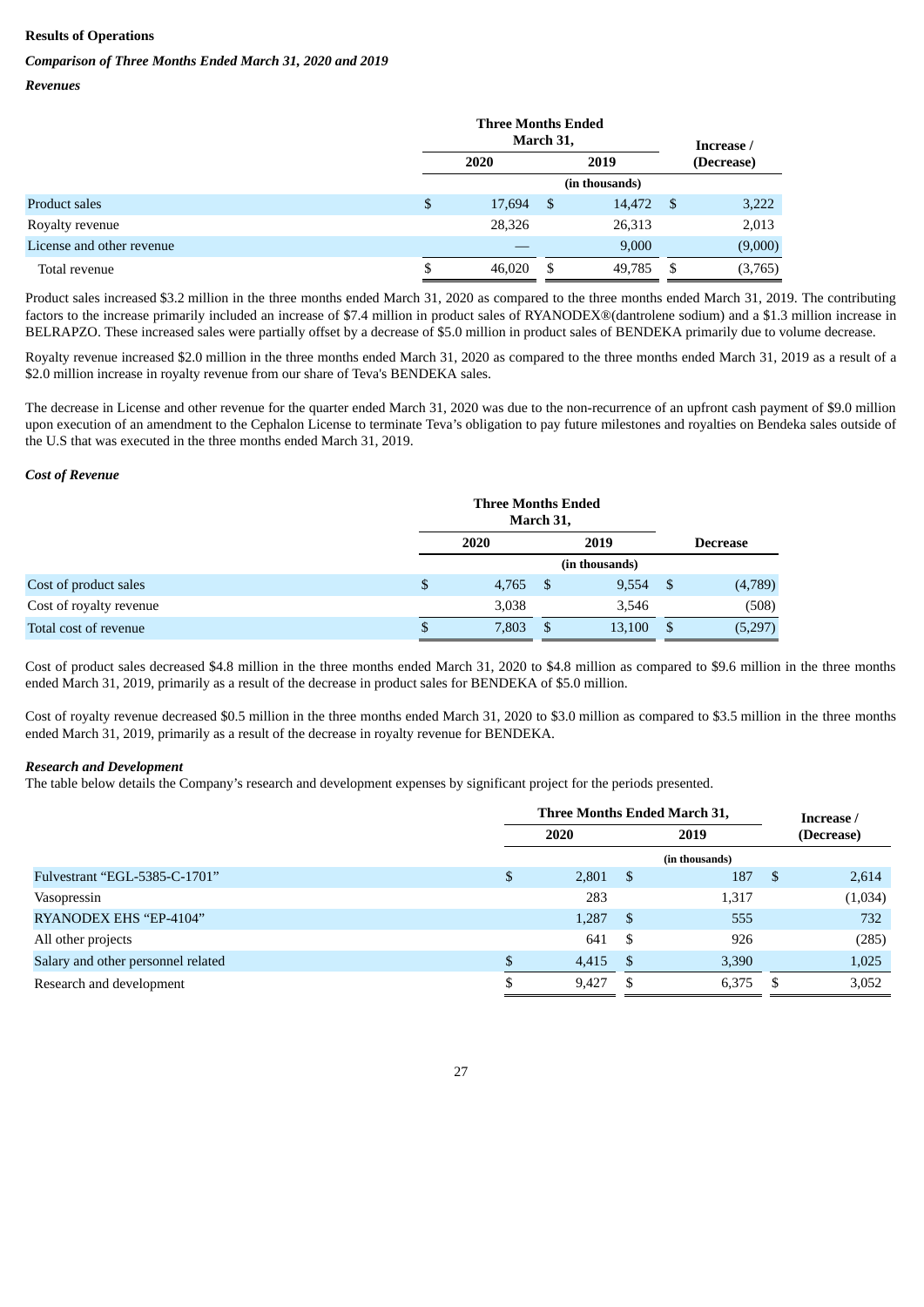Research and development expenses increased \$3.1 million in the three months ended March 31, 2020 to \$9.4 million as compared to \$6.4 million in the three months ended March 31, 2019. The increase primarily resulted from our increased project spending for EGL-5385-C-1701 (the Company's Fulvestrant formulation) of \$2.6 million coupled with increased project spending for RYANODEX® (dantrolene sodium for injectable suspension) for the treatment of exertional heat stroke ("EHS") of \$0.7 million and increased personnel related costs of \$1.0 million, partially offset by decreased spending for Vasopressin of \$1.0 million.

#### *Selling, General and Administrative*

|                                     | <b>Three Months Ended</b><br>March 31,<br>2020<br>2019 |      |                |  |          |
|-------------------------------------|--------------------------------------------------------|------|----------------|--|----------|
|                                     |                                                        |      |                |  | Increase |
|                                     |                                                        |      | (in thousands) |  |          |
| Selling, general and administrative | 24,755                                                 | - \$ | 18,141         |  | 6,614    |

Selling, general and administrative expenses increased \$6.6 million for the three months ended March 31, 2020 to \$24.8 million as compared to \$18.1 million for the three months ended March 31, 2019. This increase is primarily related to \$2.5 million of costs related to the collaboration with Tyme, coupled with an increase of \$1.4 million in external legal fees resulted from ongoing litigation matters coupled with an increase of stock compensation costs of \$1.3 million and an increase of direct marketing costs of \$0.5 million and severance costs of \$0.2 million.

#### *Other Expense*

|                          | <b>Three Months Ended</b><br>March 31, |      |                |      |                 |
|--------------------------|----------------------------------------|------|----------------|------|-----------------|
|                          | 2020                                   | 2019 |                |      | <b>Decrease</b> |
|                          |                                        |      | (in thousands) |      |                 |
| Interest income          | \$<br>346                              | - \$ | 494            | -\$  | (148)           |
| Interest expense         | (889)                                  |      | (686)          |      | (203)           |
| Other expense            | (6,500)                                |      |                |      | (6,500)         |
| Total other expense, net | \$<br>$(7,043)$ \$                     |      | (192)          | - \$ | (6, 851)        |

Interest income decreased \$148.0 thousand for the three months ended March 31, 2020 primarily due to lower interest rates associated with money market funds as compared to the three months ended March 31, 2019.

Interest expense increased for the three months ended March 31, 2020 as compared to the three months ended March 31, 2019 primarily due to higher total long-term debt outstanding primarily due to additional borrowings from the revolving credit facility.

On January 7, 2020, the Company announced a strategic collaboration with Tyme that included an initial \$20.0 million upfront payment. In return, we received 10 million restricted shares of Tyme's common stock which was accounted for as a \$17.5 million readily determinable fair value equity investment based on the closing price per share of Tyme's common stock on January 7, 2020. The remainder was treated as an upfront collaboration payment of \$2.5 million that was recorded as research and development expense in the first quarter of 2020. For the three months ended March 31, 2020, the Company marked its investment in Tyme to market based on its ending closing price per share as of March 31, 2020 and recorded a \$6.5 million loss.

### *Income Tax Benefit (Provision)*

|                                      |      |                | Three Months Ended March 31, |
|--------------------------------------|------|----------------|------------------------------|
|                                      | 2020 |                | 2019                         |
|                                      |      | (in thousands) |                              |
| Benefit (Provision) for income taxes | 137  |                | (3,004)                      |
| Effective tax rate                   | 5%   |                | 25%                          |

The benefit (provision) for income taxes was based on the applicable federal and state tax rates. The effective tax rate for the three months ended March 31, 2020 reflects the impact of a valuation allowance established for the fair value adjustment on the Company's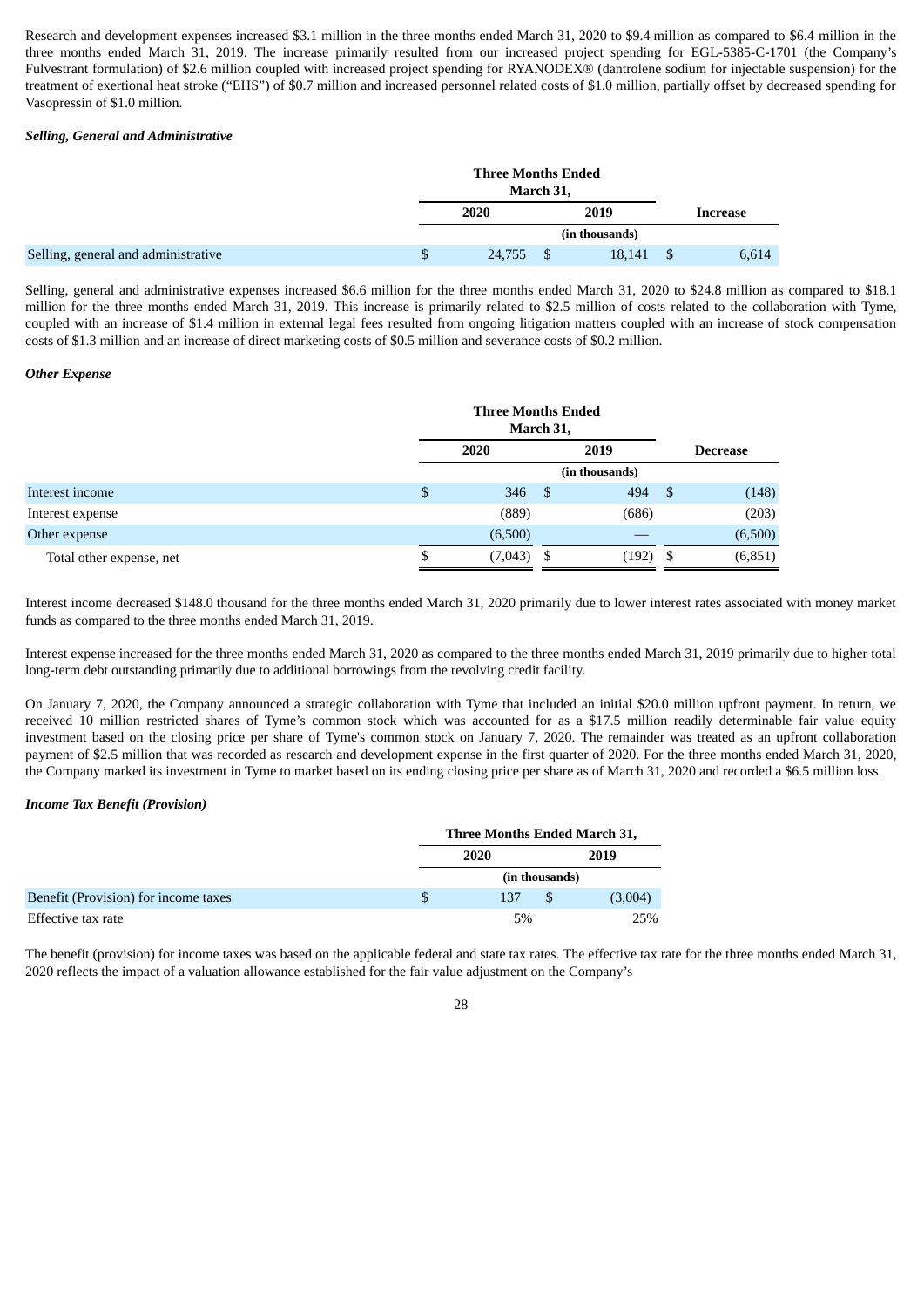investment in Tyme, certain non-deductible executive compensation partially offset by credits for research and development activity. The effective tax rate for the three months ended March 31, 2019 reflects the impact of certain non-deductible executive compensation partially offset by credits for research and development activity.

### **Liquidity and Capital Resources**

Our primary uses of cash are to fund working capital requirements, product development costs and operating expenses. Cash and cash equivalents were \$202.0 million and \$102.1 million as of March 31, 2020 and March 31, 2019, respectively.

For the three months ended March 31, 2020, we generated a net loss of \$2.9 million. As of March 31, 2020, our working capital surplus was \$129.7 million. For the three months ended March 31, 2019, we realized net income of \$9.0 million.

We believe that future cash flows from operations will be sufficient to fund our currently anticipated working capital requirements for the next 12 months.

The COVID-19 pandemic is disrupting the U.S. healthcare system, as well as global capital markets. There are significant uncertainties surrounding the extent and duration of the impact of the COVID-19 pandemic on our business and operations. The COVID-19 pandemic could have a material adverse impact on our financial condition and results of operations in the future, including our ability to obtain financing. The impact of COVID-19 on our business and financial condition is more fully described below in *Trends and Uncertainties*

### *Operating Activities:*

Net cash provided by operating activities for the three months ended March 31, 2020 was \$3.2 million. Net loss for the period was \$2.9 million enhanced by the net of non-cash adjustments of approximately \$15.1 million from deferred income taxes, depreciation, amortization of intangible assets, stock-based compensation expense, fair value adjustment on an equity investment and amortization of debt issuance costs. Net changes in working capital increased cash from operating activities by approximately \$9.0 million, due to changes in working capital accounts. The total amount of accounts receivable at March 31, 2020 was approximately \$54.5 million, which included \$24.5 million related to product sales and \$30.0 million related to royalty revenue. Receivables from our product sales have payment terms ranging from 30 to 75 days with select extended terms to wholesalers on initial purchases of product launch quantities. Our receivables from royalty revenue are due 45-days from the end of the quarter.

#### *Investing Activities:*

In the three months ended March 31, 2020, we invested \$17.5 million to purchase 10 million restricted shares of Tyme's common stock and spent \$0.5 million for purchases of property and equipment.

#### *Financing Activities:*

Net cash provided by financing activities for the three months ended March 31, 2020 was \$107.1 million, primarily as a result of drawing down from the revolving credit facility for \$110.0 million coupled with \$0.1 million of proceeds from common stock option exercises by employees partially offset by payments associated with employee withholding tax upon vesting of stock-based awards of \$1.0 million and principal payments for debt required by the Amended Credit Agreement of \$1.0 million and payments related to the repurchases of our common stock of \$1.0 million.

The Company has repaid the full \$110.0 million drawn under its revolving credit facility as of the date of this Quarterly Report.

### **Trends and Uncertainties**

#### *Impact of the COVID-19 Pandemic*

On March 11, 2020, the World Health Organization declared a global pandemic and recommended containment and mitigation measures worldwide. On March 13, 2020, the President of the United States declared a national emergency relating to the pandemic. Government authorities in the United States have recommended or imposed various social distancing, quarantine, and isolation measures on large portions of the population, and similar measures have also been taken in many other countries around the world. Both the COVID-19 pandemic and the containment and mitigation efforts related to the pandemic have had a serious adverse impact on the U.S. economy and the economies of other countries around the world, the severity and duration of which are uncertain.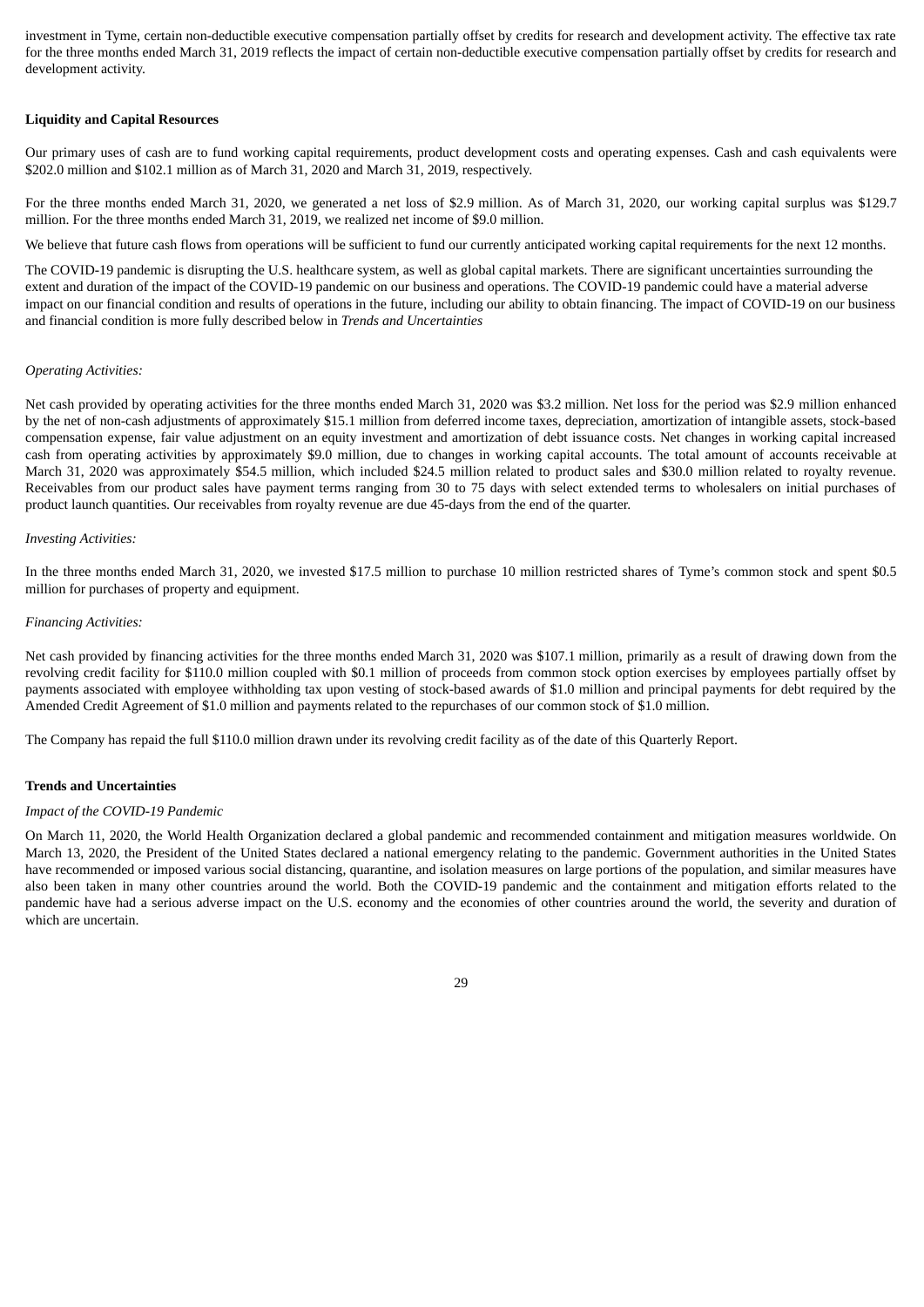During the three months ended March 31, 2020, we incurred an insignificant amount of incremental administrative costs related to the COVID-19 pandemic. The COVID-19 pandemic, including containment and mitigation measures, however, has impacted, and is expected to continue to impact, our business and operations in a number of ways, including:

- *Day-to-Day Operations*: Since mid-March 2020, our employees, including customer-facing employees, have been working remotely. The duration and extent of these restrictions are uncertain. We have developed plans to resume in-person work practices as we determine it to be safe to do so and pending relevant health authority guidance. We expect to incur additional expenses in 2020 related to the impact of the COVID-19 pandemic on our operations, including procurement of personal protective equipment for our employees and maintenance of our facilities to align with safety protocols.
- *Manufacturing and Supply Chain*: We are working closely with our commercial partners and third-party manufacturers to mitigate potential disruptions as a result of the COVID-19 pandemic by continuing to monitor the supply and availability of BENDEKA, RYANODEX and BELRAPZO for the patients who rely on these products. As of the date of this Quarterly Report, the COVID-19 pandemic has not caused significant disruptions to manufacturing operations or supply of our commercial products in the United States or of clinical trial material for our ongoing trials, no significant additional costs have been incurred and we currently expect to have adequate commercial product availability of BENDEKA, RYANODEX and BELRAPZO in 2020. While the supply disruptions we have experienced in 2020 have been minor, if the COVID-19 pandemic persists for an extended period of time and begins to impact essential distribution systems such as FedEx and postal delivery, we could experience disruptions to our supply chain and operations, and associated delays in the manufacturing and our clinical supply, which would adversely impact our development activities.
- *Marketing and Sale of Products*: Although we did not see a material impact on our product revenues in the three months ended March 31, 2020, we are expecting an impact on our near-term financial results as a result of the COVID-19 pandemic. In the three months ended March 31, 2020, we have observed a reduction in the number of BENDEKA patients visiting infusion centers, hospitals and clinics for intravenous administration of BENDEKA due to interruptions in healthcare services, and the patients' inability to visit administration sites and desire to avoid contact with infected individuals. In addition, our sales and marketing teams have been working remotely, and we cannot predict how effective our virtual initiatives will be with respect to marketing and supporting the sale and administration of our products, or when we will be able to resume inperson sales and marketing activities.
- *Liquidity and Capital Resources*: We believe that future cash flows from operations will be sufficient to fund our currently anticipated working capital requirements for the next 12 months. While we do not expect the COVID-19 pandemic to have a material adverse effect on our liquidity, the situation continues to rapidly evolve and has already resulted in a significant disruption of global financial markets. If the disruption persists and deepens, we could experience an inability to access additional capital when and if needed. If we are unable to obtain funding, we could be forced to delay, reduce or eliminate distribution of our commercialized products, product portfolio expansion or some or all of our research and development programs, which would adversely affect our business prospects. We expect to use future loans, if any, under the 2019 Credit Agreement, for general corporate purposes and any strategic acquisitions.
- *Regulatory Activities*: With respect to regulatory activities, to date, FDA has not notified us of any delays impacting our Prescription Drug User Fee Act, or PDUFA, action date for our NDA for RYANODEX (dantrolene sodium for injectable suspension) for the treatment of exertional heat stroke. However, it is possible that we could experience delays in the timing of NDA review and/or our interactions with FDA due to, for example, absenteeism by governmental employees, inability to conduct planned physical inspections related to regulatory approval, or the diversion of FDA's efforts and attention to approval of other therapeutics or other activities related to COVID-19, which could delay approval decisions with respect to the NDA for RYANODEX for exertional heat stroke and otherwise delay or limit our ability to make planned regulatory submissions or obtain new product approvals.

There are significant uncertainties surrounding the extent and duration of the impact of the COVID-19 pandemic on our business and operations. We continue to evaluate the impact of the COVID-19 pandemic on our operating results and financial condition. Although the COVID19 pandemic did not materially impact our results of operations during the three months ended March 31, 2020, it could have a material adverse impact on our financial condition and results of operations in the future.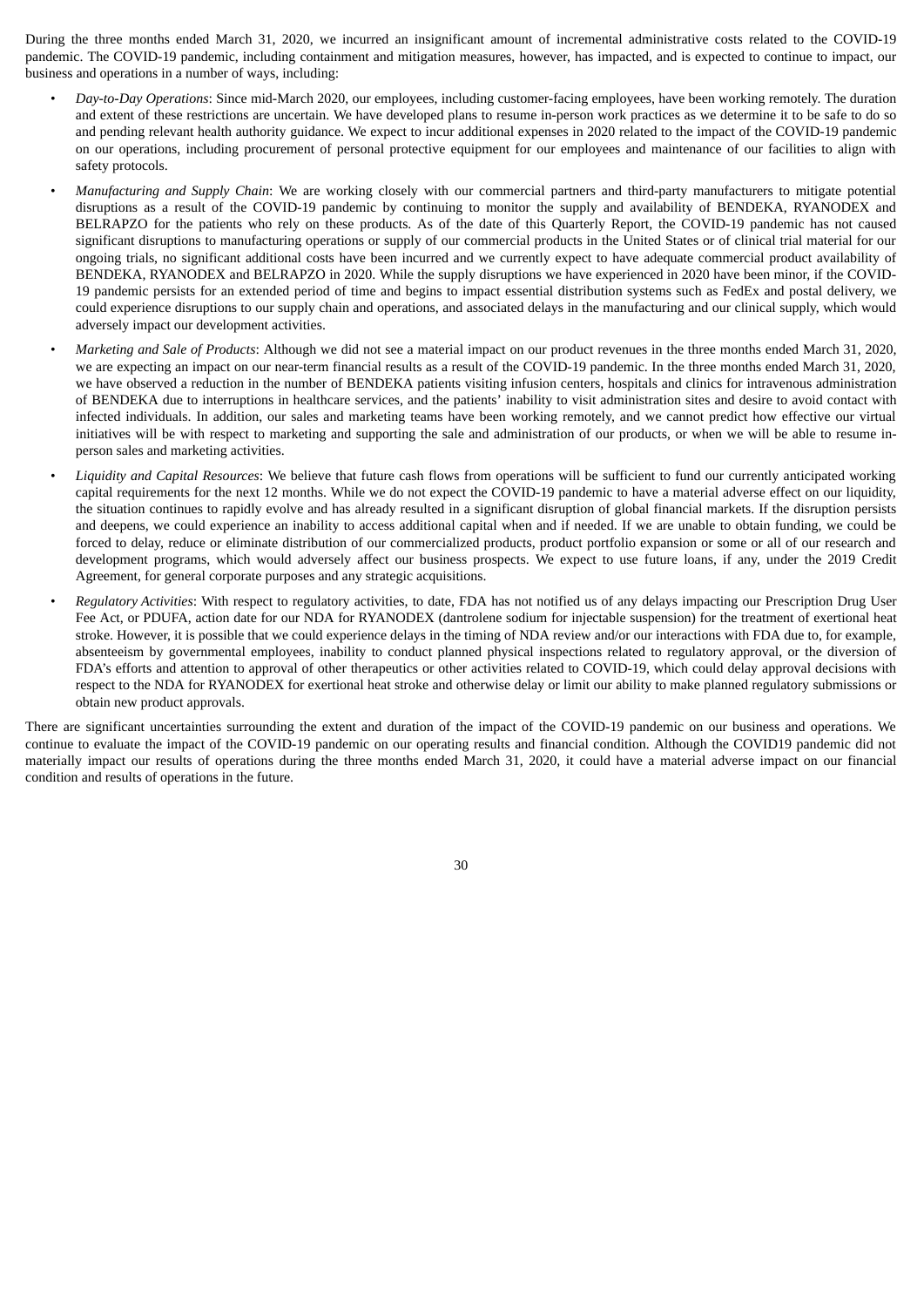### **Contractual Obligations**

Other than as set forth below, there have been no material changes to our contractual and commercial obligations during the three months ended March 31, 2020, as compared to the obligations disclosed in our Annual Report.

**Obligations Total 2020 2021 2022 2023 2024 2025 Beyond** Operating leases (1) \$ 6,576 \$ 1,314 \$ 1,362 \$ 1,376 \$ 1,291 \$ 820 \$ 413 \$ Credit facility (2) 148,000 114,000 8,000 26,000 Purchase obligations (3) <sup>21,033</sup> 21,033 Total obligations \$ 175,609 \$ 136,347 \$ 9,362 \$ 27,376 \$ 1,291 \$ 820 \$ 413 \$

Our future material contractual obligations included the following as of March 31, 2020, (in thousands):

(1) We lease our corporate office location. On August 8, 2019, we amended the lease for our corporate office location in order to rent additional office space and extend the term of our existing lease to June 30, 2025. The Company also leases its lab space under a lease agreement that expires on October 31, 2023.

(2) Refer to Note 10 Debt for details of the Revised Credit Agreement entered into as of November 8, 2019.

(3) As of March 31, 2020, the Company has purchase obligations in the amount of \$21.0 million which represents the contractual commitments under contract manufacturing and supply agreements with suppliers. The obligation under the supply agreement is primarily for finished product, inventory, and research and development.

#### **Recent Accounting Pronouncements**

#### *Recent Accounting Pronouncements - Not Yet Adopted*

In March 2020, the FASB issued Update 2020-04 Reference Rate Reform (Topic 848), Facilitation of the Effects of Reference Rate Reform on Financial Reporting to provide temporary optional guidance to ease the potential burden in accounting for reference rate reform. The amendments in Update 2020-04 are elective and apply to all entities that have contracts, hedging relationships, and other transactions that reference LIBOR, formerly known as the London Interbank Offered Rate, or another reference rate expected to be discontinued due to reference rate reform. The new guidance provides optional expedients, including; (1) Simplify accounting analyses under current GAAP for contract modifications, such as modifications of contracts within the scope of Topic 470, Debt, that will be accounted for by prospectively adjusting the effective interest rate, as if any modification was not substantial. That is, the original contract and the new contract shall be accounted for as if they were not substantially different from one another; (2) Simplify the assessment of hedge effectiveness and allow hedging relationships affected by reference rate reform to continue; (3) Allow a one-time election to sell or transfer debt securities classified as held to maturity before January 1, 2020 that reference a rate affected by reference rate reform. The amendments are effective for all entities from the beginning of an interim period that includes the issuance date of the ASU. An entity may elect to apply the amendments prospectively through December 31, 2022. The adoption of ASU 2020-4 is not expected to have a material impact on the Company's financial position or results of operations.

#### *Recently Adopted Accounting Pronouncements*

In June 2016, the FASB issued ASU 2016-13, Financial Instruments - Credit Losses which requires financial assets measured at amortized cost basis to be presented at the net amount expected to be collected. This standard is effective for fiscal years beginning after December 15, 2019 and the Company adopted the standard effective January 1, 2020. The adoption of ASU 2016-13 had no material impact on the Company's financial position and results of operations.

### **Off-Balance Sheet Arrangements**

We do not have any off-balance sheet arrangements that have, or are reasonably likely to have, a current or future material effect on our financial condition, changes in financial condition, revenue or expenses, results of operations, liquidity, capital expenditures or capital resources.

#### **Impact of Inflation**

<span id="page-34-0"></span>While it is difficult to accurately measure the impact of inflation due to the imprecise nature of the estimates required, we believe the effects of inflation, if any, on our results of operations and financial condition have been immaterial.

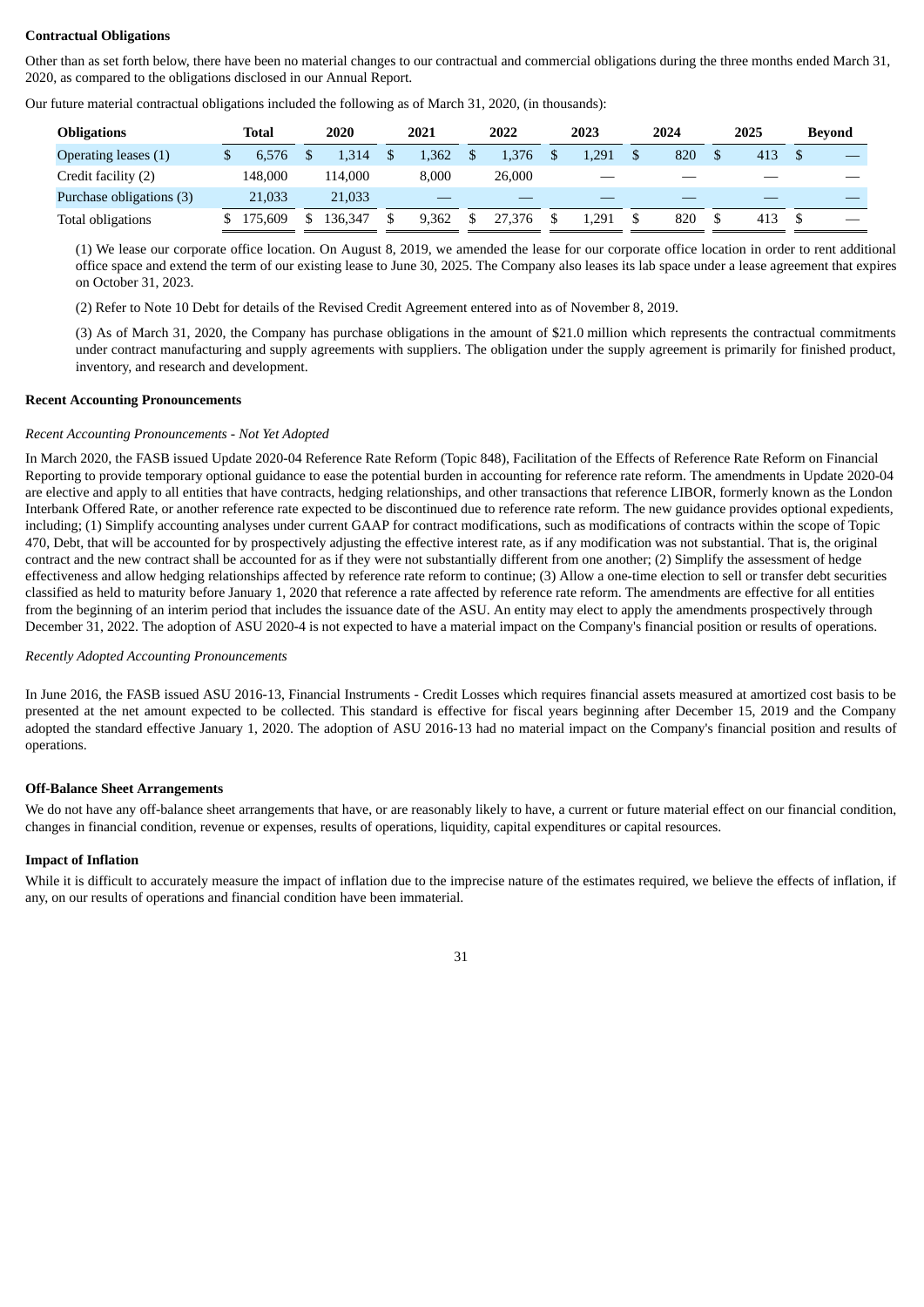### **Item 3. Quantitative and Qualitative Disclosures About Market Risk**

During the three months ended March 31, 2020, there were no material changes to our market risk disclosures as set forth in Part II, Item 7A "Quantitative and Qualitative Disclosures About Market Risk" in our Annual Report, except as discussed below:

We are monitoring the potential impacts of the COVID-19 pandemic on our business. While the potential economic impact brought by, and the duration of, the COVID-19 pandemic is difficult to assess or predict, the impact on the global financial markets may reduce our ability to access capital, which could negatively impact our long-term liquidity.

### <span id="page-35-0"></span>**Item 4. Controls and Procedures**

### **Evaluation of Disclosure Controls and Procedures**

We maintain "disclosure controls and procedures," as such term is defined in Rules 13a-15(e) and 15d-15(e) under the Securities Exchange Act of 1934, as amended, or the "Exchange Act", that are designed to ensure that information required to be disclosed by us in reports that we file or submit under the Exchange Act is recorded, processed, summarized, and reported within the time periods specified in SEC rules and forms, and that such information is accumulated and communicated to our management, including our Chief Executive Officer and Chief Financial Officer, as appropriate, to allow timely decisions regarding required disclosure. Management recognizes that disclosure controls and procedures, no matter how well conceived and operated, can provide only reasonable, not absolute, assurance that the objectives of the disclosure controls and procedures are met. Additionally, in designing disclosure controls and procedures, our management necessarily was required to apply its judgment in evaluating the cost-benefit relationship of possible disclosure controls and procedures. The design of any disclosure controls and procedures also is based in part upon certain assumptions about the likelihood of future events, and there can be no assurance that any design will succeed in achieving its stated goals under all potential future conditions.

Based on their evaluation at March 31, 2020, our Chief Executive Officer and Chief Financial Officer concluded that our disclosure controls and procedures were effective at the reasonable assurance level.

#### **Changes in Internal Control over Financial Reporting**

No change in our internal control over financial reporting (as defined in Rules 13a-15(f) and 15d-15(f) under the Exchange Act) occurred during the three months ended March 31, 2020 that has materially affected, or is reasonably likely to materially affect, our internal control over financial reporting.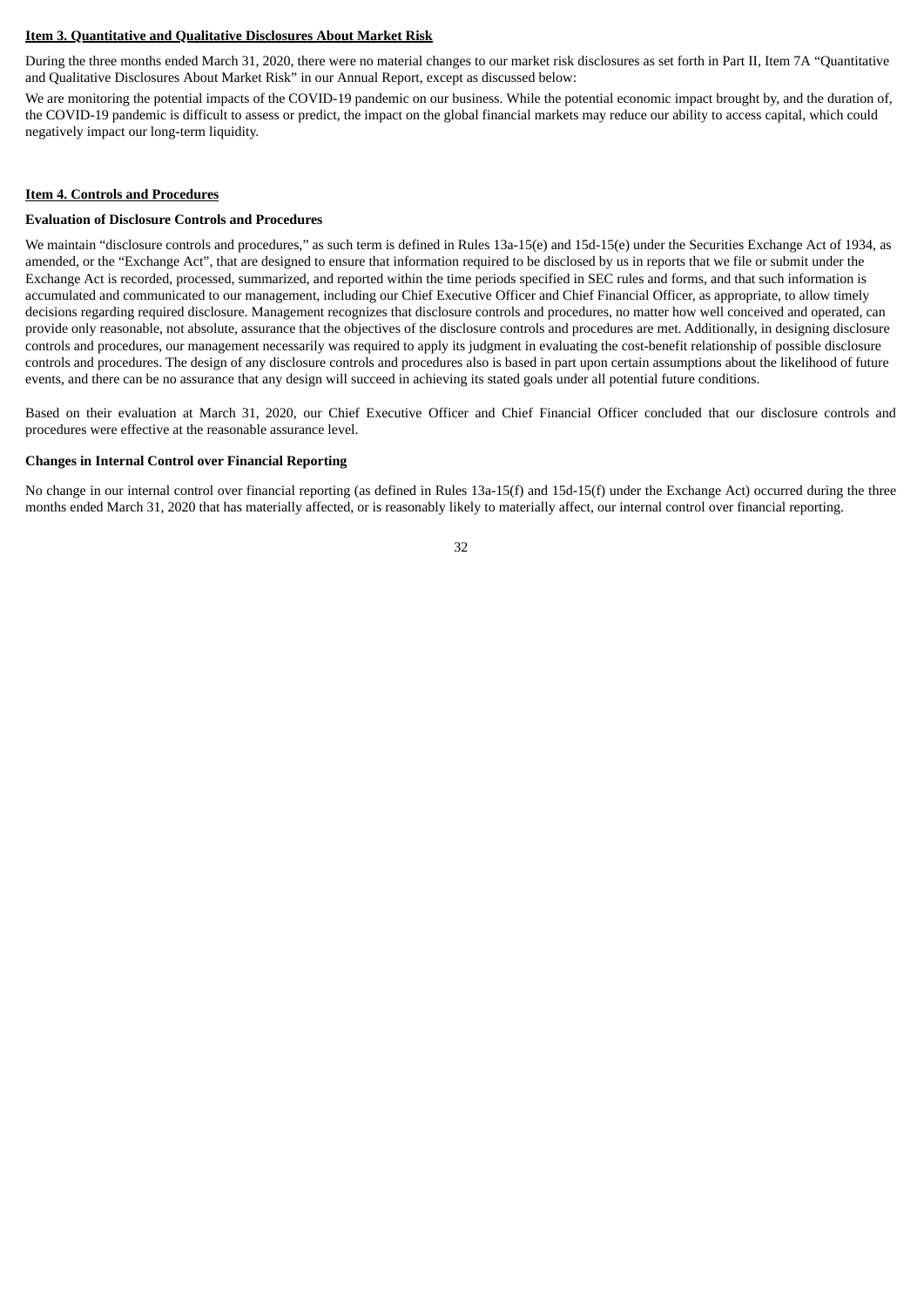#### <span id="page-36-0"></span>**Item 1. Legal Proceedings**

The disclosures under Note 12. Legal Proceedings in the Condensed Consolidated Financial Statements included in Part I, Item 1 of this Quarterly Report are incorporated into this Part II, Item 1 by reference.

### <span id="page-36-1"></span>**Item 1A. Risk Factors**

An investment in our securities involves a high degree of risk. Our business is subject to risks and events that, if they occur, could adversely affect our financial condition and results of operations and the trading price of our securities. Except for the updated risk factors set forth immediately below, our risk factors have not changed materially from those described in "Part I, Item 1A. Risk Factors" of our Annual Report.

### The COVID-19 pandemic could adversely impact our business, including the marketing, sale and commercialization of our products, our supply chain, *our clinical trials, our liquidity and access to capital markets and our business development activities.*

On March 11, 2020, the World Health Organization made the assessment that a novel strain of coronavirus, which causes the COVID-19 disease, can be characterized as a pandemic. The President of the United States declared the COVID-19 pandemic a national emergency and many states and municipalities in the Unites States have announced aggressive actions to reduce the spread of the disease, including limiting non-essential gatherings of people, ceasing all non-essential travel, ordering certain businesses and government agencies to cease non-essential operations at physical locations and issuing "shelter-in-place" orders which direct individuals to shelter at their places of residence (subject to limited exceptions). In addition, in mid-March 2020, we implemented work-from-home policies for the majority of our employees. Our work-from-home policies may negatively impact productivity or disrupt our business, the magnitude of which will depend, in part, on the length of this remote working arrangement and other limitations on our ability to conduct our business in the ordinary course. We expect to work from home in the near future and will closely follow the guidance from federal and state authorities, including the Centers for Disease Control and Prevention and the New Jersey Department of Health, in deciding when to transition back to working in our offices. The effects of government actions and our policies and those of third parties to reduce the spread of COVID-19 may negatively impact productivity and our ability to market and sell our products, cause disruptions to our supply chain and ongoing and future clinical trials and impair our ability to execute our business development strategy. These and other disruptions in our operations and the global economy could negatively impact our business, operating results and financial condition.

The marketing, sale and commercialization of our products may be adversely impacted by COVID-19 and actions taken to slow its spread. Although we did not see a material impact on our product revenues in the first quarter of 2020, we are expecting an impact on our near-term financial results, and other parts of our business have been, and continue to be, impacted by the outbreak. For example, patients may postpone visits to healthcare provider facilities, certain healthcare providers have temporarily closed their offices or are restricting patient visits, healthcare provider employees may become generally unavailable and there could be disruptions in the operations of payors, distributors, logistics providers and other third parties that are necessary for our products to be prescribed, reimbursed and administered to patients. For example, we have observed a reduction in the number of BENDEKA patients visiting infusion centers, hospitals and clinics for intravenous administration of BENDEKA due to interruptions in healthcare services, and the patients' inability to visit administration sites and desire to avoid contact with infected individuals. We also cannot predict how effective our virtual initiatives will be with respect to marketing and supporting the sale and administration of our products, or when we will be able to resume in-person sales and marketing activities.

Quarantines, shelter-in-place and similar government orders, or the perception that such orders, shutdowns or other restrictions on the conduct of business operations could occur, related to COVID-19 or other infectious diseases could impact personnel at third-party manufacturing facilities upon which we rely, or the availability or cost of materials, which could disrupt the supply chain for our products. In particular, some of our suppliers of certain materials used in the production of our drug products are located in regions that have been subject to COVID-19-related actions and policies that limit the conduct of normal business operations. To the extent our suppliers and service providers are unable to comply with their obligations under our agreements with them or they are otherwise unable to deliver or are delayed in delivering goods and services to us due to COVID-19, our ability to continue meeting commercial demand for our products in the United States or advancing development of our product candidates may become impaired. At this time, we consider our inventories on hand to be sufficient to meet our commercial requirements.

In addition, our clinical trials may be affected by COVID-19. Clinical site initiation and patient enrollment may be delayed due to prioritization of hospital resources toward COVID-19. Current or potential patients in our ongoing or planned clinical trials may also choose to not enroll, not participate in followup clinical visits or drop out of the trial as a precaution against contracting COVID-19. Further, some patients may not be able to comply with clinical trial protocols if quarantines impede patient

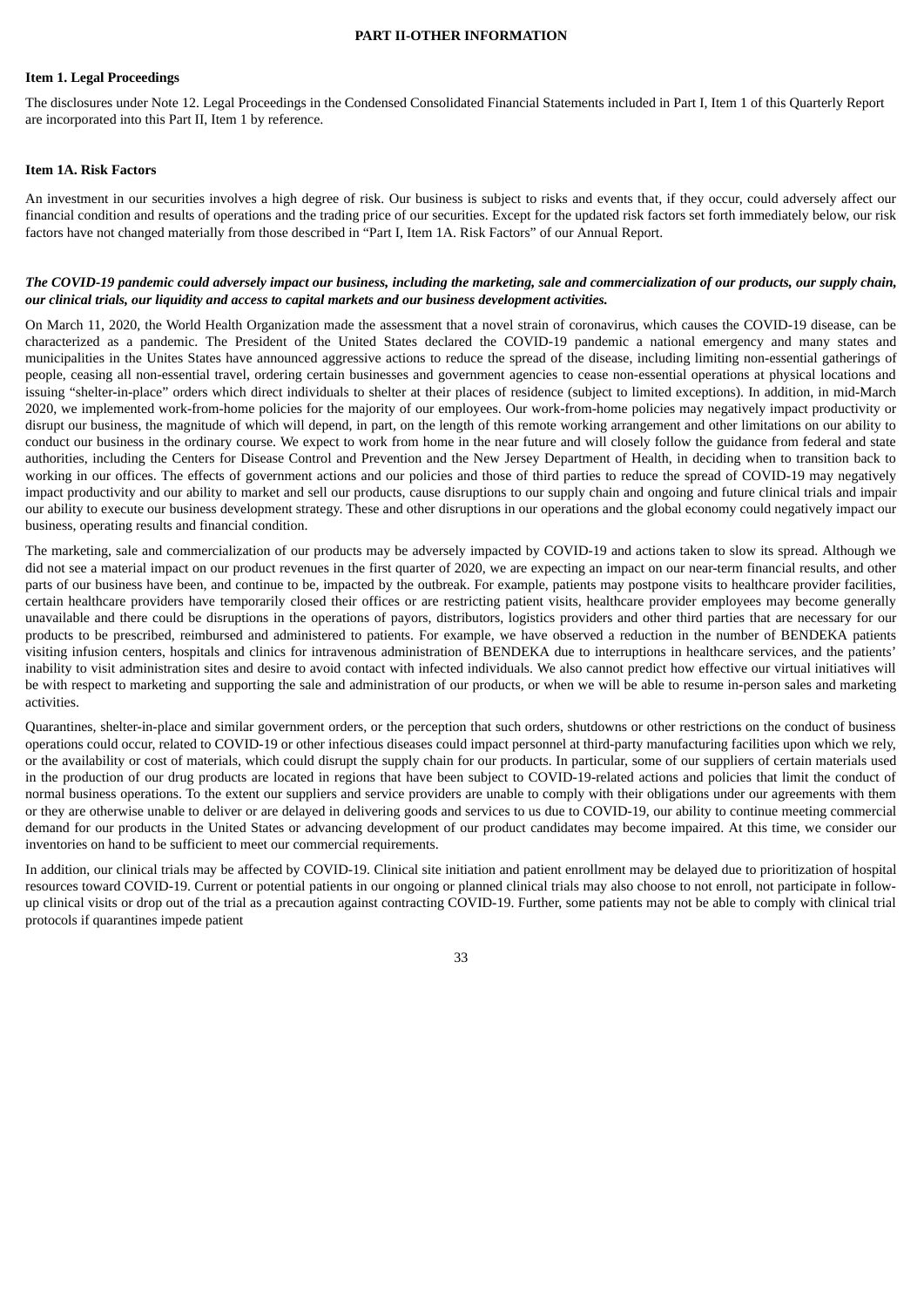movement or interrupt healthcare services. Some clinical sites in the United States have started to slow or stop further enrollment of new patients in clinical trials, denied access to site monitors or otherwise curtailed certain operations. For example, our timeline for EA-114, Tyme's timeline for SM-88 or the development timelines for any of our other clinical or preclinical programs may experience delays because of these factors. Similarly, our ability to recruit and retain principal investigators and site staff who, as healthcare providers, may have heightened exposure to COVID-19, may be adversely impacted. These events could delay our clinical trials, increase the cost of completing our clinical trials and negatively impact the integrity, reliability or robustness of the data from our clinical trials.

The spread of COVID-19 and actions taken to reduce its spread may also materially affect us economically. As a result of the COVID-19 pandemic and actions taken to slow its spread, the global credit and financial markets have recently experienced extreme volatility and disruptions, including diminished liquidity and credit availability, declines in consumer confidence, declines in economic growth, increases in unemployment rates and uncertainty about economic stability. If the equity and credit markets continue to deteriorate, it may make any additional debt or equity financing more difficult, more costly or more dilutive. While the potential economic impact brought by, and the duration of, COVID-19 may be difficult to assess or predict, there could be a significant disruption of global financial markets, reducing our ability to access capital, which could in the future negatively affect our liquidity and financial position or our business development activities.

The COVID-19 pandemic continues to rapidly evolve. The extent to which COVID-19 may impact the marketing, sale and commercialization of our products, our supply chain, our clinical trials, our access to capital and our business development activities, will depend on future developments, which are highly uncertain and cannot be predicted with confidence, such as the ultimate geographic spread of the pandemic, the duration of the pandemic and the efforts by governments and business to contain it, business closures or business disruptions and the impact on the economy and capital markets.

### We rely on limited sources of supply for our products and product candidates, and any disruption in the chain of supply may impact production and *sales of our products and cause delay in developing and commercializing our product candidates.*

We currently have relationships with a limited number of third parties for the manufacture of our products and product candidates. Because of the unique equipment and process for manufacturing our products, transferring manufacturing activities to an alternate supplier would be a time-consuming and costly endeavor, and there are only a limited number of manufacturers that we believe are capable of performing this function for us. Switching finished drug suppliers may involve substantial cost and could result in a delay in our desired clinical and commercial timelines. If any of these single-source manufacturers breaches or terminates their agreements with us, we would need to identify an alternative source for the manufacture and supply of product candidates to us for the purposes of our development and commercialization of the applicable products. Identifying an appropriately qualified source of alternative supply for any one or more of these product candidates could be time consuming, and we may not be able to do so without incurring material delays in the development and commercialization of our product candidates, which could harm our financial position and commercial potential for our products. Any alternative vendor would also need to be qualified through an NDA supplement which could result in further delay. The FDA or other regulatory agencies outside of the United States may also require additional studies if we appoint a new manufacturer for supply of our product candidates that differs from the manufacturer used for clinical development of such product candidates. For our other product candidates, we expect that only one supplier will initially be qualified as a vendor with the FDA. If supply from the approved vendor is interrupted, there could be a significant disruption in commercial supply.

Additionally, if the COVID-19 pandemic persists for an extended period of time and begins to impact essential distribution systems such as FedEx and postal delivery, we could experience disruptions to our supply chain and operations, and associated delays in the manufacturing and supply of our products, which would adversely impact our ability to deliver products to clinical trial sites or to generate sales of and revenues from our approved products.

<span id="page-37-0"></span>These factors could cause the delay of clinical trials, regulatory submissions, required approvals or commercialization of our product candidates, cause us to incur higher costs and prevent us from commercializing them successfully. Furthermore, if our suppliers fail to deliver the required commercial quantities of components and active pharmaceutical ingredients on a timely basis and at commercially reasonable prices, and we are unable to secure one or more replacement suppliers capable of production at a substantially equivalent cost, our clinical trials may be delayed or we could lose potential revenue.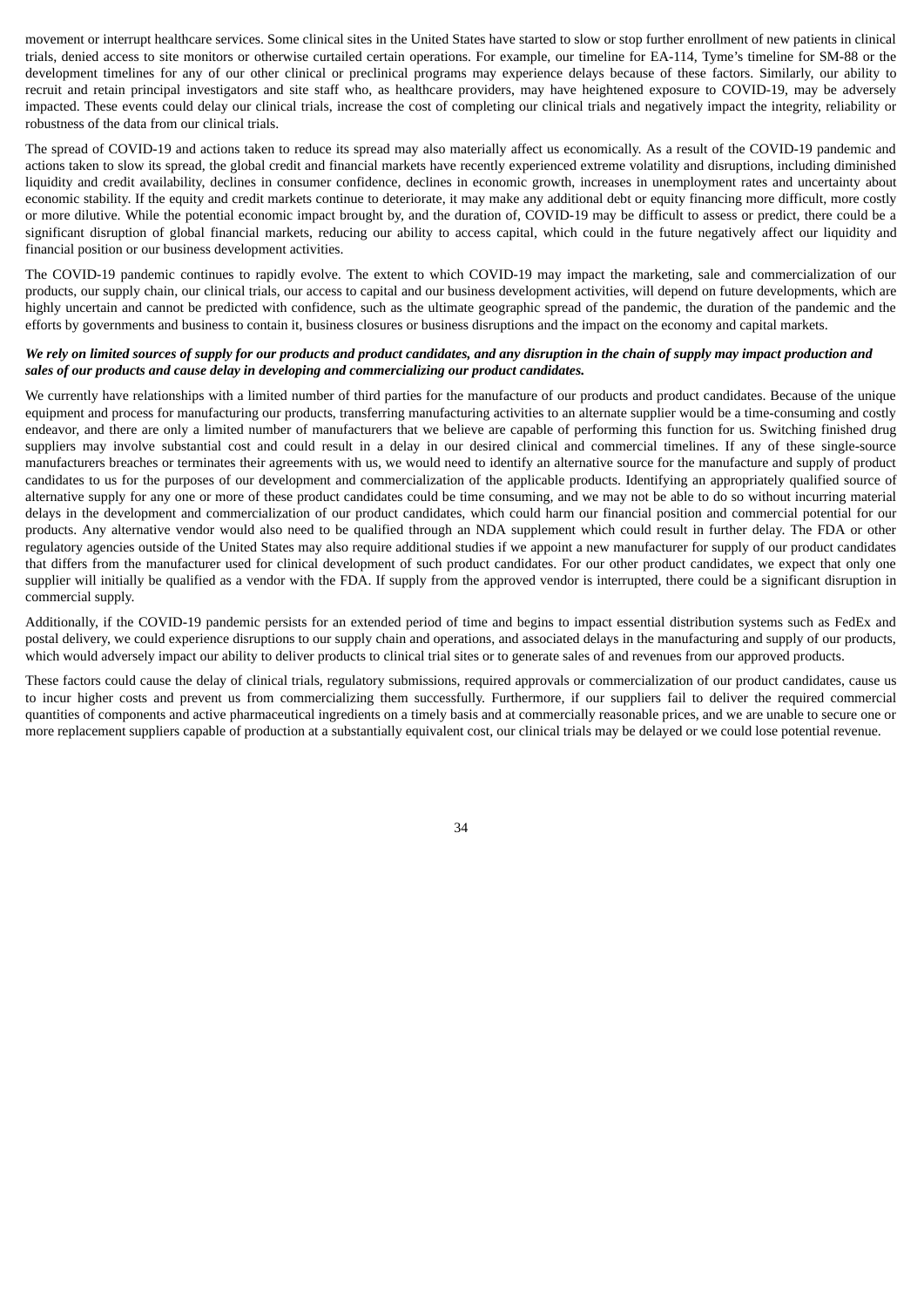### **Item 2. Unregistered Sales of Equity Securities and Use of Proceeds**

### *Issuer Purchases of Equity Securities*

### *Share Repurchase Program*

On March 17, 2020, the Company announced that our Board approved a new share repurchase program, or the Share Repurchase Program, providing for the repurchase of up to an aggregate of \$160.0 million of the Company's outstanding common stock. The Share Repurchase Program replaces the Previous Share Repurchase Program, which was announced on October 30, 2018 and was terminated in connection with the Board's approval of the Share Repurchase Program. At termination, the Company had repurchased approximately \$68.0 million of the Company's outstanding common stock under the Previous Share Repurchase Program.

Under the Share Repurchase Program, the Company is authorized to repurchase shares through open market purchases, privately-negotiated transactions, accelerated share repurchases or otherwise in accordance with applicable federal securities laws, including through Rule 10b5-1 trading plans and under Rule 10b-18 of the Securities Exchange Act of 1934, as amended. The repurchases have no time limit and may be suspended or discontinued completely at any time. The specific timing and amount of repurchases will vary based on available capital resources and other financial and operational performance, market conditions, securities law limitations, and other factors. The repurchases will be made using the Company's cash resources.

The Company made the following purchases of our equity securities during the period covered by this Quarterly Report.

| Period                                | <b>Total Number of</b><br><b>Shares Purchased</b><br>(1) | <b>Average Price Paid</b><br>per Share | <b>Total Number of</b><br><b>Shares Purchased</b><br>as Part Publicly<br><b>Announced Plans</b><br>or Programs | Approximate<br><b>Dollar Value of</b><br><b>Shares that May</b><br><b>Yet Be Purchased</b><br>Under the<br>Programs |
|---------------------------------------|----------------------------------------------------------|----------------------------------------|----------------------------------------------------------------------------------------------------------------|---------------------------------------------------------------------------------------------------------------------|
|                                       |                                                          |                                        |                                                                                                                | (dollars in thousands)                                                                                              |
| January 1, 2020 to January 31, 2020   |                                                          | N/A                                    |                                                                                                                | 82,039                                                                                                              |
| February 1, 2020 to February 29, 2020 |                                                          | N/A                                    |                                                                                                                | 82,039                                                                                                              |
| March 1, 2020 to March 31, 2020       | 25,633                                                   | 39.03<br>- \$                          | 25,633                                                                                                         | 158,999                                                                                                             |
| <b>Total</b>                          | 25,633                                                   |                                        | 25,633                                                                                                         |                                                                                                                     |

(1) All shares repurchased by the Company during the first quarter of 2020 were repurchased pursuant to the Share Repurchase Program, described above.

### <span id="page-38-0"></span>**Item 3. Defaults Upon Senior Securities**

None.

#### <span id="page-38-1"></span>**Item 4. Mine Safety Disclosures**

Not applicable.

#### <span id="page-38-2"></span>**Item 5. Other Information**

None.

**Item 6. Exhibits**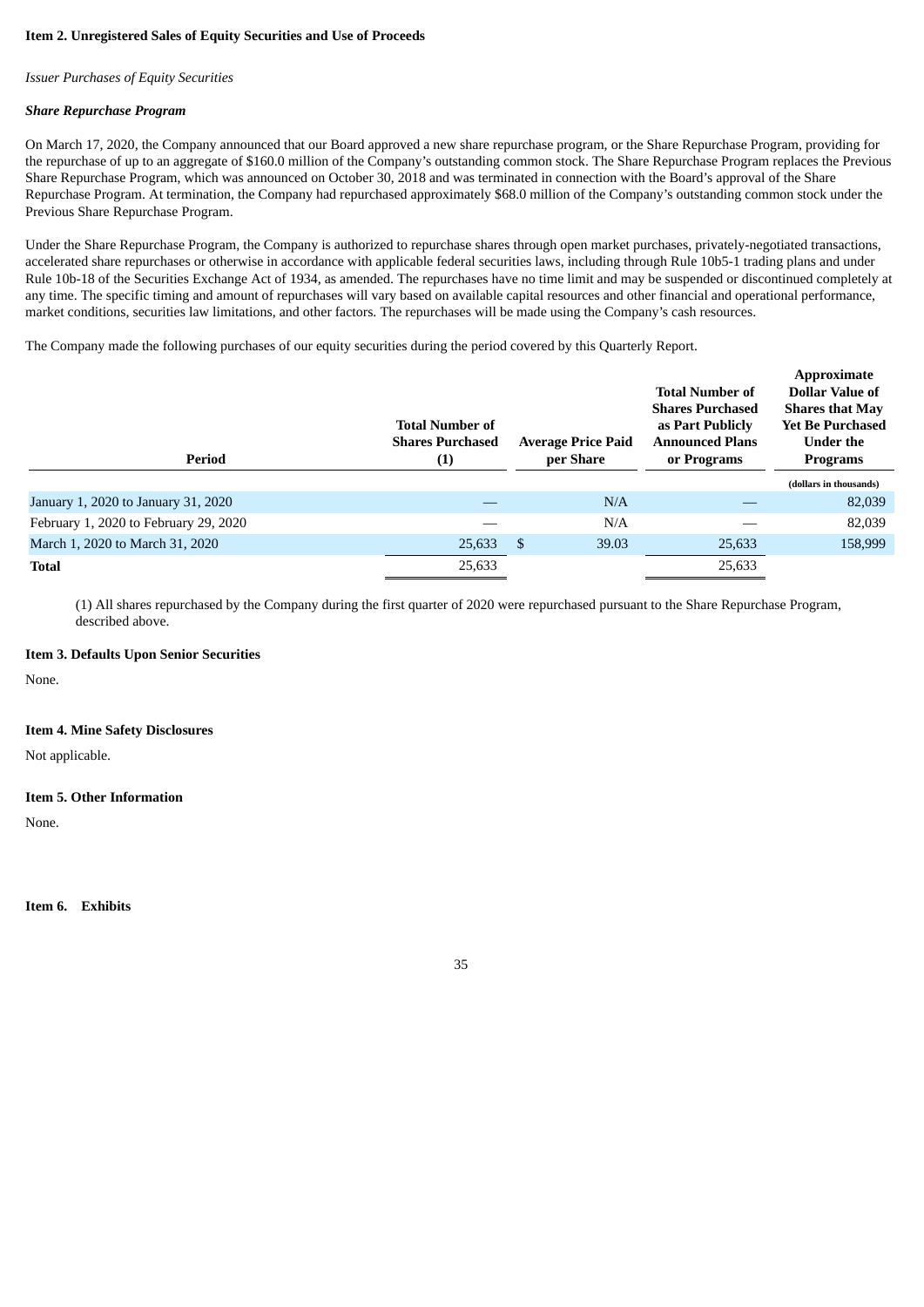# **EXHIBIT INDEX**

<span id="page-39-0"></span>

| <b>Exhibit</b><br>Number |       | <b>Description of Exhibit</b>                                                                                                                                                                                                                           |
|--------------------------|-------|---------------------------------------------------------------------------------------------------------------------------------------------------------------------------------------------------------------------------------------------------------|
|                          |       | Amended and Restated Certificate of Incorporation (incorporated by reference to Exhibit 3.2 to                                                                                                                                                          |
| 3.1                      |       | the Registrant's Registration Statement on Form S-1/A, SEC File No. 333-192984, filed January<br>28, 2014)                                                                                                                                              |
| 3.2                      |       | Amended and Restated Bylaws (incorporated by reference to Exhibit 3.4 to the Registrant's<br>Registration Statement on Form S-1/A, SEC File No. 333-192984, filed January 28, 2014).                                                                    |
| 10.1                     |       | Securities Purchase Agreement, dated January 7, 2020, between the Registrant and Tyme<br>Technologies Inc. (incorporated by reference to Exhibit 10.1 to the Registrant's Current Report on<br>Form 8-K, SEC File No. 001-36306, filed January 8, 2020) |
| 10.2                     | (1)   | Co-Promotion Agreement, dated January 7, 2020, between the Registrant and Tyme Technologies<br>Inc.                                                                                                                                                     |
| 31.1                     | (1)   | Certification of Principal Executive Officer pursuant to Rule 13a-14(a) and 15d-14(a) of the<br>Securities Exchange Act of 1934, as adopted pursuant to Section 302 of the Sarbanes-Oxley Act<br>of 2002                                                |
| 31.2                     | (1)   | Certification of Principal Financial Officer pursuant to Rule 13a-14(a) and 15d-14(a) of the<br>Securities Exchange Act of 1934, as adopted pursuant to Section 302 of the Sarbanes-Oxley Act<br>of 2002                                                |
| 32.1                     | $***$ | Certification of Principal Executive Officer pursuant to 18 U.S.C. Section 1350, as adopted<br>pursuant to Section 906 of the Sarbanes-Oxley Act of 2002.                                                                                               |
| 101.INS                  |       | XBRL Instance Document - the instance document does not appear in the interactive data file<br>because its XBRL tags are embedded within the inline XBRL document.                                                                                      |
| 101.SCH                  |       | Inline XBRL Taxonomy Extension Schema Document                                                                                                                                                                                                          |
| 101.CAL                  |       | Inline XBRL Taxonomy Extension Calculation Linkbase Document                                                                                                                                                                                            |
| 101.DEF                  |       | Inline XBRL Taxonomy Definition Linkbase Document                                                                                                                                                                                                       |
| 101.LAB                  |       | Inline XBRL Taxonomy Extension Label Linkbase Document                                                                                                                                                                                                  |
| 101.PRE                  |       | Inline XBRL Taxonomy Extension Presentation Linkbase Document                                                                                                                                                                                           |
| 104                      |       | Cover Page Interactive Data File (formatted as inline XBRL with applicable taxonomy extension<br>information contained in Exhibits 101).                                                                                                                |

(1) Filed herewith.

<sup>\*\*</sup>The certifications attached as Exhibit 32.1 that accompany this Quarterly Report on Form 10-Q are not deemed filed with the SEC and are not to be incorporated by reference into any filing of Eagle Pharmaceuticals, Inc. under the Securities Act of 1933, as amended, or the Securities Exchange Act of 1934, as amended (whether made before or after the date of such Form 10-Q), irrespective of any general incorporation language contained in such filing.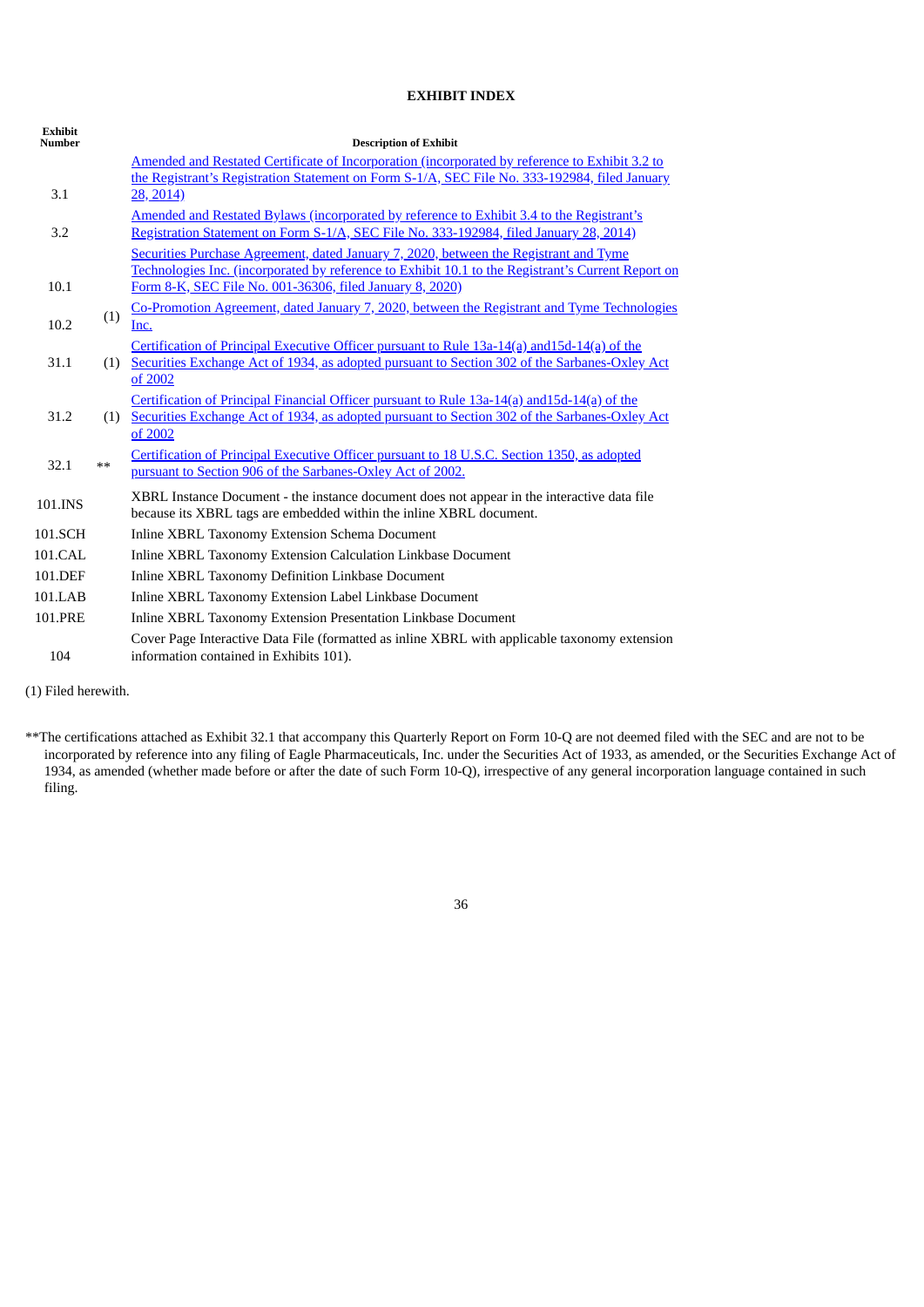### **SIGNATURES**

<span id="page-40-0"></span>Pursuant to the requirements of the Securities Exchange Act of 1934, the registrant has duly caused this report to be signed on its behalf by the undersigned thereunto duly authorized

# EAGLE PHARMACEUTICALS, INC.

By: /s/ Scott Tarriff DATED: May 11, 2020  $\frac{1}{2}$ Scott Tarriff Chief Executive Officer (Principal Executive Officer) /s/ Pete A. Meyers DATED: May 11, 2020 By:  $\mathbf{r}$ Pete A. Meyers Chief Financial Officer (Principal Accounting and Financial Officer)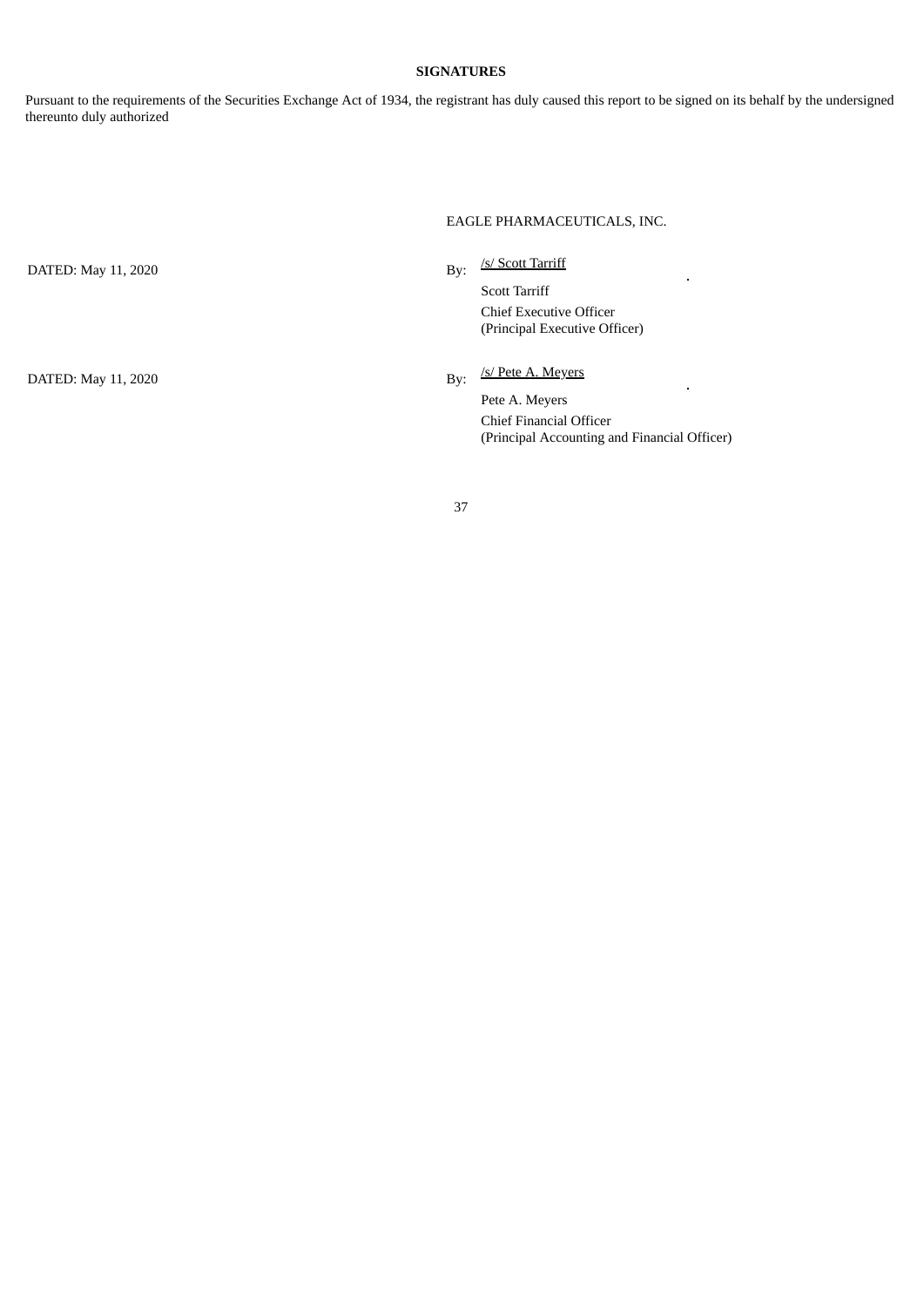# <span id="page-41-0"></span>**CO-PROMOTION AGREEMENT**

# **by and between**

# **TYME TECHNOLOGIES, INC. And**

# **EAGLE PHARMACEUTICALS, INC.**

### **January 7, 2020**

**Page**

# **ARTICLE 1 DEFINITIONS 1**

# **ARTICLE 2 RIGHTS AND OBLIGATIONS 7**

| 2.1  | <b>Engagement; Grant of Rights</b> 7                                              |
|------|-----------------------------------------------------------------------------------|
| 2.2  | <b>Retention of Rights</b><br>- 7                                                 |
| 2.3  | <b>Non-Competition; Non-Solicitation 8</b>                                        |
| 2.4  | <b>TYME Trademarks and Copyrights 8</b>                                           |
|      | <b>ARTICLE 3 JOINT SALES OPERATIONS COMMITTEE 8</b>                               |
| 3.1  | <b>Formation of the Joint Sales Operations Committee</b> 8                        |
| 3.2  | <b>Meetings and Minutes</b> 9                                                     |
| 3.3  | Purpose of the SOC 9                                                              |
| 3.4  | <b>Decision Making</b><br>- 10                                                    |
|      | <b>ARTICLE 4 EAGLE ACTIVITIES FOR THE PRODUCT 11</b>                              |
| 4.1  | <b>Eagle</b> Activities 11                                                        |
| 4.2  | <b>Detailing</b><br>- 11                                                          |
| 4.3  | <b>Compliance with Applicable Law 12</b>                                          |
| 4.4  | <b>Field Force Personnel Training; Product Materials 13</b>                       |
| 4.5  | <b>Provisions Related to Field Force Personnel</b> 15                             |
| 4.6  | <b>Responsibility for Eagle Activity Costs and Expenses</b> 16                    |
| 4.7  | Data Sharing<br>-16                                                               |
| 4.8  | <b>Material Changes</b><br>-16                                                    |
|      | <u>ARTICLE</u> 5    REGULATORY, SAFETY AND SURVEILLANCE, COMMERCIAL MATTERS    16 |
| 5.1  | <b>TYME Responsibility</b> 16                                                     |
| 5.2  | Eagle Involvement 16                                                              |
| 5.3  | Inspections 16                                                                    |
| 5.4  | Pharmacovigilance 17                                                              |
| 5.5  | <b>Unsolicited Requests for Medical Information</b> 17                            |
| 5.6  | <b>Recalls and Market Withdrawals</b><br>-17                                      |
| 5.7  | <b>Certain Reporting Responsibilities</b> 17                                      |
| 5.8  | <b>Booking of Sales Revenues</b> 18                                               |
| 5.9  | Returns 18                                                                        |
| 5.10 | Development; Manufacturing; Distribution; Marketing 18                            |
|      | <b>ARTICLE 6 FINANCIAL PROVISIONS</b><br>18                                       |
| 6.1  | <b>Promotion Fee</b><br>18                                                        |

**6.2 Reports; Payments 19**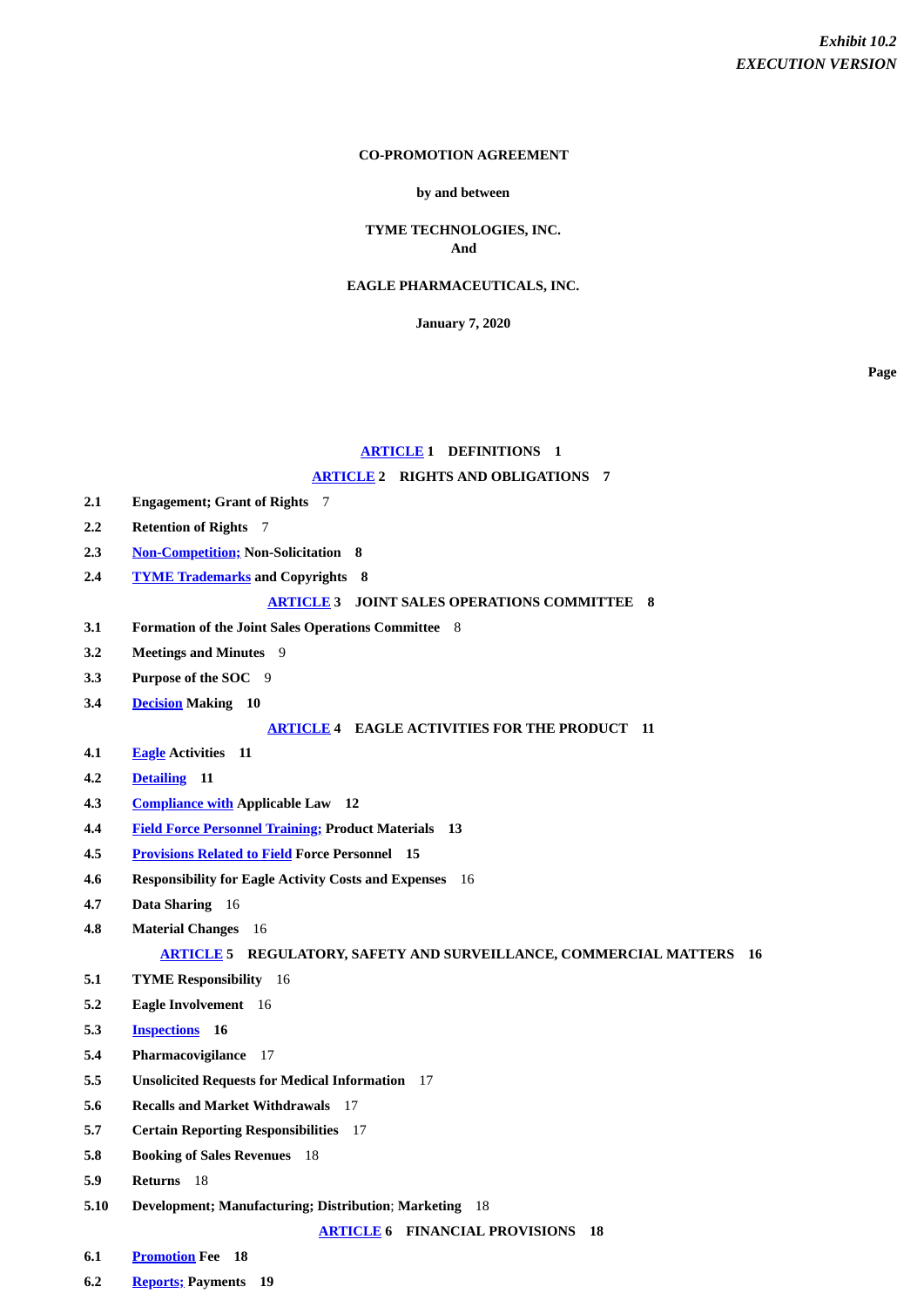| 6.3   | Taxes 19                                                                 |
|-------|--------------------------------------------------------------------------|
| 6.4   | Recordkeeping 20                                                         |
| 6.5   | Eagle Rights 20                                                          |
|       | <b>ARTICLE 7 INTELLECTUAL PROPERTY 20</b>                                |
| 7.1   | <b>Ownership of Intellectual Property</b> 20                             |
| 7.2   | Title to Trademarks and Copyrights 20                                    |
| 7.3   | <b>Protection of Trademarks and Copyrights</b> 20                        |
| 7.4   | <b>Protection of Patent Rights</b> 21                                    |
| 7.5   | <b>Disclosure of Know-How</b> 21                                         |
|       | <b>ARTICLE 8 CONFIDENTIALITY 21</b>                                      |
| 8.1   | <b>Confidential Information</b> 21                                       |
| 8.2   | <b>Public Announcements</b> 22                                           |
|       | <b>ARTICLE 9 REPRESENTATIONS AND WARRANTIES; ADDITIONAL COVENANTS 22</b> |
| 9.1   | Representations and Warranties of TYME 22                                |
| 9.2   | Representations and Warranties of Eagle 23                               |
| 9.3   | Disclaimer of Warranty 24                                                |
|       | <b>ARTICLE 10 INDEMNIFICATION; LIMITATIONS ON LIABILITY 24</b>           |
| 10.1  | <b>Indemnification by TYME</b> 24                                        |
| 10.2  | <b>Indemnification by Eagle</b> 25                                       |
| 10.3  | <b>Indemnification Procedures</b> 25                                     |
| 10.4  | <b>Limitation of Liability</b> 25                                        |
| 10.5  | <b>Insurance</b> 25                                                      |
|       | <b>ARTICLE 11 TERM AND TERMINATION 26</b>                                |
| 11.1  | Term 26                                                                  |
| 11.2  | <b>Early Termination</b> 26                                              |
| 11.3  | <b>Effects of Termination</b> 26                                         |
| 11.4  | Survival 26                                                              |
|       | <b>ARTICLE 12 MISCELLANEOUS</b><br>27                                    |
| 12.1  | Force Majeure 27                                                         |
| 12.2  | Assignment 27                                                            |
| 12.3  | Severability 27                                                          |
| 12.4  | Notices 27                                                               |
| 12.5  | <b>Governing Law</b> 28                                                  |
| 12.6  | <b>Dispute Resolution</b> 28                                             |
|       | -ii-                                                                     |
|       |                                                                          |
| 12.7  | <b>Waiver of Jury Trial</b> 28                                           |
| 12.8  | <b>Entire Agreement; Amendments</b> 28                                   |
| 12.9  | Headings 28                                                              |
| 12.10 | <b>Independent Contractors</b><br>29                                     |
| 12.11 | <b>Third Party Beneficiaries</b><br>29                                   |
| 12.12 | Waiver 29                                                                |

- **12.13 Cumulative Remedies** 29
- **12.14 Waiver of Rule of Construction** 29
- **12.15 Use of Names** 29
- **12.16 Further Actions and Documents** 29
- **12.17 Certain Conventions** 29
- **12.18 Counterparts** 29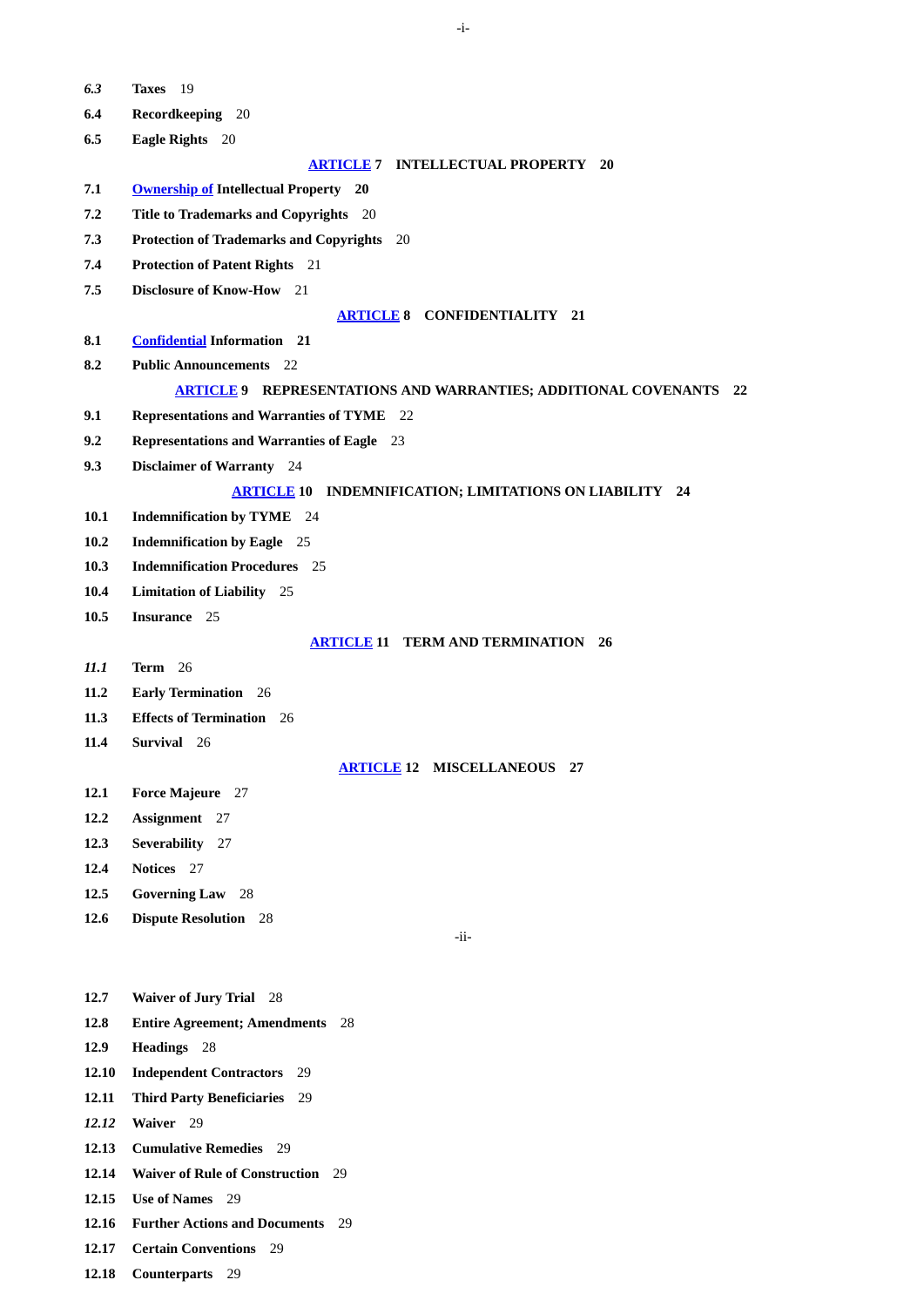-iii-

### **CO-PROMOTION AGREEMENT**

This Co-Promotion Agreement (this "**Agreement**") is entered into and dated as of January 7, 2020 (the "**Effective Date**") by and between Tyme Technologies, Inc., a Delaware corporation ("**TYME**"), and Eagle Pharmaceuticals, Inc., a Delaware corporation ("**Eagle**"). TYME and Eagle are each referred to individually as a "**Party**" and together as the "**Parties**".

#### **RECITALS**

**WHEREAS**, TYME is an emerging biotechnology company developing cancer metabolism-based therapies and owns or otherwise controls certain intellectual property rights, clinical data and regulatory filings related to the compound SM-88 (racemetyrosine) (defined below), which is the subject of clinical development;

**WHEREAS**, Eagle is in the business of developing and commercializing drugs, primarily in the critical care and oncology areas, including through collaboration agreements;

**WHEREAS**, the Parties believe that it would be mutually beneficial to collaborate on promotional activities for the Product (defined below) and, accordingly, TYME desires that Eagle conduct certain promotional activities, and Eagle desires to conduct such activities, for the Product in the Territory;

**WHEREAS**, simultaneously with the execution and delivery of this Agreement, the Parties have entered into that certain Securities Purchase Agreement, providing for, among other things, the issuance and sale by TYME of shares of TYME common stock to Eagle in return for Eagle's upfront payment of \$20 million in cash and TYME's right to receive additional milestone payments upon the achievement of certain milestones as provided therein;

**NOW, THEREFORE**, in consideration of the following mutual promises and obligations, and for other good and valuable consideration the adequacy and sufficiency of which are hereby acknowledged, the Parties agree as follows:

### **ARTICLE 1 DEFINITIONS**

Unless otherwise defined in this Agreement, the following terms shall have the meanings provided hereunder:

1.1 "**Act**" shall mean the Federal Food, Drug and Cosmetic Act, 21 U.S.C. § 301 et seq., as it may be amended from time to time, and the regulations promulgated thereunder.

1.2 "**Adverse Event**" shall mean any untoward medical occurrence in a patient or clinical investigation subject who is administered the Product, but which does not necessarily have a causal relationship with the treatment for which the Product is used. An "Adverse Event" can include any unfavorable and unintended sign (including an abnormal laboratory finding), symptom or disease temporally associated with the use of the Product, whether or not related to the Product. A pre- existing condition that worsened in severity after administration of the Product would be considered an "Adverse Event".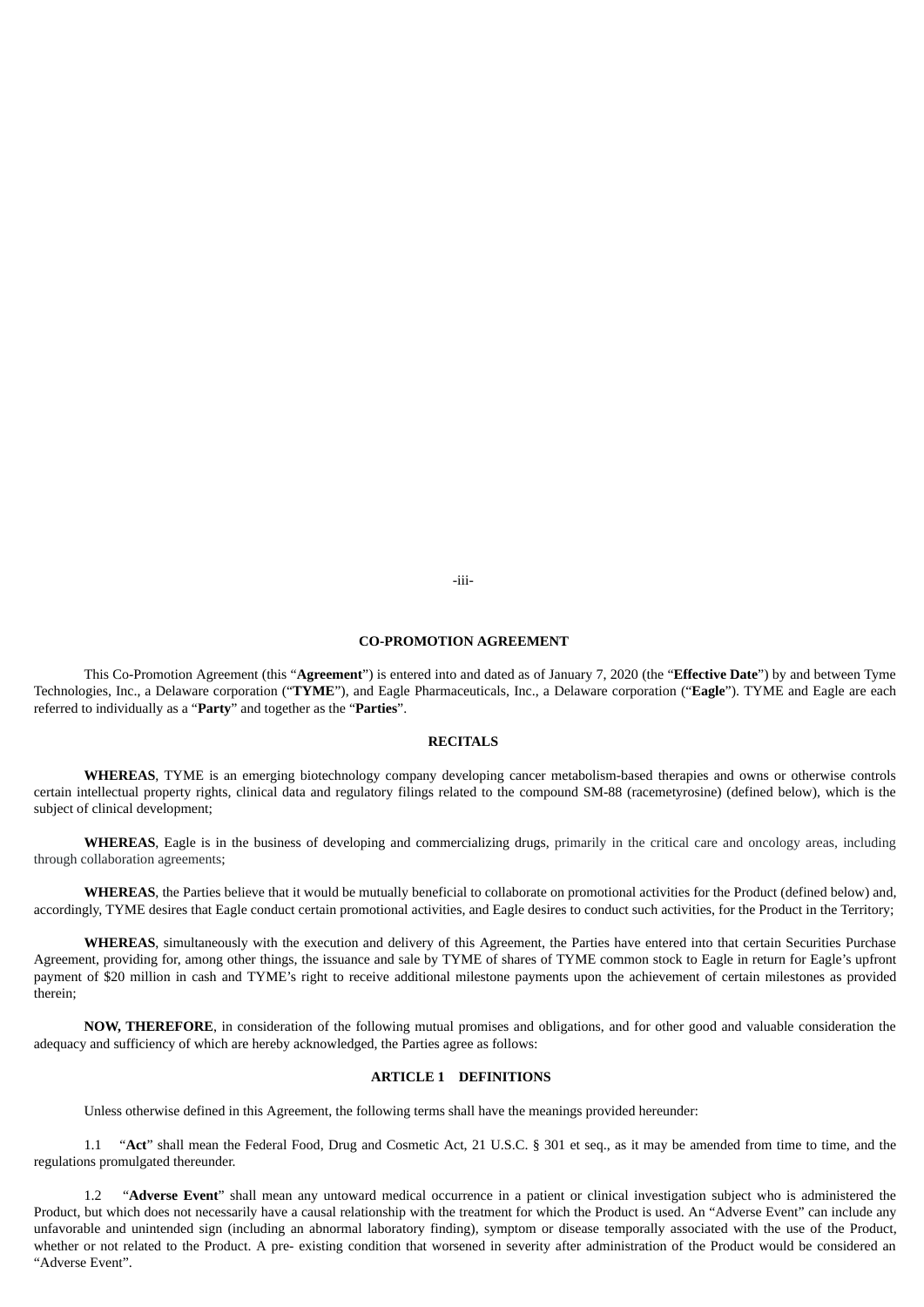1.3 "**Affiliate**" shall mean, with respect to any Person, any other Person that directly or indirectly controls, is controlled by or is under common control with such Person. A Person shall be deemed to control another Person if such Person possesses the power to direct or cause the direction of the management, business and policies of such Person, whether through the ownership of fifty percent (50%) or more (or such lesser percentage which is the maximum allowed to be owned by a foreign corporation in a particular jurisdiction) of the voting securities of such Person, by contract or otherwise.

- 1.4 "**Agreement**" shall have the meaning set forth in the preamble to this Agreement.
- 1.5 "**Alliance Managers**" shall have the meaning set forth in Section 4.1.5.

1.6 "**Applicable Laws**" shall mean all applicable statutes, ordinances, regulations, codes, rules, or orders of any kind whatsoever of any Governmental Authority in the Territory pertaining to any of the activities and obligations contemplated by this Agreement, including, as applicable, the Act, the Generic Drug Enforcement Act of 1992 (21 U.S.C. § 335a et seq.), the Anti-Kickback Statute (42 U.S.C. § 1320a-7b et seq.), the Health Insurance Portability and Accountability Act of 1996, the Federal False Claims Act (31 U.S.C. §§ 3729-3733) (and applicable state false claims acts), the Physician Payments Sunshine

Act, the Code, the Department of Health and Human Services Office of Inspector General Compliance Program Guidance for Pharmaceutical Manufacturers, released April 2003, the Antifraud and Abuse Amendment to the Social Security Act, the American Medical Association guidelines on gifts to physicians, generally accepted standards of good clinical practices adopted by current FDA regulations, as well as any state laws and regulations (i) impacting the promotion of pharmaceutical products,

(ii) governing the provision of meals and other gifts to medical professionals, including pharmacists, or (iii) governing consumer protection and deceptive trade practices, including any state anti-kickback/fraud and abuse related laws, all as amended from time to time.

1.7 "**Business Day**" means each day of the week, excluding Saturday, Sunday or a day on which banking institutions in New York, New York, USA are closed.

1.8 "**Buyout Amount**" means \$200 million.

1.9 "**Claims**" shall mean all charges, complaints, actions, suits, proceedings, hearings, investigations, claims, demands, judgments, orders, decrees, stipulations or injunctions, in each case of a Third Party (including any Governmental Authority).

1.10 "**Code**" shall mean the Code on Interactions with Healthcare Professionals promulgated by the Pharmaceutical Research and Manufacturers of America (PhRMA)/BIO, as it may be amended.

1.11 "**Commercialize**," "**Commercializing**," and "**Commercialization**" means activities directed to manufacturing, obtaining pricing and reimbursement approvals for, marketing, promoting, distributing, importing, and/or selling the Product.

1.12 "**Commercially Reasonable Efforts**" means, with respect to a Party's obligations under this Agreement, a measure of effort and resources consistent with the exercise of prudent scientific and business judgment and the reasonable practices that would typically be exerted by a similarly situated pharmaceutical or biotechnology company of comparable size and capabilities as such company for the Development or Commercialization of a pharmaceutical product with similar characteristics owned by such company at a similar stage of development or commercialization as the Product, taking into account efficacy and safety considerations, and other relevant scientific, technical, and commercial factors, including product profile, the regulatory environment, competitiveness of the marketplace and market potential, and price and reimbursement status.

- 1.13 "**Compensation Report**" shall have the meaning set forth in Section 4.2.2(b).
- 1.14 "**Compliance Manager**" shall have the meaning set forth in Section 4.3.10.
- 1.15 "**Compliance Report**" shall have the meaning set forth in Section 4.2.2(c).

1.16 "**Confidential Information**" shall mean all secret, confidential, non-public or proprietary Know-How, whether provided in written, oral, graphic, video, computer or other form, provided by or on behalf of one Party to the other Party pursuant to this Agreement, including information relating to the disclosing Party's existing or proposed research, development efforts, promotional efforts, regulatory matters, patent applications or business and any other materials that have not been made available by the disclosing Party to the general public. All such information related to this Agreement disclosed by or on behalf of a Party (or its Affiliate) to the other Party (or its Affiliate) pursuant to the Confidentiality Agreement shall be deemed to be such Party's Confidential Information disclosed hereunder. For purposes of clarity, (i) TYME's Confidential Information shall include all Product Materials unless and until made available by TYME to the general public (including through Eagle) and (ii) the terms of this Agreement shall be considered Confidential Information of both Parties.

1.17 "**Confidentiality Agreement**" shall have the meaning set forth in Section 8.1.1.

1.18 "**Detail(s)**" shall mean the Product presentation during a face-to-face sales call between a Target Professional and a Sales Representative, during which a presentation of the Product's attributes, benefits, prescribing information and safety information are orally presented, for use in the Field in the Territory. Neither e-details, nor presentations made at conventions, exhibit booths, a sample drop, educational programs or speaker meetings, or similar gatherings, shall constitute a Detail.

1.19 "**Detail Report**" shall have the meaning set forth in Section 4.2.2.

1.20 "**Development**" shall mean non-clinical, pre-clinical and clinical drug discovery, research, and/or development activities, including without limitation quality assurance and quality control development, and any other activities reasonably related to or leading to the development and submission of information to a Regulatory Authority. When used as a verb, "**Develop**" means to engage in Development.

- 1.21 "**Dispute**" shall have the meaning set forth in Section 12.6.
- 1.22 "**Dollar**" or "**\$**" shall mean United States dollar.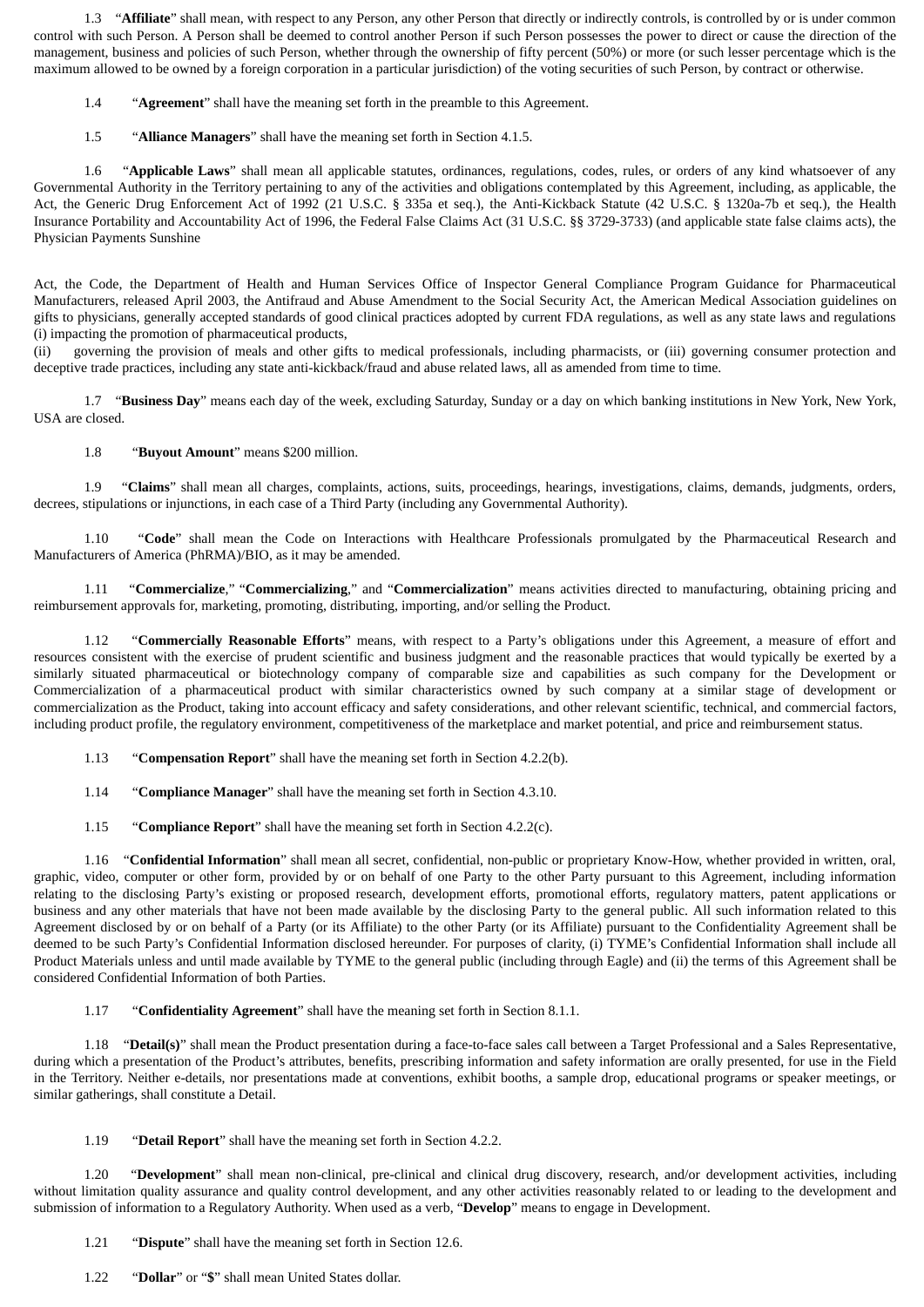1.23 "**Eagle Activities**" shall mean any and all promotional activities (including Detailing) conducted by Eagle with respect to the Product in the Territory, as set forth in the Sales Plan or otherwise mutually agreed upon by the Parties in writing, in each case, in accordance with the terms of this Agreement.

1.24 "**Eagle Property**" shall have the meaning set forth in Section 7.1.1.

1.25 "**Eagle Quarterly Minimum Details**" for an applicable Fiscal Quarter shall mean the number established by the Operating Parameters Schedule as in effect from time to time.

1.26 "**Effective Date**" shall have the meaning set forth in the preamble to this Agreement.

1.27 "**Exclusive Detail**" shall mean a Detail for which the Product is the sole product detailed on the call.

1.28 "**Exhibit**" shall mean an exhibit attached to this Agreement.

1.29 "**FDA**" shall mean the United States Food and Drug Administration or any successor agency performing comparable functions.

1.30 "**Field**" shall mean the treatment of any and all indications for which the Product is approved in humans in the Territory.

1.31 "**Field Force Personnel**" shall mean collectively, the Sales Representatives, and any other employees of Eagle engaged in the Eagle Activities.

1.32 "**First Commercial Sale**" shall mean the first commercial sale of the Product for monetary value by TYME, one or more of its Affiliates or one or more of its licensees in an arm's length transaction to a Third Party that is not a licensee, including without limitation any final sale to a distributor or wholesaler under any non-conditional sale arrangement, of the Product in the Field in the Territory after Regulatory Approval of the Product has been granted in the Field in the Territory. For the avoidance of doubt, sales or transfers of the Product for clinical and non-clinical research and trials (including studies reasonably necessary to comply with Applicable Law or requests by a Regulatory Authority), early access programs or for compassionate or similar use, shall not be considered a First Commercial Sale.

1.33 "**Fiscal Quarter**" shall mean each successive period of three (3) calendar months commencing on January 1, April 1, July 1 and October

1.

1.34 "**Fiscal Year**" shall mean each successive period of (12) twelve months commencing on April 1 and ending on March 31st.

1.35 "**GAAP**" shall mean United States generally accepted accounting principles.

1.36 "**Governmental Authority**" shall mean any court, agency, authority, department, regulatory body or other instrumentality of any government or country or of any national, federal, state, provincial, regional, county, city or other political subdivision of any such government or any supranational organization of which any such country is a member, which has competent and binding authority to decide, mandate, regulate, enforce, or otherwise control the activities of the Parties contemplated by this Agreement.

- 1.37 "**Indemnified Party**" shall have the meaning set forth in Section 10.3.
- 1.38 "**Indemnifying Party**" shall have the meaning set forth in Section 10.3.
- 1.39 "**Intellectual Property**" shall have the meaning set forth in Section 7.1.2.
- 1.40 "**Inventions**" shall have the meaning set forth in Section 7.1.2.

1.41 "**Know-How**" shall mean information, whether or not in written form, including biological, chemical, pharmacological, toxicological, medical or clinical, analytical, quality, manufacturing, research, or sales and marketing information, including processes, methods, procedures, techniques, plans, programs and data.

1.42 "**License**" shall mean any agreement pursuant to which TYME grants to a Third Party (a "**Licensee**") a license, sublicense, or other right to any TYME Patent Rights or Regulatory Filings or Regulatory Approvals relating to the Product; *provided, however*, that a License shall not include (a) any agreement with any distributor or wholesaler that obtains solely the right to distribute the Product after purchase from TYME and (i) serves as a logistics services provider or (ii) otherwise distributes the Product to pharmacies, group purchasing organizations or similar entities, but in each case of (i) and (ii), without the right to co-market or co-promote the Product, or (b) any agreement pursuant to which TYME or any of its Affiliates grants a license or sublicense of any of its intellectual property rights (i) solely to conduct research, (ii) solely to manufacture the Product, or (iii) otherwise to service providers solely on a non-exclusive basis in the ordinary course of Development or Commercialization of the Product (e.g., material transfer agreements, distribution agreements, and consulting agreements).

1.43 "**Licensee**" has the meaning set forth in the definition of License.

1.44 "**Losses**" shall mean any and all amounts paid or payable to Third Parties with respect to a Claim (including any and all losses, damages, obligations, liabilities, fines, fees, penalties, awards, judgments, interest), together with all documented out-of-pocket costs and expenses, including attorney's fees, reasonably incurred.

1.45 "**Minimum Sales Representatives Requirement**" has the meaning set forth in the definition of Operating Parameters Schedule.

1.46 "**Multidisciplinary Detail**" shall mean a Detail call to a sales account with a multidisciplinary oncology practice, as determined by TYME.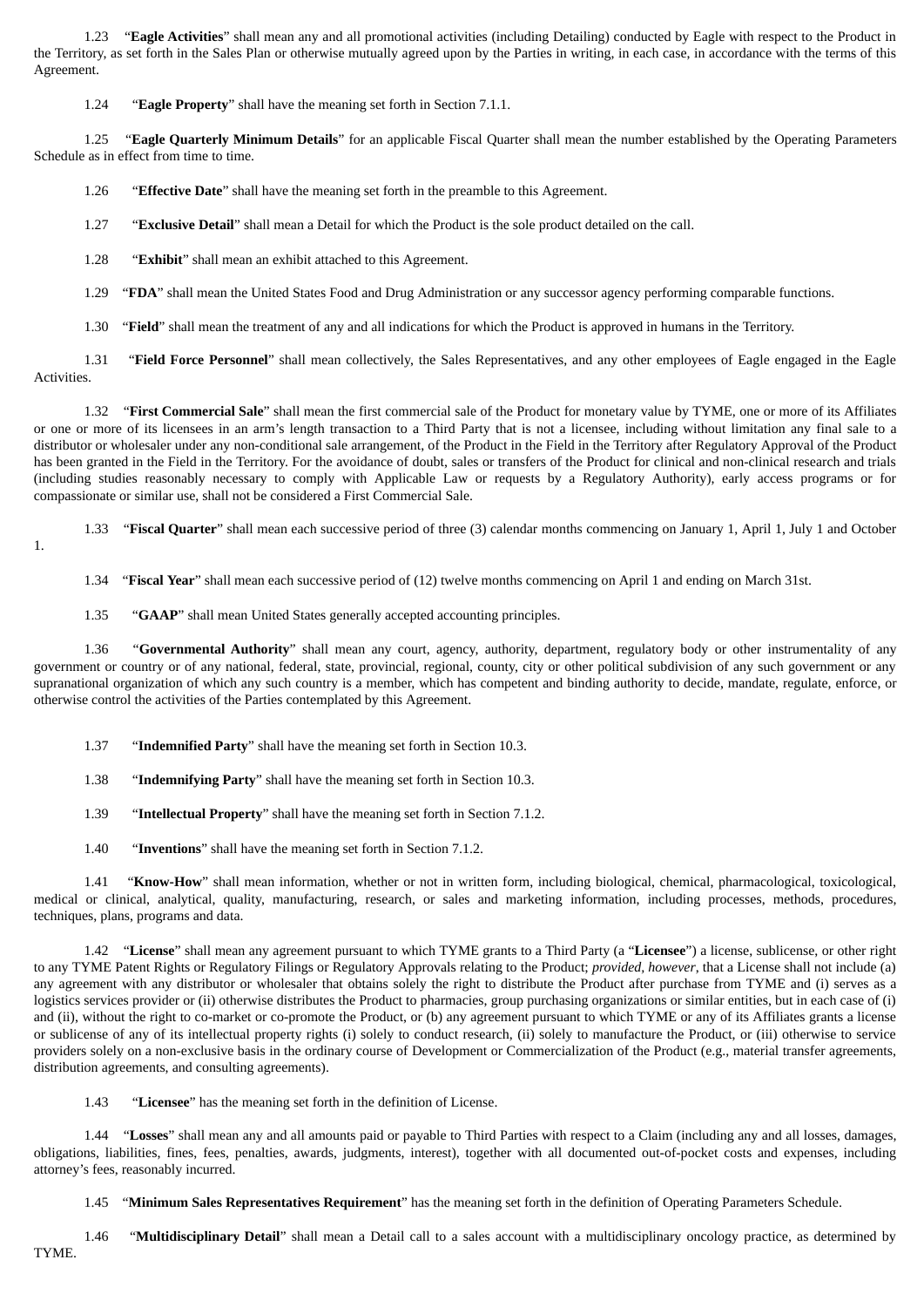1.47 "**Net Sales**" shall mean, for an applicable period, with respect to the Product, commencing with the First Commercial Sale, net sales as determined in accordance with GAAP, which, for the avoidance of doubt, shall comprise the gross amounts received by TYME, its Affiliates and Licensees for arm's length sales of the Product in the Field in the Territory to a Third Party (excluding any sales among TYME, its Affiliates and any Licensee), less the following deductions solely to the extent incurred or allowed with respect to such sales, and solely to the extent such deductions are in accordance with GAAP, and which are not already reflected as a deduction from the invoiced price: (a) discounts (to the extent not previously applied to such amounts received), charge-back payments, and rebates; (b) credits or allowances for damaged goods, rejections, recalls or returns of the Product; (c) freight, insurance, postage, and shipping charges for delivery of the Product, to the extent separately billed on the invoice as well as any bona fide service fee specifically incurred for the distribution of the Product; (d) taxes, customs, or duties levied on, absorbed, or otherwise imposed on the sale of the Product, as adjusted for rebates and refunds, to the extent not paid by the Third Party and only to the extent such taxes, customs, or duties are not reimbursed to the paying party, but excluding all income taxes; (e) allowances for doubtful or uncollectible amounts (provided that, such amounts shall be included in the computation of "Net Sales" to the extent subsequently collected or earned) and (f) that portion of the annual fees due under Section 9008 of the United States Patient Protection and Affordable Care Act of 2010 (Pub. L. No. 111-

48) and any other fees imposed by Applicable Law. If the Product is sold by TYME, its Affiliates or Licensees through intermediaries such as agents, consignees or co-promoters who do not purchase and take title to the Product, the promotion fee will be due only on sales to those Third Parties who actually purchase and take title to the Product through such intermediaries.

If the Product is transferred to Third Parties in connection with clinical and non-clinical research and trials (including studies reasonably necessary to comply with Applicable Law), Product samples, charitable purposes, promotional purposes, early access programs, compassionate sales or use, or an indigent program or similar *bona fide* arrangements for which TYME or

any of its Affiliates or Licensees for good faith business reasons receives consideration in respect thereof that is less than the average cost of goods for this Product, such consideration shall not be included in Net Sales.

1.48 "**NDA**" means a New Drug Application filed with the FDA that is required for approval for the Product in the United States, or its foreign equivalent in the Territory.

1.49 "**Operating Parameters Schedule**" means the requirements set forth in Schedule 4.1 to this Agreement, as such may, subject to the provisions of Section 3.4.2, be revised from time to time by TYME in consultation with the SOC. The Operating Parameters Schedule shall be updated no less than annually with the minimum required number of Sales Representatives (the "**Minimum Sales Representatives Requirement**") and the Eagle Quarterly Minimum Details.

1.50 "**Party**" shall have the meaning set forth in the preamble to this Agreement.

1.51 "**Patent Rights**" means (a) patents and patent applications, and any foreign counterparts thereof, (b) all divisionals, continuations, continuations-in-part of any of the foregoing, and any foreign counterparts thereof, and (c) all patents issuing on any of the foregoing, and any foreign counterparts thereof, together with all registrations, reissues, re-examinations, supplemental protection certificates, substitutions or extensions thereof, and any foreign counterparts thereof.

1.52 "**Person**" shall mean any individual, corporation, partnership, limited liability company, association, joint- stock company, trust, unincorporated organization or other entity, or government or political subdivision thereof.

1.53 "**Pivotal Clinical Study**" shall mean a human clinical study of the Product in any country on a sufficient number of subjects that is designed to establish that the Product is safe and efficacious for its intended use, and to determine warnings, precautions, and adverse reactions that are associated with the Product in the dosage range to be prescribed, which trial is intended to support Regulatory Approval of the Product, as described in 21 C.F.R. § 312.21(c), or equivalent clinical study in a country other than the United States.

1.54 "**Primary Multidisciplinary Detail**" shall mean a Multidisciplinary Detail call where the Product (i) is the first product Detailed, (ii) is emphasized more than any other product and (iii) is the primary focus of such Detail, primary focus meaning greater than 50% of the total call time during the Detail is spent on promoting the Product.

1.55 "**Product**" shall mean any product that contains SM-88 (racemetyrosine).

1.56 "**Product Labeling**" shall mean the labels and other written, printed or graphic matter upon (a) any container or wrapper utilized with the Product or (b) any written material accompanying the Product, including Product package inserts, in each case as approved by the FDA.

1.57 "**Product Materials**" shall have the meaning set forth in Section 4.4.1(a).

1.58 "**Product Training Materials**" shall have the meaning set forth in Section 4.4.1(a).

1.59 "**Professionals**" shall mean health care practitioners, consisting of physicians, nurse practitioners, physician assistants, pharmacists and any other medical professionals in the Territory with prescribing, formulary or dispensing authority (as authorized under Applicable Law) in the Territory for the Product.

1.60 "**Promotional Materials**" shall have the meaning set forth in Section 4.4.1(a).

1.61 "**Promotional Program**" shall mean an educational program regarding the Product conducted by a Third Party healthcare provider within TYME's approved speakers bureau for SM-88 (racemetyrosine), located in a healthcare provider office or an outside venue, all in accordance with TYME speakers bureau guidelines.

1.62 "**Quarterly Average Sales Force Size**" shall have the meaning set forth in Section 4.2.2.

1.63 "**Regulatory Approval**" shall mean any and all necessary approvals, licenses, registrations or authorizations from any Governmental Authority, in each case, necessary to Commercialize the Product in the Territory.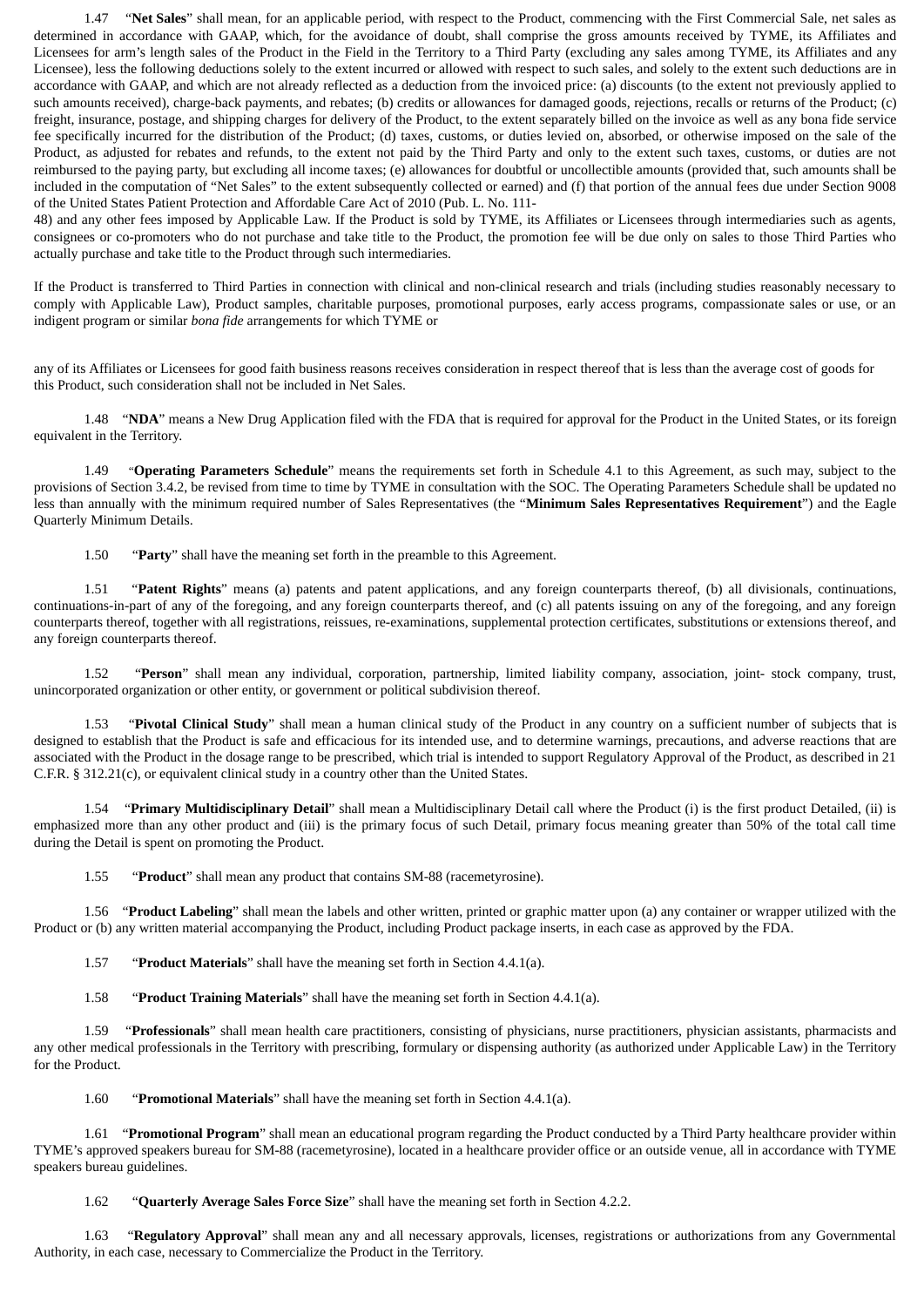1.64 "**Regulatory Authority**" means any national or supranational Governmental Authority, including without limitation the FDA, that has responsibility for granting any licenses or approvals or granting pricing and/or reimbursement approvals necessary for the development, marketing, and sale of the Product in any country.

1.65 "**Regulatory Exclusivity**" means any exclusive marketing rights or data exclusivity rights conferred by any Governmental Authority under Applicable Law with respect to the Product in a country or jurisdiction in the Territory to prevent Third Parties from Commercializing the Product in such country or jurisdiction, other than a Patent Right, including without limitation orphan drug exclusivity, pediatric exclusivity and rights conferred in the U.S. under the Hatch-Waxman Act or the FDA Modernization Act of 1997.

1.66 "**Regulatory Filings**" means any and all regulatory applications, filings, modifications, amendments, supplements, revisions, reports, submissions, authorizations, and Regulatory Approvals, and associated correspondence required to Develop and Commercialize the Product in the Territory, including without limitation any reports or amendments necessary to maintain Regulatory Approvals.

1.67 "**Restricted Period**" shall have the meaning set forth in Section 2.3.1.

1.68 "**Schedule**" shall mean a schedule attached to this Agreement.

1.69 "**Sales Forecast**" shall have the meaning set forth in Section 4.1.3.

1.70 "**Sales Plan**" shall mean the written sales plan relating to promotion and Detailing of the Product in the Field in the Territory by the Sales Representatives, which shall include, without limitation, the Eagle Quarterly Minimum Details and other commercial activities geared towards achieving the Sales Forecast, that is prepared by the SOC and approved by TYME as provided in Section 3.

1.71 "**Sales Representative**" shall mean an individual employed and compensated by Eagle as a full-time employee as part of its sales forces and who engages in Detailing of the Product in the Territory, and who is also trained with respect to the Product in accordance with this Agreement (including the Product Labeling and the use of the Promotional Materials) to deliver Details for the Product in the Field in the Territory.

1.72 "**Senior Officer**" shall mean, with respect to TYME, its Chief Executive Officer and Chief Operating Officer (or such officer's designee), and with respect to Eagle, its President and Chief Operating Officer (or such officer's designee). From time to time, each Party may change its Senior Officer by giving written notice to the other Party.

1.73 "**SM-88 (racemetyrosine)**" means TYME's SM-88 (racemetyrosine) novel oral therapy. SM-88 (D,L-alpha- metyrosine; racemetyrosine [USAN]) is a proprietary modified dysfunctional tyrosine derivative.

1.74 "**Specialty**" means a sales account's primary oncology specialty designation, as reasonably determined by TYME.

1.75 "**SOC**" shall have the meaning set forth in Section 3.1.

1.76 "**Target Launch Date**" shall mean the date selected by TYME, in its sole discretion, and of which TYME has provided notice to Eagle in writing at least nine (9) months in advance thereof, for the initial Commercialization of the Product in the Territory.

1.77 "**Target Professionals**" shall mean, with respect to the Product, one of the specifically identified community and/or hospital-based Professionals to be called upon by a Sales Representative based upon the Sales Plan. "Target Professionals" shall exclude key thought leaders as identified on Schedule 1.77 to this Agreement, which Schedule shall be prepared and provided by TYME prior to the Target Launch Date.

1.78 "**Term**" shall have the meaning set forth in Section 11.1.

1.79 "**Territory**" shall mean the United States of America and its territories and possessions.

1.80 "**Third Party(ies)**" shall mean any person or entity other than TYME and Eagle and their respective Affiliates.

1.81 "**TYME Trademarks and Copyrights**" shall mean the logos, trade dress, slogans, domain names and housemarks of TYME or any of its Affiliates as may appear on any Product Materials or Product Labeling, in each case, as may be updated from time to time by TYME.

### **ARTICLE 2 RIGHTS AND OBLIGATIONS**

2.1 **Engagement; Grant of Rights**. During the Term, subject to the terms and conditions of this Agreement, TYME hereby grants to Eagle the non-exclusive right to Detail and promote the Product in the Territory in the Field, and to conduct the Eagle Activities in accordance with the terms and conditions of this Agreement. Notwithstanding the foregoing, TYME retains and reserves the right for TYME and its Affiliates to promote the Product in the Territory and to grant the non- exclusive right to Detail and/or promote the Product in the Territory to any other Third Party in its sole discretion. Eagle shall have no other rights relating to the Product, except as specifically set forth in this Agreement. Eagle's rights and obligations under this Section 2.1 are non-transferable, non-assignable, and non-delegable. Eagle shall not subcontract the Eagle Activities with any Third Party (including any contract sales force). For clarity, Eagle shall not have any other license rights hereunder except as expressly set forth in this Section 2.1, nor any rights to sublicense any rights hereunder.

2.2 **Retention of Rights**. Except with respect to the limited rights granted to Eagle to conduct the Eagle Activities for the Product in the Territory in the Field pursuant to Section 2.1, TYME retains all rights in and to the Product. TYME shall have the sole right, as between the Parties, to Develop and Commercialize the Product, including without limitation, determining the marketing and regulatory strategies for seeking (if and when appropriate) Regulatory Approvals and Regulatory Exclusivity in the Territory for Product in the Field, filing for such Regulatory Approvals and Regulatory Exclusivity for Product in the Territory, preparing, submitting, and maintaining any and all Regulatory Filings and Regulatory Approvals for Product in the Field in the Territory, and seeking any necessary Regulatory Approvals of Regulatory Authorities for Product Labeling and Promotional Materials to be used in connection with Commercializing Product in the Field in the Territory. TYME shall solely own and control any and all Regulatory Approvals and any and all other Regulatory Filings submitted in connection with seeking and maintaining Regulatory Approvals for the Product in the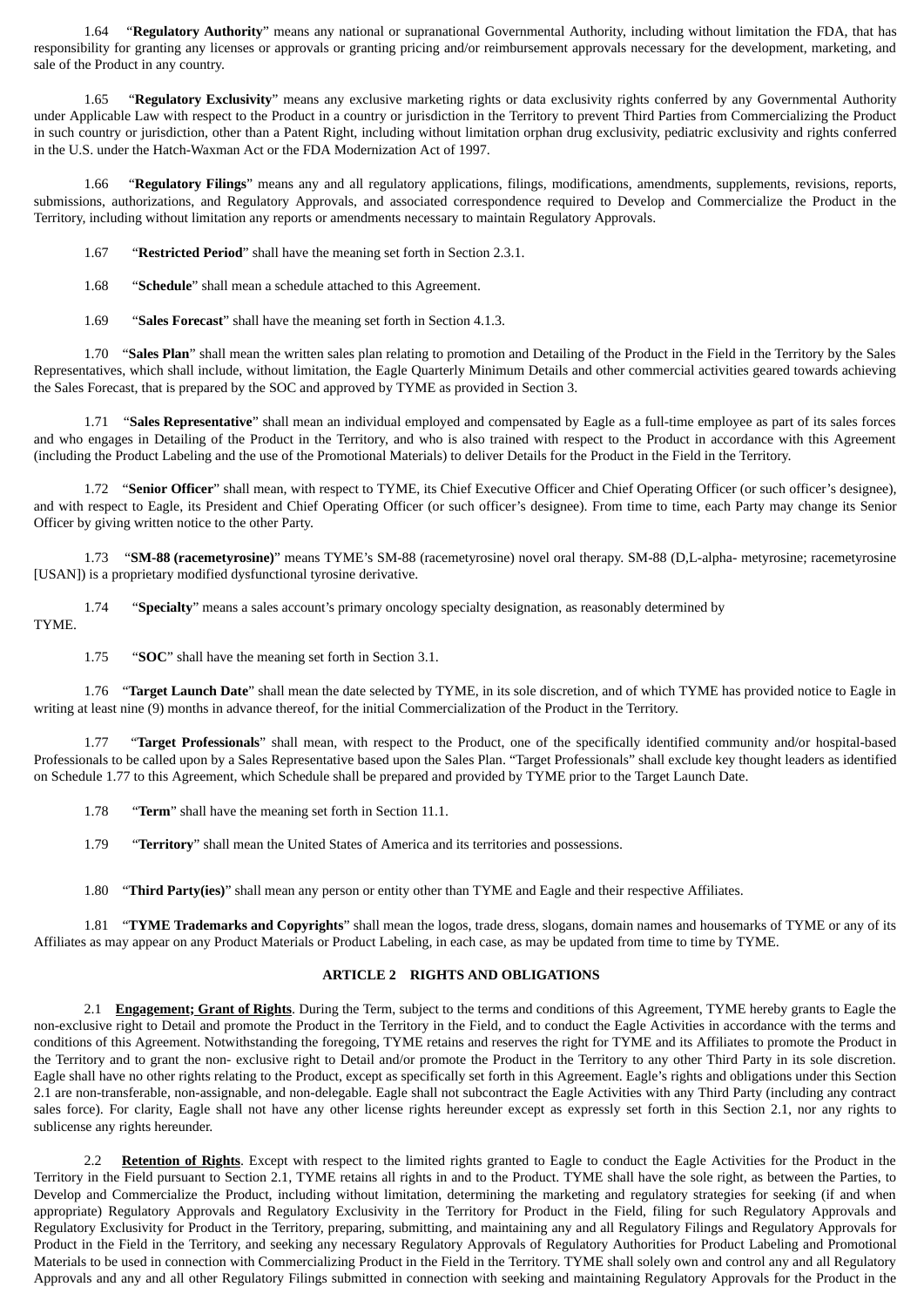Field in the Territory. As between the Parties, TYME shall be responsible for all costs and expenses incurred by TYME in connection with the foregoing activities. Without limiting the generality of the foregoing (and without limiting TYME's retained rights set forth in Section 2.1), TYME specifically retains the following rights (and Eagle and its Affiliates shall have no rights to the following, except as set forth below in this Section 2.2):

2.2.1 responsibility for all decisions regarding regulatory submissions and for all communications that relate to any Regulatory Approvals or other Regulatory Filings prior to and after any Regulatory Approval with respect to the Product in the Field in the Territory;

2.2.2 responsibility for the manufacture and distribution of the Product, and any future development of

the Product;

2.2.3 responsibility, except as expressly set forth herein, for interactions with any Governmental Authority, including but not limited to FDA, with respect to the Product (provided that, Eagle shall retain the right to respond to communications or inquiries from Governmental Authorities in connection with the conduct of any Eagle Activities);

2.2.4 responsibility for creation and final approval of all Product Materials content (including submission of Promotional Materials to FDA's Office of Prescription Drug Promotion) with respect to the conduct of the Eagle Activities for the Product, except as expressly set forth herein;

2.2.5 selling and booking all sales of the Product;

2.2.6 responsibility for the Product's overall commercial strategy, including marketing, payer strategy, pricing, regulatory and other government affairs; and

2.2.7 responsibility for handling all safety related activities related to the Product as set forth in ARTICLE 5 (including submitting all safety reports and interacting with Governmental Authorities with respect thereto) and initiating and managing any Product recalls.

For clarity, except as provided in Sections 2.1 or 2.4, Eagle shall not acquire any license or other intellectual property interest, by implication or otherwise, in any technology, Know-How or other Intellectual Property owned or controlled by TYME or any of its Affiliates, and TYME is not providing any such technology, Know-How or other Intellectual Property, or any assistance related thereto, to Eagle for any use other than for the mutual benefit of the Parties as expressly contemplated hereby.

### **2.3 Non-Competition; Non-Solicitation**.

2.3.1 **Non-Competition**. During the Term of this Agreement and through and including the first anniversary of the date of Termination of this Agreement (the "**Restricted Period**"), neither Eagle nor its Affiliates shall, directly or indirectly, market, detail, offer for sale, sell, or promote any oncology product in the Territory that is targeting an indication for which SM-88 (racemetyrosine) is approved other than the sales of the Product in accordance with the terms and conditions of this Agreement without TYME's prior written consent, which shall be given or withheld within its sole discretion.

2.3.2 **Non-Solicitation**. During Restricted Period, neither Eagle nor TYME (nor any of their respective Affiliates) shall directly or indirectly solicit for hire or employ as an employee, consultant or otherwise, any employee, consultant or other professional personnel of the other Party who has had direct involvement with the SOC, Eagle Activities under this Agreement or TYME's Commercialization activities for the Product, without the other Party's prior written consent, which shall not be unreasonably withheld; provided, however, that this restriction shall not apply to: (a) conducting any general solicitation not specifically targeted at any such employee; or (b) hiring any employee who responds to such general advertising or who approaches such Party or its Affiliates without any solicitation or inducement to leave the employ of such other Party or its Affiliates.

### **2.4 TYME Trademarks and Copyrights**.

2.4.1 Eagle shall have the non-exclusive right to use the TYME Trademarks and Copyrights solely on Product Materials in order to perform the Eagle Activities and solely in accordance with the terms and conditions of this Agreement. TYME shall promptly notify Eagle of any updates or changes to the TYME Trademarks and Copyrights on the Product Materials, and Eagle shall thereafter solely use such updated Product Materials in performing its obligations under this Agreement. Eagle shall promptly notify TYME upon becoming aware of any violation of this Section 2.4.1.

2.4.2 Eagle shall follow all instructions and guidelines of TYME (of which TYME shall provide Eagle copies) in connection with the use of any TYME Trademarks and Copyrights, and, if TYME reasonably objects to the manner in which any such TYME Trademarks and Copyrights are being used, Eagle shall immediately cease the use of any such TYME Trademarks and Copyrights in such manner upon written notice from TYME thereof. Without limiting the foregoing, Eagle shall also adhere to at least the same quality control provisions as companies in the pharmaceutical industry adhere to for their own trademarks and copyrights. In all cases, Eagle shall use the TYME Trademarks and Copyrights with the necessary trademark (and copyright, as applicable) designations, and shall use the TYME Trademarks and Copyrights in a manner that does not derogate from TYME's rights in the TYME Trademarks and Copyrights. Eagle shall not at any time during the Term knowingly do or allow to be done any act or thing which will in any way impair or diminish the rights of TYME in or to the TYME Trademarks and Copyrights. All goodwill and improved reputation generated by Eagle's use of the TYME Trademarks and Copyrights shall inure to the benefit of TYME, and any use of the TYME Trademarks and Copyrights by Eagle shall cease at the end of the Term. Eagle shall have no rights under this Agreement in or to the TYME Trademarks and Copyrights except as specifically provided herein. During the Term, Eagle shall not contest the ownership of the TYME Trademarks and Copyrights, their validity, or the validity of any registration therefor. During the Term, Eagle shall not knowingly register and/or use any marks (including in connection with any domain names) that are confusingly similar to the TYME Trademarks and Copyrights.

### **ARTICLE 3 JOINT SALES OPERATIONS COMMITTEE**

3.1 **Formation of the Joint Sales Operations Committee**. As soon as practicable, but no later than nine (9) months prior to the Target Launch Date, the Parties shall form a joint sales operations committee ("**SOC**") whose responsibilities during the Term shall be to oversee the activities set forth in Section 3.3. The SOC shall consist of no more

than seven (7) members, with four (4) members designated by TYME and three (3) members designated by Eagle, each with suitable seniority and relevant experience and expertise to enable such person to address matters falling within the purview of the SOC; provided, that each Party may also have up to three (3) observers present at any SOC meeting. All meetings of the SOC shall be chaired by one of the four representatives from TYME. From time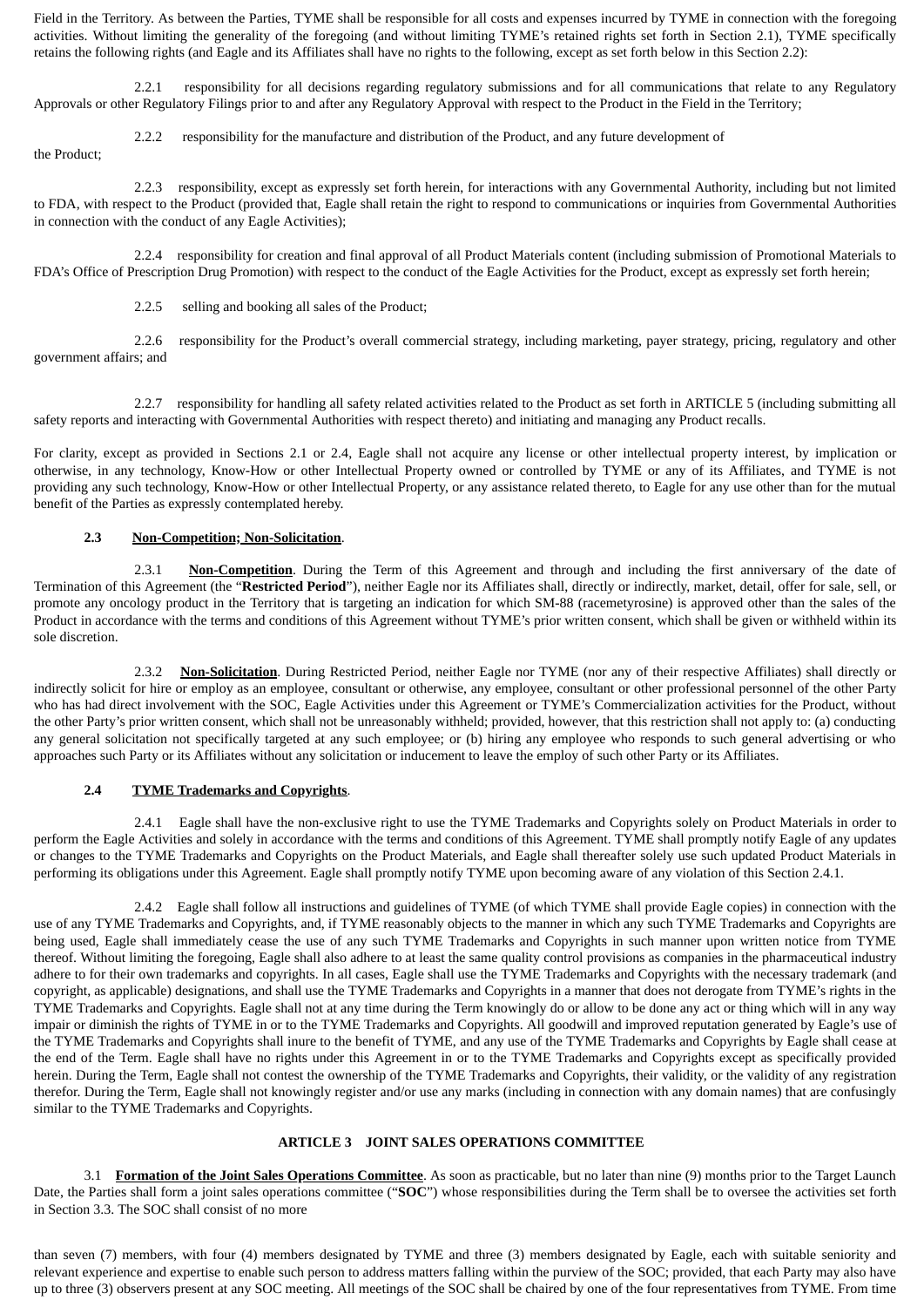to time, each Party may change any of its representatives on the SOC by giving written notice to the other Party. The SOC shall determine a meeting schedule; provided that in any event, meetings shall be conducted no less frequently than quarterly by teleconference or in person, or as otherwise agreed by the Parties. In person meetings shall occur at such places as mutually agreed by the Parties. Employees or consultants of either Party that are not representatives of the Parties on the SOC may attend meetings of the SOC as one of a Party's designated observers; provided that, such attendees (i) shall not participate in the decision-making process of the SOC, and (ii) are bound by obligations of confidentiality and non-disclosure equivalent to those set forth in ARTICLE 8.

3.2 **Meetings and Minutes**. Meetings of the SOC may be called by either Party on no less than thirty (30) days' prior notice during the Term. Each Party shall make all proposals for agenda items and shall provide all appropriate information with respect to such proposed items at least ten (10) days in advance to the applicable meeting; provided that under exigent circumstances requiring input by the SOC, a Party may provide its agenda items to the other Party within a shorter period of time in advance of the meeting, or may propose that there not be a specific agenda for that particular meeting, so long as the other Party consents to such later addition of such agenda items or the absence of a specific agenda for such meeting, such consent not to be unreasonably withheld. Members may participate in a meeting of the SOC by means of a conference telephone or other communications equipment allowing all persons participating in the meeting to hear each other. Participation by such means shall constitute presence in person at the meeting. The chairperson shall prepare and circulate for review and approval of the Parties minutes of each meeting within thirty (30) days after the meeting. Each Party shall bear its own costs for its members to attend such meetings.

3.3 **Purpose of the SOC**. The purposes of the SOC shall be to, subject to Section 3.4:

3.3.1 provide a forum to discuss and coordinate the Parties' activities under this Agreement, in particular sales performance and metrics, and, subject to Section 3.4.2, develop, update, amend and approve the Sales Plan, including the identification of sales accounts;

3.3.2 provide a forum to discuss and coordinate the promotion of the Product in the Territory;

3.3.3 provide a forum to discuss Product Materials (it being understood that the SOC shall not have the right to approve such Product Materials);

3.3.4 provide a forum for discussing the annual Sales Forecast and revisions thereto (it being understood that TYME retains the right to update the Sales Forecast as described in Section 4.1.3);

3.3.5 provide a forum for reviewing, updating and agreeing on revisions to the Operating Parameters Schedule, including without limitation, to update the Eagle Quarterly Minimum Details and the Minimum Sales Representatives Requirement;

3.3.6 facilitate the flow of information and otherwise promote the communications and collaboration within and among the Parties relating to this Agreement and the promotion of the Product;

3.3.7 discuss planning and implementation of all Eagle Activities, including but not limited to training of Sales Representatives and development and implementation of policies and procedures for conduct of Promotional Programs and Details and Sales Representatives' interactions with sales accounts;

3.3.8 decide on the acceptable form of and review and discuss the Detail Reports and reports of Net Sales;

3.3.9 review and discuss the Compensation Reports and the incentive compensation matters described in Section 4.1.4, including any applicable adjustments to Product-related sales goals and targets of the Sales Representatives proposed by TYME (it being understood that Eagle shall retain final decision-making authority with respect to such matters but shall give good faith consideration to TYME's feedback with respect thereto);

3.3.10 review and discuss any matters brought to its attention by either Party's Alliance Manager;

- 3.3.11 discuss the Promotional Materials matters described in Section 4.4.1(a);
- 3.3.12 discuss supply or distribution issues relating to the Product;
- 3.3.13 act as a first level escalation to address disagreements or disputes between the Parties;
- 3.3.14 form and oversee any sub-committee or working group in furtherance of the activities contemplated by this Agreement;
- 3.3.15 decide on the acceptable form of and review and discuss the Compliance Reports; and

3.3.16 perform such other responsibilities as may be mutually agreed upon by the Parties in writing from time to time; provided, however, for clarity the SOC shall have no authority to amend or modify any provisions of this Agreement and no authority to waive or definitively interpret the provisions of this Agreement.

In connection with the SOC meetings contemplated under Section 3.2 (but in any event, no less frequently than each Fiscal Quarter), Tyme shall provide Eagle with a written summary of its material Development and Commercialization strategies and activities with respect to the Product in the Territory since the last SOC meeting or Fiscal Quarter, as applicable, including the results of such activities, and a description of its then-current marketing plans, marketing campaigns and Product-related messaging with key opinion leaders, except and to the extent such information is subject to confidentiality or similar restrictions on disclosure imposed by contractual, regulatory or similar requirements.

### **3.4 Decision Making**.

3.4.1 **Quorum; Voting**. Meetings of the SOC shall occur only if at least one (1) representative of each Party is present at the meeting. Each Party shall have one (1) vote. The SOC shall use good faith efforts to reach consensus on all matters properly brought before it. If the SOC does not reach unanimous consensus on an issue at a meeting, or within a period of 30 days thereafter, then the SOC shall submit in writing the respective positions of the Parties to the Senior Officers of the Parties. Such Senior Officers shall use good faith efforts to resolve promptly such matter, which good faith efforts shall include at least one (1) teleconference between such Senior Officers within 30 days after the SOC's submission of such matter to them.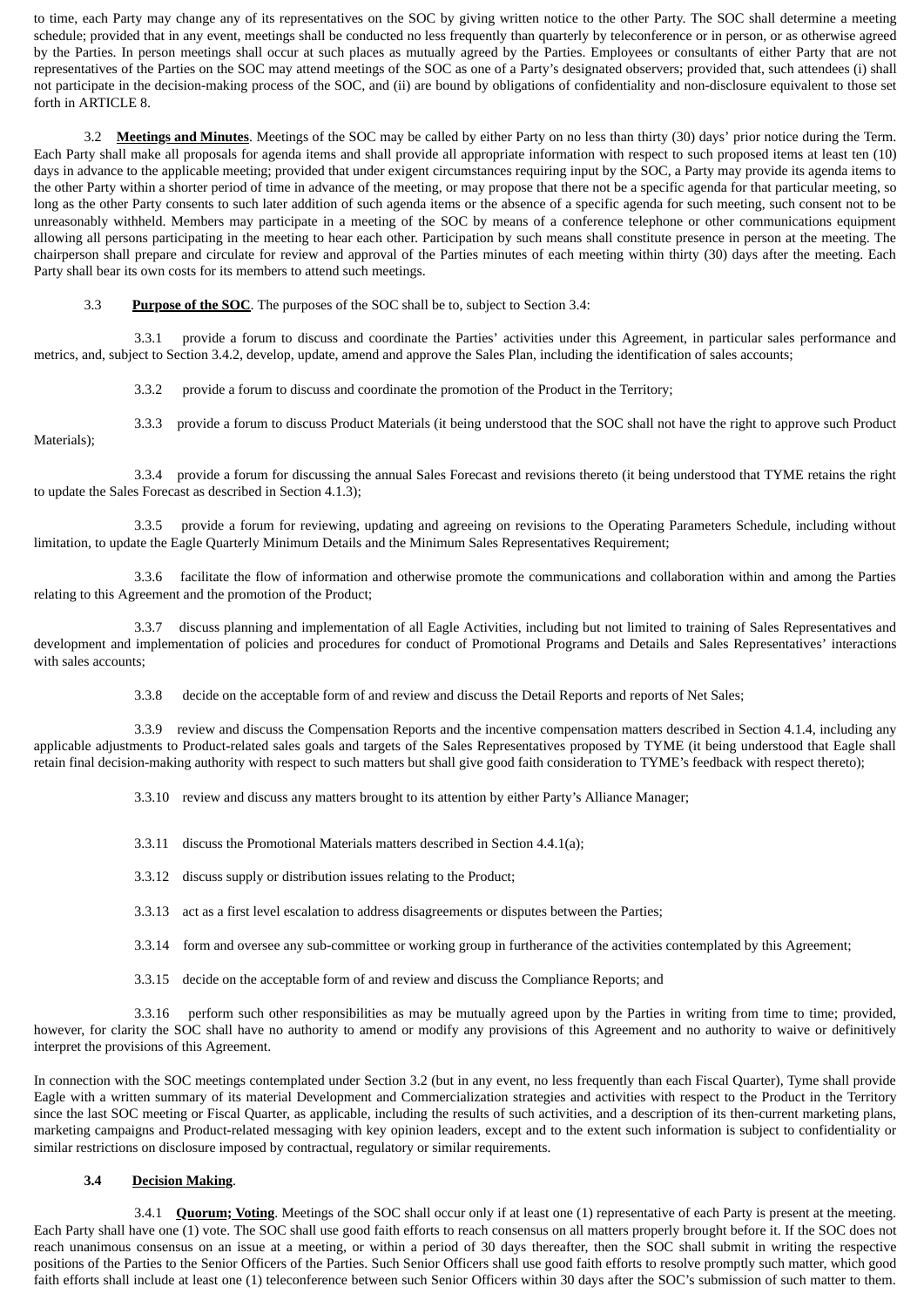Any final decision mutually agreed to in writing by the Senior Officers shall be conclusive and binding on the Parties. If the Senior Officers are not able to agree on the resolution of any such issue within 30 days after such issue was first referred to them, then, except with respect to those disputes that are expressly subject to arbitration pursuant to Section 12.6: (i) Eagle shall have the right to conclusively determine all matters related to the incentive compensation of the Sales Representatives and (ii) subject to Section 3.4.2, TYME shall have the right to conclusively determine all other matters; provided, however, for clarity, that such determination and any related activities comply with the terms and conditions of this Agreement. Notwithstanding anything to the contrary in the foregoing, for the avoidance of doubt, any such determination shall not amend, modify or waive any provisions of this Agreement or definitively interpret the provisions of this Agreement.

3.4.2 **Eagle Approvals**. Any proposed change or amendment to the (a) Operating Parameters Schedule or (b) Sales Plan that would (i) increase Eagle's percentage of the sales force requirements above the percentage provided in the Operating Parameters Schedule (as may be subsequently amended by mutual agreement of the Parties), (ii) increase the number of Eagle Quarterly Minimum Requirements (as such requirements may be updated by mutual agreement of the Parties),

(iii) increase the number of Sales Representatives from the number agreed to prior to the Target Launch Date (or as otherwise agreed by mutual agreement of the Parties) or (iv) without duplication of items  $(i) - (iii)$  hereof, materially increase Eagle's costs associated with conducting any Eagle Activities other than Detailing shall, in each case of (a) and (b), require the written approval of Eagle (which approval shall not be unreasonably withheld). The initial Sales Plan developed by the SOC to be in effect at the Target Launch Date, which shall set forth the commercial activities geared towards achieving the Sales Forecast, including, without limitation the Eagle Quarterly Minimum Details and the target number of Promotional Programs, shall be developed by the SOC, approved by TYME and require the written approval of Eagle (which Eagle approval shall not be unreasonably withheld).

### **ARTICLE 4 EAGLE ACTIVITIES FOR THE PRODUCT**

#### **4.1 Eagle Activities**.

4.1.1 **General**. Eagle shall conduct the Eagle Activities for the Product in the Field in the Territory in accordance with this Agreement, including, without limitation, in accordance with the then-current Sales Plan.

4.1.2 **Sales Representatives**. Without limiting the generality of the foregoing, Eagle shall hire, and continuing throughout the remainder of the Term, shall maintain, a sales force with responsibility to Detail the Product in the Territory in accordance with the terms of the Operating Parameters Schedule. Eagle shall have such sales force in place by such time specified in the Operating Parameters Schedule in order to appropriately train on the Product prior to Target Launch Date. The Sales Representatives and their managers shall have the qualifications and meet the criteria set forth in Schedule

4.1.2 hereto, which schedule shall be jointly developed and mutually agreed by TYME and Eagle within 180 days of the execution and delivery of this Agreement.

#### **4.1.3 Sales Forecast**.

(a) No later than three (3) months prior to the Target Launch Date, TYME shall develop a forecast of reasonably expected Net Sales of the Product in the Territory in the Field for a one (1) year period, including projected quarterly Net Sales (the "**Sales Forecast**"). Thereafter, each Fiscal Year of the Term, TYME shall prepare an annual Sales Forecast for such period. The Sales Forecast shall be updated by TYME from time to time as appropriate, discussed at the SOC, and comprise part of the Sales Plan.

Forecast.

(b) On a quarterly basis, the SOC shall review actual Fiscal Year-to-date Net Sales performance compared to the Sales

4.1.4 **Target Incentive Compensation**. Prior to the Target Launch Date, Eagle shall develop an incentive compensation package for each Sales Representative that derives an appropriate portion of target incentive compensation from achieving target sales of the Product, subject to TYME's review and comment prior to implementation of the incentive plan. On at least a quarterly basis, the Parties shall meet, through the SOC, to review the target incentive compensation and the actual incentive compensation paid out to the Sales Representatives to discuss, in good faith, any appropriate adjustments to the sales targets and goals related to the Product.

4.1.5 **Alliance Managers**. Each Party shall appoint a person who shall oversee interactions between the Parties for all matters related to this Agreement, and any related agreements between the Parties (each an "**Alliance Manager**"). The Alliance Managers shall endeavor to ensure clear and responsive communication between the Parties and the effective exchange of information, and shall serve as a single point of contact for all matters arising under this Agreement. The Alliance Managers shall have the right to attend all SOC meetings and, if applicable, subcommittee meetings as nonvoting participants and may bring to the attention of the SOC or, if applicable, the subcommittee, any matters or issues either of them reasonably believes should be discussed, and shall have such other responsibilities as the Parties may mutually agree in writing. Each Party may designate different Alliance Managers by notice in writing to the other Party.

### **4.2 Detailing**.

4.2.1 **Detail Requirements**. Commencing promptly upon completion of training of the Field Force Personnel that are engaged in Detailing the Product as described in Section 4.4.1 (but on the condition that Promotional Materials have been approved and delivered), Eagle shall deploy its Field Force Personnel that are engaged in Detailing to Detail the Product in accordance with the terms of this Agreement, including without limitation, the requirements for reach, frequency and position of the Product in the Detail provided in the Operating Parameters Schedule and the requirements of the then-current Sales Plan as updated from time to time. From time to time, Field Force Personnel shall organize and coordinate on the presentation of Promotional Programs as developed by the SOC and included in the then-current Sales Plan; however, except as set forth in this Agreement, without the prior written consent of TYME (not to be unreasonably withheld, delayed or conditioned), Eagle shall not conduct any Eagle Activities, other than Detailing, with respect to any Product. The Promotional Program requirements, guidelines and TYME approved speaker bureau will be provided to Eagle prior to initiation of the Promotional Programs.

### **4.2.2 Records and Reports**.

(a) Eagle shall keep accurate and complete records, consistent with pharmaceutical industry standards, of each Detail and its obligations hereunder in connection therewith. Such records shall be kept for the longer of (i) five (5) years after the end of the Fiscal Year to which they relate and (ii) such period of time as required by Applicable Laws. Within 15 days following the end of each Fiscal Quarter during the Term, Eagle shall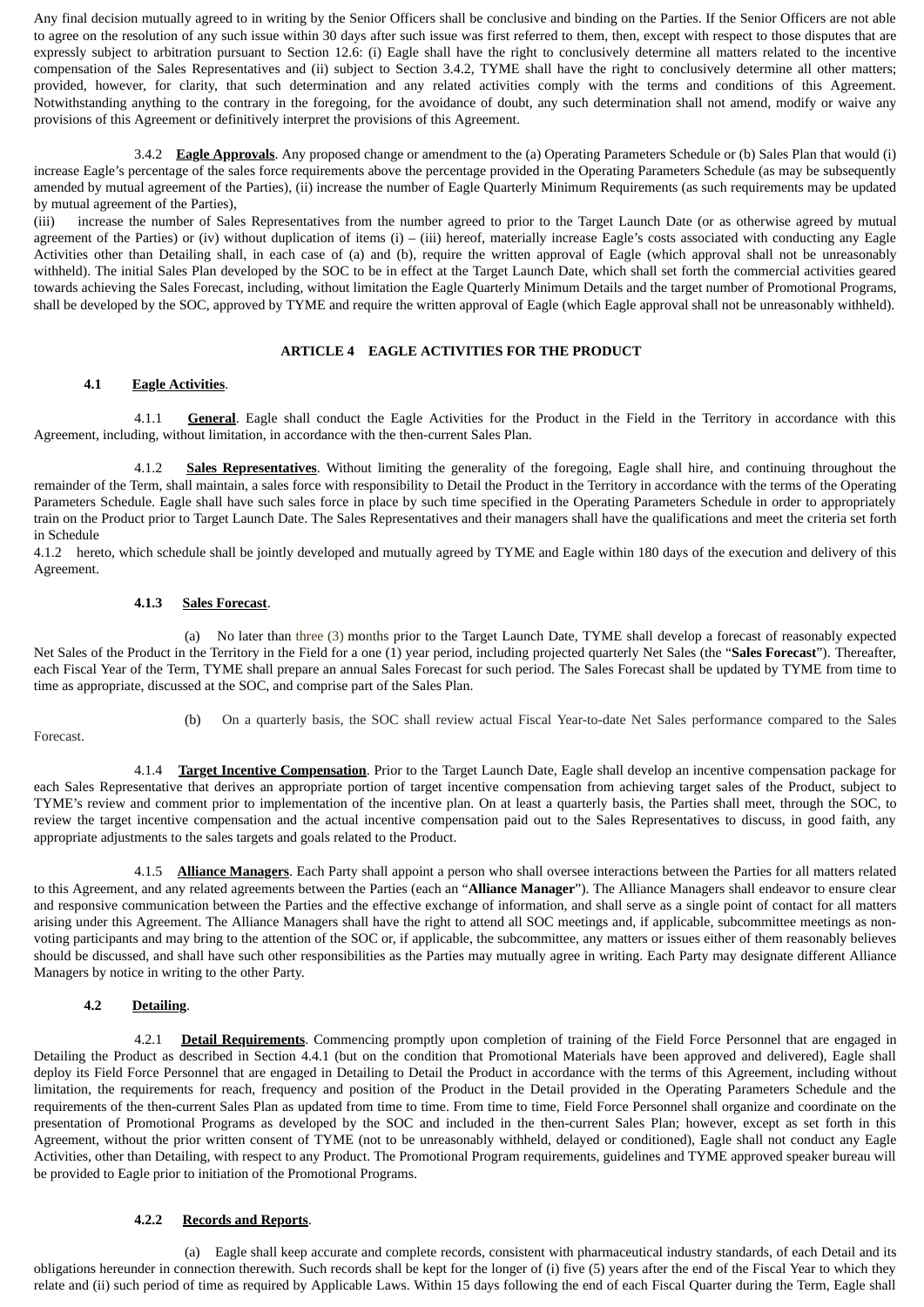provide TYME with a written report (each a "**Detail Report**"), setting out (1) the quarterly average number of Sales Representatives during such Fiscal Quarter (calculated by taking the sum of the number of Sales Representatives employed by Eagle (or its affiliates) that have incentive compensation packages that comply with the terms of Section 4.1.4 on each Business Day of the Fiscal Quarter divided by the number of Business Days in such Fiscal Quarter) (the "**Quarterly Average Sales Force Size**"), (2) the aggregate actual number of Details for the Product made by its Sales Representatives during such Fiscal Quarter, (3) the aggregate number of Exclusive Details, (4) the aggregate number of Multidisciplinary Details, (5) the number of Primary Multidisciplinary Details, and (6) the number of Details broken down by the name of the Target Professionals and such professional's Specialty. Through the SOC, the Parties shall agree on a mutually acceptable form of Detail Report.

(b) Within 30 days following the end of each Fiscal Quarter during the Term, Eagle shall provide TYME with a written report (each a "**Compensation Report**"), which describes (i) the details of the incentive compensation package of each Sales Representative as it relates to the Product and (ii) the actual incentive compensation payouts for each Sales Representatives as described in Section 4.1.4. Through the SOC, the Parties shall agree on a mutually acceptable form of Compensation Report.

(c) Within 30 days following the end of each Fiscal Quarter during the Term, Eagle shall provide TYME with a written report (each a "**Compliance Report**"), which sets out a summary of any compliance-related disciplinary actions relating to any Field Force Personnel that are engaged in Detailing and any associated remedial actions. Through the SOC, the Parties shall agree on a mutually acceptable form of Compliance Report.

(d) TYME shall have the right, at its own expense, during normal business hours and upon reasonable prior notice, through an independent third party, reasonably acceptable to Eagle, and upon execution of a confidentiality agreement reasonably satisfactory to Eagle in form and substance, to inspect the applicable records and books maintained by Eagle relating to the Eagle Activities solely for purposes of verifying Eagle's compliance with the terms of this Agreement. For purposes of clarity, any such inspection right described in this Section 4.2.2(d) shall be limited to only those books and records of Eagle that are applicable to Eagle's performance of its obligations under this Agreement and may be conducted no more than once per calendar year. Where necessary, on reasonable request, TYME's inspection rights shall include interviewing Sales Representatives and other employees of Eagle. Eagle shall reasonably cooperate in any such inspection conducted by TYME. TYME shall treat all information subject to review under this Section 4.2.2(d) in accordance with the confidentiality provisions of this Agreement.

### **4.3 Compliance with Applicable Law**.

4.3.1 In conducting the Eagle Activities hereunder, Eagle shall, and shall require all Field Force Personnel to, comply in all respects with Applicable Laws. In addition, TYME shall, and shall require all of its sales representatives to, comply in all respects with Applicable Laws in connection with its Development or Commercialization (including promotion and Detailing) of the Product in the Territory.

4.3.2 Neither Eagle or Field Force Personnel, nor TYME, its Affiliates or their respective licensees, shall offer, pay, solicit or receive any remuneration to or from any Professionals (including Target Professionals), in order to induce referrals of or purchase of the Product.

4.3.3 In performing the activities contemplated by this Agreement, neither Eagle or Field Force Personnel, nor TYME, its Affiliates or their respective licensees, shall make any payment, either directly or indirectly, of money or other assets to government or political party officials, officials of international public organizations, candidates for public office, or representatives of other businesses or persons acting on behalf of any of the foregoing where such payment would constitute violation of any Applicable Law. In addition, neither Eagle nor TYME shall make any payment, either directly or indirectly, to officials if such payment is for the purpose of unlawfully influencing decisions or actions with respect to the subject matter of this Agreement.

4.3.4 No employee of Eagle or its Affiliates shall have authority to give any direction, either written or oral, relating to the making of any commitment by TYME or its agents to any Third Party in violation of terms of this or any other provision of this Agreement

Law.

4.3.5 Neither Eagle nor TYME shall undertake any activity under or in connection with this Agreement which violates any Applicable

4.3.6 TYME shall ensure that any patient assistance program used in connection with the Product (and the services performed thereby in connection with the Product) shall be operated in accordance with Applicable Law. Notwithstanding the immediately preceding sentence, TYME shall have no liability with respect to any breach or non- compliance with Applicable Law relating to any patient assistance program used in connection with the Product to the extent caused by the act or omission of any Field Force Personnel, which act or omission is not in compliance with the terms of this Agreement, Applicable Law or instructions of TYME.

4.3.7 TYME shall ensure that government-insured patients do not receive co-pay support from TYME with respect to the Product.

4.3.8 TYME shall ensure that its donations to, and interactions with, any 501(c)(3) charitable foundation that provides co-pay assistance to government-insured patients with respect to the Product are in full compliance with all Applicable Laws.

4.3.9 If, during the Term, Eagle becomes aware of a material violation or failure to comply with Applicable Law or the terms of this Agreement by a member of the Field Force Personnel that are engaged in Detailing, it shall promptly, but no later than two (2) Business Days after it becomes aware, notify TYME of such violation and, as promptly as possible thereafter, shall notify the steps it has taken or intends to take to remediate such violation.

4.3.10 As soon as practicable, but no later than six (6) months prior to the Target Launch Date, each Party shall appoint a representative to act as its compliance manager under this Agreement, each of which shall be routinely responsible for advising such Party on compliance matters and has suitable seniority and other relevant experience and expertise (each, a "**Compliance Manager**"). From time to time, each Party may change its Compliance Manager by giving written notice to the other Party. The Compliance Managers shall serve as a key point of contact between the Parties for compliance-related matters. Each Compliance Manager shall facilitate the resolution of any compliance issue with the Compliance Manager of the other Party. The Compliance Managers shall use good faith efforts to reach consensus on all compliance matters. If the Compliance Managers do not reach consensus on an issue promptly, then such issue shall be submitted to dispute resolution process described in Section 12.6. Upon the reasonable request of TYME from time to time, Eagle shall deliver to TYME copies of Eagle's compliance program policies and compliance training materials which are applicable to the Field Force Personnel's promotion of the Product. Other than as expressly stated herein, Eagle shall not be required to modify its compliance policies or practices in connection with the compliance-related provisions herein.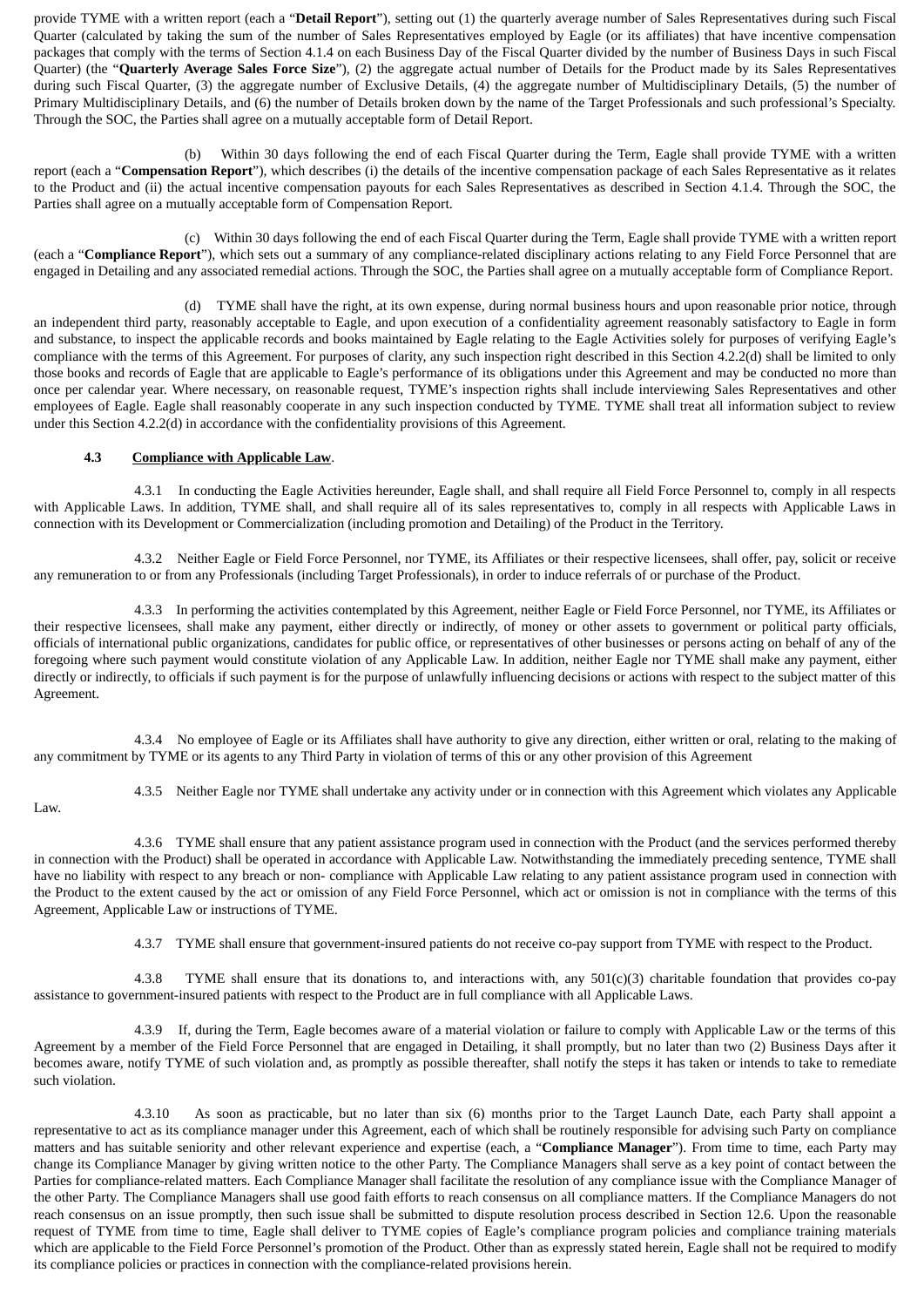### **4.4 Field Force Personnel Training; Product Materials**.

#### 4.4.1 **Training, Training Materials and Promotional Materials**.

(a) Subject to the terms of this Section 4.4.1, TYME shall prepare and control the content of (i) all Product training materials for Field Force Personnel (the "**Product Training Materials**") and (ii) all Product marketing and educational materials (the "**Promotional Materials**") (the Product Training Materials and the Promotional Materials, collectively, the "**Product Materials**"). TYME shall be solely responsible for ensuring that the Product Materials prepared and approved by it are in compliance with the Regulatory Approval for the Product, the Product Labeling and Applicable Law. Once approved by TYME, the content of the Product Materials shall be provided by TYME to Eagle in advance of the Eagle Activities to allow for Eagle to review such content and provide verbal feedback to TYME in advance of use of the Product Materials. Within 15 days of receipt of such Product Materials, Eagle shall verbally provide to TYME any comments and/or proposed revisions to such Product Materials, which comments and revisions TYME shall reasonably consider so long as TYME deems such suggestions are acceptable in the promotion of the Product; provided that in any event, to the extent that TYME reasonably believes that such changes are not in compliance with Applicable Law, the Regulatory Approval for the Product or the applicable Product Labeling, then TYME shall not be required to incorporate any such suggestions from Eagle in the Product Materials. In the event of any disagreement between the Parties regarding any feedback received from Eagle

with respect to the Product Materials, TYME shall have the right to conclusively determine such matter; provided that, Eagle shall not be required to use any Product Materials that it reasonably believes violate Applicable Law. If Eagle has provided comments to TYME on the Product Materials and TYME accepts some or all of such comments, then, once revised, TYME shall provide to Eagle the revised versions of such Product Materials for further review by Eagle, in accordance with the terms and timelines of this Section 4.4.1(a) above. Eagle shall use only Product Materials approved by TYME in the performance of Eagle Activities under this Agreement. The content of Product Materials shall not be modified or changed by Eagle or Field Force Personnel at any time without the prior written approval of TYME in each instance. TYME shall be responsible for the costs and expenses of creation and development of the Product Materials and Eagle shall be responsible for the costs and expense of reproduction, printing and delivery of the Product Materials to and for Eagle. The information regarding the Product that is provided by Eagle or Field Force Personnel as part of the Eagle Activities shall not deviate from the Product Materials. The Parties shall coordinate the production and delivery of Product Materials to allow sufficient internal and field force review time to accommodate scheduled training meetings and distribution to Field Force Personnel that are engaged in Detailing. In the event that TYME incurs costs and expenses for which Eagle is responsible under this Section 4.4.1, TYME may deduct such amounts from the payments due under Section 6.1 and shall include a description thereof in the applicable report under Section 6.2. The Parties shall collaborate to finalize the Product Materials in accordance with this Section 4.4.1(a) in advance of the Target Launch Date.

(b) By no later than six (6) months prior to the Target Launch Date, the Parties shall collaborate to plan and schedule training for the Sales Representatives at a mutually acceptable time(s) and date(s), including a launch meeting for the Sales Representatives at a mutually acceptable location. TYME shall lead such initial training and Eagle shall cooperate with any reasonable requests of TYME in order to support such training. The costs and expenses of such launch meeting shall be the responsibility of Eagle. All other training costs and expenses shall be the responsibility of Eagle. After the initial training, the Parties shall collaborate to provide additional training at such frequency, times and places as the circumstances warrant and the Parties mutually agree, but no less frequently than quarterly with at least three (3) live, in-person training sessions annually. Eagle shall have the right, but not the obligation, to conduct such additional training itself, provided that the Eagle trainers have been trained by TYME, and provided further that TYME shall have the right to attend such training upon reasonable notice by TYME to Eagle. Eagle shall certify in writing to TYME that all Field Force Personnel have completed the training described in this Section 4.4.1(b).

(c) Eagle and all Field Force Personnel that are engaged in Eagle Activities shall comply with the applicable provisions of the Code, and shall be trained on Eagle's compliance policies, including those that are consistent with the applicable provisions of Sec. 1128B(b) of the Social Security Act and the American Medical Association Ethical Guidelines for Gifts to Physicians from Industry (which such training may have been accomplished prior to the Term), prior to commencing any Eagle Activities. Eagle agrees that it shall train any employee or agent of Eagle who is involved in performing the activities contemplated by this Agreement on anti-corruption and anti-bribery at its own expense.

(d) Field Force Personnel that are engaged in Detailing shall conduct the Eagle Activities only after having undergone the training described in this Section 4.4 and, without limiting the foregoing, no Field Force Personnel member shall Detail the Product without having undergone such training. Subject to the foregoing, Eagle shall have the responsibility for on-going training of its Field Force Personnel that are engaged in Detailing in accordance with customary practice in the pharmaceutical industry, provided that TYME shall be entitled to approve all such training objectives and content.

4.4.2 **Ownership of Product Materials**. As between the Parties, TYME shall own all right, title and interest in and to any Product Materials (and all content contained therein) and any Product Labeling (and all content contained therein), including applicable copyrights and trademarks (other than any name, trademark, trade name or logo of Eagle or its Affiliates that may appear on such Product materials or Product Labeling), and to the extent Eagle (or any of its Affiliates) obtains or otherwise has a claim to any of the foregoing, Eagle hereby assigns (and shall cause any applicable Affiliate to assign) all of its right, title and interest in and to such Product Materials (and content) and Product Labeling (and content) (other than any name, trademark, trade name or logo of Eagle or its Affiliates that may appear on such Product materials or Product Labeling) to TYME and Eagle agrees to (and shall cause its applicable Affiliate to) execute all documents and take all actions as are reasonably requested by TYME to vest title to such Product Materials (and content) and Product Labeling (and content) in TYME (or its designated Affiliate).

### **4.5 Provisions Related to Field Force Personnel**.

4.5.1 **Activities of Field Force Personnel**. Eagle hereby agrees and acknowledges that the following shall apply with respect to itself and the Field Force Personnel that are engaged in Detailing:

(a) Eagle shall instruct and cause the Field Force Personnel that are engaged in Detailing to use only the Product Labeling and, subject to the terms of Section 4.4, Product Materials approved by TYME for the conduct of the Eagle Activities for the Product and consistent with Applicable Laws. Eagle shall instruct the Field Force Personnel that are engaged in Detailing to, and shall monitor (in accordance with Eagle's standard practice) the Field Force Personnel that are engaged in Detailing, in order to ensure that such Field Force Personnel limit their claims of efficacy and safety for such Product to those claims which are consistent with and do not exceed the Product Labeling and any Promotional Materials.

(b) Eagle shall instruct the Field Force Personnel that are engaged in Detailing to conduct the Eagle Activities for the Product, and shall monitor and audit (in accordance with Eagle's standard practice) the Field Force Personnel that are engaged in Detailing so that such personnel conduct the Eagle Activities for such Product in adherence in all respects with Applicable Laws.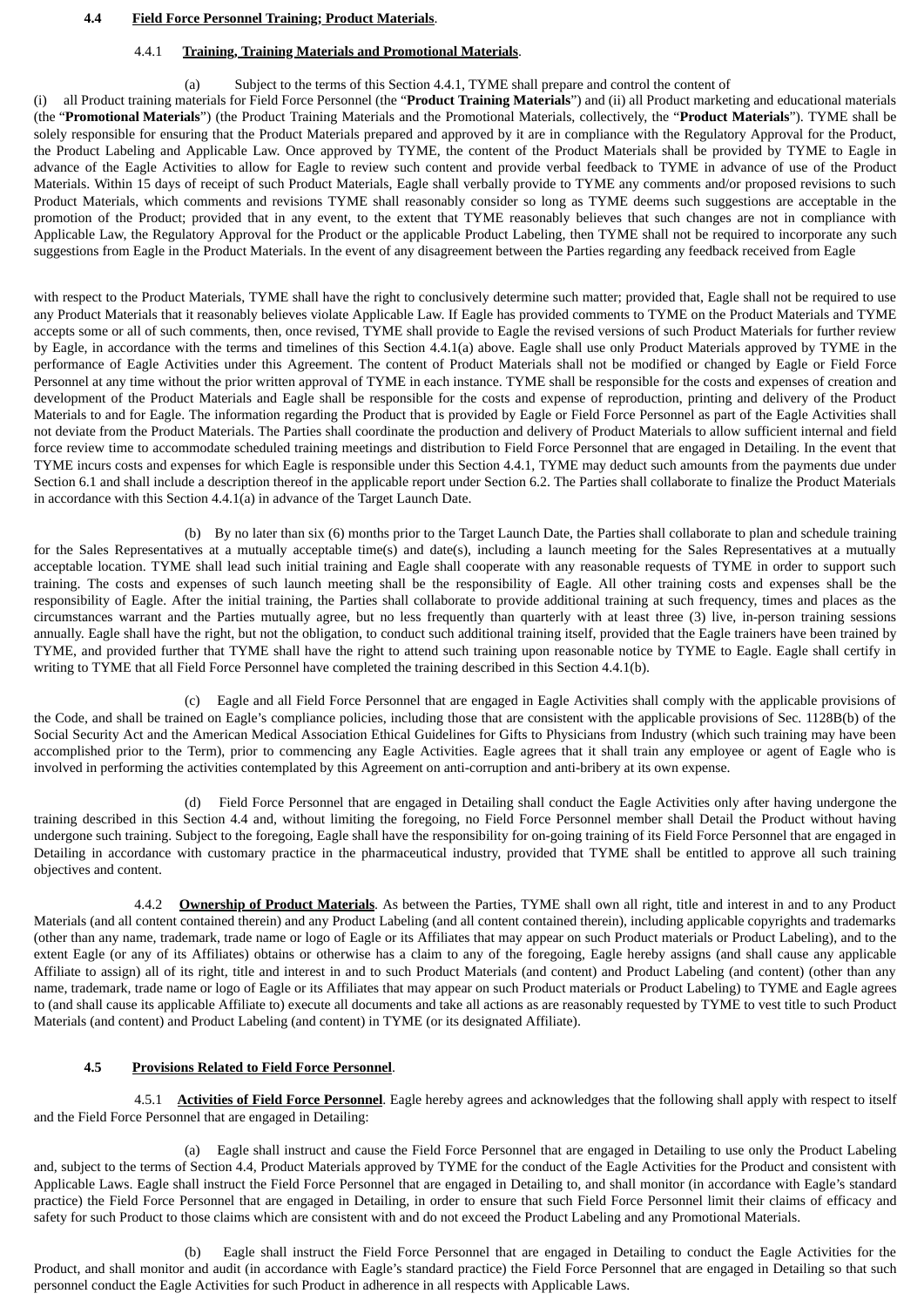(c) Eagle shall instruct the Field Force Personnel that are engaged in Detailing regarding provisions of this Agreement applicable to Details of the Product, including Section 4.2 and this Section 4.5.1.

(d) Eagle acknowledges and agrees that TYME will not maintain or procure any worker's compensation, healthcare, or other insurance for or on behalf of the Field Force Personnel, all of which shall be Eagle's sole responsibility.

(e) Eagle acknowledges and agrees that all Field Force Personnel are employees of Eagle and are not, and are not intended to be treated as, employees of TYME or any of its Affiliates, and that such individuals are not, and are not intended to be, eligible to participate in any benefits programs or in any "employee benefit plans" (as such term is defined in section 3(3) of the Employee Retirement Income Security Act of 1974, as amended) that are sponsored by TYME or any of its Affiliates or that are offered from time to time by TYME or its Affiliates to their own employees. All matters of compensation, benefits and other terms of employment for any such Field Force Personnel shall be solely a matter between Eagle and such individual. TYME shall not be responsible to Eagle, or to the Field Force Personnel, for any compensation, expense reimbursements or benefits (including vacation and holiday remuneration, healthcare coverage or insurance, life insurance, severance or termination of employment benefits, pension or profit-sharing benefits and disability benefits), payroll- related taxes or withholdings, or any governmental charges or benefits (including unemployment and disability insurance contributions or benefits and workmen's compensation contributions or benefits) that may be imposed upon or be related to the performance by Eagle or such individuals of this Agreement, all of which shall be the sole responsibility of Eagle, even if it is subsequently determined by any Governmental Authority that any such individual may be an employee or a common law employee of TYME or any of its Affiliates or is otherwise entitled to such payments and benefits.

(f) Eagle shall be solely responsible for the acts or omissions of the Field Force Personnel that are not in compliance with Applicable Law and the terms of this Agreement while performing any of the activities under this Agreement. Eagle shall be solely responsible and liable for all probationary and termination actions taken by it, as well as for the formulation, content and dissemination (including content) of all employment policies and rules (including written probationary and termination policies) applicable to its employees.

4.5.2 **Termination of Employment; Cessation of Eagle Activities**. If any Field Force Personnel leaves the employ of Eagle (or any of its Affiliates), or otherwise ceases to conduct the Eagle Activities for the Product, Eagle shall, to the extent consistent with, and in a manner similar to, its practices with respect to departures of the sales representatives or other field force personnel, as applicable, promoting, marketing or detailing other products for Eagle, account for, and shall cause such departing Field Force Personnel to return to Eagle and delete from his/her computer files (to the extent such materials or information have been provided in, or converted into, electronic form) all materials relating to the Product that have been provided to such individual, including the Product Materials and account level information, including all copies of the foregoing.

4.5.3 **Discipline**. If TYME has a reasonable basis for believing any member of the Field Force Personnel that are engaged in Detailing has violated any Applicable Laws, or failed to comply with this Agreement, then TYME shall

notify Eagle of the alleged violation and Eagle shall promptly investigate the matter and, if the allegation turns out to be true, shall take the appropriate remedial action. Subject to the foregoing, Eagle shall be solely responsible for taking any disciplinary actions in connection with its Field Force Personnel that are engaged in Detailing. If, at any time, TYME has any other compliance-related concerns regarding any Field Force Personnel Detailing, TYME's Compliance Manager shall notify Eagle's Compliance Manager of such concerns in writing and the Compliance Managers shall discuss and resolve such matters pursuant to Section 4.3.10.

4.6 **Responsibility for Eagle Activity Costs and Expenses**. Other than as expressly set out herein, Eagle shall be solely responsible for any and all costs and expenses incurred by Eagle or any of its Affiliates in connection with the conduct of the Eagle Activities for the Product hereunder, including all costs and expenses in connection with Sales Representatives, including salaries, bonuses, employment benefits, travel expenses and other expenses, credentialing, licensing, providing benefits, deducting federal, state and local payroll taxes, and paying workers' compensation premiums, unemployment insurance contributions and any other payments required by Applicable Laws to be made on behalf of employees.

4.7 **Data Sharing**. Without limiting the information that Eagle shall provide to TYME hereunder, including, without limitation, the reports deliverable under Section 4.2 hereof, TYME shall provide to Eagle certain information relating to the sale, Commercialization, marketing and promotion of the Product, as may be mutually agreed by the Parties from time to time, for use by Eagle and the Field Force Personnel in connection with the Eagle Activities. The timing of the delivery of such information shall be mutually agreed upon by the Parties, acting reasonably.

4.8 **Material Changes**. Eagle acknowledges no Product is available for Commercialization as of the date hereof and that the service levels and requirements of Eagle and its personnel under this Article IV and the accompanying Schedules are based on the Parties' current expectations regarding SM-88 (racemetyrosine)'s approval pathway in pancreatic cancer. Should SM-88 (racemetyrosine) be approved in additional or different indications, a new Product or class of Product becomes available for Commercialization, or there is otherwise a material change in TYME's requirements hereunder, the Parties agree to amend the Operating Parameters Schedule in good faith to address such development. For the avoidance of doubt, the Parties agree that any such amendment will be made in good faith to preserve the spirit and service levels established hereunder for such new indications or changes. Any disputes arising from this Section 4.8 or amendments to the Operating Parameters Schedule incident thereto that are not resolved by the Senior Officers pursuant to Section 3.4.1 shall be governed by Section 12.6.

### **ARTICLE 5 REGULATORY, SAFETY AND SURVEILLANCE, COMMERCIAL MATTERS**

5.1 **TYME Responsibility**. As between the Parties, except as expressly set out herein, all regulatory matters regarding the Product shall be the responsibility of TYME, including responsibility for all communications with Governmental Authorities, including but not limited to the FDA, related to the Product, and TYME shall have sole responsibility to seek and/or obtain any necessary approvals of any Product Labeling and the Promotional Materials used in connection with the Product, and for determining whether the same requires approval. As between the Parties, TYME shall be responsible for any reporting of matters regarding the manufacture, sale or promotion of the Product (including Adverse Events) to or with the FDA and other relevant Regulatory Authorities, in accordance with Applicable Laws. TYME shall maintain, at its cost, the Regulatory Approvals for the Product and shall comply with all Applicable Law relevant to the conduct of TYME's business with respect to the Product or pursuant to this Agreement, including, without limitation, all applicable requirements under the Act.

5.2 **Eagle Involvement**. Except as expressly permitted herein, Eagle shall not, without TYME's prior written consent, correspond or communicate with the FDA or with any other Governmental Authority concerning the Product, or otherwise take any action concerning any Regulatory Approval or other authorization under which the Product is marketed or sold. If not prohibited by any Government Authority or Applicable Law, Eagle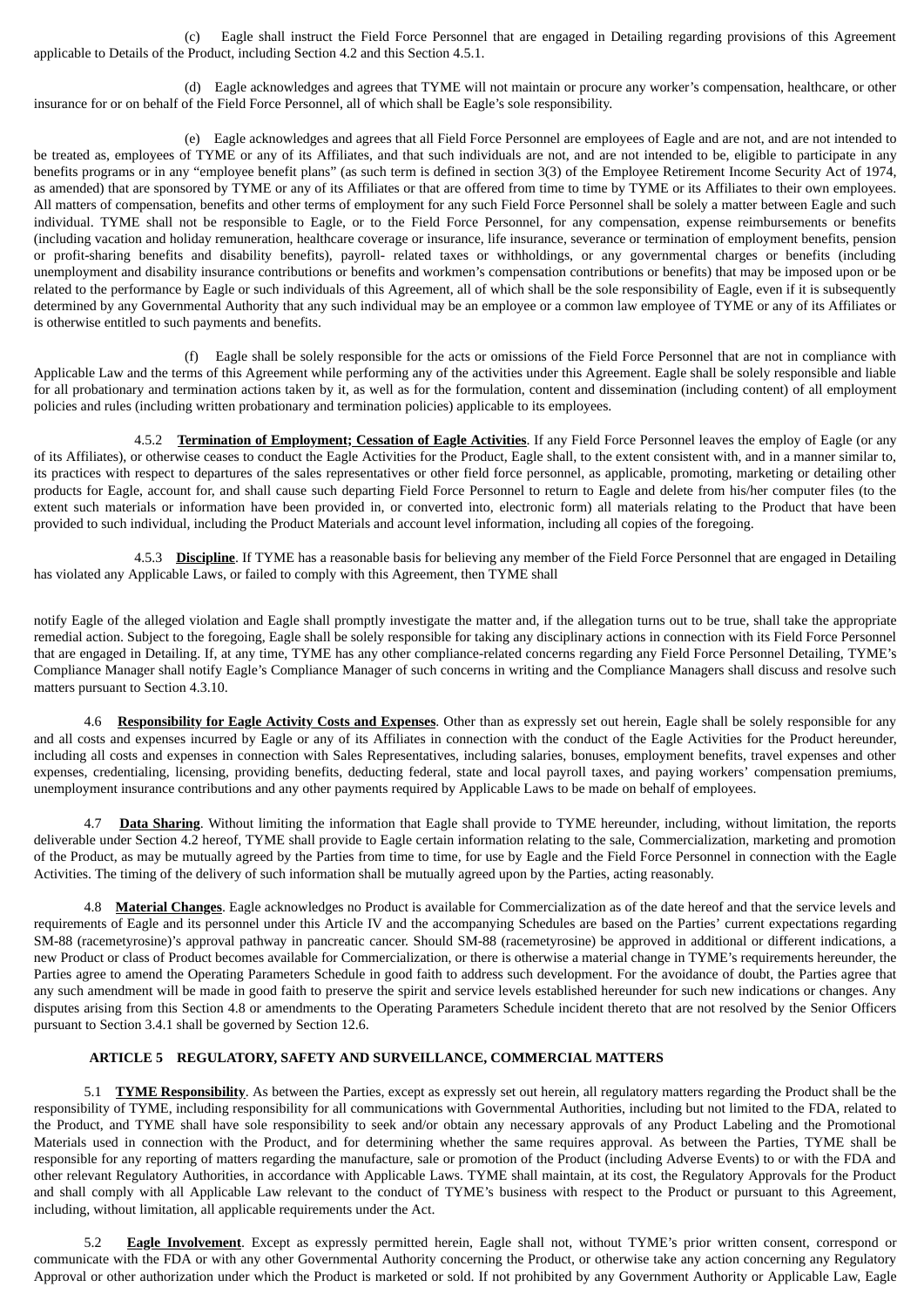shall provide to TYME, promptly upon receipt, copies of any communication from the FDA or other Governmental Authority related to the Product. If not prohibited by any Government Authority or Applicable Law, TYME has the right to review and comment on Eagle's draft responses to any Governmental Authorities relevant to Detail of the Product prior to Eagle's issuance of such response; and Eagle agrees to consider any comments or suggestions from TYME in good faith.

### **5.3 Inspections**.

5.3.1 If not prohibited by any Government Authority or Applicable Law, Eagle shall notify TYME immediately upon receipt of any notice of inspection or investigation by any Governmental Authority related to or that Eagle

reasonably believes may impact any aspect of the Eagle Activities. If not prohibited by any Government Authority or Applicable Law, TYME shall have the right to have a representative present at any such portion of the inspection involving any Eagle Activities. In such cases, Eagle shall (i) keep TYME fully informed of the progress and status of any such inspection or investigation, (ii) prior to undertaking any action pursuant to this Section 5.3.1, notify TYME of the inspection or investigation, and disclose to TYME in writing the Governmental Authorities' assertions, findings and related results of such inspection or investigation pertaining to the Eagle Activities, and (iii) provide full disclosure to TYME with respect to any action undertaken or proposed to be undertaken pursuant to this Section 5.3.1 prior to acting as it pertains to the Eagle Activities. In addition, if such findings or the Governmental Authority requests or suggests that Eagle should change any aspect of the Eagle Activities, the Parties shall work together to make any such modification; provided, however, that notwithstanding anything to the contrary herein, Eagle shall not be required to engage in any Eagle Activities to the extent any finding or Government Authority has requested or suggested that Eagle may not engage in such activity.

5.3.2 If not prohibited by any Government Authority or Applicable Law, TYME shall notify Eagle immediately upon receipt of any notice of inspection or investigation by any Governmental Authority related to or that TYME reasonably believes may impact any aspect of the Eagle Activities. In such cases, TYME shall (i) keep Eagle fully informed of the progress and status of any such inspection or investigation, (ii) disclose to Eagle in writing the Governmental Authorities' assertions, findings and related results of such inspection or investigation pertaining to the Product or its promotion, and (iii) provide full disclosure to Eagle with respect to any action undertaken or proposed to be undertaken pursuant to this Section 5.3.2 prior to acting as it pertains to the Eagle Activities. In addition, if such findings or the Governmental Authority requests or suggests that Eagle should change any aspect of the Eagle Activities, the Parties shall work together to make any such modification; provided, however, that notwithstanding anything to the contrary herein, Eagle shall not be required to engage in any Eagle Activities to the extent any finding or Government Authority has requested or suggested that Eagle may not engage in such activity.

5.4 **Pharmacovigilance**. Subject to the terms of this Agreement, no later than six (6) months prior to the Target Launch Date, TYME and Eagle (under the guidance of their respective pharmacovigilance departments, or equivalent thereof) shall identify and finalize the responsibilities the Parties shall employ to protect patients and promote their well-being in a separate safety data exchange agreement ("**Pharmacovigilance Agreement**"). These responsibilities shall include mutually acceptable guidelines and procedures for the receipt, investigation, recordation, communication and exchange (as between the Parties) of safety information, such as Adverse Events, lack of efficacy, misuse/abuse, and any other information concerning the safety of the Product. Such guidelines and procedures will be in accordance with, and enable the Parties and their Affiliates to fulfill, regulatory reporting obligations to Governmental Authorities. For the avoidance of doubt, such guidelines and procedures shall provide that any Eagle Sales Representative, Field Force Personnel or Eagle Affiliate that becomes aware of an Adverse Event shall follow all TYME policies and procedures regarding Adverse Event reporting, including TYME's Adverse Event Reporting standard operating procedure, which shall be provided to Eagle for training prior to the Target Launch Date. The Pharmacovigilance Agreement shall provide that: (i) TYME shall be responsible for all pharmacovigilance activities regarding the Product, including signal detection, medical surveillance, risk management, medical literature review and monitoring, Adverse Event reporting and responses to Governmental Authority requests or enquiries, and shall provide information related thereto to Eagle, and (ii) in the event Eagle receives safety information regarding the Product, or information regarding any safety-related regulatory request or inquiry, Eagle shall notify TYME as soon as practicable, but, in any event, within the timelines set forth in the Pharmacovigilance Agreement.

5.5 **Unsolicited Requests for Medical Information**. Eagle shall direct to TYME any unsolicited requests for off-label medical information from health care professionals with respect to the Product promptly following receipt by Eagle (but in no event later than two (2) days after receipt). TYME shall, within two (2) days following receipt of any such request from Eagle, address any such requests directly.

5.6 **Recalls and Market Withdrawals**. As between the Parties, TYME shall have the sole right to determine whether to implement, and to implement, a recall, field alert, withdrawal or other corrective action related to the Product. TYME shall bear the cost and expense of any such recall, field alert, withdrawal or other corrective action. Each Party shall promptly (but in any case, not later than one (1) day after) notify the other Party in writing of any order, request or directive of a court or other Governmental Authority to recall or withdraw the Product.

5.7 **Certain Reporting Responsibilities**. Notwithstanding the foregoing provisions of this ARTICLE 5, each Party shall be responsible for its own federal, state and local government pricing reporting and payment transparency reporting in the Territory arising from its Product promotional activities and related expenditures pursuant to Applicable Law. It is the intention of the Parties that any payments or transfer of value by a Party as it relates to the Product shall constitute transfers of

value by that Party and such Party shall be responsible for the reporting described in the immediately preceding sentence. However, if a Party is deemed to have provided any payments or transfers of value to a Third Party on behalf of the other Party as it relates to the Product, then such Party shall provide to the other Party, in a format reasonably acceptable to such other Party, the data and other information on a timely basis (i.e., in the case of manual reporting of such data and other information, within 30 days following the end of each Fiscal Quarter, and, in the case of automated reporting of such data and other information, on a periodic basis during each Fiscal Quarter as reasonably requested by such other Party) for such other Party's reporting under the Physician Payments Sunshine Act and other Applicable Laws.

5.8 **Booking of Sales Revenues**. TYME shall retain ownership of the rights to the Product and record on its books all revenues from sales of the Product. TYME shall be exclusively responsible for accepting and filling purchase orders, billing, and returns with respect to the Product. If Eagle receives an order for the Product, it shall promptly transmit such order to TYME (or its designee) for acceptance or rejection. TYME shall have sole responsibility for shipping, distribution and warehousing of the Product, and for the invoicing and billing of purchasers of the Product and for the collection of receivables resulting from the sales of the Product in the Territory.

5.9 **Returns**. Eagle is not authorized to accept any Product returns. Eagle shall advise any customer who attempts to return any Product to Eagle (or its Affiliates) that such Product must be shipped by the customer to the facility designated by TYME from time to time (and in accordance with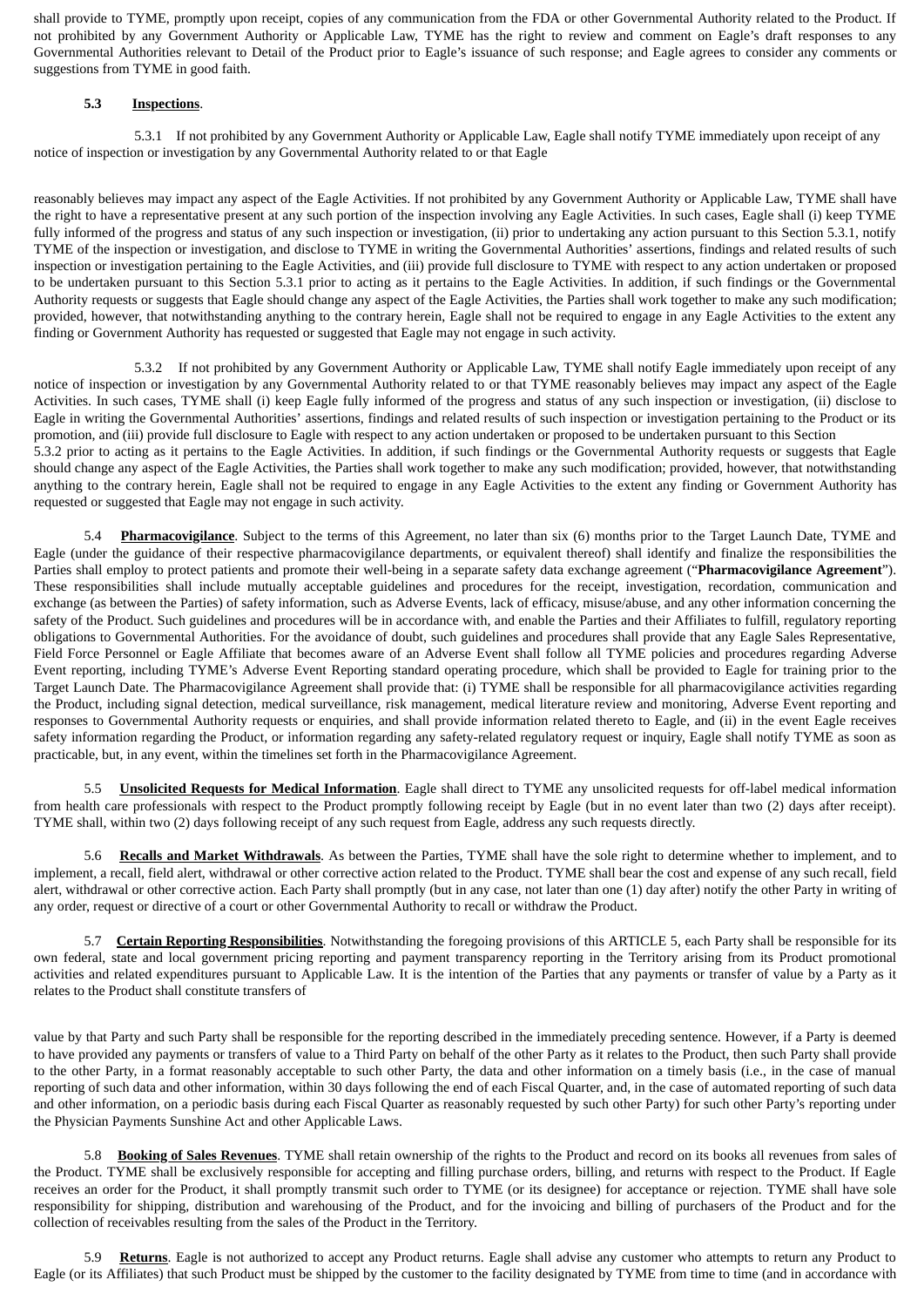other instructions provided by TYME). TYME shall provide to Eagle written instructions as to how Eagle should handle any Product that is actually physically returned to Eagle. Eagle shall take no other actions with respect to such return without the prior written consent of TYME.

5.10 **Development; Manufacturing; Distribution**; **Marketing**. TYME shall have the sole authority to Develop, Commercialize, manufacture, package, label, warehouse, sell and distribute the Product in the Territory. TYME shall use Commercially Reasonable Efforts to Develop and Commercialize at least one (1) Product in the Field in the Territory. Following the acceptance of the NDA for SM-88 (racemetyrosine) by the FDA and no later than 90 days prior to the Target Launch Date, TYME shall use Commercially Reasonable Efforts to cause sufficient quantities of Product to be available in inventory to promptly fill orders throughout the Territory and otherwise meet the forecasted demand for Product in the Territory. If, despite such efforts, there is insufficient supply of Product to meet demand, then TYME shall use Commercially Reasonable Efforts to promptly address such insufficiency. TYME shall contractually require (and shall use commercially reasonable efforts to enforce such contractual provisions) that all Product is manufactured, shipped, sold and distributed in accordance with all Product specifications and all Applicable Law and that its contract manufacturers and/or suppliers of Product operate their facilities in accordance with Applicable Law. TYME shall ensure that all Product Labeling complies with the applicable Regulatory Approval for the Product and Applicable Law. Other than as set forth in this Agreement, TYME shall be responsible for all marketing of the Product in the Territory.

### **ARTICLE 6 FINANCIAL PROVISIONS**

### **6.1 Promotion Fee**.

### 6.1.1 **Calculation of Promotion Fee**.

(a) Subject to Section 6.1.2, commencing with the Fiscal Quarter following the First Commercial Sale, as consideration for the Eagle Activities performed by Eagle, TYME shall pay Eagle a promotion fee based on Net Sales during the Term, calculated by multiplying fifteen percent (15%) by Net Sales of all Product in the Territory in each Fiscal Quarter.

(b) At any time after the date hereof, TYME shall have the right to terminate Eagle's right to Detail and Promote the Product in the Territory in the Field upon a payment to Eagle of all accrued, earned but unpaid promotion fee amounts plus the Buyout Amount.

6.1.2 **Adjustment of Promotion Fee**. In the event that Eagle fails to satisfy the Eagle Quarterly Minimum Details for the Product or fails to demonstrate Commercially Reasonable Efforts to execute on other aspects of the Sales Plan then in effect for a period of two (2) consecutive Fiscal Quarters, the promotion fee payable by TYME pursuant to Section 6.1.1(a) shall be reduced to twelve percent (12%) for subsequent Fiscal Quarters and Eagle shall continue to receive such reduced promotion fee until such Fiscal Quarter in which Eagle satisfies the Eagle Quarterly Minimum Details for the Product or demonstrates Commercially Reasonable Efforts to execute on other aspects of the Sales Plan, as the case may be.

Eagle's failure to meet the Eagle Quarterly Minimum Details or to demonstrate Commercially Reasonable Efforts to execute on other aspects of the Sales Plan then in effect for the Product for a period of four (4) consecutive Fiscal Quarters shall be deemed a material breach of this Agreement (it being understood that a failure to meet the Eagle Quarterly Minimum Details or to demonstrate Commercially Reasonable Efforts to execute on other aspects of the Sales Plan then in effect for the Product for any period less than four consecutive Fiscal Quarters shall not alone be deemed a material breach of this Agreement). For the avoidance of doubt, notwithstanding anything to the contrary herein, such material breach of this Agreement shall give rise to TYME's immediate ability to terminate the Agreement pursuant to Section 11.2.2 and shall not be subject to any cure period.

### **6.2 Reports; Payments**.

6.2.1 **Quarterly Reports and Payments**. Within fifteen (15) Business Days after the end of each Fiscal Quarter during the Term, TYME shall provide to Eagle a written report setting forth in reasonable detail the calculation of the Net Sales for such Fiscal Quarter and the promotion fee payable in respect of such Net Sales in accordance with Section 6.1, including the number of units of the Product shipped to patients in the Territory during such Fiscal Quarter, together with an itemized list of such units by Target Professional writing the applicable prescription. Within sixty (60) days after the end of each Fiscal Quarter during the Term, TYME shall pay to Eagle the undisputed portion of the promotion fee payable in respect of such Net Sales in accordance with Section 6.1. If this Agreement terminates or expires during a Fiscal Quarter, the promotion fee payable to Eagle under Section 6.1 shall be calculated only on the Net Sales that occurred during prior to the effective date of such termination or expiration in such Fiscal Quarter.

6.2.2 **Monthly Estimate Reports**. Within fifteen (15) Business Days of the end of each month within each Fiscal Quarter, TYME shall provide to Eagle a written report setting forth TYME's good faith estimate of the Net Sales and the estimated promotion fee payable in respect of such Net Sales for each of such calendar month and the Fiscal Quarter- to-date period, together with its good faith estimates of each of the items described in Section 6.2.1 above. The Parties acknowledge and agree that the monthly reports shall only set forth TYME's good faith estimates of the items contained therein and are being provided to Eagle for information purposes only and shall not be determinative of the any amounts due hereunder.

6.2.3 **Payment Adjustments**. If new information becomes available after the close of a Fiscal Quarter under the process described in Section 6.2.1 that would adjust the amount of recognized Net Sales or payments under this Agreement, such adjustments shall be made in the Fiscal Quarter they become available. Additions or deductions in payments resulting from any adjustments shall be applied to the next regularly scheduled quarterly payment.

6.2.4 **Disputes**. Promptly upon receipt of the quarterly or monthly reports described in this Section 6.2, Eagle shall review such reports and, in the event that Eagle disputes any of the items described in such report, Eagle shall promptly notify TYME of any such disputes. The Parties shall meet promptly thereafter to attempt to resolve such disputes.

6.2.5 **Manner of Payment**. All payments under this Agreement shall be made in US Dollars by wire transfer or Automated Clearing House to a bank account designated in writing by Eagle or TYME, as applicable, which shall be designated at least five (5) Business Days before such payment is due.

6.2.6 **Late Payments**. If Eagle does not receive payment of any sum due to it on or before the due date, simple interest shall thereafter accrue on the sum due to Eagle from the due date until the date of payment at the prime rate published in the Wall Street Journal on the due date plus two percent (2.0%) per annum or the maximum rate allowable by Applicable Law, whichever is less. Notwithstanding the foregoing, if the reason for any late payment is resulting from or arising out of any act or omission on the part of Eagle, including, but not limited to, any delay providing the payment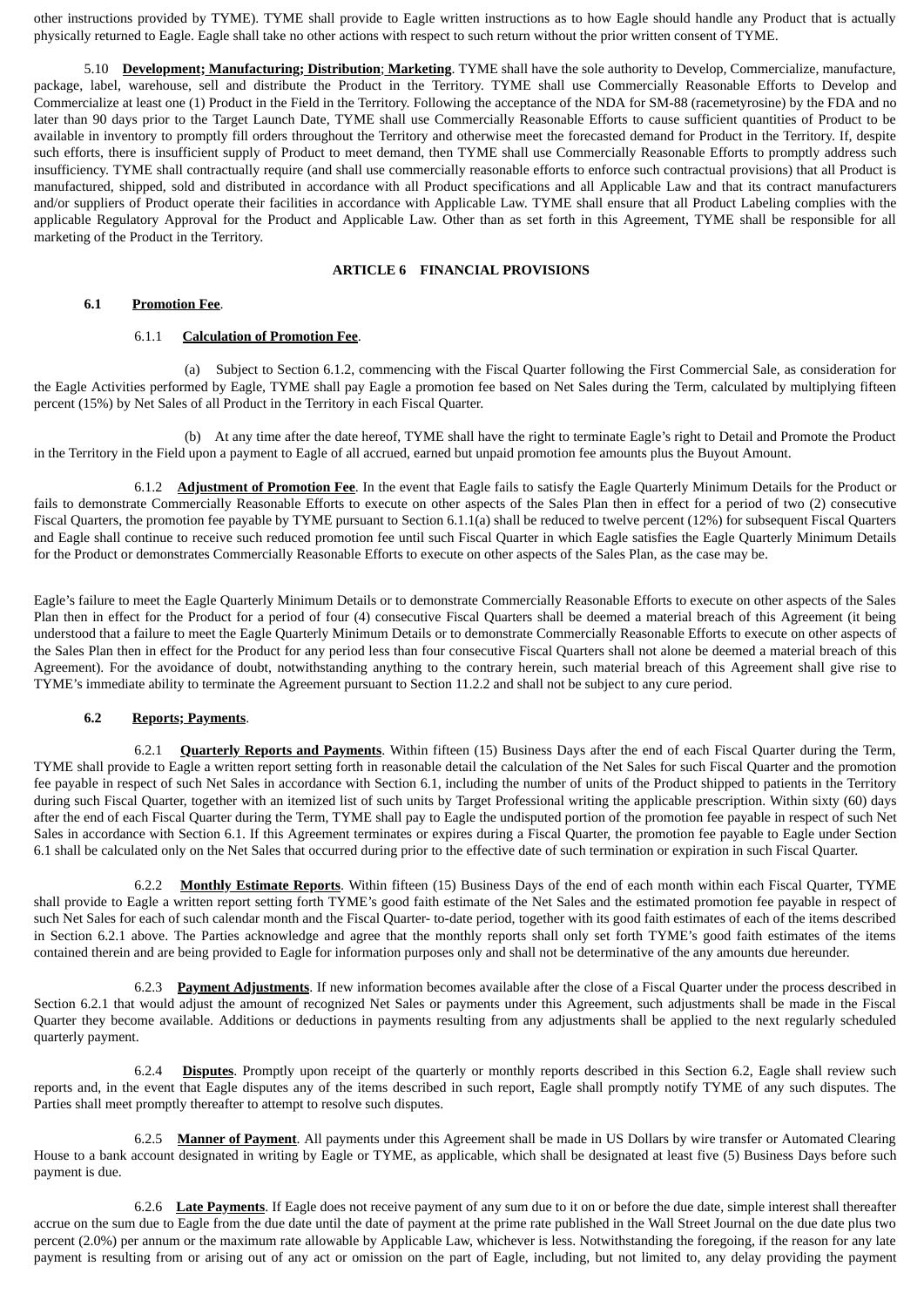instructions pursuant to Section 6.2.5, such interest shall not accrue. For clarity, any payments due from adjustments under Section 6.2.3 shall not be considered late payments.

6.3 **Taxes**. To the extent TYME is required to deduct and withhold taxes from any payment to Eagle, TYME shall pay the amounts of such taxes to the proper Governmental Authority in a timely manner and promptly transmit to Eagle an official tax receipt or other evidence of timely payment sufficient to enable Eagle to claim the payment of such taxes as a deduction or tax credit. Eagle may provide to TYME any tax forms that may be reasonably necessary in order for TYME to not withhold tax and TYME shall dispense with withholding, as applicable. TYME shall provide Eagle with reasonable assistance to enable the recovery, as permitted by Applicable Laws, of withholding taxes.

6.4 **Recordkeeping**. Each Party shall maintain complete and accurate books and records in sufficient detail, in accordance with GAAP (to the extent applicable and in accordance with the Agreement) and all Applicable Law, to enable verification of the performance of such Party's obligations under this Agreement and any payments due to a Party under this Agreement. Unless otherwise specified herein, the books and records for a given Fiscal Year of the Term shall be maintained for a period of three (3) years after the end of such Fiscal Year or longer if required by Applicable Law.

6.5 **Eagle Rights***.* Eagle shall have the right, at its own expense, during normal business hours and upon reasonable prior notice, through an independent certified public accountant reasonably acceptable to Tyme, and upon execution of a confidentiality agreement reasonably satisfactory to TYME in form and substance, to inspect the applicable records and books maintained by TYME solely for purposes of verifying the accuracy of Net Sales amounts reported by TYME pursuant to Section 6.2.1 hereof and the fees payable by TYME to Eagle under this Agreement in respect of such amounts. For clarity, such inspection right described in this Section 6.5 shall be limited to only those books and records of payment reports and amounts owed to Eagle as a result of Tyme's achievement of Net Sales of the Product in the Territory under this Agreement and (i) may be conducted no more than once per calendar year, (ii) may only cover the most recently completed Fiscal Year and the two (2) years prior to such Fiscal Year, and (iii) may not be conducted in March through June of any given Fiscal Year. Disputes, if any, must be submitted to TYME within sixty (60) days after the completion of such inspection. TYME shall reasonably cooperate in any such inspection or audit conducted by Eagle. Eagle shall treat all information subject to review under this Section 6.5 in accordance with the confidentiality provisions of this Agreement.

### **ARTICLE 7 INTELLECTUAL PROPERTY**

### **7.1 Ownership of Intellectual Property**.

7.1.1 **Eagle Property**. TYME acknowledges that Eagle owns or is licensed to use certain Know-How relating to proprietary sales and marketing information, methods and plans that has been independently developed or licensed by Eagle (such Know-How, the "**Eagle Property**"). The Parties agree that any improvement, enhancement or modification made, discovered, conceived, or reduced to practice by Eagle to any Eagle Property in performing its activities pursuant to this Agreement which is not primarily related to the Product, or which is not otherwise derived from the Confidential Information of TYME, shall be deemed Eagle Property. Eagle hereby grants to TYME a fully paid-up, royalty free, non-transferable, non- exclusive perpetual license (with a limited right to sub-license to its Affiliates) to any Eagle Property that appears on, embodied on or contained in Product Materials or Product Labeling solely for use in connection with TYME's promotion or other Commercialization of the Product in the Territory.

7.1.2 **TYME Property**. Subject to the terms of Section 7.1.1, TYME shall have and retain sole and exclusive right, title and interest in and to all inventions, developments, discoveries, writings, trade secrets, Know-How, methods, practices, procedures, designs, improvements and other technology, whether or not patentable or copyrightable, and any patent applications, patents, or copyrights based thereon (collectively, "**Intellectual** Property") relating to the Product that are (i) owned or controlled by TYME as of the Effective Date, (ii) made, discovered, conceived, reduced to practice or generated by TYME (or its employees or representatives) during the Term, or (iii) made, discovered, conceived, reduced to practice or generated by Eagle (or its employees or representatives) in performing its activities pursuant to this Agreement to the extent primarily related to the Product or which is otherwise derived from the Confidential Information of TYME ("**Inventions**"). Eagle agrees to assign, and hereby does assign, to TYME (and shall cause its Affiliates and its and their respective employees and other representatives to assign to TYME) any and all right, title and interest that Eagle (or any such Affiliates, employees or other representatives) may have in or to any Invention. For clarity, any and all Inventions and any information contained therein or related thereto shall constitute Confidential Information of TYME.

7.2 **Title to Trademarks and Copyrights**. The ownership, and all goodwill from the use, of any TYME Trademarks and Copyrights shall at all times vest in and inure to the benefit of TYME, and Eagle shall assign, and hereby does assign, any rights it may have in the foregoing to TYME. Eagle shall not, directly or indirectly, adopt, apply for or acquire any trademarks, trade names, or domain names that include or are confusingly similar to any of the TYME Trademarks and Copyrights.

**Protection of Trademarks and Copyrights**. As between the Parties, TYME shall have the sole right (but not the obligation), as determined by TYME in its sole discretion, to (i) maintain the TYME Trademarks and Copyrights and/or (ii) protect, enforce and defend the TYME Trademarks and Copyrights. Eagle shall give notice to TYME of any infringement of, or challenge to, the

validity or enforceability of the TYME Trademarks and Copyrights promptly after learning of such

infringement or challenge. If TYME institutes an action against Third Party infringers or takes action to defend the TYME Trademarks and Copyrights, Eagle shall reasonably cooperate with TYME, at TYME's cost and expense. Any recovery obtained by TYME as a result of such proceeding or other actions, whether obtained by settlement or otherwise, shall be retained by TYME. Eagle shall not have any right to institute any action to defend or enforce the TYME Trademarks and Copyrights.

7.4 **Protection of Patent Rights**. As between the Parties, TYME shall have the sole right (but not the obligation), as determined by TYME in its sole discretion, to (i) prosecute and maintain the TYME Patent Rights and/or (ii) protect, enforce and defend the TYME Patent Rights. Eagle shall give notice to TYME of any misappropriation or infringement of, or challenge to, the validity or enforceability of the TYME Patent Rights promptly after learning of such misappropriation or infringement or challenge. If TYME institutes an action against Third Party infringers or takes action to stop the misappropriation or infringement of the TYME Patent Rights, Eagle shall reasonably cooperate with TYME, at TYME's cost and expense. Any recovery obtained by TYME as a result of such proceeding or other actions, whether obtained by settlement or otherwise, shall be retained by TYME. Eagle shall not have any right to institute any action to defend or enforce the TYME Patent Rights.

7.5 **Disclosure of Know-How**. For clarity, the Parties hereby agree and acknowledge that to the extent that either Party hereto has disclosed, or in the future discloses, to the other Party any Know-How or other Intellectual Property of such Party or its Affiliates pursuant to this Agreement, the other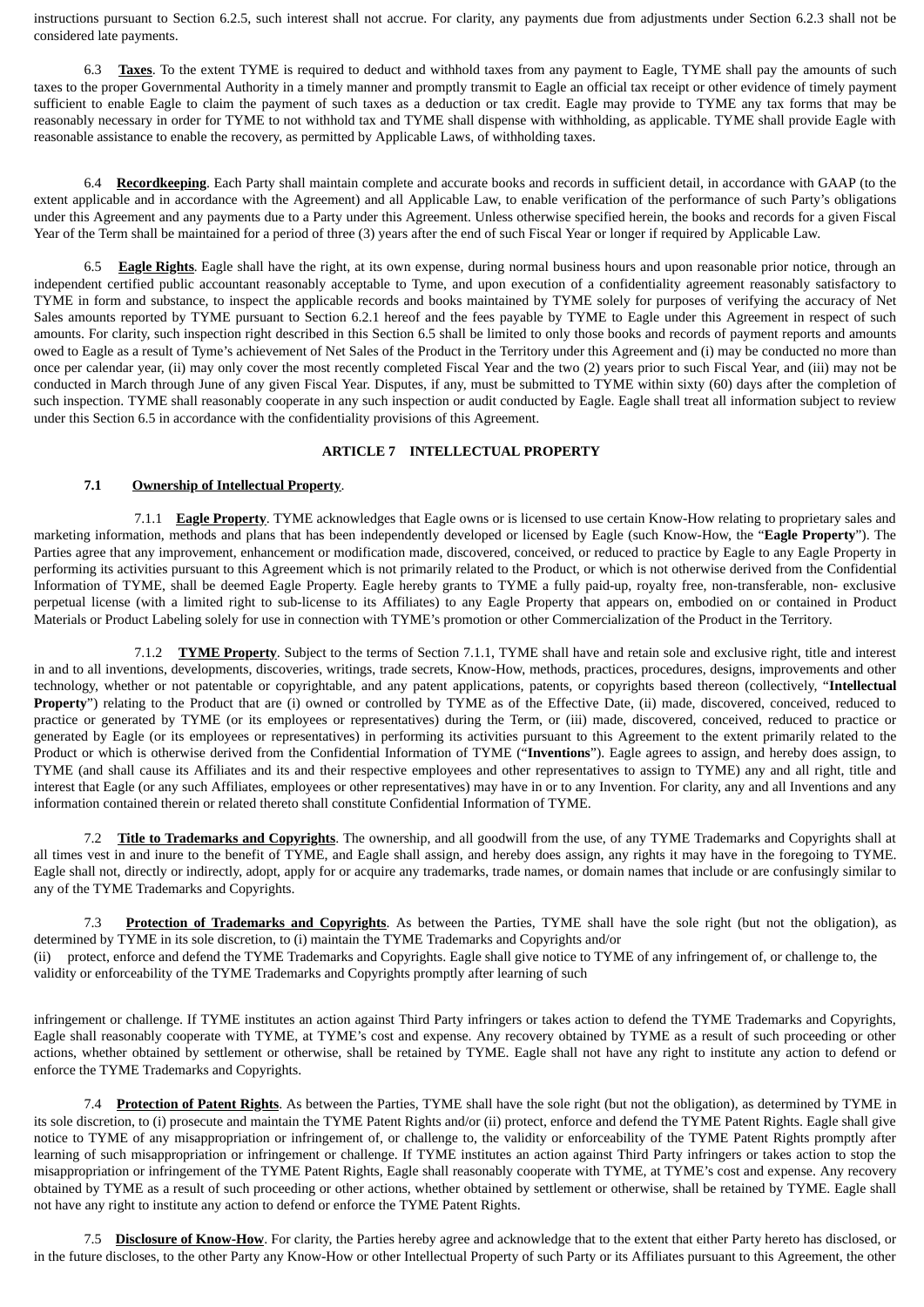Party shall not acquire any ownership rights in such Know-How or other Intellectual Property by virtue of this Agreement or otherwise, and as between the Parties, all ownership rights therein shall remain with the disclosing Party (or its Affiliate).

### **ARTICLE 8 CONFIDENTIALITY**

### **8.1 Confidential Information**.

8.1.1 **Confidentiality and Non-Use**. Each Party agrees that, during the Term and for a period of five (5) years thereafter, it shall keep confidential and shall not publish or otherwise disclose and shall not use for any purpose other than as provided for in this Agreement (which includes the exercise of its rights or performance of any obligations hereunder) any Confidential Information furnished to it by or on behalf of the other Party pursuant to this Agreement, except to the extent expressly authorized by this Agreement or otherwise agreed in writing by the Parties. Without limiting the foregoing, each Party shall use at least the same standard of care as it uses to protect its own Confidential Information to ensure that its employees, agents, consultants and contractors do not disclose or make any unauthorized use of such Confidential Information. Each Party shall promptly notify the other upon discovery of any unauthorized use or disclosure of the other's Confidential Information. Any and all information and materials disclosed by a Party pursuant to the Confidentiality Agreement between the Parties dated June 25, 2019 (the "**Confidentiality Agreement**") shall be deemed Confidential Information disclosed pursuant to this Agreement. The foregoing confidentiality and non-use obligations shall not apply to any portion of the other Party's Confidential Information that the receiving Party can demonstrate by competent tangible evidence:

(a) was already known to the receiving Party or its Affiliate, other than under an obligation of confidentiality, at the time of disclosure to the receiving Party;

(b) was generally available to the public or otherwise part of the public domain at the time of its disclosure to the receiving

Party;

(c) became generally available to the public or otherwise part of the public domain after its disclosure and other than through

any act or omission of the receiving Party or its Affiliates in breach of this Agreement;

(d) was disclosed to the receiving Party or its Affiliate by a Third Party who has a legal right to make such disclosure and who did not obtain such information directly or indirectly from the other Party (or its Affiliate); or

(e) was independently discovered or developed by the receiving Party or its Affiliate without access to or aid, application, use of the other Party's Confidential Information, as evidenced by a contemporaneous writing.

8.1.2 **Authorized Disclosure**. Notwithstanding the obligations set forth in Section 8.1.1, a Party may disclose the other Party's Confidential Information and the terms of this Agreement to the extent:

(a) such disclosure is reasonably necessary  $(x)$  to comply with the requirements of Governmental Authorities; or  $(y)$  for the prosecuting or defending litigation as contemplated by this Agreement;

(b) such disclosure is reasonably necessary to its Affiliates, employees, agents, consultants and contractors on a need-toknow basis for the sole purpose of performing its obligations or exercising its rights under this Agreement; provided that in each case, the disclosees are bound by obligations of confidentiality and non-use consistent with those contained in this Agreement and the disclosing Party shall be liable for any failures of such disclosees to abide by such obligations of confidentiality and non-use; or

(c) such disclosure is reasonably necessary to comply with Applicable Laws, including regulations promulgated by applicable securities exchanges, court order, administrative subpoena or order.

Notwithstanding the foregoing, in the event a Party is required to make a disclosure of the other Party's Confidential Information pursuant to Section 8.1.2(a) or 8.1.2(c), such Party shall, if permitted, promptly notify the other Party of such required disclosure and shall use reasonable efforts to assist the other Party (at the other Party's cost) in obtaining, a protective order preventing or limiting the required disclosure.

8.2 **Public Announcements**. No public announcement or statements (including presentations to investor meetings and customer updates) concerning the existence of or terms of this Agreement or incorporating the marks of the other Party or their respective Affiliates shall be made, either directly or indirectly, by either Party or a Party's Affiliates, without first obtaining the written approval of the other Party and agreement upon the nature, text and timing of such announcement or disclosure. Either Party shall have the right to make any such public announcement or other disclosure required by Applicable Law after such Party has provided to the other Party a copy of such announcement or disclosure and an opportunity to comment thereon and the disclosing Party shall reasonably consider the other Party's comments. Each Party agrees that it shall cooperate fully with the other with respect to all disclosures regarding this Agreement to the Securities Exchange Commission and any other Governmental Authorities, including requests for confidential treatment of proprietary information of either Party included in any such disclosure. Once any written statement is approved for disclosure by the Parties or information is otherwise made public in accordance with this Section 8.2, either Party may make a subsequent public disclosure of the same contents of such statement in the same context as such statement without further approval of the other Party. Notwithstanding anything to the contrary contained herein, in no event shall either Party disclose any financial information of the other without the prior written consent of such other Party, unless such financial information already has been publicly disclosed by the Party owning the financial information or otherwise has been made part of the public domain by no breach of a Party of its obligations under this ARTICLE 8.

### **ARTICLE 9 REPRESENTATIONS AND WARRANTIES; ADDITIONAL COVENANTS**

9.1 **Representations and Warranties of TYME**. TYME represents and warrants to Eagle as of the Effective Date that:

- 9.1.1 it is a corporation duly organized and validly existing under the laws of the state or other jurisdiction of its incorporation;
- 9.1.2 the execution, delivery and performance of this Agreement by it has been duly authorized by all requisite corporate action;
- 9.1.3 it has the power and authority to execute and deliver this Agreement and to perform its obligations

hereunder;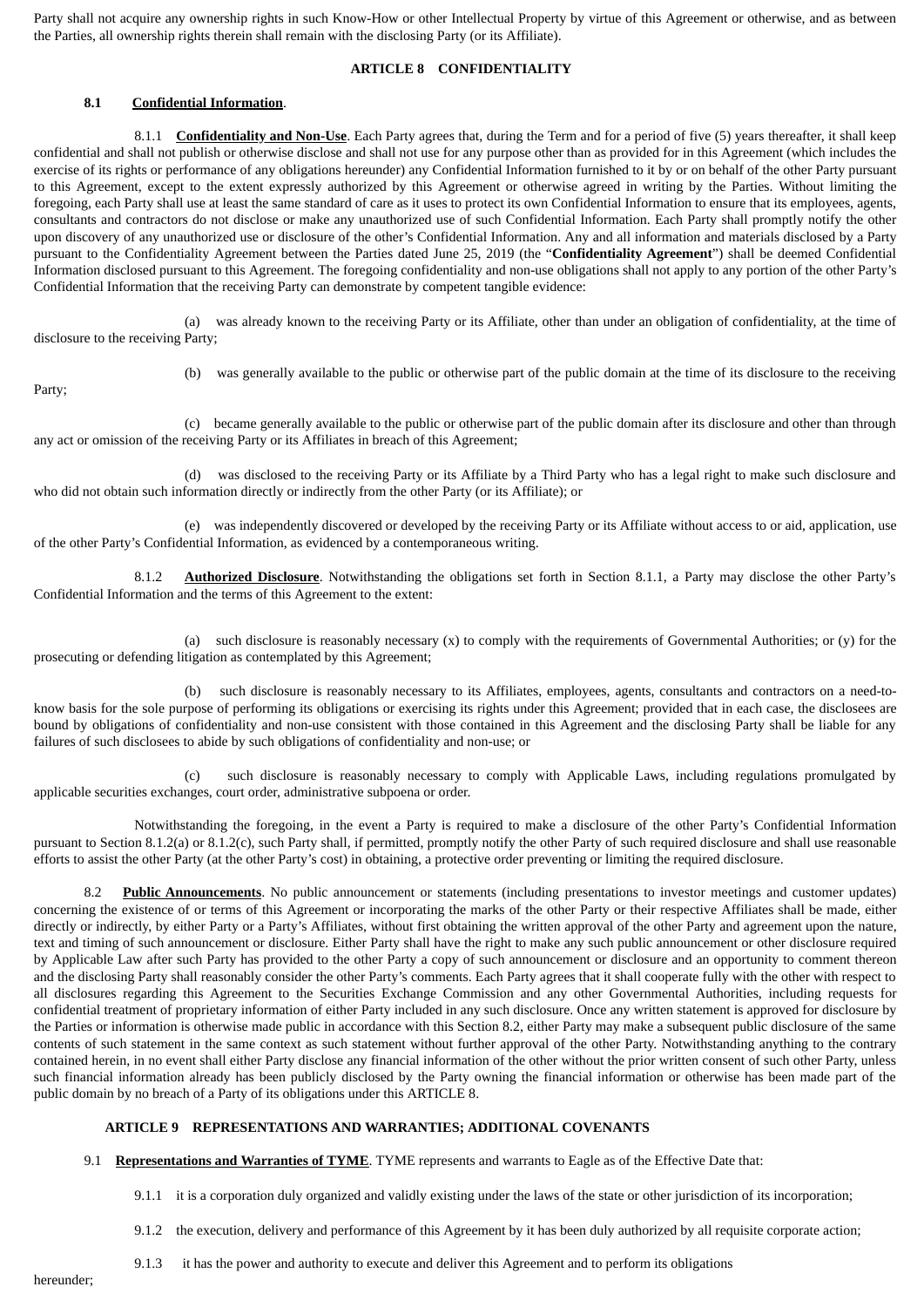9.1.4 this Agreement constitutes a legal, valid and binding obligation enforceable against it in accordance with its terms, subject to the effects of bankruptcy, insolvency or other laws of general application affecting the enforcement of creditor rights, judicial principles affecting the availability of specific performance and general principles of equity (whether enforceability is considered a proceeding at law or equity);

9.1.5 the execution, delivery and performance of this Agreement by TYME does not require the consent of any Person (including under any agreement with a Third Party) or the authorization of (by notice or otherwise) any Governmental Authority including the FDA;

9.1.6 there is no action, suit or proceeding pending or, to the knowledge of TYME, threatened, against TYME or any of its Affiliates, or to the knowledge of TYME, any Third Party acting on their behalf, which would be reasonably expected to impair, restrict or prohibit the ability of TYME or Eagle to perform its obligations and enjoy the benefits of this Agreement;

9.1.7 it has no knowledge of any information relating to the safety or efficacy of the Product or any communications with any Governmental Authority, which would reasonably be expected to materially impair, restrict, prohibit or affect TYME's ability to perform its obligations and enjoy the benefits of this Agreement;

9.1.8 it is in compliance in all material respects with all Applicable Laws applicable to the subject matter of this Agreement;

9.1.9 it is not a party to any agreement or arrangement with any Third Party or under any obligation or restriction agreement (including any outstanding order, judgment or decree of any court or administrative agency) which in any way limits or conflicts with its ability to execute and deliver this Agreement and to fulfill any of its obligations under this Agreement;

9.1.10 it is currently conducting a Pivotal Clinical Study for SM-88 (racemetyrosine) though its TYME- 88-Panc trial and SM-88 (racemetyrosine) is also being studied in the Pancreatic Cancer Action Network adaptive Phase II/III trial known as Precision Promise<sub>SM</sub>, which TYME believes can serve as a Pivotal Clinical Study; however, TYME does not currently have an NDA for SM-88 (racemetyrosine) accepted by the FDA;

9.1.11 neither TYME nor any of its personnel (i) have been debarred under the 21 U.S.C. § 335a, (ii) are excluded, debarred, suspended, or otherwise ineligible to participate in the federal health care programs or in federal procurement or nonprocurement programs, (iii) are convicted of a criminal offense that falls within the ambit of the federal statute providing for mandatory exclusion from participation in federal health care programs but has not yet been excluded, debarred, suspended, or otherwise declared ineligible to participate in those programs, (iv) are listed on the HHS/OIG List of Excluded Individuals/Entities (available through the Internet at http://oig.hhs.gov) or (v) are listed on the General Services Administration's List of Parties Excluded from Federal Programs (available through the Internet at hhtp://epls.arnet.gov). If, during the Term, TYME or any of its personnel becomes or is the subject of a proceeding that could lead to, as applicable, (i) debarment under 21 U.S.C. § 335a, (ii) exclusion, debarment, suspension or ineligibility to participate in the federal health care programs or in federal procurement or nonprocurement programs, (iii) convicted (or conviction) of a criminal offense that falls within the ambit of the federal statute providing for mandatory exclusion from participation in federal healthcare programs,

(iv) listed (or listing) on the HHS/OIG List of Excluded Individuals/Entities (available through the Internet at http://oig.hhs.gov) or (v) listed (or listing) on the General Services Administration's List of Parties Excluded from Federal Programs (available through the Internet at hhtp://epls.arnet.gov), TYME shall immediately notify Eagle, and Eagle shall have the option to prohibit such Person from performing work relating to this Agreement or the Product; and

9.1.12 the Product Materials provided by TYME to Eagle for the conduct of Eagle Activities are, and shall be, compliant with the Regulatory Approval for the Product, the Product Labeling and Applicable Law.

### 9.2 **Representations and Warranties of Eagle**. Eagle represents and warrants to TYME as of the Effective Date

that:

9.2.1 it is a corporation duly organized and validly existing under the laws of the state or other jurisdiction of its incorporation;

9.2.2 the execution, delivery and performance of this Agreement by it has been duly authorized by all requisite corporate action;

9.2.3 it has the power and authority to execute and deliver this Agreement and to perform its obligations

hereunder;

9.2.4 this Agreement constitutes a legal, valid and binding obligation enforceable against it in accordance with its terms, subject to the effects of bankruptcy, insolvency or other laws of general application affecting the enforcement

of creditor rights, judicial principles affecting the availability of specific performance and general principles of equity (whether enforceability is considered a proceeding at law or equity);

9.2.5 the execution, delivery and performance of this Agreement by Eagle does not require the consent of any Person or the authorization of (by notice or otherwise) any Governmental Authority or the FDA;

9.2.6 there is no action, suit or proceeding pending or, to the knowledge of Eagle, threatened, against Eagle or any of its Affiliates, or to the knowledge of Eagle, any Third Party acting on their behalf, which would be reasonably expected to impair, restrict or prohibit the ability of TYME or Eagle to perform its obligations and enjoy the benefits of this Agreement;

9.2.7 it is in compliance in all material respects with all Applicable Laws applicable to the subject matter of this Agreement;

9.2.8 it is not a party to any agreement or arrangement with any Third Party or under any obligation or restriction agreement (including any outstanding order, judgment or decree of any court or administrative agency) which in any way limits or conflicts with its ability to execute and deliver this Agreement and to fulfill any of its obligations under this Agreement;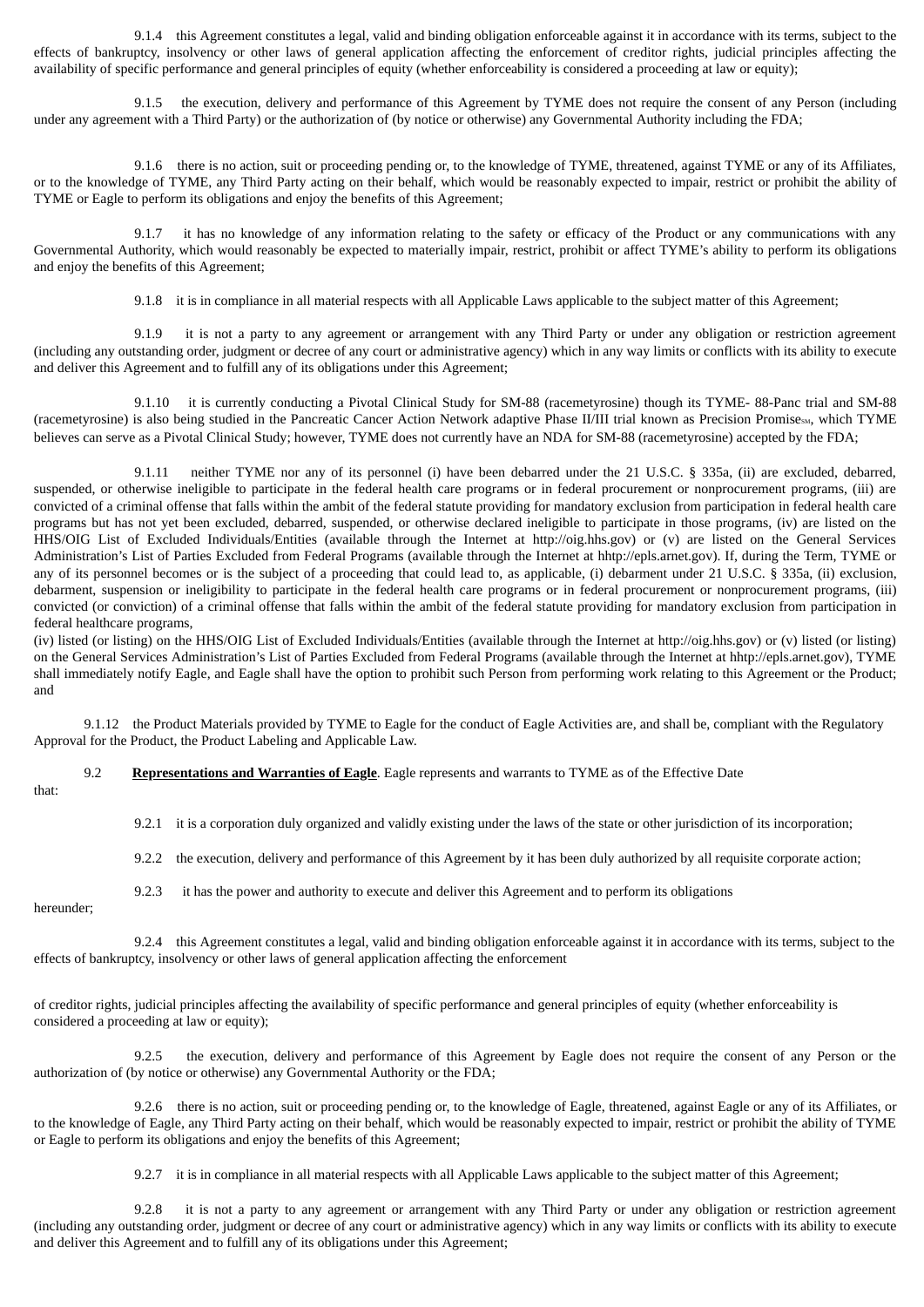9.2.9 it has no knowledge of any information relating to any communications with any Governmental Authority, which would reasonably be expected to materially impair, restrict, prohibit or affect Eagle's ability to perform its obligations and enjoy the benefits of this Agreement;

9.2.10 neither Eagle nor any of its personnel (i) have been debarred under the 21 U.S.C. § 335a, (ii) are excluded, debarred, suspended, or otherwise ineligible to participate in the federal health care programs or in Federal procurement or nonprocurement programs, (iii) are convicted of a criminal offense that falls within the ambit of the federal statute providing for mandatory exclusion from participation in federal health care programs but has not yet been excluded, debarred, suspended, or otherwise declared ineligible to participate in those programs, (iv) are listed on the HHS/OIG List of Excluded Individuals/Entities (available through the Internet at http://oig.hhs.gov) or (v) are listed on the General Services Administration's List of Parties Excluded from Federal Programs (available through the Internet at hhtp://epls.arnet.gov). If, during the Term, Eagle or any of its personnel become or are the subject of a proceeding that could lead to, as applicable, (i) debarment under 21 U.S.C. § 335a, (ii) exclusion, debarment, suspension or ineligibility to participate in the federal health care programs or in Federal procurement or nonprocurement programs, (iii) convicted (or conviction) of a criminal offense that falls within the ambit of the federal statute providing for mandatory exclusion from participation in federal healthcare programs,

(iv) listed (or listing) on the HHS/OIG List of Excluded Individuals/Entities (available through the Internet at http://oig.hhs.gov) or (v) listed (or listing) on the General Services Administration's List of Parties Excluded from Federal Programs (available through the Internet at hhtp://epls.arnet.gov), Eagle shall immediately notify TYME, and TYME shall have the option to prohibit such Person from performing work under this Agreement; and

9.2.11 all Field Force Personnel that are engaged in Detailing are, and shall be, licensed to the extent required and in accordance with all Applicable Laws.

9.3 **Disclaimer of Warranty**. EXCEPT FOR THE EXPRESS WARRANTIES SET FORTH IN THIS AGREEMENT, TYME (AND ITS AFFILIATES) AND EAGLE (AND ITS AFFILIATES) MAKE NO REPRESENTATIONS AND NO WARRANTIES, EXPRESS OR IMPLIED, EITHER IN FACT OR BY OPERATION OF LAW, BY STATUTE OR OTHERWISE, AND TYME (AND ITS AFFILIATES) AND EAGLE (AND ITS AFFILIATES) EACH SPECIFICALLY DISCLAIM ANY OTHER REPRESENTATIONS AND WARRANTIES, WHETHER WRITTEN OR ORAL, EXPRESS, STATUTORY OR IMPLIED, INCLUDING ANY WARRANTY OF QUALITY, MERCHANTABILITY OR FITNESS FOR A PARTICULAR USE OR PURPOSE OR ANY WARRANTY AS TO THE VALIDITY OF ANY INTELLECTUAL PROPERTY OR THE NON-INFRINGEMENT OF ANY INTELLECTUAL PROPERTY RIGHTS OF THIRD PARTIES.

### **ARTICLE 10 INDEMNIFICATION; LIMITATIONS ON LIABILITY**

10.1 **Indemnification by TYME**. TYME shall defend, indemnify and hold harmless Eagle and its Affiliates and its and their respective officers, directors, employees, agents, representatives, successors and assigns from and against all

Claims, and all associated Losses, to the extent incurred or suffered by any of them to the extent resulting from or arising out of (a) any misrepresentation or breach of any representations, warranties, agreements or covenants of TYME under this Agreement, (b) the negligence, willful misconduct or violation of Applicable Laws by TYME (or any of its Affiliates or its or their respective officers, directors, employees, agents or representatives), (c) the misappropriation or infringement of the intellectual property rights of any Third Party in connection with the Product, including from the use of the TYME Trademarks and Copyrights on Product Labeling or Product Materials in accordance with this Agreement, or (d) the Development and Commercialization of the Product by or on behalf of TYME, its Affiliates and any of their respective licensees, including the death or personal injury to any person related to use of the Product; except in each case to the extent any such Claims, and all associated Losses, are caused by an item for which Eagle is obligated to indemnify TYME pursuant to Section 10.2.

10.2 **Indemnification by Eagle**. Eagle shall defend, indemnify and hold harmless TYME and its Affiliates and its and their respective officers, directors, employees, agents, representatives, successors and assigns from and against all Claims and all associated Losses, to the extent incurred or suffered by any of them to the extent resulting from or arising out of (a) any misrepresentation or breach of any representations, warranties, agreements or covenants of Eagle under this Agreement, (b) the negligence, willful misconduct, or violation of Applicable Laws by Eagle (or any of its Affiliates or its and their respective officers, directors, employees, agents or representatives) or (c) labor disputes, Equal Employment Opportunity Commission charges or employment-related claims arising from or related to Eagle's employees; except in each case to the extent any such Claims, and all associated Losses, are caused by an item for which TYME is obligated to indemnify Eagle pursuant to Section 10.1.

10.3 **Indemnification Procedures**. The Party seeking indemnification under Section 10.1 or 10.2, as applicable (the "**Indemnified Party**") shall give prompt notice to the Party against whom indemnity is sought (the "**Indemnifying Party**") of the assertion or commencement of any Claim in respect of which indemnity may be sought under Section 10.1 or 10.2, as applicable, and shall provide the Indemnifying Party such information with respect thereto that the Indemnifying Party may reasonably request. The failure to give such notice shall relieve the Indemnifying Party of any liability hereunder only to the extent that the Indemnifying Party has suffered actual prejudice thereby. The Indemnifying Party shall assume and control the defense and settlement of any such action, suit or proceeding at its own expense; provided, however, if the Indemnified Party is TYME, it shall assume and control the defense and settlement of any such action, suit or proceeding. The Indemnified Party shall, if requested by the Indemnifying Party, cooperate in all reasonable respects in such defense, at the Indemnifying Party's expense. The Indemnified Party shall be entitled at its own expense to participate in such defense and to employ separate counsel for such purpose. For so long as the Indemnifying Party is diligently defending any proceeding pursuant to this Section 10.3, the Indemnifying Party shall not be liable under Section 10.1 or 10.2, as applicable, for any settlement effected without its consent. No Party shall enter into any compromise or settlement which commits the other Party to take, or to forbear to take, any action without the other Party's prior written consent (unless such compromise or settlement includes no payments by the Indemnified Party, an unconditional release of, and no admission of liability by, the Indemnified Party from all liability in respect of such Claim).

10.4 **Limitation of Liability**. NOTWITHSTANDING ANY OTHER PROVISION CONTAINED HEREIN (OTHER THAN AS SET FORTH IN THE SECOND SENTENCE OF THIS SECTION 10.4), IN NO EVENT SHALL TYME (OR ITS AFFILIATES) OR EAGLE (OR ITS AFFILIATES) BE LIABLE TO THE OTHER OR ANY OF THE OTHER PARTY'S AFFILIATES FOR ANY CONSEQUENTIAL, INCIDENTAL, INDIRECT, SPECIAL, PUNITIVE OR EXEMPLARY DAMAGES (INCLUDING LOST PROFITS) SUFFERED OR INCURRED BY SUCH OTHER PARTY OR ITS AFFILIATES THAT ARISE OUT OF OR RELATE TO THIS AGREEMENT OR IN CONNECTION WITH A BREACH OR ALLEGED BREACH OF THIS AGREEMENT, WHETHER IN CONTRACT, TORT, STRICT LIABILITY OR OTHERWISE, AND REGARDLESS OF ANY NOTICE OF THE POSSIBILITY OF SUCH DAMAGES. THE FOREGOING SENTENCE SHALL NOT LIMIT (1) THE OBLIGATIONS OF EITHER PARTY TO INDEMNIFY THE OTHER PARTY FROM AND AGAINST THIRD PARTY CLAIMS UNDER SECTION 10.1 OR 10.2, AS APPLICABLE, OR (2) DAMAGES AVAILABLE FOR A PARTY'S BREACH OF THE NON-COMPETE AND NON-SOLICIT OBLIGATIONS IN SECTION 2.3 AND THE CONFIDENTIALITY AND NON-USE OBLIGATIONS IN ARTICLE 8.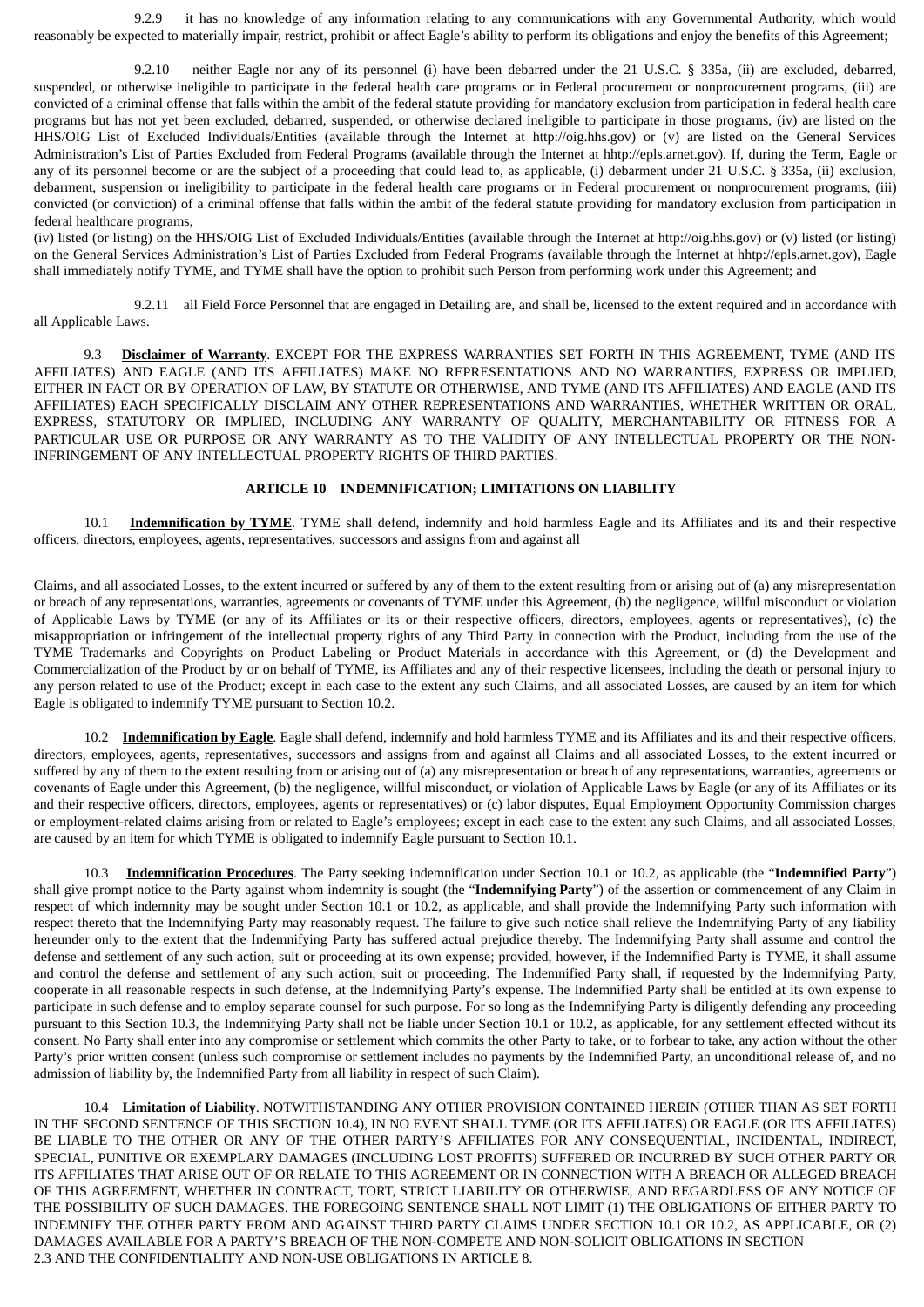10.5 **Insurance**. Each Party acknowledges and agrees that during the Term, it shall maintain, through purchase or self-insurance, adequate insurance, including products liability coverage and comprehensive general liability insurance, adequate to cover its obligations under this Agreement and which are consistent with normal business practices of prudent companies similarly situated. Each Party shall provide reasonable written proof of the existence of such insurance to the other Party upon request. TYME does not and will not maintain or procure any worker's compensation, healthcare, or other insurance for or on behalf of any Field Force Personnel, all of which shall be Eagle's sole responsibility. For clarity, the insurance

requirements of this Section 10.5 shall not be construed to create a limit of either Party's liability with respect to its indemnification obligations under this ARTICLE 10.

#### **ARTICLE 11 TERM AND TERMINATION**

11.1 **Term**. This Agreement shall become effective as of the Effective Date and, unless earlier terminated as provided in this ARTICLE 11, will continue for ten (10) years (the "**Term**").

11.2 **Early Termination** . A Party shall have the right to terminate this Agreement before the end of the Term as follows:

11.2.1 by Eagle at its sole discretion and for any reason or no reason, upon twelve (12) months written notice to TYME given any time after the second (2nd) anniversary of the First Commercial Sale of the Product in the Territory;

11.2.2 by a Party upon written notice to the other Party in the event of a material breach of this Agreement by such other Party where such breach is not cured (if able to be cured) within 60 days following such other Party's receipt of written notice of such breach (and any such termination shall become effective at the end of such 60-day period unless the breaching Party has cured such breach prior to the expiration of such 60 day period), provided, however, for the avoidance of doubt such 60-day period shall not apply for termination relating to a material breach arising under Section 6.1.2 of this Agreement;

11.2.3 by either Party upon 90 days' written notice to the other Party following the withdrawal of the Product from the market by TYME (or the decision by TYME to withdraw the Product from the market) due to (i) any decision, judgment, ruling or other requirement of the FDA, or (ii) material safety concern;

11.2.4 by TYME pursuant to Section 6.1.1(b); and

11.2.5 by a Party immediately upon written notice to the other Party upon the filing or institution of bankruptcy, reorganization, liquidation or receivership proceedings with respect to such other Party, or upon an assignment of a substantial portion of the assets for the benefit of creditors by such other Party, or in the event a receiver or custodian is appointed for such other Party's business or a substantial portion of such other Party's business is subject to attachment or similar process; provided, however, in the case of any involuntary bankruptcy proceeding such right to terminate shall only become effective if the Party consents to the involuntary bankruptcy or such proceeding is not dismissed within ninety (90) days after the filing thereof.

11.3 **Effects of Termination**. Upon the expiration or effective date of termination of this Agreement, (i) all rights and obligations of both Parties hereunder shall immediately terminate, subject to any survival as set forth in Section 11.4, (ii) Eagle, at TYME's direction, shall immediately return to TYME or destroy in accordance with all Applicable Laws all Product Materials, reports and other tangible items provided by or on behalf of TYME to Eagle or otherwise developed or obtained by Eagle pursuant to the terms of this Agreement (other than Eagle Property) (and at the request of TYME, Eagle shall certify destruction of such materials if Eagle does not to return such materials to TYME), (iii) Eagle shall immediately cease all Eagle Activities with respect to the Product, and (iv) each of TYME and Eagle shall, at the other Party's direction, either return to such other Party or destroy all Confidential Information of such other Party. Notwithstanding the foregoing, each Party may retain archival copies of any Confidential Information to the extent required by law, regulation or professional standards or copies of Confidential Information created pursuant to the automatic backing-up of electronic files where the delivery or destruction of such files would cause undue hardship to the receiving Party, so long as any such archival or electronic file back- up copies are accessible only to its legal or IT personnel, provided that such Confidential Information shall continue to be subject to the terms of this Agreement.

11.4 **Survival**. Termination or expiration of this Agreement shall be without prejudice to any rights that shall have accrued to the benefit of any Party prior to such termination or expiration. Notwithstanding any expiration or termination of this Agreement, such expiration or termination shall not relieve any Party from obligations which are expressly or by implication intended to survive expiration or termination, including Sections 2.3, 4.4.2, 5.7, 5.9, 6.2.4, 6.2.5, 10.1, 10.2, 10.3, 10.4, 11.3 and 11.4, Articles 7, 8 and 12 (to the extent applicable to implementation of the survival of the preceding Sections and Articles) and, solely as it relates to the last Fiscal Quarter, Sections 6.1, 6.2 and 6.3, which shall survive and be in full force and effect.

### **ARTICLE 12 MISCELLANEOUS**

12.1 **Force Majeure**. Neither Party shall be held liable to the other Party nor be deemed to have defaulted under or breached this Agreement for failure or delay in performing any obligation under this Agreement (other than any failure to make payments owed under this Agreement) to the extent such failure or delay is caused by or results from causes beyond the reasonable control of the affected Party, potentially including, embargoes, war, acts of war (whether war be declared or not), acts of terrorism, insurrections, riots, civil commotions, strikes, lockouts or other labor disturbances, fire, floods, or other acts of God, or acts, omissions or delays in acting by any Governmental Authority. The affected Party shall notify the other Party of such force majeure circumstances as soon as reasonably practicable, and shall promptly undertake all reasonable efforts necessary to cure such force majeure circumstances and re-commence its performance hereunder as soon as practicable.

12.2 **Assignment**. Except as provided in this Section 12.2, this Agreement may not be assigned or otherwise transferred, nor may any rights or obligations hereunder be assigned or transferred, by either Party, without the written consent of the other Party (such consent not to be unreasonably withheld); provided that a merger, sale of stock or comparable transaction shall not constitute an assignment. In the event either Party desires to make such an assignment or other transfer of this Agreement or any rights or obligations hereunder, such Party shall deliver a written notice to the other Party requesting the other Party's written consent in accordance with this Section 12.2, and the other Party shall provide such Party written notice of its determination whether to provide such written consent within 30 days following its receipt of such written notice from such Party. Notwithstanding the foregoing, (a) either Party may, without the other Party's consent, assign this Agreement and its rights and obligations hereunder in whole or in part to an Affiliate; and (b) either Party may assign this Agreement to a successor in interest in connection with the sale or other transfer of all or substantially all of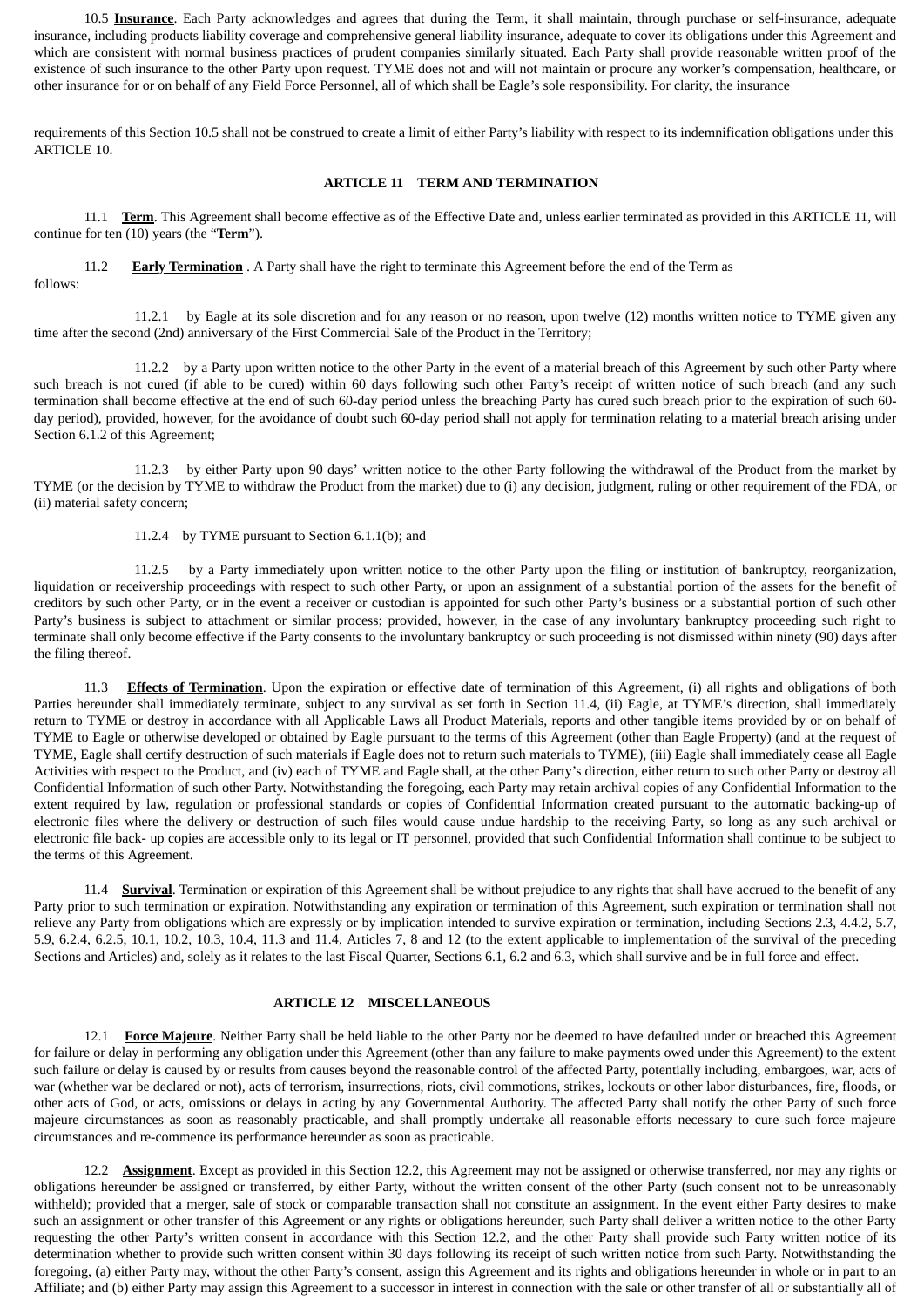such Party's assets or rights relating to the Product; provided that such assignee shall remain subject to all of the terms and conditions hereof in all respects and shall assume all obligations of such Party hereunder whether accruing before or after such assignment. Any permitted assignee shall assume all assigned obligations of its assignor under this Agreement. Any attempted assignment not in accordance with this Section 12.2 shall be void. This Agreement shall be binding on, and inure to the benefit of, each Party, and its permitted successors and assigns.

12.3 **Severability**. If any one or more of the provisions contained in this Agreement is held invalid, illegal or unenforceable in any respect, the validity, legality and enforceability of the remaining provisions contained herein shall not in any way be affected or impaired thereby, unless the absence of the invalidated provision(s) adversely affects the substantive rights of the Parties. The Parties shall in such an instance use reasonable efforts to replace the invalid, illegal or unenforceable provision(s) with valid, legal and enforceable provision(s) which, insofar as practical, implement the purposes of this Agreement.

12.4 **Notices**. All notices which are required or permitted hereunder shall be in writing and sufficient if delivered personally, sent by e-mail (and promptly confirmed by personal delivery, registered or certified mail or overnight courier), sent by nationally-recognized overnight courier, or sent by registered or certified mail, postage prepaid, return receipt requested, addressed as follows:

if to TYME, to: Tyme Technologies, Inc. 17 State Street – 7th Floor New York, NY 10004 Attention: Chief Executive Officer E-Mail: steve.hoffman@tymeinc.com

> With a copy to: Tyme Technologies, Inc. 17 State Street – 7th Floor New York, NY 10004 Attention: Chief Legal Officer E-Mail: jim.biehl@tymeinc.com

if to Eagle, to: Eagle Pharmaceuticals, Inc. 50 Tice Boulevard Woodcliff Lake, NJ 07677

Attention: Executive Vice President & General Counsel E-Mail: mcordera@eagleus.com

With a copy to: Eagle Pharmaceuticals, Inc. 50 Tice Boulevard Woodcliff Lake, NJ 07677 Attention: Chief Operating Officer & President E-Mail: dpernock@eagleus.com

or to such other address(es) as the Party to whom notice is to be given may have furnished to the other Party in writing in accordance herewith. Any such notice shall be deemed to have been given: (a) when delivered if personally delivered; (b) on the Business Day after dispatch if sent by nationally-recognized overnight courier; or (c) on the fifth (5th) Business Day following the date of mailing, if sent by mail.

12.5 **Governing Law**. This Agreement and any and all matters arising directly or indirectly herefrom shall be governed by and construed and enforced in accordance with the internal laws of the State of Delaware applicable to agreements made and to be performed entirely in such state, including its statutes of limitation but without giving effect to the conflict of law principles thereof.

12.6 **Dispute Resolution**. If a dispute arises between the Parties in connection with or relating to this Agreement or any document or instrument delivered in connection herewith that (a) is expressly reserved for resolution pursuant to this Section 12.6 or (b) is outside of the decisionmaking authority of the SOC pursuant to Section 3.4 (a "**Dispute**"), then the Dispute shall be submitted to and finally settled by binding arbitration by JAMS under its Comprehensive Arbitration Rules and Procedures. A Dispute settled by an arbitrator shall be conducted by three arbitrators, each having ten years of experience in the pharmaceutical industry and also shall have served as an arbitrator at least three times prior to their service as an arbitrator in this arbitration. Within ten (10) days of commencement of an arbitration each Party shall select one (1) arbitrator and together select a third arbitrator who shall serve as a neutral arbitrator. The two designated arbitrators shall select a third neutral arbitrator within ten (10) days of their selection if the Parties cannot agree on the third arbitrator. If the two arbitrators cannot agree on selection of a third arbitrator within ten (10) days of their appointment, JAMS shall do so in accordance with its rules. The fees of the arbitrator(s) and JAMS shall be paid by the losing Party, which shall be designated by the arbitrator(s). If the arbitrator(s) is unable to designate a losing Party, it shall so state and the fees shall be split equally by the Parties. The arbitrator(s) is hereby empowered to award any remedy allowed by Law, including money damages, prejudgment interest and attorneys' fees, and to grant final, complete, interim or interlocutor relief, including injunctive relief. The Parties hereby submit to the exclusive jurisdiction of the federal and state courts located in Wilmington, Delaware for the purposes of an order to compel arbitration, for preliminary relief in aid of arbitration and for a preliminary injunction to maintain the status quo or prevent irreparable harm prior to the appointment of the arbitrators and to the non-exclusive jurisdiction of such courts for the enforcement of any ward issued hereunder.

12.7 **Waiver of Jury Trial**. EACH OF THE PARTIES HERETO IRREVOCABLY WAIVES ANY AND ALL RIGHT TO TRIAL BY JURY IN ANY LEGAL PROCEEDING ARISING OUT OF OR RELATED TO THIS AGREEMENT OR THE TRANSACTIONS CONTEMPLATED HEREBY.

12.8 **Entire Agreement; Amendments**. This Agreement, together with the Schedules and Exhibits hereto, contains the entire understanding of the Parties with respect to the subject matter hereof. Any other express or implied agreements and understandings, negotiations, writings and commitments, either oral or written, in respect to the subject matter hereof (including the Confidentiality Agreement, but solely with respect to information which is deemed Confidential Information hereunder) are superseded by the terms of this Agreement. The Exhibits and Schedules to this Agreement are incorporated herein by reference and shall be deemed a part of this Agreement. This Agreement may be amended, or any term hereof modified, only by a written instrument duly executed by authorized representative(s) of both Parties hereto.

12.9 **Headings**. The captions to the several Articles, Sections and subsections hereof are not a part of this Agreement, but are merely for convenience to assist in locating and reading the several Articles and Sections hereof.

12.10 **Independent Contractors**. It is expressly agreed that Eagle and TYME shall be independent contractors and that the relationship between the two Parties shall not constitute a partnership, joint venture or agency. Neither Eagle nor TYME shall have the authority to make any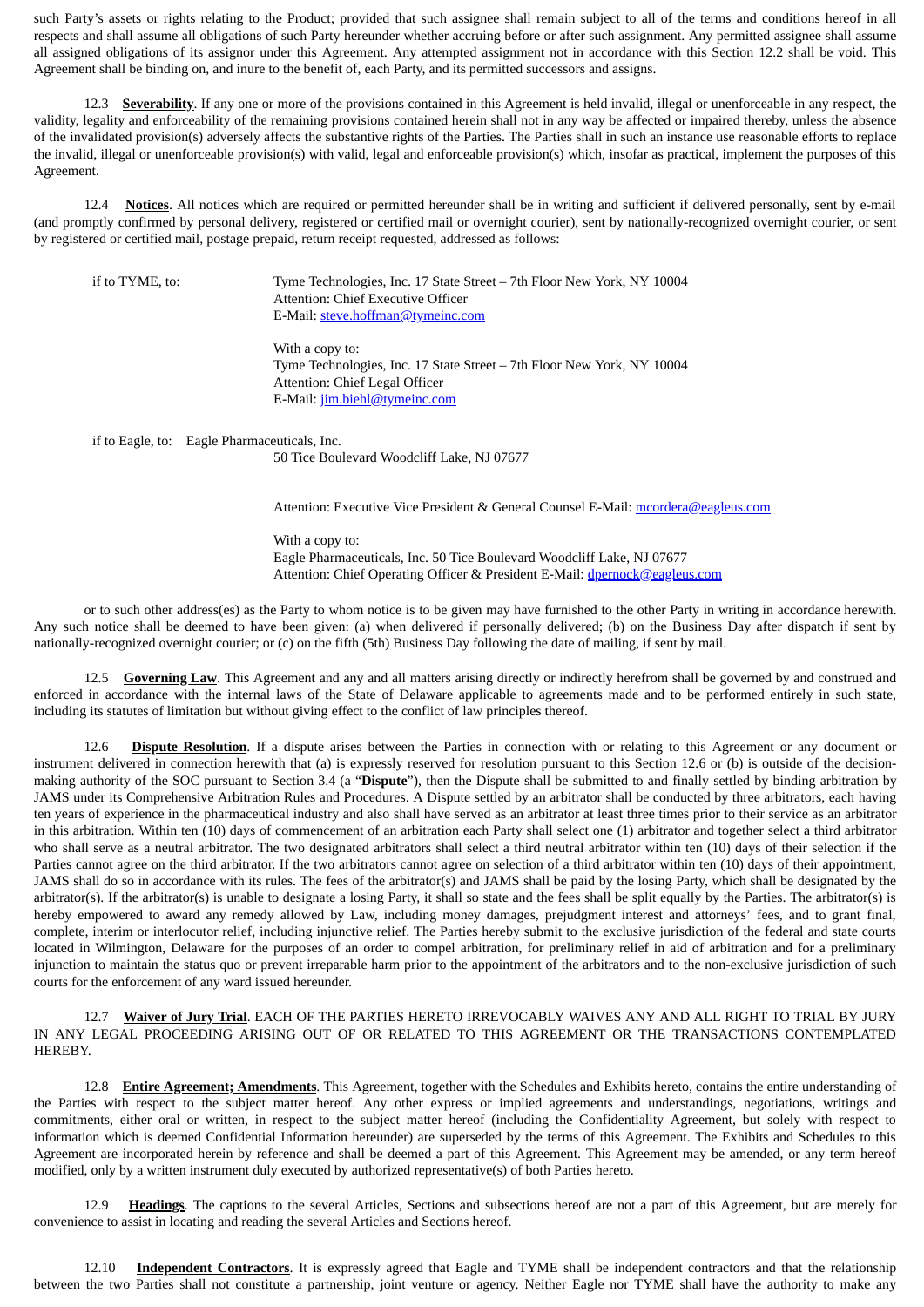statements, representations or commitments of any kind, or to take any action, which shall be binding on the other Party, without the prior written consent of the other Party.

12.11 **Third Party Beneficiaries**. Except as set forth in ARTICLE 10, no Person other than TYME or Eagle (and their respective Affiliates and permitted successors and assignees hereunder) shall be deemed an intended beneficiary hereunder or have any right to enforce any obligation of this Agreement.

12.12 **Waiver**. The waiver by either Party hereto of any right hereunder, or of any failure of the other Party to perform, or of any breach by the other Party, shall not be deemed a waiver of any other right hereunder or of any other breach by or failure of such other Party whether of a similar nature or otherwise.

12.13 **Cumulative Remedies**. No remedy referred to in this Agreement is intended to be exclusive, but each shall be cumulative and in addition to any other remedy referred to in this Agreement or otherwise available under law.

12.14 **Waiver of Rule of Construction**. Each Party has had the opportunity to consult with counsel in connection with the review, drafting and negotiation of this Agreement. Accordingly, the rule of construction that any ambiguity in this Agreement shall be construed against the drafting Party shall not apply.

12.15 **Use of Names**. Except as otherwise provided herein, neither Party shall have any right, express or implied, to use in any manner the name or other designation of the other Party or any other trade name, trademark or logo of the other Party for any purpose in connection with the performance of this Agreement.

12.16 **Further Actions and Documents**. Each Party agrees to execute, acknowledge and deliver all such further instruments, and to do all such further acts, as may be reasonably necessary or appropriate to carry out the intent and purposes of this Agreement.

12.17 **Certain Conventions**. Any reference in this Agreement to an Article, Section, subsection, paragraph, clause, or Exhibit shall be deemed to be a reference to an Article, Section, subsection, paragraph, clause, or Exhibit, of or to, as the case may be, this Agreement, unless otherwise indicated. Unless the context of this Agreement otherwise requires, (a) words of any gender include each other gender, (b) words such as "herein", "hereof", and "hereunder" refer to this Agreement as a whole and not merely to the particular provision in which such words appear, (c) words using the singular shall include the plural, and vice versa, (d) whenever any provision of this Agreement uses the term "including" (or "includes"), such term shall be deemed to mean "including without limitation" (or "includes without limitations"), and (e) references to any Articles or Sections include Sections and subsections that are part of the references' Article or Section (e.g., a section numbered "Section 2.2.1" would be part of "Section 2.2", and references to "ARTICLE 2" or "Section 2.2" would refer to material contained in the subsection described as "Section 2.2.1").

12.18 **Counterparts**. This Agreement may be executed in two or more counterparts, each of which shall be deemed an original, but all of which together shall constitute one and the same instrument. Counterparts may be delivered via facsimile or electronic mail (including pdf) and any counterpart so delivered shall be deemed to have been duly and validly delivered and be valid and effective for all purposes and shall have the same force and effect as original signatures.

*[signature page follows]*

**IN WITNESS WHEREOF,** the Parties have executed this Agreement as of the Effective Date.

**TYME TECHNOLOGIES, INC.**

By: Name: Steve Hoffman Title: Chief Executive Officer

### **EAGLE PHARMACEUTICALS, INC.**

Pete a. Meyers  $By:$ 

Name: Pete A. Meyers Title: Chief Financial Officer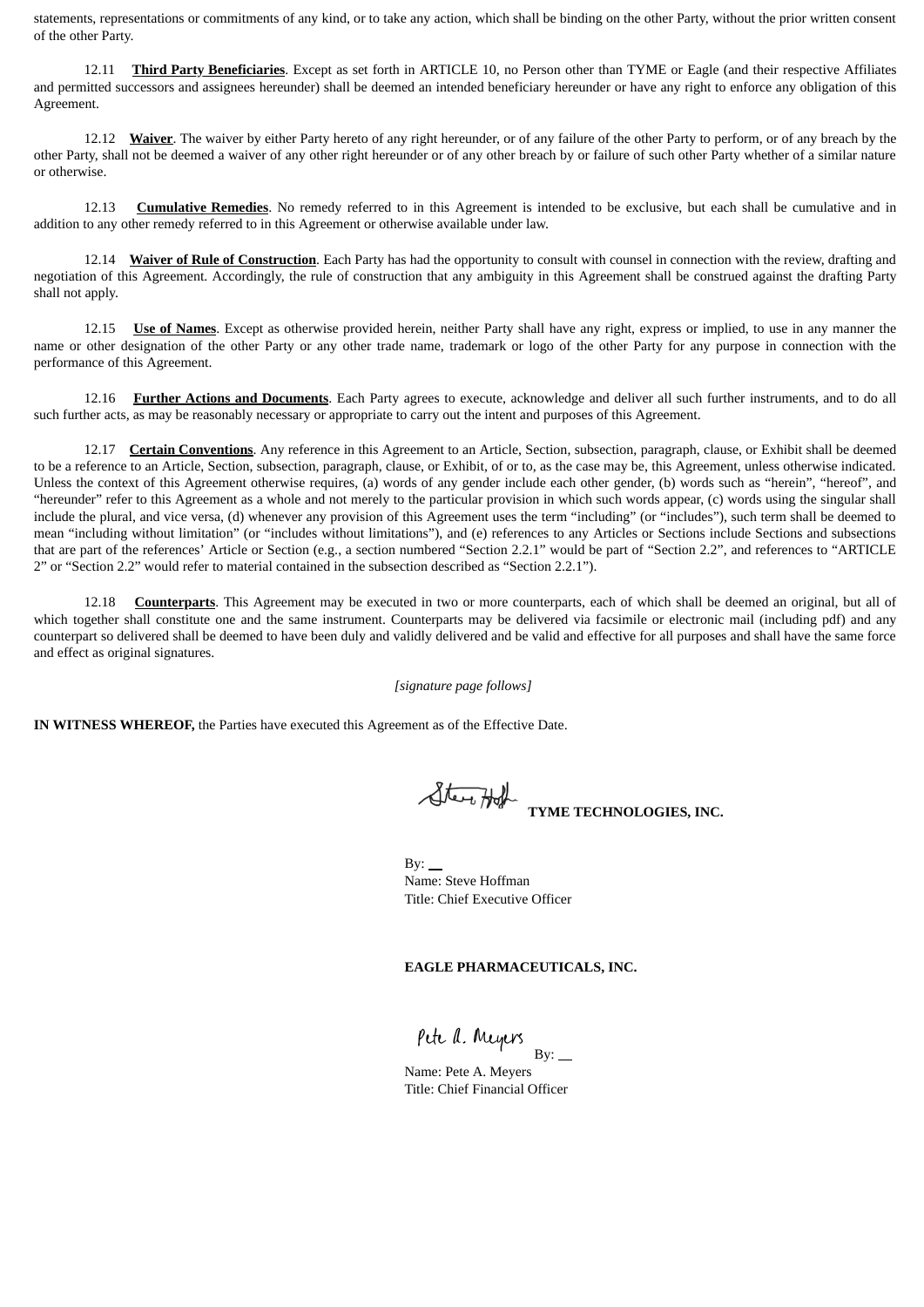[Signature Page to Co-Promotion Agreement]

### **Schedule 1.77 Exclusions from "Target Professionals"**

Key Thought Leaders:

# [TO BE PROVIDED BY TYME PRIOR TO THE TARGET LAUNCH DATE]

### **Schedule 4.1 Operating Parameters Schedule**

(As in effect January 7, 2020)

### **Sales Force**:

- Eagle shall provide an adequate sales force, as defined below under Sales Force Requirements, to call on community and hospital based health care providers. TYME will continue to be the exclusive contact with key opinion leaders and key academic researchers, who will be defined prior to the SM-88 launch.
- Sales Force Requirements:
	- o Eagle will be responsible for having sufficient SM-88 representatives to cover 25% of the Sales Force Requirements
		- § Eagle will have the sales representatives in place in time for appropriate training at least 90 days prior to the Target Launch Date
		- § The Eagle SM-88 sales representatives will have separate accounts from the TYME representatives as identified in the Sales Plan (as such term is defined in the Agreement)
		- The Eagle SM-88 accounts will be identified prior to the acceptance of the NDA by the FDA
		- § The percentage of the Sales Force Requirement covered by the Eagle SM-88 representatives will be reviewed with the Sale Operations Committee, as defined below, after the initial 6 months following launch and may be increased upon committee agreement, however coverage over 25% of the Sales Force Requirements shall require the consent of Eagle
	- The total sales force for SM-88 will be sized based on the following Sales Force Requirements:
		- § Reach: The key assumption is that the sales representatives will be detailing SM-88 to at least 20 Target Professionals (as defined in the Agreement) per week per representative, with the accounts to be identified prior to acceptance of the NDA by the FDA
		- § Frequency: The accounts will be tiered based on Pancreatic Cancer patient volume. Accounts and the tiering will be defined prior to the acceptance of the NDA by the FDA. The Sales Call frequency based on tiering will be:
			- Tier 1: Sales Call Frequency of at least  $2 3$  times/month<br>• Tier 2: Sales Call Frequency of at least 1 time/month
				- Tier 2: Sales Call Frequency of at least 1 time/month
			- Tier 3: Sales Call Frequency of at least 1 time/6 weeks
		- § The Sales Force Size requirement may be modified if there is a shift in reach and/or account tiering, which will be reviewed by the Sales Operations Committee, as defined in the Agreement
	- o TYME maintains the right to, on a reasonable basis, have its personnel accompany an Eagle sales representative during a detail, following appropriate advance notice
	- o Position of SM-88 in the Eagle detail: SM-88 must be considered the first call position for at least 70% of the calls for a multidisciplinary oncologist account. SM-88 will be the sole detail for all calls that are focused on a gastrointestinal oncologist
	- o Minimum Sales Representatives Requirement: initial requirement and time period to which it will be applicable will be determined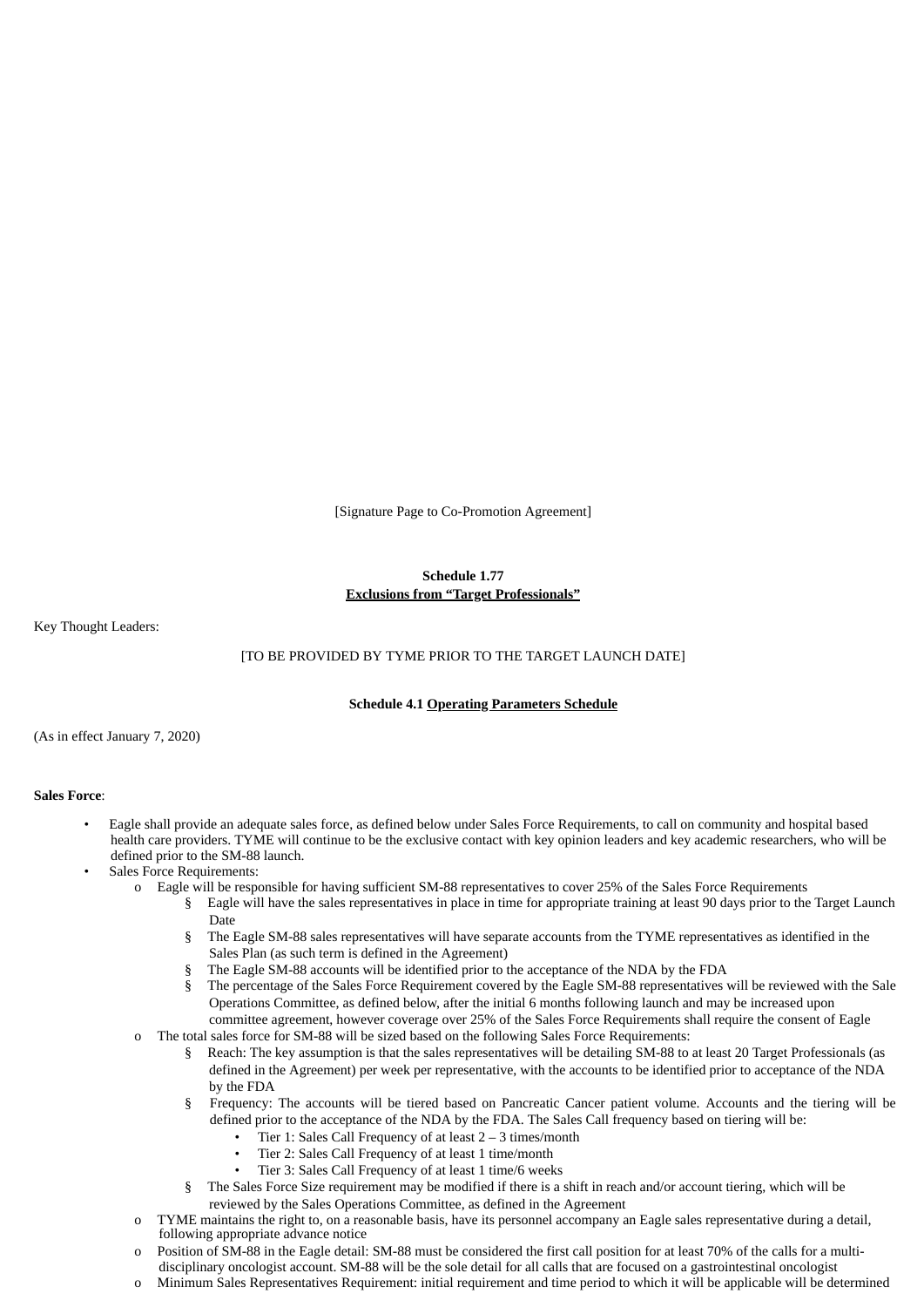by TYME by reference to the Sales Force Requirements no later than three months prior to NDA filing

o Eagle Quarterly Minimum Details: initial requirement and time period to which it will be applicable will be determined by TYME by reference to the Sales Force Requirements no later than three months prior to NDA filing

#### **Training:**

- TYME will be responsible for training the Eagle sales force and for the creation of all sales training materials used by the Eagle team. As this material will be regulatory compliant, no changes can be made by Eagle without the written consent of TYME.
- Eagle sales representatives and their sales management will be required to complete mandatory training before detailing SM-88 to an account. This training will need to be completed prior to launch date of SM-88 with follow up quarterly training. Prior to the launch of SM-88, the training will be a live training. Subsequently,

there will be at least 3 live trainings per year and the other training can be fulfilled via webcast. The training will include but is not limited to:

- o Disease state education
- o Current treatment education
- o SM-88 clinical data education
- o SM-88 prescribing information training
- o SM-88 approved promotional materials
- o Adverse Event Reporting
- o Sales skills training
- o Compliance training

### **Promotional Programs:**

- In compliance with the PhRMA code and other guidelines (i.e. State guidelines), Eagle sales representatives will execute on promotional programs, utilizing the TYME approved presentation
- Eagle will be responsible for the delivery of the promotional programs to its SM-88 accounts and the cost associated with delivering the programs
- The target number of promotional programs will be defined prior to launch and will be discussed at the Sales Operations Committee; Promotional Programs will be addressed in the Sales Plan (as updated from time to time)

### **Operating Principles:**

- TYME also retains the right to have sales representatives promoting SM-88 and/or engaging in other co- promotion agreements, the copromotion arrangement with Eagle shall not be exclusive
- Eagle is responsible for all costs associated with its sales force. This includes, but is not limited to:
	- o Cash compensation (salary and incentives)
	- o Benefits
	- o Travel and related expenses
	- o Training expenses, including but not limited to meeting facility, travel and lodging, meals, print materials, contests, awards
	- o Sales detail print materials
	- o Delivery of promotional programs

### **Schedule 4.1.2**

### **Qualifications and Criteria for Sales Representatives and their managers**

[TO BE JOINTLY DEVELOPED AND MUTUALLY AGREED BY TYME AND EAGLE]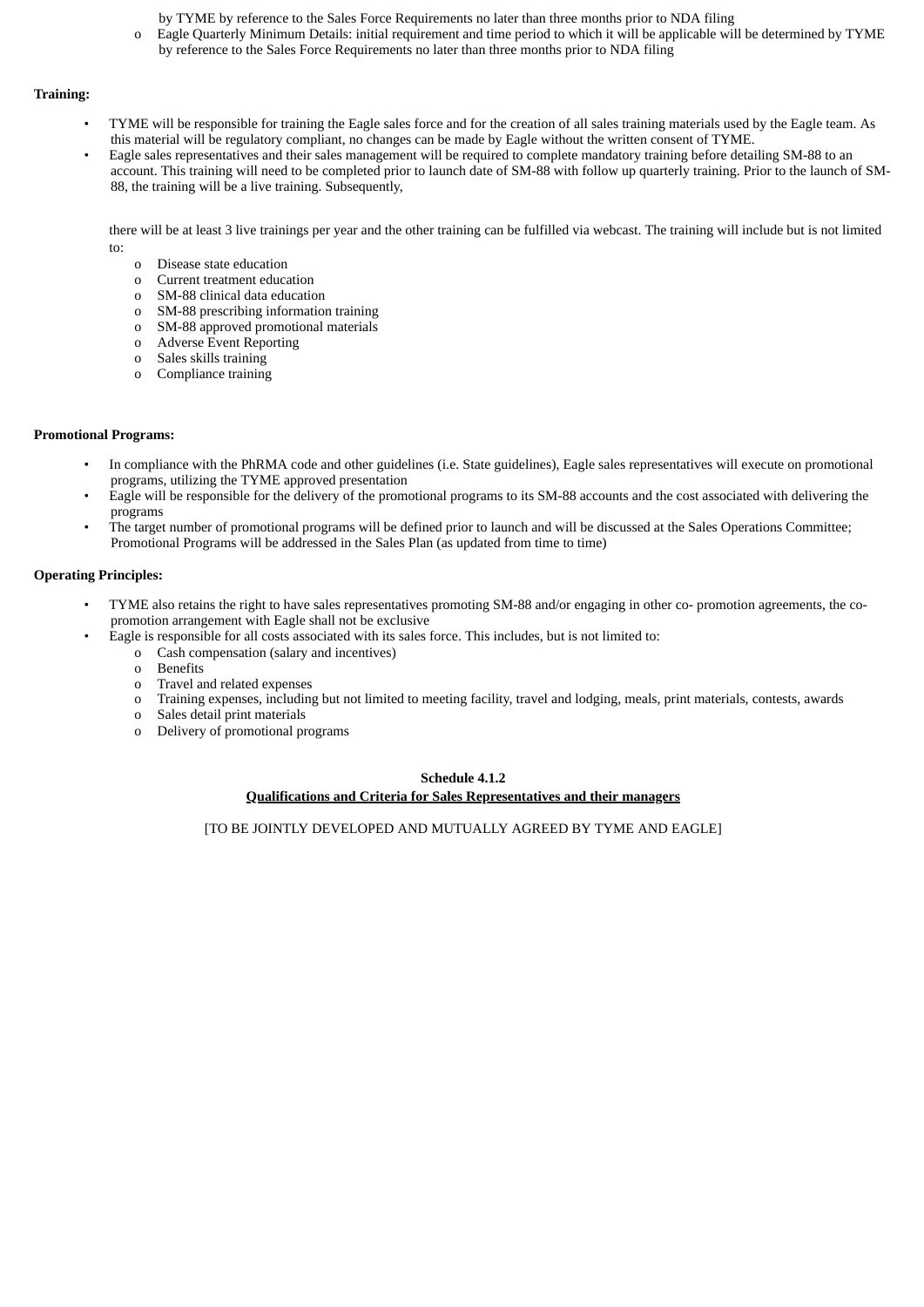### **CERTIFICATION OF PRINCIPAL EXECUTIVE OFFICER**

<span id="page-65-0"></span>I, Scott Tarriff, certify that:

- 1. I have reviewed this Quarterly Report on Form 10-Q of Eagle Pharmaceuticals, Inc.;
- 2. Based on my knowledge, this report does not contain any untrue statement of a material fact or omit to state a material fact necessary to make the statements made, in light of the circumstances under which such statements were made, not misleading with respect to the period covered by this report;
- 3. Based on my knowledge, the financial statements, and other financial information included in this report, fairly present in all material respects the financial condition, results of operations and cash flows of the registrant as of, and for, the periods presented in this report;
- 4. The registrant's other certifying officer and I are responsible for establishing and maintaining disclosure controls and procedures (as defined in Exchange Act Rules 13a-15(e) and 15d-15(e)) and internal control over financial reporting (as defined in Exchange Act Rules 13a-15(f) and 15d- $15(f)$ ) for the registrant and have:

(a) designed such disclosure controls and procedures, or caused such disclosure controls and procedures to be designed under our supervision, to ensure that material information relating to the registrant, including its consolidated subsidiaries, is made known to us by others within those entities, particularly during the period in which this report is being prepared;

(b) designed such internal control over financial reporting, or caused such internal control over financial reporting to be designed under our supervision, to provide reasonable assurance regarding the reliability of financial reporting and the preparation of financial statements for external purposes in accordance with generally accepted accounting principles;

(c) evaluated the effectiveness of the registrant's disclosure controls and procedures and presented in this report our conclusions about the effectiveness of the disclosure controls and procedures, as of the end of the period covered by this report based on such evaluation; and

(d) disclosed in this report any change in the registrant's internal control over financial reporting that occurred during the registrant's most recent fiscal quarter (the registrant's fourth fiscal quarter in the case of an annual report) that has materially affected, or is reasonably likely to materially affect, the registrant's internal control over financial reporting; and

5. The registrant's other certifying officer and I have disclosed, based on our most recent evaluation of internal control over financial reporting, to the registrant's auditors and the audit committee of the registrant's board of directors (or persons performing the equivalent functions):

(a) All significant deficiencies and material weaknesses in the design or operation of internal control over financial reporting which are reasonably likely to adversely affect the registrant's ability to record, process, summarize and report financial information; and

(b) Any fraud, whether or not material, that involves management or other employees who have a significant role in the registrant's internal control over financial reporting.

Date: May 11, 2020

/s/ Scott Tarriff

Scott Tarriff Chief Executive Officer (Principal Executive Officer)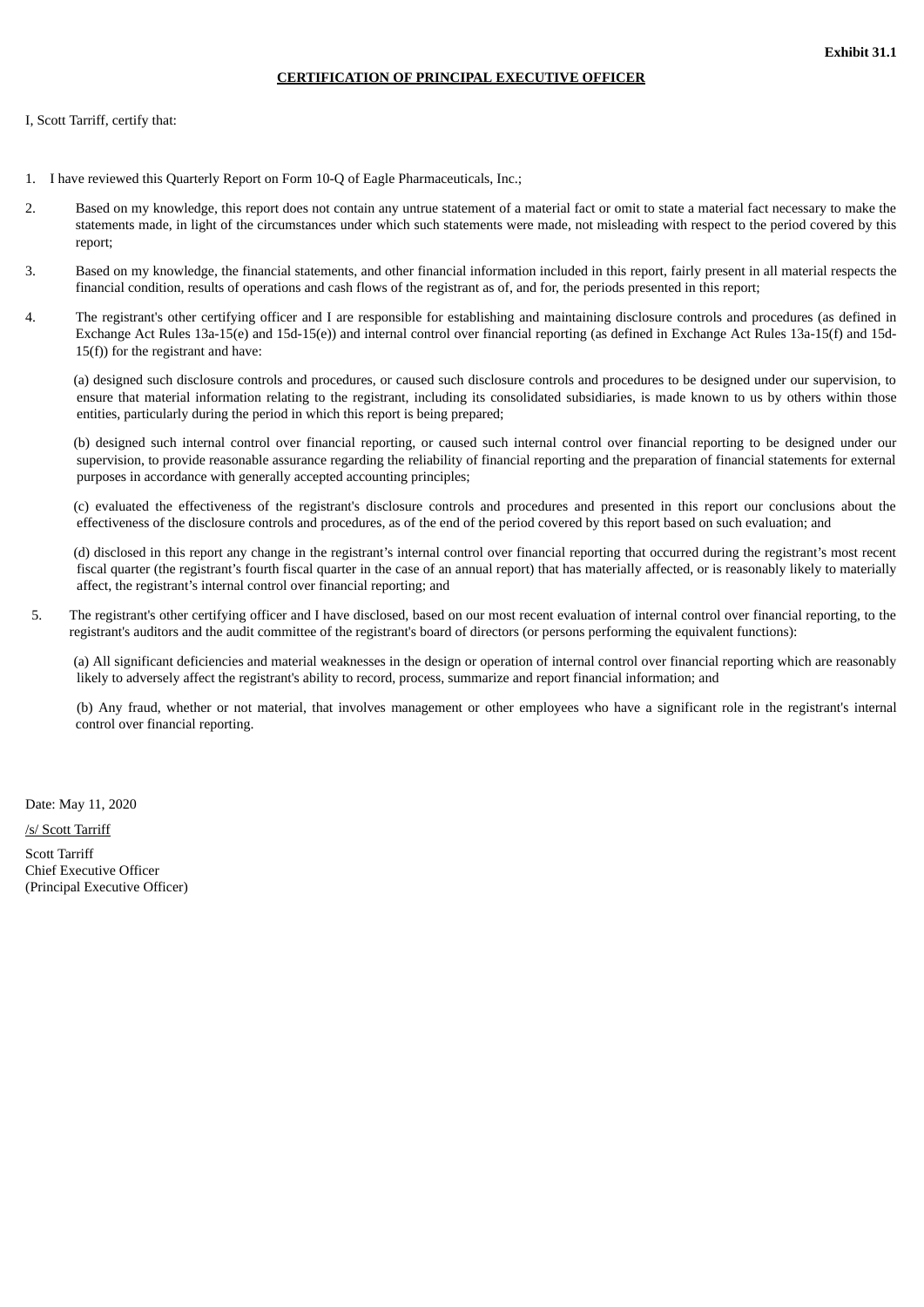### **CERTIFICATION OF PRINCIPAL FINANCIAL OFFICER**

<span id="page-66-0"></span>I, Pete A. Meyers, certify that:

- 1. I have reviewed this Quarterly Report on Form 10-Q of Eagle Pharmaceuticals, Inc.;
- 2. Based on my knowledge, this report does not contain any untrue statement of a material fact or omit to state a material fact necessary to make the statements made, in light of the circumstances under which such statements were made, not misleading with respect to the period covered by this report;
- 3. Based on my knowledge, the financial statements, and other financial information included in this report, fairly present in all material respects the financial condition, results of operations and cash flows of the registrant as of, and for, the periods presented in this report;
- 4. The registrant's other certifying officer and I are responsible for establishing and maintaining disclosure controls and procedures (as defined in Exchange Act Rules 13a-15(e) and 15d-15(e)) and internal control over financial reporting (as defined in Exchange Act Rules 13a-15(f) and 15d- $15(f)$ ) for the registrant and have:

(a) designed such disclosure controls and procedures, or caused such disclosure controls and procedures to be designed under our supervision, to ensure that material information relating to the registrant, including its consolidated subsidiaries, is made known to us by others within those entities, particularly during the period in which this report is being prepared;

(b) designed such internal control over financial reporting, or caused such internal control over financial reporting to be designed under our supervision, to provide reasonable assurance regarding the reliability of financial reporting and the preparation of financial statements for external purposes in accordance with generally accepted accounting principles;

(c) evaluated the effectiveness of the registrant's disclosure controls and procedures and presented in this report our conclusions about the effectiveness of the disclosure controls and procedures, as of the end of the period covered by this report based on such evaluation; and

(d) disclosed in this report any change in the registrant's internal control over financial reporting that occurred during the registrant's most recent fiscal quarter (the registrant's fourth fiscal quarter in the case of an annual report) that has materially affected, or is reasonably likely to materially affect, the registrant's internal control over financial reporting; and

5. The registrant's other certifying officer and I have disclosed, based on our most recent evaluation of internal control over financial reporting, to the registrant's auditors and the audit committee of the registrant's board of directors (or persons performing the equivalent functions):

(a) All significant deficiencies and material weaknesses in the design or operation of internal control over financial reporting which are reasonably likely to adversely affect the registrant's ability to record, process, summarize and report financial information; and

(b) Any fraud, whether or not material, that involves management or other employees who have a significant role in the registrant's internal control over financial reporting.

Date: May 11, 2020

/s/ Pete A. Meyers

Pete A. Meyers Chief Financial Officer (Principal Accounting and Financial Officer)